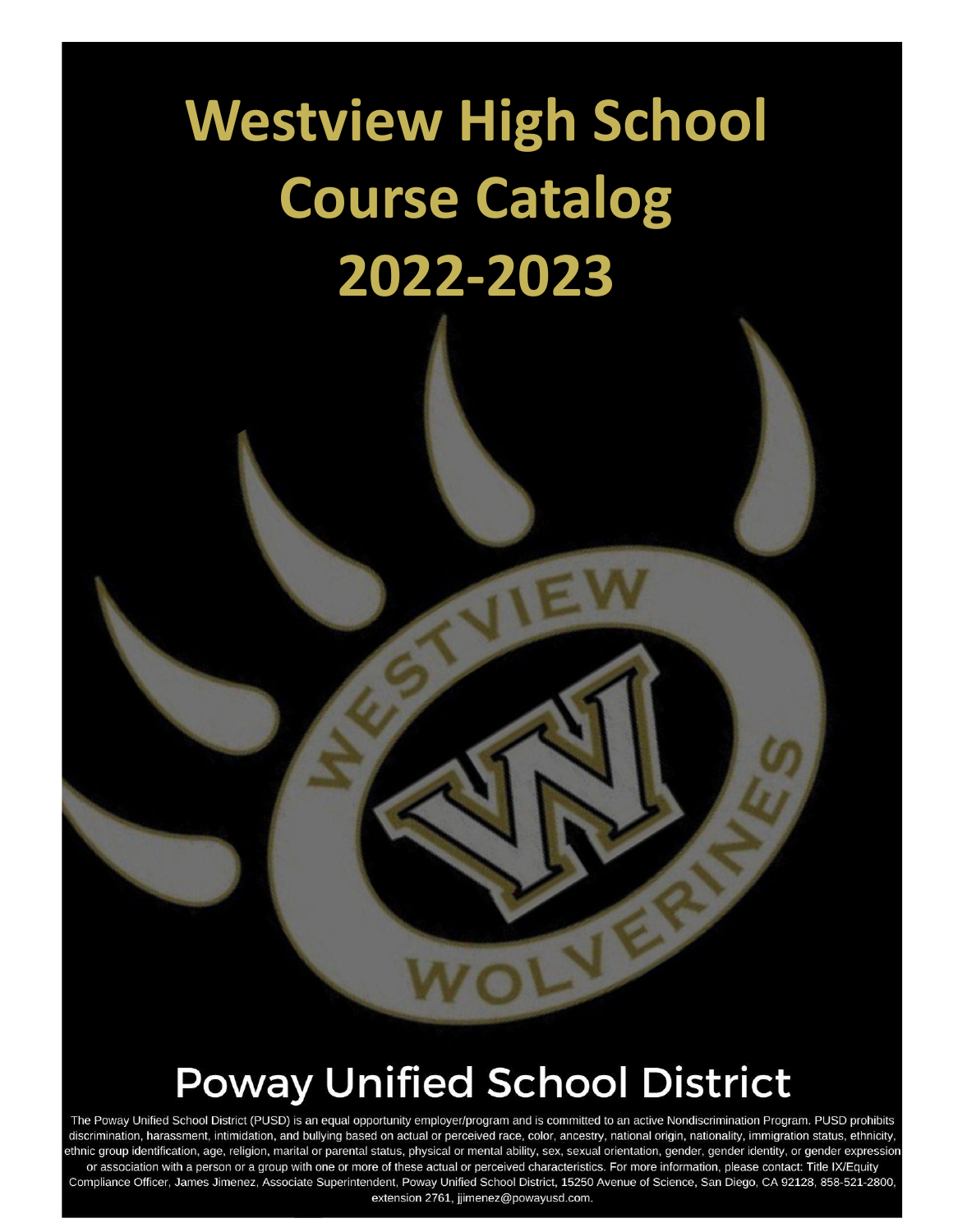### **TABLE OF CONTENTS**

#### **COURSE DESCRIPTIONS**

| Science          |
|------------------|
|                  |
|                  |
|                  |
| <b>Fine Arts</b> |
|                  |
|                  |
|                  |
|                  |
| Electives        |
|                  |
|                  |
|                  |
|                  |
|                  |
|                  |
|                  |
|                  |
|                  |
|                  |
|                  |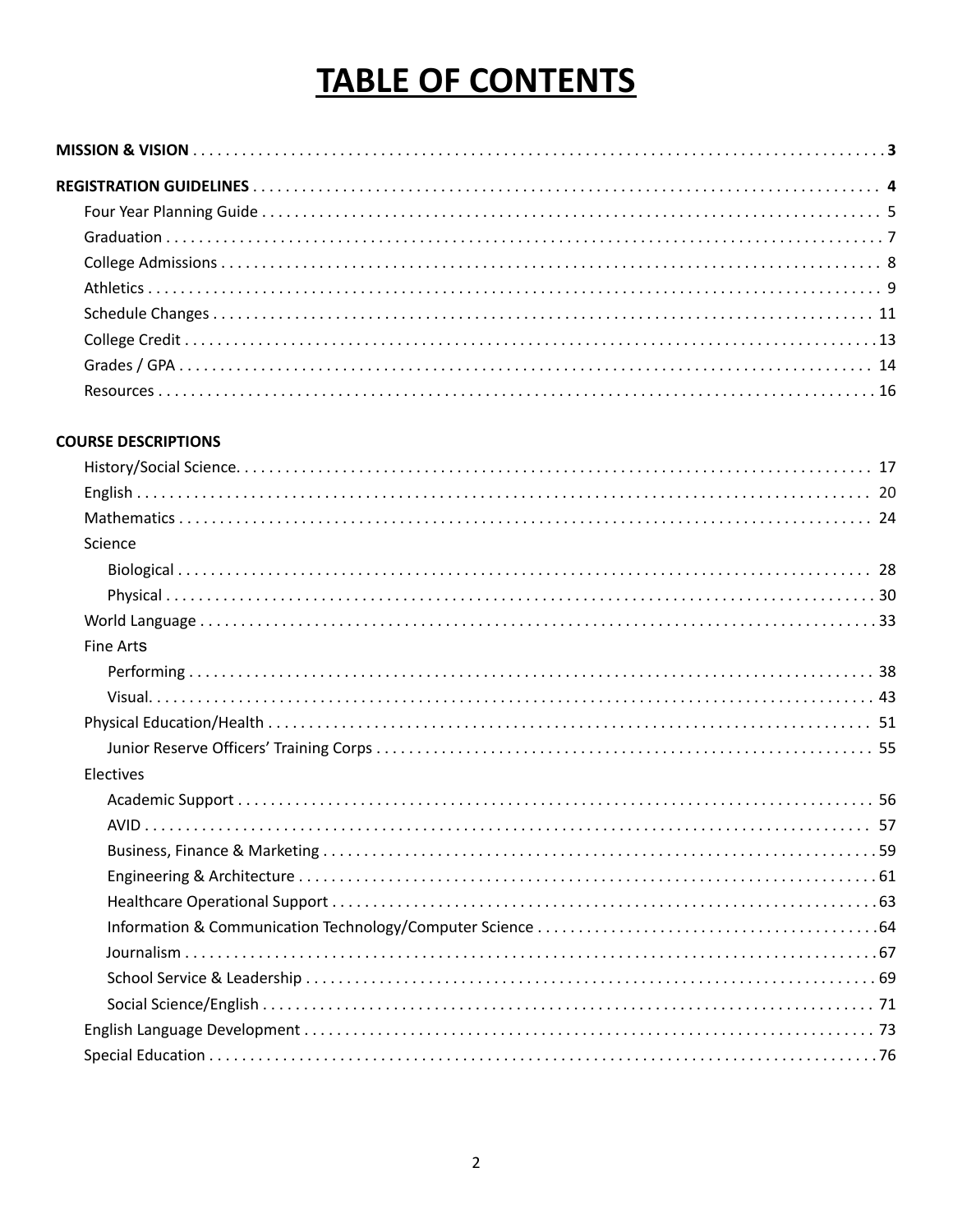### **MISSION & VISION**

#### <span id="page-2-0"></span>**MISSION**

Westview is a thriving learning community to which all members feel connected. At Westview, high academic and personal standards are established, accessed and achieved by all members through collaboration, meaningful activities, and ongoing, comprehensive evaluation. The culture of Westview is one of respectful communication and interdependence while still celebrating the uniqueness of each individual.

#### **VISION**

Creating culture and conditions to empower world-class learners.

#### **ALMA MATER**

We give honor to Westview To the black and the gold We will be Wolverines Forever brave and bold And as we forge ahead Loyal, strong and true We will know in our hearts We're the pride of our school

#### **COUNSELING**

The mission of the Westview High School counseling department is to provide a comprehensive school counseling program for all students by supporting their academic, personal/social, and college/career needs. The counseling department maximizes learning for every student in a caring and supportive environment addressing the student's individual potential, as well as their academic achievement and social-emotional well-being. We strive to ensure that all students, upon graduation, are ready for college, career and global citizenship.

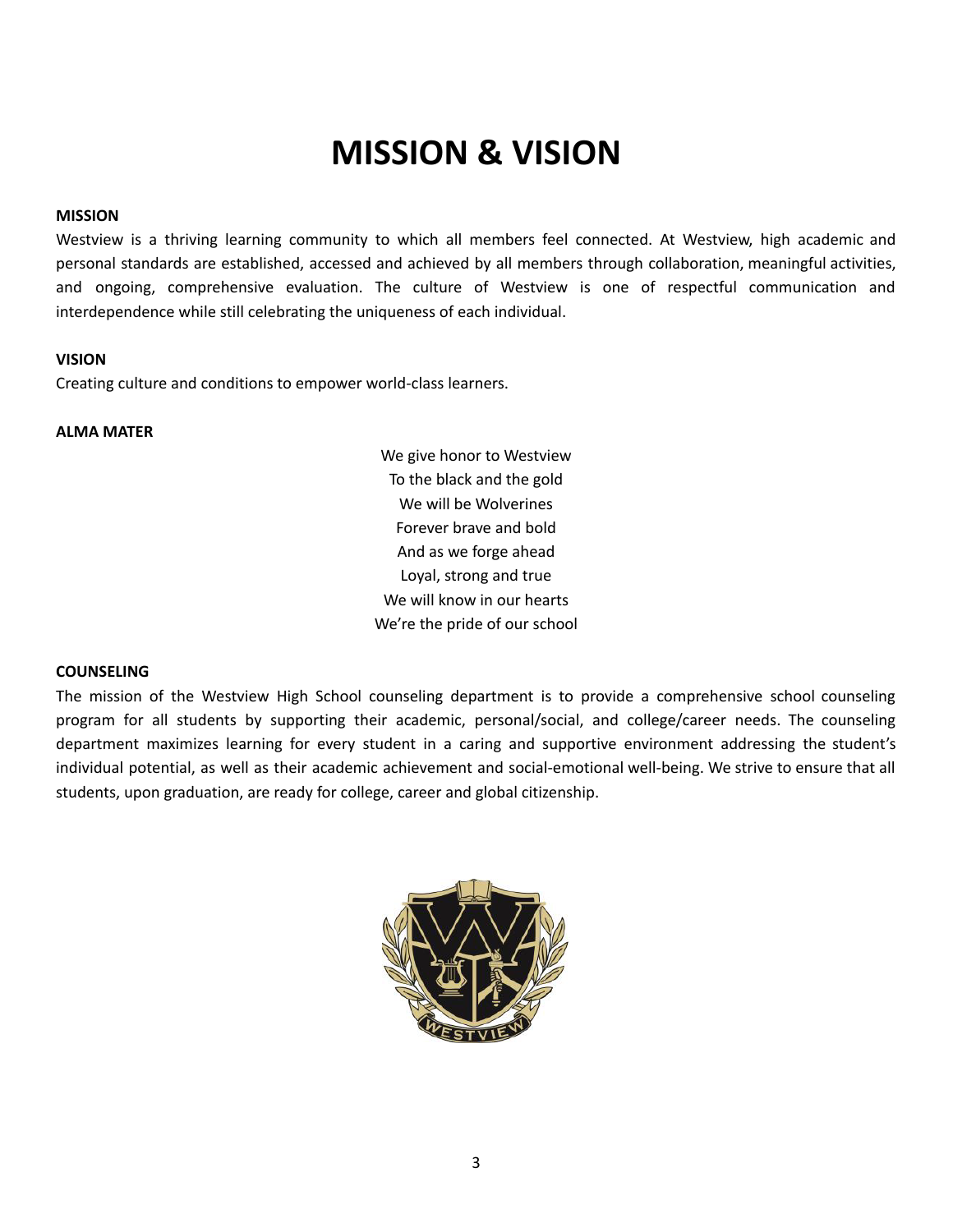### **REGISTRATION GUIDELINES**

<span id="page-3-0"></span>We hope that this guide will help you and your parents to plan your school program while at Westview. Graduation requirements are designed to give you a balanced curriculum that will help you develop the skills and understanding necessary to become a well educated individual. To fill out your course of study, a wide range of electives is available. These, if wisely selected, will help you explore and develop your own interests and abilities. The following information is intended to help you navigate through Westview procedures and PUSD Board Policy.

Although your parents and counselor wish to help you in planning your high school course of study, the responsibility rests with you.

You should consider the following:

- ❖ Freshman, sophomore and junior students must carry a minimum of three (3) classes per quarter. Senior students must carry a minimum of two (2) classes per quarter. Off-roll is a good option for students who participate in sports, extracurricular activities or are enrolled in rigorous courses.
- ❖ Know what the graduation and college admission requirements are and include them in your planning.
- ❖ If in doubt about credits for graduation or college entrance requirements, see your counselor.
- ❖ Before selecting a subject, check the course description to be sure it fits your needs, interests and abilities. Pay particular attention to recommended courses to complete prior to course selection.
- ❖ Spring course selection (for the following school year) is only an indication by the student of the desire to take specific classes. While every effort will be made to meet the school-wide demand, some classes may not be available at registration time due to budget, staff or facility limitations. **Students should list alternate classes when scheduling.**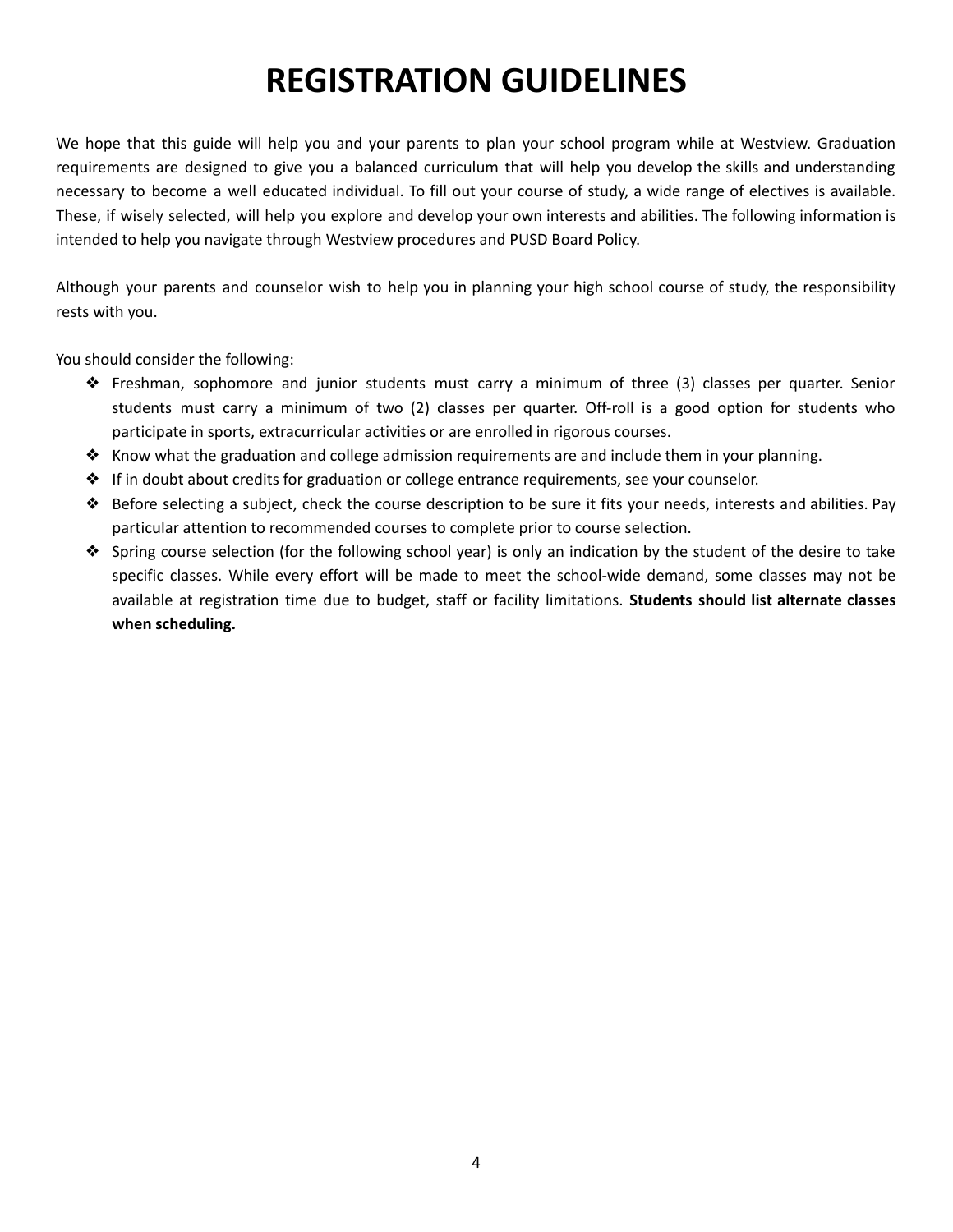### **Four Year Planning Guide**

### <span id="page-4-0"></span>**Graduation and A-G Requirements Overview**

| <b>PUSD Graduation Requirements</b>                                                 | <b>UC/CSU "A-G" Requirements</b>                                                                                                                                                                                               |
|-------------------------------------------------------------------------------------|--------------------------------------------------------------------------------------------------------------------------------------------------------------------------------------------------------------------------------|
| Social Science $\sim$ 30 credits / 3 years                                          | History/Social Science $\sim$ 2 years / 20 credits<br>А.                                                                                                                                                                       |
| English $\sim$ 40 credits / 4 years                                                 | English $\sim$ 4 years / 40 credits<br>В.                                                                                                                                                                                      |
| Mathematics $\sim$ 20 credits<br>All students must pass Integrated Math I           | Mathematics $\sim$ 3 years, 4 recommended<br>C.<br>Integrated Math I, II, III                                                                                                                                                  |
| Biological Science $\sim$ 10 credits<br>Physical Science ~ 10 credits               | Laboratory Science ~ 2 years, 3 recommended<br>D.<br>Including or integrating topics in two of these three subjects: biology,<br>chemistry, or physics. One year of approved interdisciplinary or earth and<br>space sciences. |
| Exercise Nutritional Science (ENS) $\sim$ 25 credits<br>(includes 5 health credits) | Е.<br>Language Other than English $\sim$ 2 years, 3 recommended of<br>the same language                                                                                                                                        |
| Fine Arts $\approx$ 10 credits                                                      | F.<br>Visual and Performing Arts $\sim$ 1 year                                                                                                                                                                                 |
| Electives $\approx$ 85 credits                                                      | College Prep Elective $\sim$ 1 year<br>G.                                                                                                                                                                                      |
| Grade of "D" or better earns credit towards graduation                              | UC/CSU - Grade of "C" or better required                                                                                                                                                                                       |

Students interested in Private or Out Of State Schools must check with each University for their Admissions Requirements. **Suggested Courses By Grade Level**

| 9 <sup>th</sup>                            | 10 <sup>th</sup>                                                         | 11 <sup>th</sup>                                                                                | $12^{th}$                                                                                                                                                                             |
|--------------------------------------------|--------------------------------------------------------------------------|-------------------------------------------------------------------------------------------------|---------------------------------------------------------------------------------------------------------------------------------------------------------------------------------------|
| English 1-2 or<br>Honors English 1-2       | English 3-4 or<br>Honors Humanities 1-2                                  | American Literature 1-2;<br>Honors American Literature<br>$1-2$ ; or<br>AP English Language 1-2 | World Literature 1-2;<br><b>Expository Reading &amp; Writing</b><br>1-2; Ethnic Literature 1-2; AP<br>English Literature 1-2/British<br>Literature 1-2; or<br>AP English Language 1-2 |
| Math*                                      | Math                                                                     | Math                                                                                            | Math                                                                                                                                                                                  |
| Science (Biology)                          | Science (Chemistry)                                                      | Science (Physics)                                                                               | Science or Elective                                                                                                                                                                   |
| <b>ENS 1-2</b>                             | World History 1-2 or<br>AP World History 1-2/Honors<br>World History 1-2 | United States History 1-2 or<br>AP US History 1-2                                               | Civics/Economics or<br>AP US Government & Politics/<br>Civics/Economics                                                                                                               |
| ENS 3-4; JROTC;<br>Marching PE; or OCIS PE | Foreign Language 1-2**                                                   | Foreign Language 5-6                                                                            | Elective                                                                                                                                                                              |
| Fine Art                                   | Foreign Language 3-4**                                                   | Elective                                                                                        | Elective                                                                                                                                                                              |
| Elective or Off-roll                       | Elective or Off-roll                                                     | Elective or Off-roll                                                                            | Elective or Off-roll                                                                                                                                                                  |
| Elective or Off-roll                       | Elective or Off-roll                                                     | Elective or Off-roll                                                                            | Elective or Off-roll                                                                                                                                                                  |

**\***Two terms of math may be taken in any year.

**\*\***When a student begins a foreign language, it is highly recommended that they take consecutive terms until complete.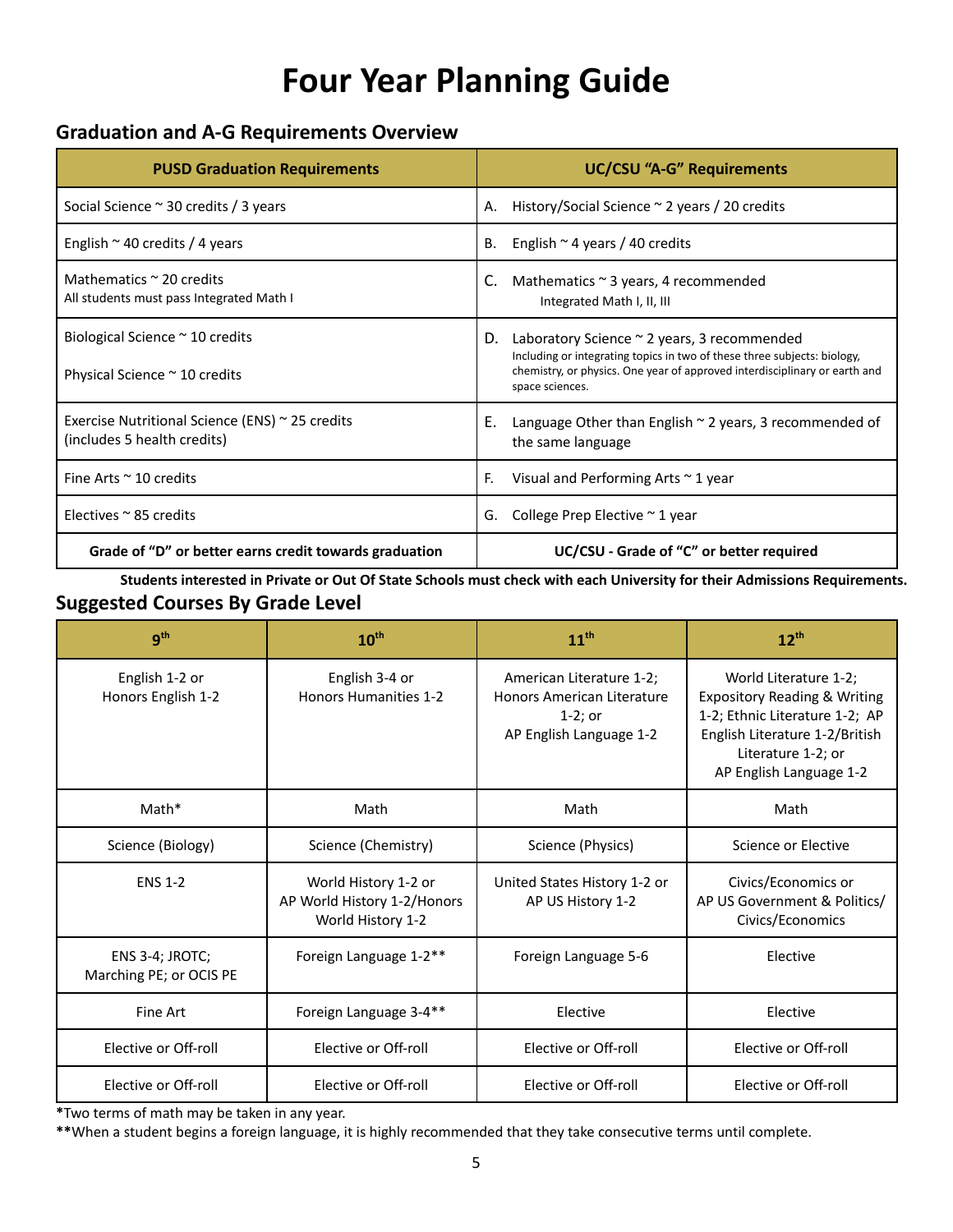### **ACADEMIC SCHOOL YEAR**

August **Contract Contract Contract Contract Contract Contract Contract Contract Contract Contract Contract Contract Contract Contract Contract Contract Contract Contract Contract Contract Contract Contract Contract Contrac** 

|                      | Term 2<br>Term 1     |                      |                      |
|----------------------|----------------------|----------------------|----------------------|
| Quarter 1/Semester 1 | Quarter 2/Semester 2 | Quarter 3/Semester 1 | Quarter 4/Semester 2 |

**Term:** There are two terms in an academic year. Most courses are completed in one term. A year's worth of content is covered in one term.

**Quarter:** There are four quarters in an academic year. Each quarter is given up to five semester credits per class when passed with a D or better. Each quarter is nine weeks in length. Content covered in one quarter is equivalent to one semester.

**Semester:** Although not typically used in reference to time, it is used in regards to grading. Quarters 1 & 3, in most classes, are equivalent to Semester 1 of a course and Quarters 2 & 4 are equivalent to Semester 2 of a course.

#### **Open Access Policy:**

Westview was founded on a policy of "Open Access" for all students in regards to selecting classes. All Westview students are allowed access to the full array of courses in our catalog. Prerequisite courses are listed in each course description in the course catalog as a recommendation. We encourage students to communicate with teachers and counselors throughout the course selection process in order to make informed decisions, but students and parents make the final decision about which courses a student will ultimately take.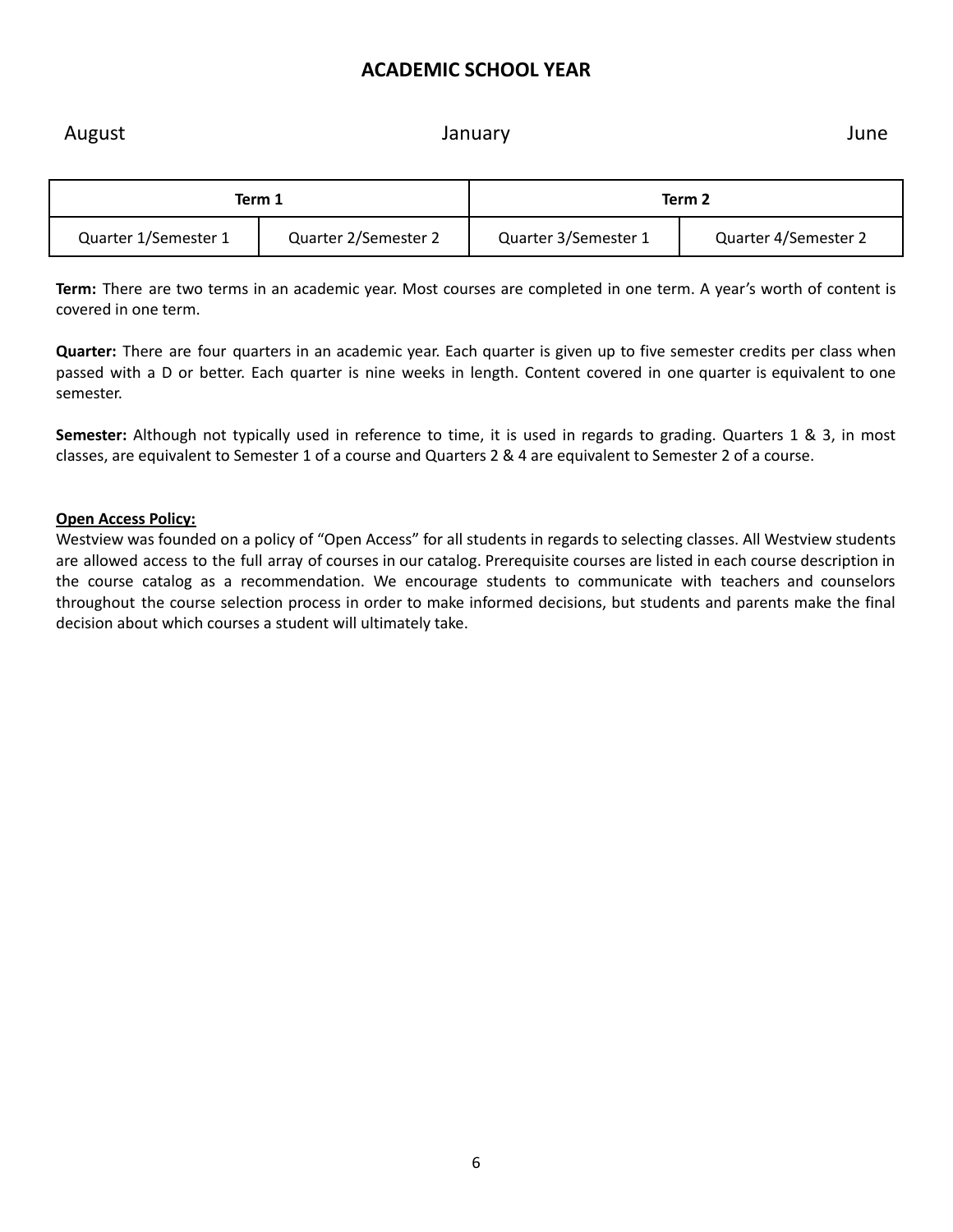### **Graduation**

- <span id="page-6-0"></span>1. High school is a four year course of study; therefore, graduation requirements will be based upon credits earned in grades 9, 10, 11, and 12.
- 2. A minimum of 230 credits must be earned in grades 9, 10, 11 and 12 in order to meet graduation requirements.
- 3. PUSD's mission is to ensure that each student will master the knowledge and develop the skills and attitudes essential for success in school and in a diverse society.
- 4. A student who wishes to graduate in less than four years must meet with their counselor prior to the start of the school year in which they plan to graduate.

#### **Maximum Number of Credits Allowed:**

- 1. No more than forty (40) credits of physical education may be applied toward graduation requirements.
- 2. A maximum of ten (10) credits may be earned from Academic Tutor or Library & Information Science Teacher's Assistant.
- 3. No student may take more than one school service course per semester.
- 4. A maximum of ten (10) credits in Work Experience may be earned in one term. Other school service classes may not be taken by students enrolled in Work Experience.

#### **Early Graduation:**

Students who have earned one hundred seventy (170) credits may request senior status. Students who are granted senior status may graduate at the end of their third year of high school attendance. Such students will also be granted normal senior privileges; including enrollment in Civics/Economics and a senior English course along with senior co-curricular activities. The student must request, in writing, permission for early graduation before the end of the school year prior to his/her projected graduation date. Requests are completed with the counselor and approved by administration. The counselor will confer with the parents to make sure they understand all implications of early graduation. Senior English and history classes must be taken during the final year at Westview and after the completion of 170 credits.

#### **Graduation Ceremony:**

Students may participate in the graduation ceremony if they have completed a minimum of 230 credits and all requirements of graduation.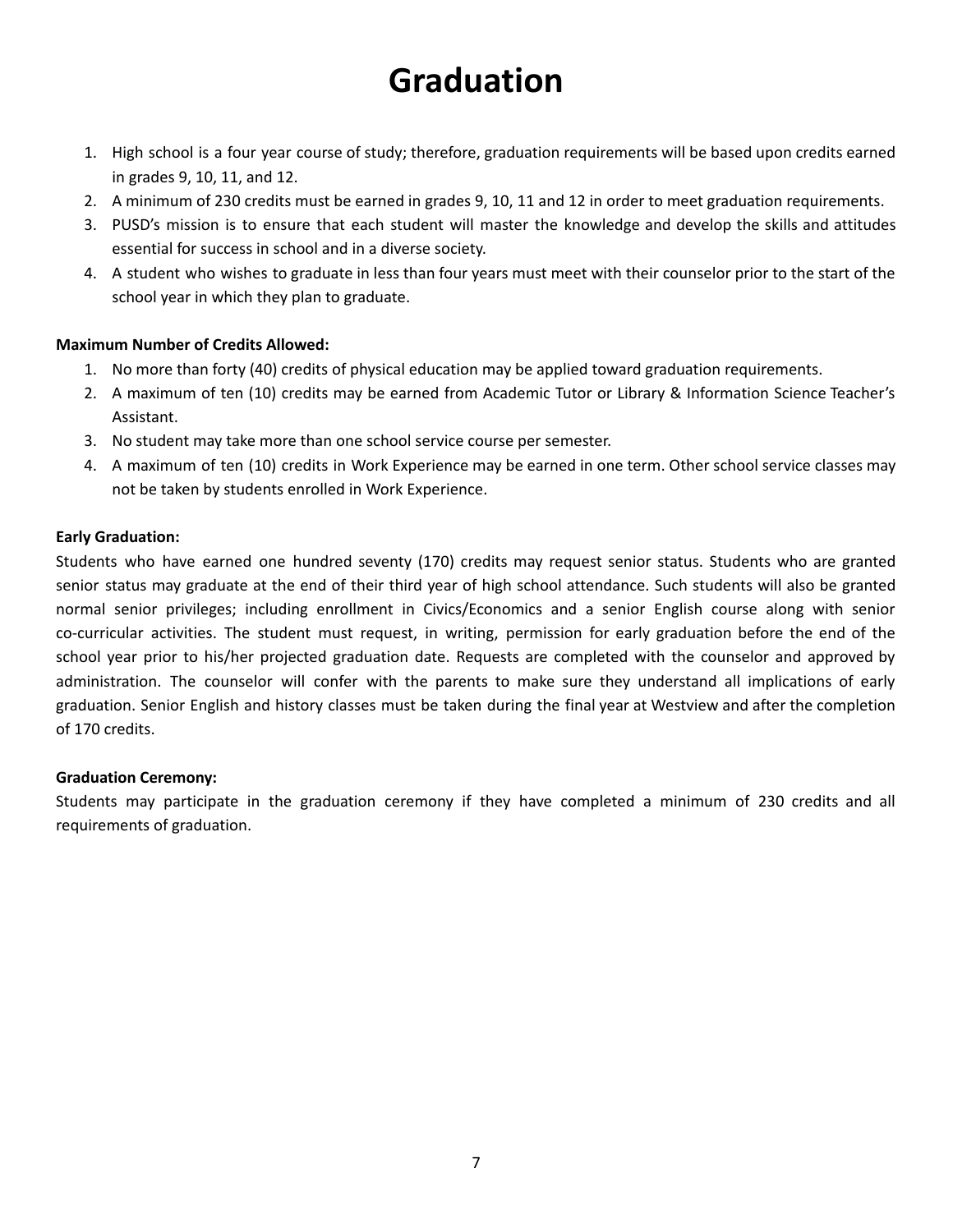### **College Admissions**

<span id="page-7-0"></span>Preparing for college starts as early as the ninth grade, if not earlier. Parents and students often ask counselors, "What does it take for me to be accepted to (Fill in the Blank) College?" That is a difficult question to answer, as competition has intensified for a spot at certain colleges, and it is hard to ascertain what factors colleges will emphasize in a particular year. We do know that colleges, especially those which are most competitive in admissions, seek students who are academically prepared for the rigors of college-level courses, who can contribute to their campus community, and who have a clear sense of why they are a good match for that college.

Each year, Westview counselors meet with students to help develop and evaluate their Four Year Academic Plans, keeping in mind each student's interests, goals and dreams as they prepare for their post-graduate experience. To best prepare for the college admission process, we encourage students to pursue classes they are interested in and challenge themselves further with additional and/or advanced coursework when appropriate.

#### **Factors in Admission Decisions**

The factors that admissions officers use to evaluate applications from first-time freshmen have remained largely consistent over the past 20 years. Students' academic achievements—which include grades, strength of curriculum, and admission test scores—constitute the most important factors in the admission decision

- 1. Grades in college prep courses
- 7. Counselor recommendation
- 8. Teacher recommendation 9. Extracurricular activities
- 3. Admission test scores (ACT, SAT)
- 4. Grades in all courses

2. Strength of curriculum

- 5. Essay or writing sample
	- 6. Student's demonstrated interest
- 10. Interview 11. Subject test scores (AP, IB)
- *SOURCE: NACAC Admission Trends Survey*

#### **Admission Tests**

Many colleges use test scores to help them make admissions decisions; therefore, it makes sense to plan to do the best on the exam. Some tips to help you do that: 1) know what to expect, 2) take a preliminary test (PSAT) 3) use free online personalized practice tools and take practice tests.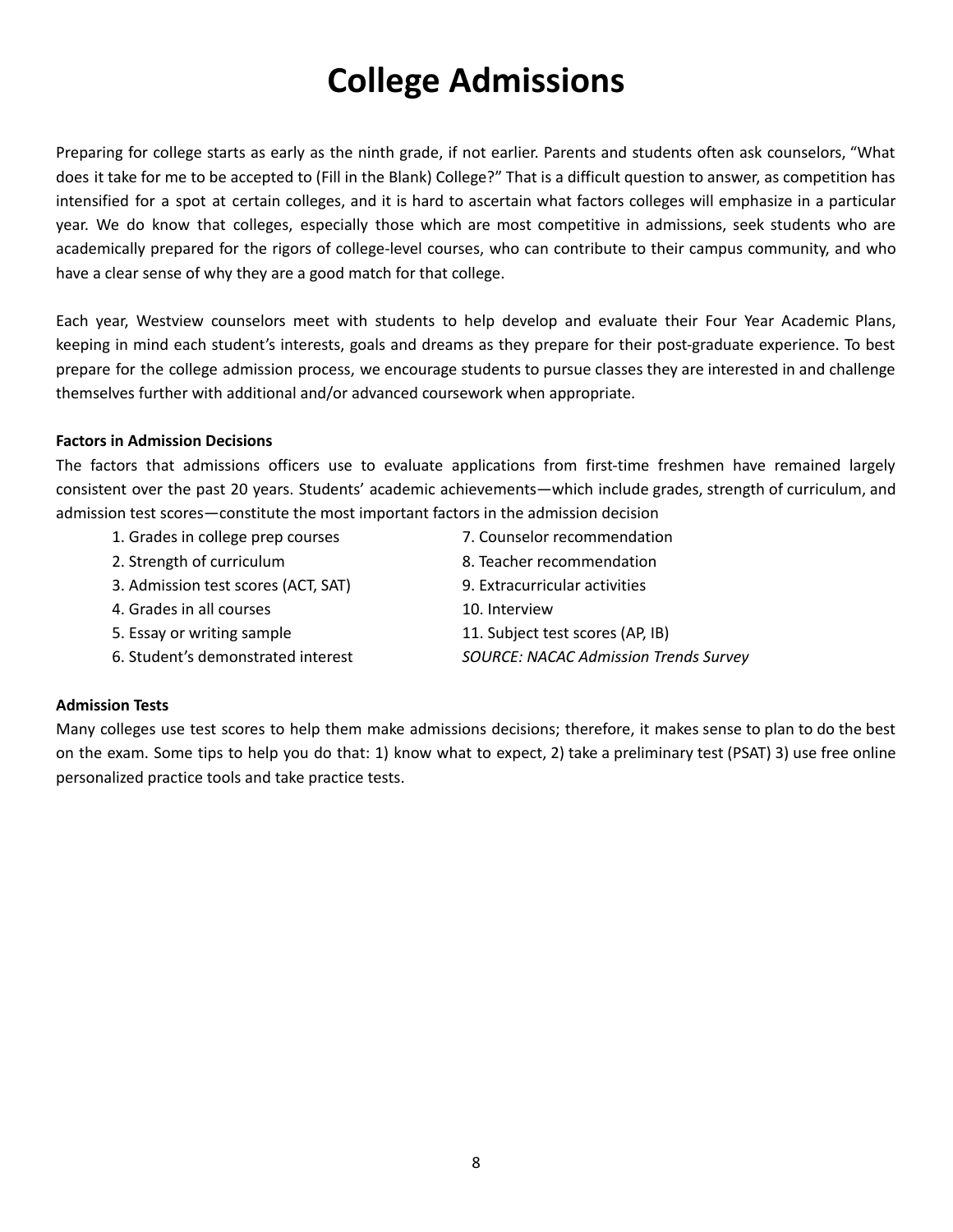### **Athletics**

<span id="page-8-0"></span>There are a variety of athletic teams (Varsity, Junior Varsity, Freshman) available for Westview students who maintain at least a 2.0 GPA and are passing more than half their classes. (For more information on athletics, refer to the Athletic Handbook). Information is available on the Westview Athletics website or by contacting the Athletics Office. In order to try out for a sports team, a Ticket To Play is required.

Class schedules are not able to be adjusted to accommodate athletics. Due to game schedules, athletes may miss class time, so it is recommended that 4<sup>th</sup> period off-roll is selected during their sports season. Please use the following chart to help guide your decision.

| Boys Water Polo      | Competes 2x per week | Recommended |
|----------------------|----------------------|-------------|
| Cheer                | Competes 1x per week | Optional    |
| <b>Cross Country</b> | Competes 1x per week | Optional    |
| Football             | Competes 1x per week | Optional    |
| Girls Field Hockey   | Competes 2x per week | Optional    |
| Girls Golf           | Competes 2x per week | Recommended |
| Girls Tennis         | Competes 2x per week | Recommended |
| Girls Volleyball     | Competes 2x per week | Recommended |

#### **Fall Sports - Quarter 1 & 2 (August - November)**

#### **Winter Sports - Quarter 2 & 3 (November - February)**

| <b>Boys Basketball</b> | Competes 2x per week | Optional    |
|------------------------|----------------------|-------------|
| <b>Boys Soccer</b>     | Competes 2x per week | Recommended |
| Cheer                  | Competes 2x per week | Optional    |
| Girls Basketball       | Competes 2x per week | Optional    |
| Girls Soccer           | Competes 2x per week | Recommended |
| Girls Water Polo       | Competes 2x per week | Recommended |
| Roller Hockey          | Competes 2x per week | Optional    |
| Wrestling              | Competes 1x per week | Optional    |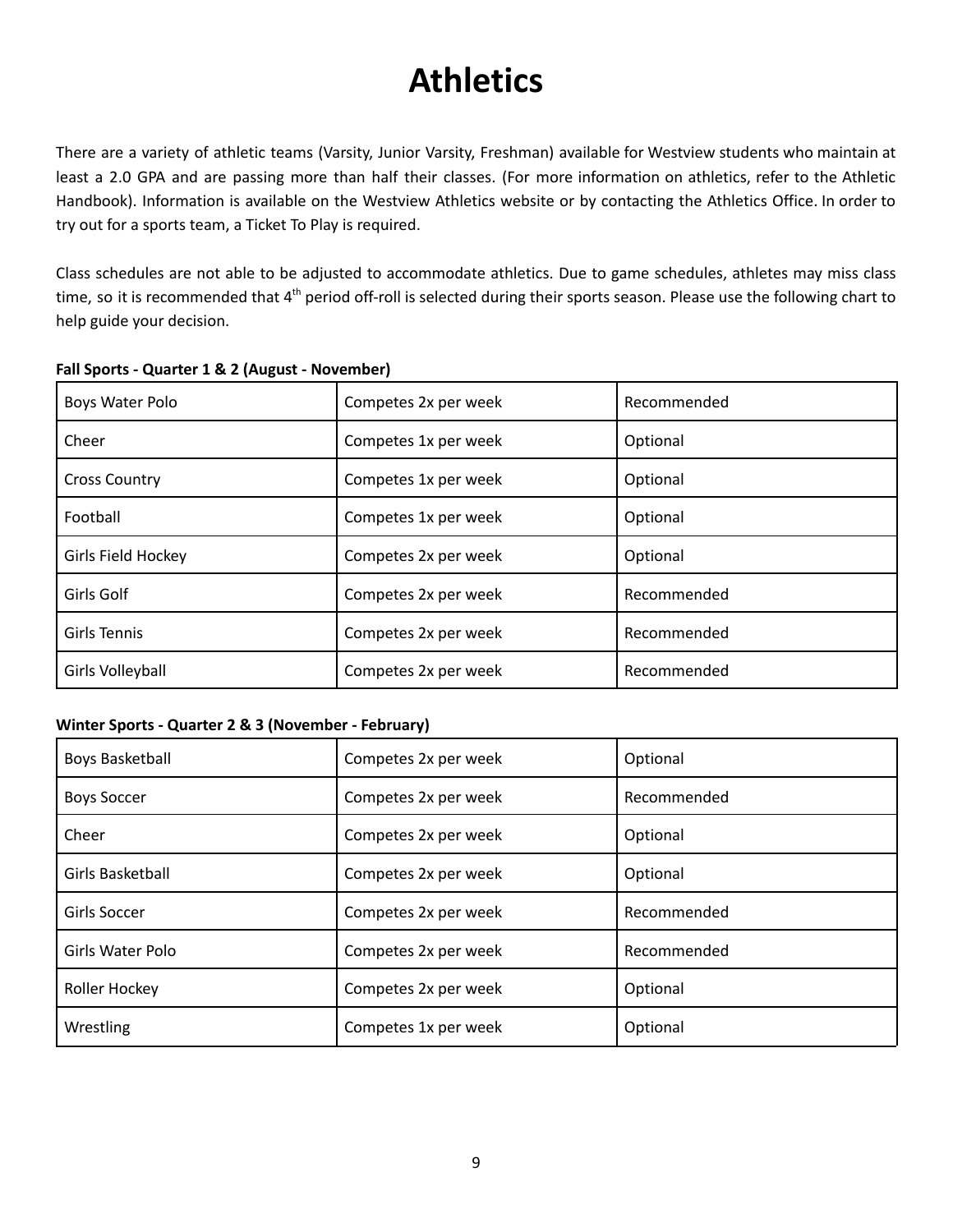#### **Spring Sports - Quarter 3 & 4 (February - May)**

| Baseball               | Competes 3x per week | Recommended |
|------------------------|----------------------|-------------|
| <b>Boys Golf</b>       | Competes 2x per week | Recommended |
| <b>Boys Lacrosse</b>   | Competes 2x per week | Optional    |
| <b>Boys Tennis</b>     | Competes 2x per week | Recommended |
| <b>Boys Volleyball</b> | Competes 2x per week | Recommended |
| Co-ed Badminton        | Competes 1x per week | Optional    |
| Girls Lacrosse         | Competes 2x per week | Optional    |
| Gymnastics             | Competes 1x per week | Optional    |
| Softball               | Competes 2x per week | Recommended |
| Swim and Dive          | Competes 1x per week | Optional    |
| <b>Track and Field</b> | Competes 1x per week | Optional    |

#### **Prospective College Athletes**

Students who wish to participate in collegiate athletics at the Division I or II level must apply for certification with the National Collegiate Athletic Association (NCAA) Eligibility Center after their junior year in high school. The most comprehensive guide for athletes is the NCAA Guide for the College Bound [Student](http://fs.ncaa.org/Docs/eligibility_center/Student_Resources/CBSA.pdf?j=83128040&sfmc_sub=1150419325&l=7822357_HTML&u=722966391&mid=10892399&jb=108) Athlete produced by the NCAA. Students need to create an account to register for the NCAA clearinghouse at [https://web3.ncaa.org/ecwr3/.](https://web3.ncaa.org/ecwr3/)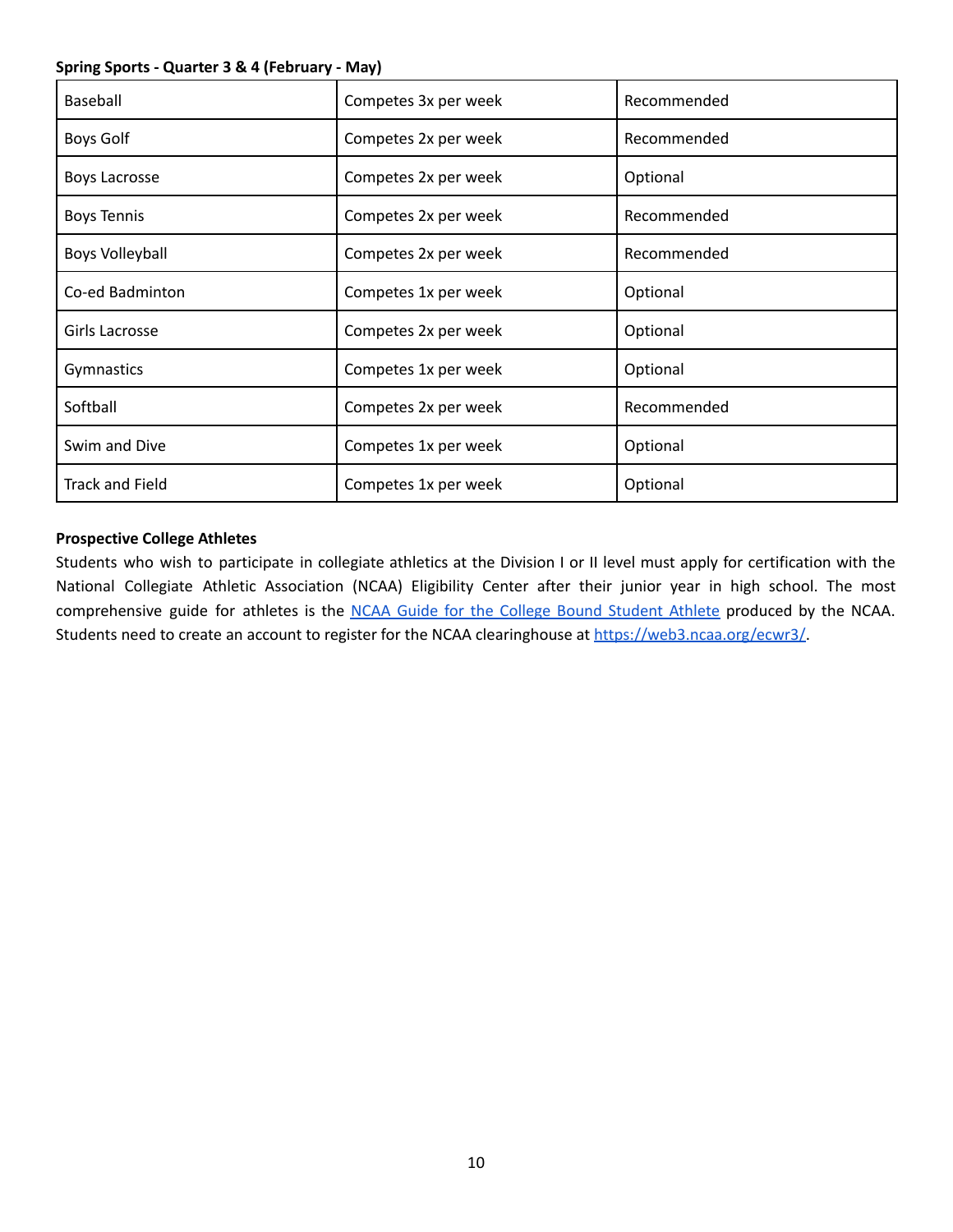### **Schedule Changes**

#### <span id="page-10-0"></span>**CHANGE IN CLASSES - ADD/DROP COURSES**

- 1. Schedule adjustments can be made during registration in August through the  $1<sup>st</sup>$  week of school for these reasons:
	- ❖ Level Changes
		- $\triangleright$  AP to college prep

Example: AP US History to US History

 $\triangleright$  College prep to AP

Example: American Lit to APEL

 $\triangleright$  Move up or down in a sequential course

Example: Math or Foreign Language

- ❖ A senior who needs the class to meet graduation or college requirements
- ❖ Missing a grade level core requirement
- ❖ Already completed the course
- ❖ Need to repeat course
- ❖ Error (open period in the middle of the day or duplicate class)
- 2. To change a course the student must complete a Schedule Change Request and provide parent contact information. For each change the following conditions will be considered:
	- ➔ Required grade level courses **will not** be dropped.
	- $\rightarrow$  Students are responsible for making up any missed work since the beginning of the quarter.
	- → The drop must not decrease the student's class load to less than 3 classes (2 for senior students) for the quarter.
	- $\rightarrow$  NO teacher changes will be made
	- $\rightarrow$  NO period or term preferences will be made

#### **Note: Schedule changes will likely change other classes**

- 3. After the Add/Drop period (10 school days) of each quarter, a student dropping a class will receive a Withdraw/Fail (W/F) grade from the class. A W/F is computed into the student's GPA as an "F" grade. In order to drop a class after the first 10 days of the quarter, the student needs to adhere to the following procedure:
	- ❏ Talk with the student's counselor about the reason for the class withdrawal.
	- ❏ Fill out the Request for Class Withdrawal form.
	- ❏ Have a parent sign the form and state that the student understands the W/F grade that will accompany the drop.
	- ❏ Return the completed and signed form to the student's counselor and receive a new schedule that indicates that the drop has been made.

Remember in order for the class to NOT show up on the student's transcript, the drop must be made in the first 10 days of the quarter or the W/F will appear on the transcript.

#### **COURSE LEVEL CHANGE:**

In sequential courses, such as, but not limited to, mathematics and foreign language, it is sometimes necessary for a student to be transferred to the next higher course or to the preceding course. These level changes should be made during the first 10 school days of the term.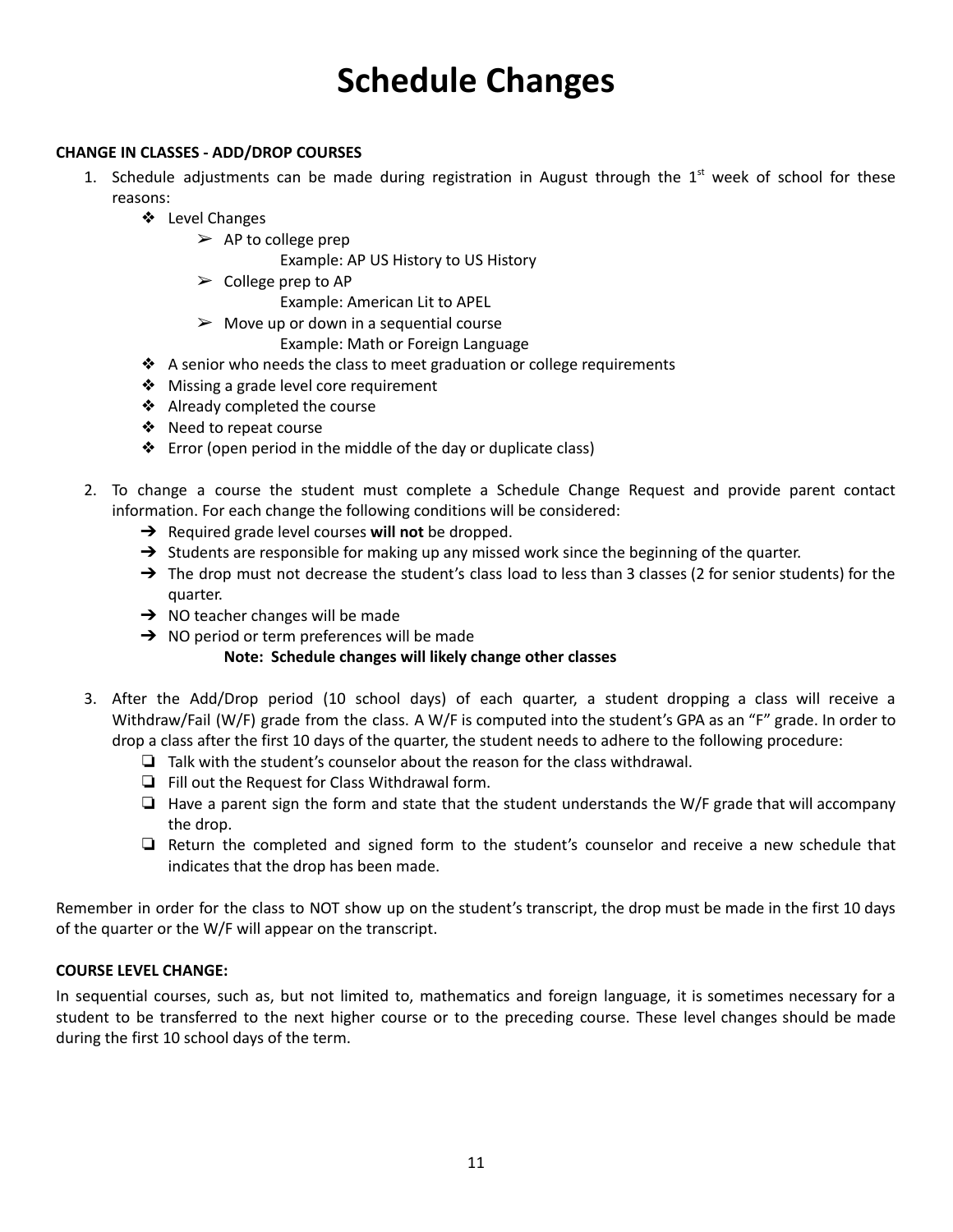#### **CHANGE IN TEACHER:**

Student requests for specific teachers or teacher changes are not honored. One exception, when possible, is made for students who have previously had a teacher and request not to have them again. All other exceptions require administrative approval.

When a student/parent feels there is a conflict with a teacher (or teacher with a student), Westview policy is NOT to drop the class and switch to a different teacher. We ask that you try to resolve the situation by contacting the teacher directly. This gives the student/parent/teacher an opportunity to clarify/rectify the situation, and offers an opportunity to learn from different teaching styles.

If a conflict should occur, the following procedure must be followed:

- 1. The student (and parent, if needed) should make an appointment with the teacher to discuss the situation. If there is no resolution:
- 2. The student (and parent, if needed) should contact the student's counselor, and all parties must meet again to try and solve the problem. If both of the above result in an unsatisfactory outcome:
- 3. The counselor will notify the appropriate administrator, who will attempt to resolve the issue.

#### **CHANGE IN COUNSELORS:**

Students must see their assigned counselor for all academic or class problems. A change in counselor assignment can only occur with administrative approval.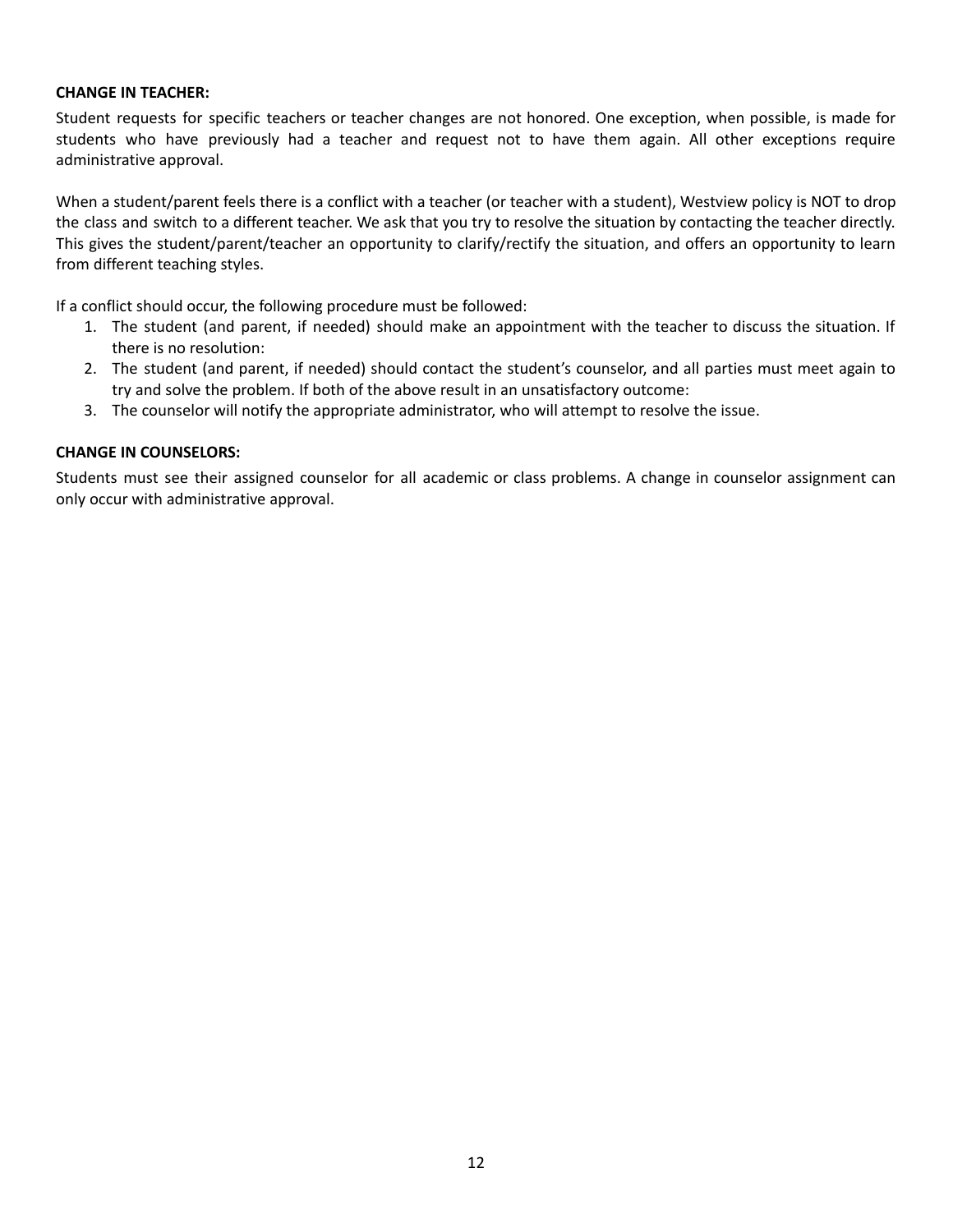### **College Credit**

<span id="page-12-0"></span>College or university courses, including online college or university courses, may be taken for high school credit if prior permission is received from the counselor or administrator to assure that provisions of this procedure have been followed. Approval may take up to 30 days. Arrangement to apply this credit toward high school graduation must be made by the student prior to the first meeting of the course, and the following stipulations apply:

- 1. The course must be taken after the student has completed two years of high school.
- 2. Students may apply a maximum of twenty (20) high school credits from college or pre-approved college online courses toward high school graduation.
- 3. Online courses taken outside of the District must be pre-approved by the registrar prior to enrollment.
- 4. Courses transferred in from the college are on the 4.0 GPA scale.
- 5. It is the responsibility of students who wish to apply college credit toward graduation requirements to see that their transcript is forwarded to the high school registrar in a timely manner.

Seniors must ensure that the counselor and the registrar are informed of the intent to use college credit. Students should notify their counselor prior to the beginning of each outside class that high school credit is their intent. They must also notify the registrar one week before the end of the class whether or not they are passing in a college class. College teachers are not included in credit/passing checks which are done to determine whether or not a student can participate in graduation ceremonies.

Students will be allowed high school credit on the following schedule:

| College Units                         | <b>Equivalent High School</b> |
|---------------------------------------|-------------------------------|
| 2 semester units (3 gtr. units)       | 2.5 credits                   |
| 3 semester units (4.5 quarter. units) | 5 credits                     |
| 4 semester units (6 gtr. units)       | 7.5 credits                   |
| 5 semester units (7.5 gtr. units)     | 10 credits                    |

Students who receive one semester unit (minimum 35 hours) for a physical education class will receive 2.5 high school credits in physical education.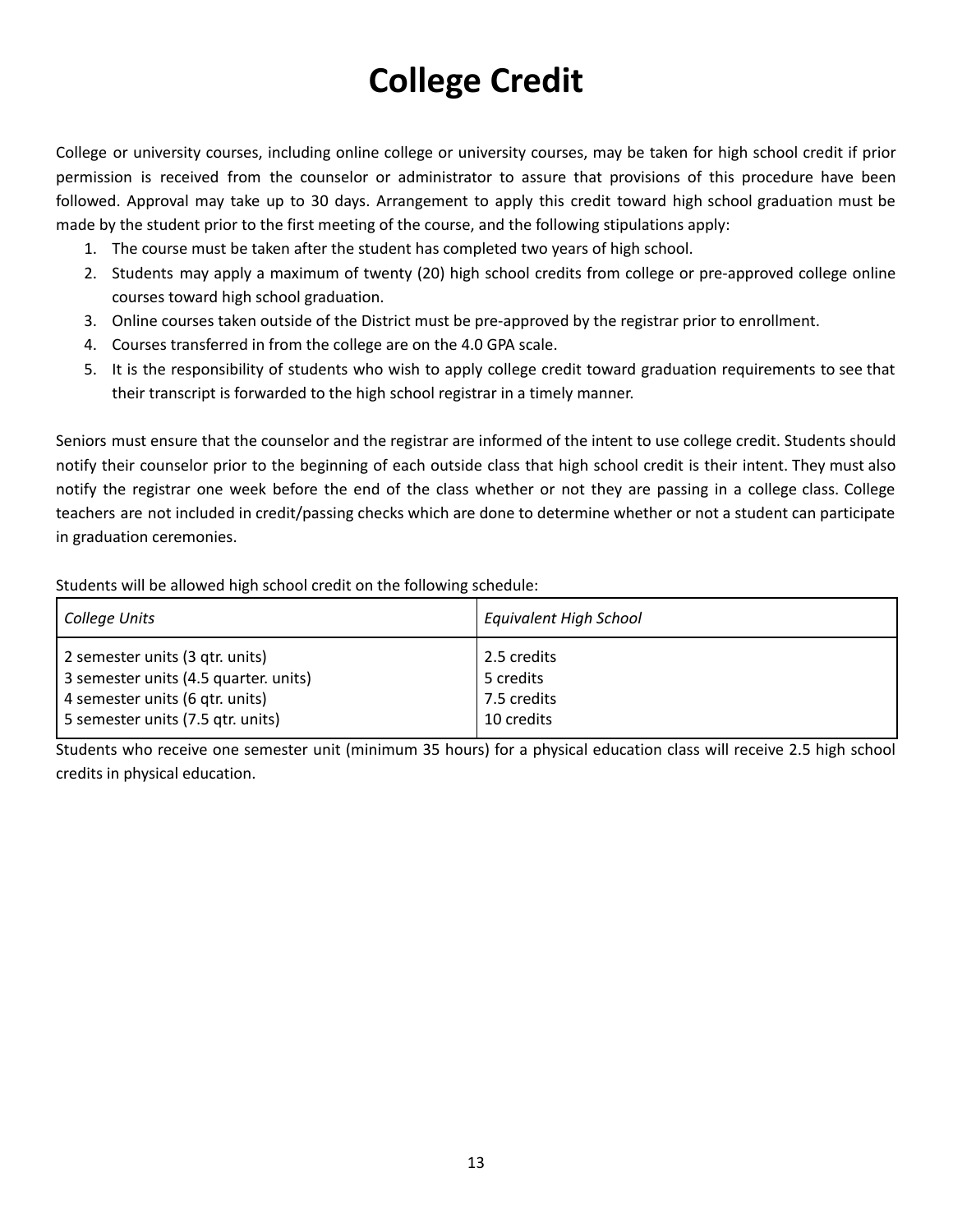### **Grades / GPA**

- <span id="page-13-0"></span>1. Academic GPA will include all courses except Physical Education, Marching PE, School Services, Planning and Leadership (ASB), and Work Experience. Courses in the Career Technical Education (CTE) will be included in GPA. Advanced Placement & applicable honors weighted courses will be used on the 5.0 scale.
- 2. Eligibility GPA includes all courses.
- 3. Unweighted Academic GPA is calculated on a 4.0 scale for all courses except Physical Education, Marching PE, School Services, Planning and Leadership (ASB), and Work Experience. Unweighted Academic GPA includes Honors and Advanced Placement courses on the 4.0 GPA scale.

#### **Grading of Advanced Placement and Honors Courses:**

The District wishes to encourage students to take demanding advanced academic courses in all fields; therefore, the grades in Advanced Placement courses and designated Honors weighted courses will be counted on a scale of:

 $A = 5$   $B = 4$   $C = 3$ 

In accordance with policies set by universities, a D grade will remain calculated as one and an F grade will be zero. All other classes, including honors classes & college courses, will be graded on a 4-point scale.

#### **Advanced Placement (AP) Courses Offered:**

Art History, Biology, Calculus AB, Calculus BC, Chemistry, Computer Science A, Computer Science Principles, English Language, English Literature, Environmental Science, European History, French Language, Human Geography, Music Theory, Physics 1, Physics C: Electricity & Magnetism, Physics C: Mechanics, Psychology, Spanish Language, Statistics, Studio Art 2D & 3D Design, Studio Art Drawing, US Government & Politics, US History, World History.

#### **Pass/Fail Class Designation:**

Students may designate a maximum of one selected non-college prep class each term as pass/fail. The deadline for designating classes pass/fail is the first five school days of each term. You may not change to or from pass/fail after that time. The student must obtain and return the paperwork requesting pass/fail from the school registrar.

#### **Incompletes:**

A student will be required to make up an incomplete grade within five (5) weeks after the receipt of the incomplete grade. An incomplete "I" grade becomes an "F" grade at the end of five (5) weeks if the student has not completed the work or the teacher has not submitted a grade change to the school's registrar.

#### **"W" on Course History:**

Withdrawal from a course made during the first ten (10) days of a term on a 4x4 schedule will not appear on the report card or course history. Any withdrawal from a course initiated after the first ten (10) school days of a quarter will be designated by a W/F, which is equivalent to an F in the GPA calculation.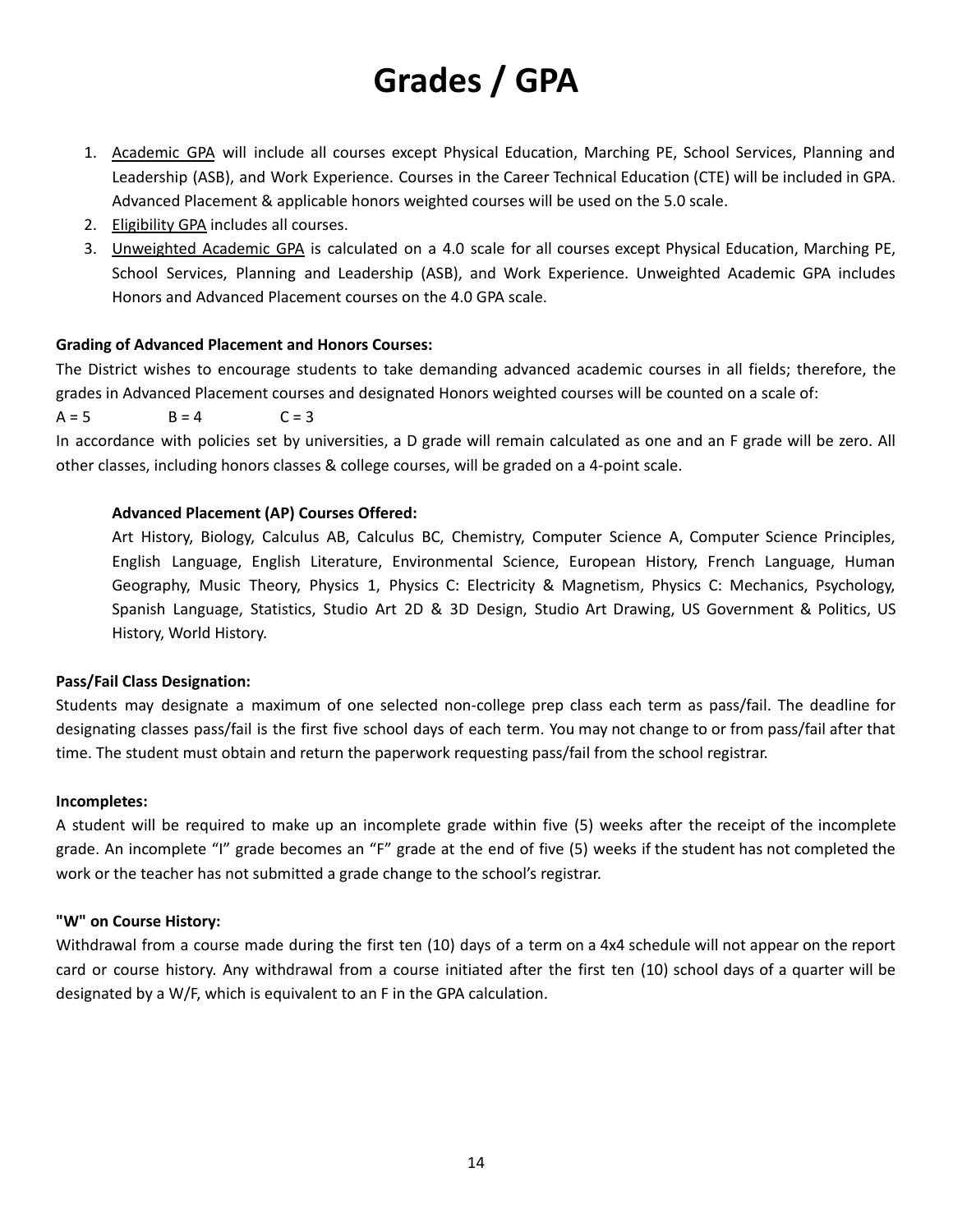#### **Progress Notice:**

Students with a C, D, or F will receive a progress notice during the 5th week of each quarter. Parents of any student who is in danger of failing shall be notified either in writing (progress notice) or through a documented conference whenever it becomes evident to the teacher that the pupil is in danger of failing a course. Such notification must be made to the parent long enough before the end of the semester so that the student has adequate time to achieve a passing grade in the course. A "D" grade or "in danger of failing" comment on the progress notice serves as notification to parents that a student is in danger of failing.

#### **Grade Changes:**

A grade change can only be made by the teacher who submitted the original grade. If a student feels that a grade change should have been completed for a course and it is not showing on their transcript, they need to contact the teacher for that course. Grade changes will not be completed at Westview unless a signed grade change form has been turned in by the teacher to the registrar.

#### **Repeat Courses:**

Students may repeat the identical course to improve knowledge or grade; however, credit may only be earned for a course once, with the exception of those noted as repeatable. The effect of the lower grade will be removed from the cumulative GPA. The higher grade will be calculated for GPA. The first course will remain on the transcript as a matter of record and will be shown as a class repeated. The repeated course with the lower grade will be designated by an "R" on the transcript. For admission purposes, colleges may calculate a repeated grade at their discretion.

#### **Honor Roll:**

High schools may award honors to students at the end of each semester for high academic standing. The Honor Roll will be divided as follows:

- Students who have a grade point average above 3.75 will appear on the Distinguished Honor Roll.
- Students who have a grade point average between 3.30 and 3.74 will appear on the Honor Roll.

To be included on the Honor Roll, students must be enrolled in at least four subjects that are used in the grade point average calculation.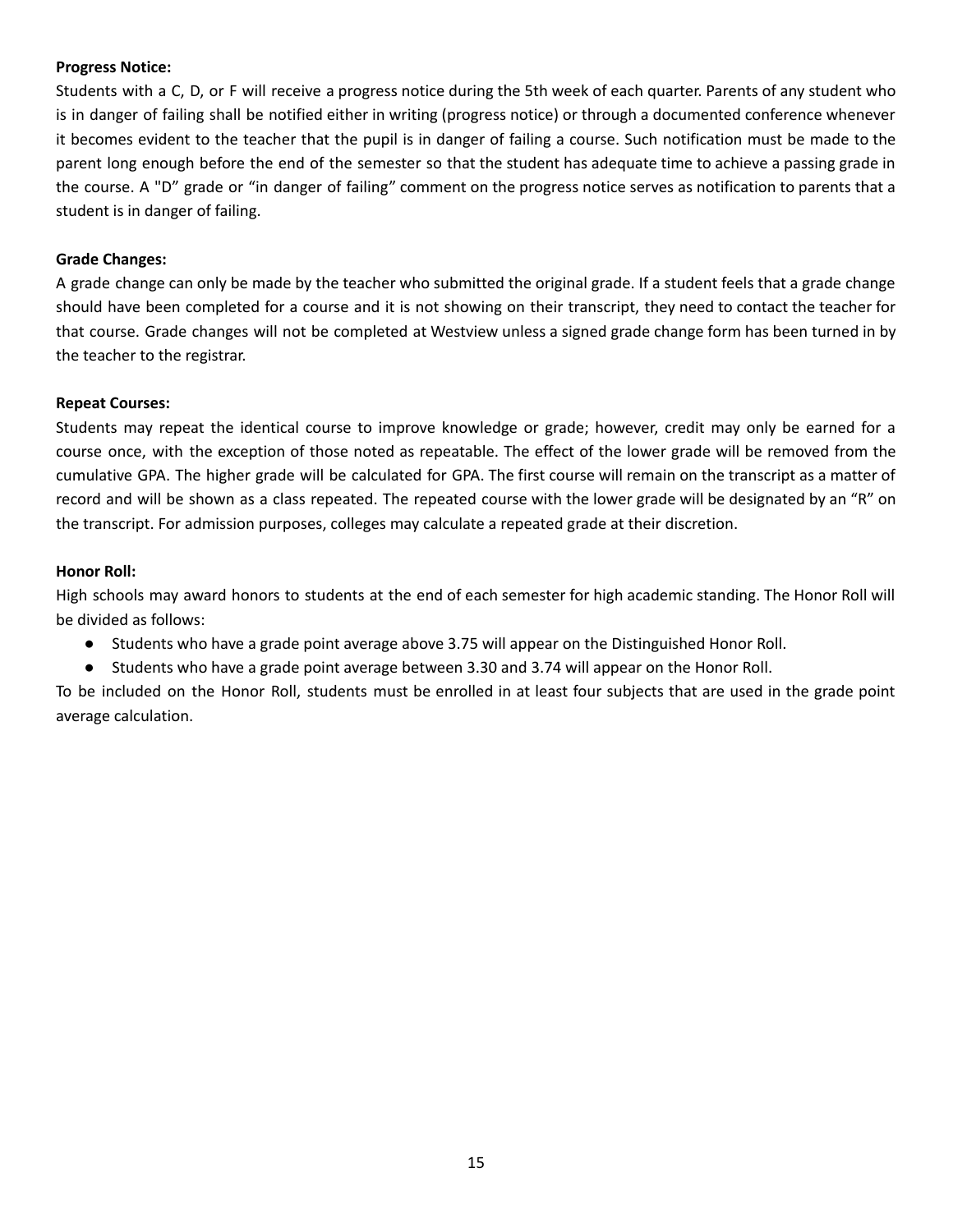### **Resources**

#### <span id="page-15-0"></span>**MYPLAN:**

This is a main portal to monitor grades, attendance, and access Canvas. You may access MyPlan through the school website: [www.powayusd.com/en-US/Schools/HS/WVHS/HOME](http://www.powayusd.com/en-US/Schools/HS/WVHS/HOME).

#### **SCOIR:**

All students and parents have access to this web-based program designed to provide information about colleges, career and scholarships.

#### **TRANSCRIPTS:**

Students must allow a minimum of 4 school days when ordering transcripts for colleges, scholarships, etc.

#### **AFTER SCHOOL TUTORING:**

Peer tutors are available for no cost tutoring in any academic area. Services are typically offered multiple days during the week, after school until 4:30 pm. To access these services, students just need to show up and request help. For more information, contact Mrs. Roth in Student Services. Additional after school tutoring opportunities may be available by speaking with your teachers, and are also listed on the school website: [www.powayusd.com/en-US/Schools/HS/WVHS/HOME.](http://www.powayusd.com/en-US/Schools/HS/WVHS/HOME)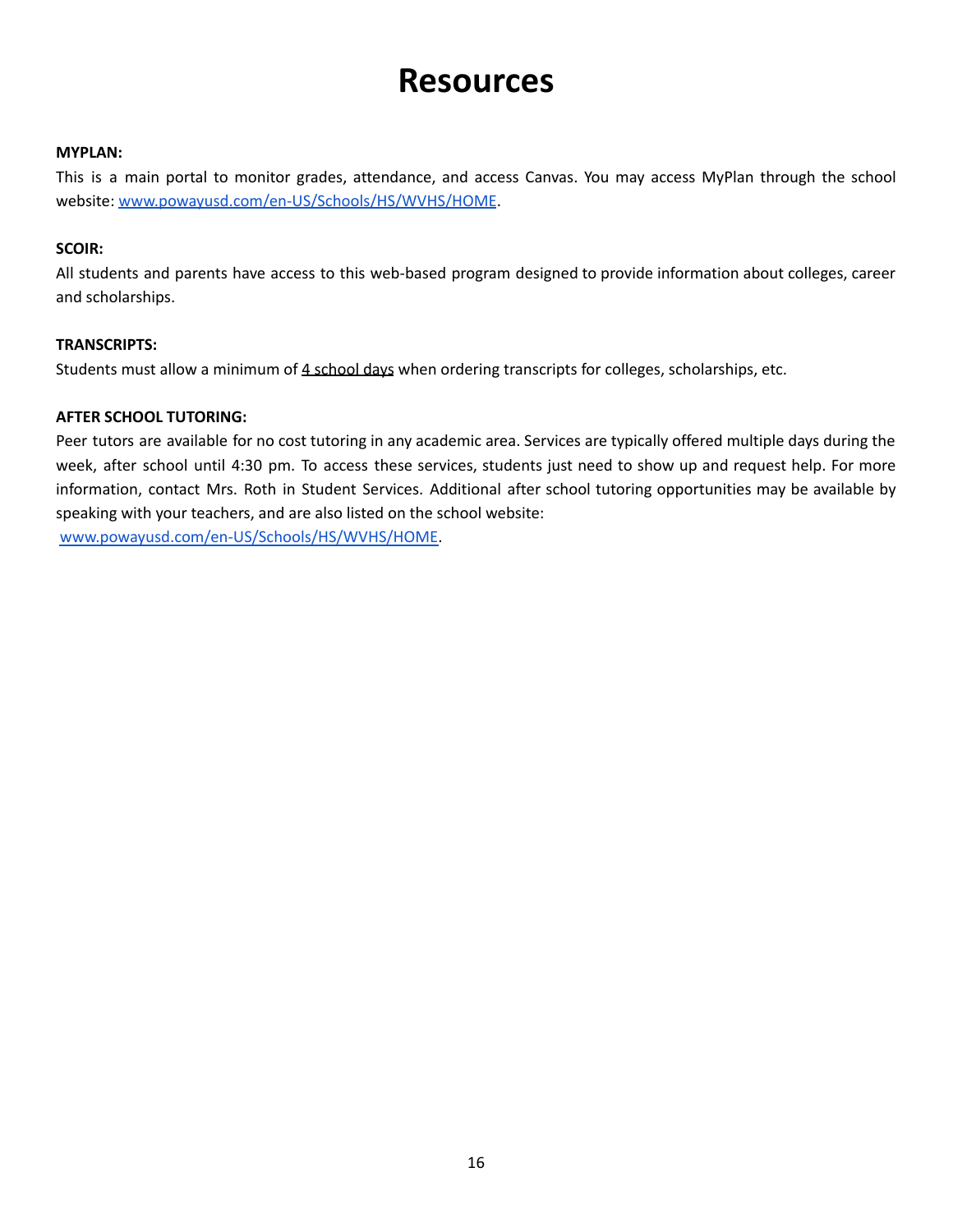### <span id="page-16-0"></span>**History/Social Science**

credit (A=5, B=4, C=3).

| UC/CSU "A" |  |
|------------|--|
|------------|--|

| AP UNITED STATES GOVERNMENT & POLITICS 1-2                                                                                                                                                                                                                                                                                                                                                                                                                                                                                                                                                                                                                                                                                                         | 001395 - 001396 | <b>GRADES: 12</b> | UC/CSU: "A" |
|----------------------------------------------------------------------------------------------------------------------------------------------------------------------------------------------------------------------------------------------------------------------------------------------------------------------------------------------------------------------------------------------------------------------------------------------------------------------------------------------------------------------------------------------------------------------------------------------------------------------------------------------------------------------------------------------------------------------------------------------------|-----------------|-------------------|-------------|
| Recommended Prerequisites: U.S. History or AP United States History (APUSH)<br>For students interested in: College level in depth exploration of U.S. Government and its practices<br>Length of Course: Year-Long, linked w/Civics & Economics                                                                                                                                                                                                                                                                                                                                                                                                                                                                                                     |                 |                   |             |
| U.S. Government & Politics (Advanced Placement) is designed to give students a critical perspective on government,<br>politics and economics in the United States. The class involves both the study of general concepts used to interpret<br>American governmental, political and economic systems and the analysis of specific case studies. It also requires<br>familiarity with the various institutions, groups, beliefs and ideas that make up the American political reality. This<br>course is intended to prepare students who wish to take the Advanced Placement Examination in U.S. Government<br>and Politics. This course may be used to meet the UC/CSU "A" requirement. UC approved for extra honors credit (A=5,<br>$B=4, C=3$ ). |                 |                   |             |

<span id="page-16-2"></span>

| <b>AP UNITED STATES HISTORY 1-2</b>                                                                                                                                                                                                                                                                                                                                                                                                                                                    | 001382 - 001383 | <b>GRADES: 11</b> | UC/CSU: "A" |
|----------------------------------------------------------------------------------------------------------------------------------------------------------------------------------------------------------------------------------------------------------------------------------------------------------------------------------------------------------------------------------------------------------------------------------------------------------------------------------------|-----------------|-------------------|-------------|
| Recommended Prerequisites: World History 1-2 or AP European History (APEH)<br>For students interested in: College level in depth exploration of United States History<br>Length of Course: Year-Long, linked w/Honors American Literature                                                                                                                                                                                                                                              |                 |                   |             |
| U.S. History (Advanced Placement) 1-2 is an advanced course taught at the college level. It is designed for students<br>who wish to take the Advanced Placement examination, administered by Educational Testing Service, in the spring.<br>Those passing the AP exam at a high level usually can receive college credit and a waiver of the college U.S. History  <br>requirement. The course emphasizes extensive reading, research and problem solving, writing, historiography and |                 |                   |             |

<span id="page-16-1"></span>

| <b>AP WORLD HISTORY 1-2</b>            | 001307 - 001308   GRADES: 10 | UC/CSU: "A" |
|----------------------------------------|------------------------------|-------------|
| <b>Recommended Prerequisites: None</b> |                              |             |

historical knowledge. This course may be used to meet the UC/CSU "A" requirement. UC approved for extra honors

**For students interested in:** College level in depth exploration of World History Length of Course: Year-Long, linked w/Honors World [History](#page-17-1) 1-2

The purpose of the AP World History course is to develop greater understanding of the evolution of global processes and contacts, in interaction with different types of human societies. This understanding is advanced through a combination of selective factual knowledge and appropriate analytical skills. The course highlights the nature of changes in international frameworks and their causes and consequences, as well as comparisons among major societies. The course builds on an understanding of cultural, institutional, and technological precedents that, along with geography, set the human stage. The AP World History course analyzes the processes that, over time, have resulted in the knitting of the world into a tightly integrated whole. This course may be used to meet the UC/CSU "A" requirement. UC approved for extra honors credit (A=5, B=4, C=3).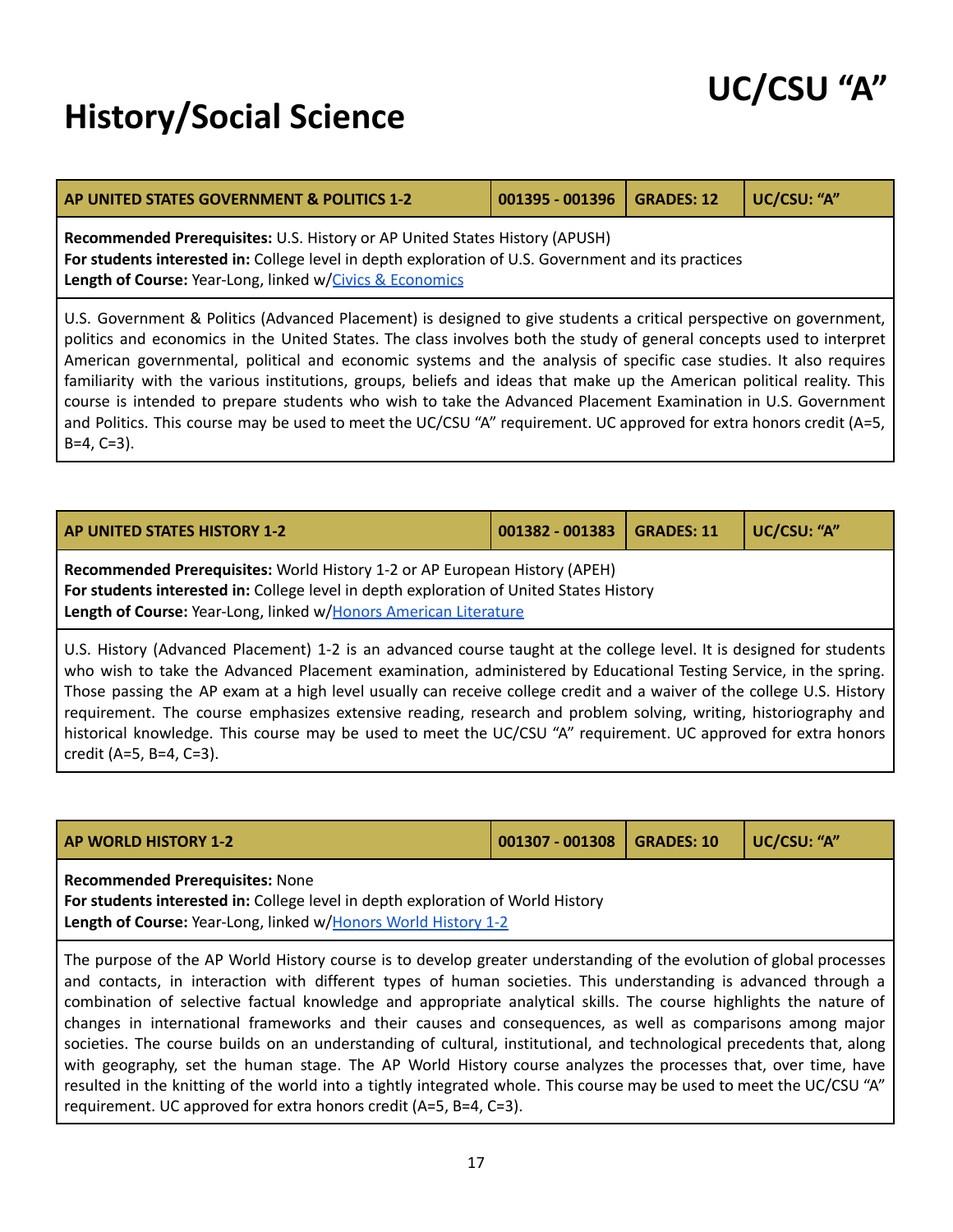<span id="page-17-0"></span>

| <b>CIVICS / ECONOMICS</b> | 001393 & 001398   GRADES: 12   UC/CSU: "A", "G" |  |  |
|---------------------------|-------------------------------------------------|--|--|
|---------------------------|-------------------------------------------------|--|--|

**Recommended Prerequisites:** U.S. History or AP United States History (APUSH)

Civics surveys the origins of our federal, state and local governments and studies their structure, function, theory and process. It promotes citizenship skill building by serving the community in an "outside project" and prepares students for the political and social arenas of the future. This is a practical course applying knowledge toward voting, jury duty and rights and privileges of community participation. Must be taken in 12<sup>th</sup> grade only. This course may be used to meet the UC/CSU "A" requirement.

Economics is a course in which students will deepen their understanding of the economic problems and institutions of the nation and world in which they live. They will learn to make reasoned decisions on economic issues as citizens, workers, consumers, business owners and managers. Primarily a course in social science, economics enriches students' understanding of the operations and institutions of economic systems, rather than a course in household or business management or budgeting. The course will deal with the following areas: 1) fundamental concept (e.g., scarcity); 2) comparative economic systems (Capitalism, Communism, Socialism, etc.); 3) macroeconomics (supply and demand, forms of competition, monetary policy, etc.) 4) international economic concepts (e.g., comparative and absolute advantage, international trade, etc.). This course may be used to meet the UC/CSU "G" requirement.

<span id="page-17-1"></span>

| <b>HONORS WORLD HISTORY 1-2</b>                                                                                                                                                                                                                                                                                                                                                                                                                                                       | 001305 - 001306 | <b>GRADES: 10</b> | UC/CSU: "A" |  |  |  |
|---------------------------------------------------------------------------------------------------------------------------------------------------------------------------------------------------------------------------------------------------------------------------------------------------------------------------------------------------------------------------------------------------------------------------------------------------------------------------------------|-----------------|-------------------|-------------|--|--|--|
| <b>Recommended Prerequisites: None</b><br>For students interested in: College level in depth exploration of European Civilization<br>Length of Course: Year-long, linked w/AP World History                                                                                                                                                                                                                                                                                           |                 |                   |             |  |  |  |
| Honors World History 1-2 is designed to help more students to be successful in AP World History. The course will<br>prepare students to read non-fiction thoroughly and critically, to take notes from content-rich lectures, and to write<br>concisely. Students will study the first third of the AP World History curriculum, adding, from the World History<br>curriculum, history beyond the boundaries of Europe. Also, this course will allow time to explore a wider range of |                 |                   |             |  |  |  |

|              | Carricarum, motory beyond the boandance or Earope. Also, this course will allow thrie to explore a wider range or |  |  |  |  |  |  |  |
|--------------|-------------------------------------------------------------------------------------------------------------------|--|--|--|--|--|--|--|
|              | historical texts, including artworks, music, journals, etc. This course may be used to meet the UC/CSU "A"        |  |  |  |  |  |  |  |
| requirement. |                                                                                                                   |  |  |  |  |  |  |  |

|  |  | <b>UNITED STATES HISTORY 1-2</b> |
|--|--|----------------------------------|

**UNITED STATES HISTORY 1-2 001376 - 001377 GRADES: 11 UC/CSU: "A"**

**Recommended Prerequisites:** World History 1-2 or APEH **For students interested in:** Traditional United States History Course

U.S. History 1-2 is a course in which students examine the economic, social and political development of the United States, concentrating primarily on the twentieth century. During the year certain themes will be emphasized: the expanding role of the federal government and federal courts; the continuing tension between the individual and the state; the emergence of a modern corporate economy; the impact of technology on American society and culture; change in the ethnic composition of American society; the movements toward equal rights for racial minorities and women; and the role of the United States as a major world power. Throughout the course students will explore American culture, literature, the arts and the mass media. Students will demonstrate competency in questioning, critical thinking, research and writing as it applies to the discipline of history. Competency-based educational objectives will be in compliance with California State Model Curriculum Standards. This course may be used to meet the UC/CSU "A" requirement.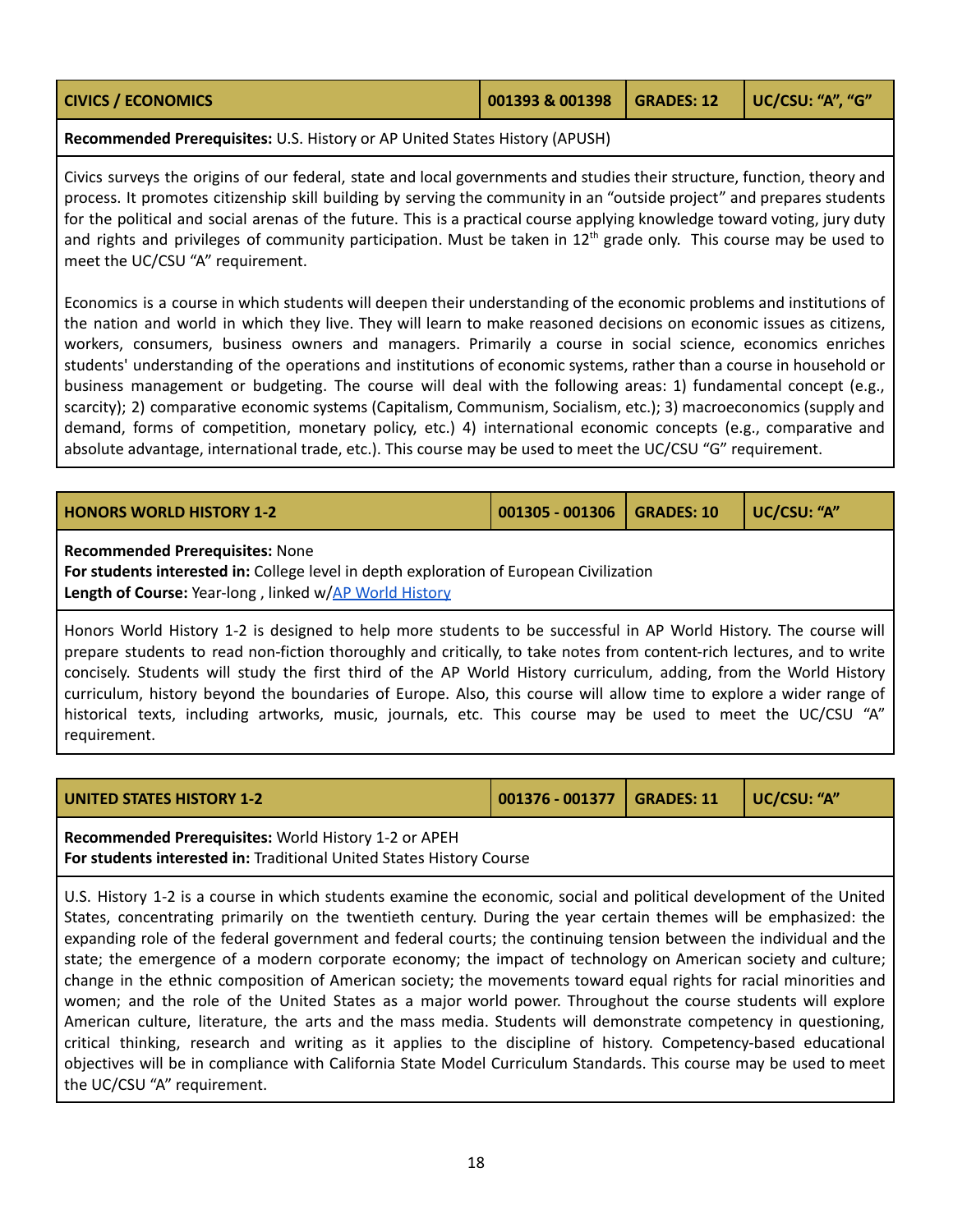| <b>WORLD HISTORY 1-2</b> | $\vert$ 001301 - 001302 GRADES: 10 $\vert$ UC/CSU: "A" |  |
|--------------------------|--------------------------------------------------------|--|
|                          |                                                        |  |

**Recommended Prerequisites:** None

**For students interested in:** Traditional World History course

World History 1-2 is a course where students will examine major turning points in the shaping of the modern world, from the late eighteenth century to the present. The year begins with an introduction to current world issues and then continues with a focus on the expansion of the west and the growing interdependence of people and cultures throughout the world. Art, music, literature and primary source documents will be used as a basis for analysis of the historical periods. Students will demonstrate competency in questioning, critical thinking, research and writing as it applies to the discipline of history. Competency-based educational objectives will be in compliance with California State Model Curriculum Standards. This course may be used to meet the UC/CSU "A" requirement.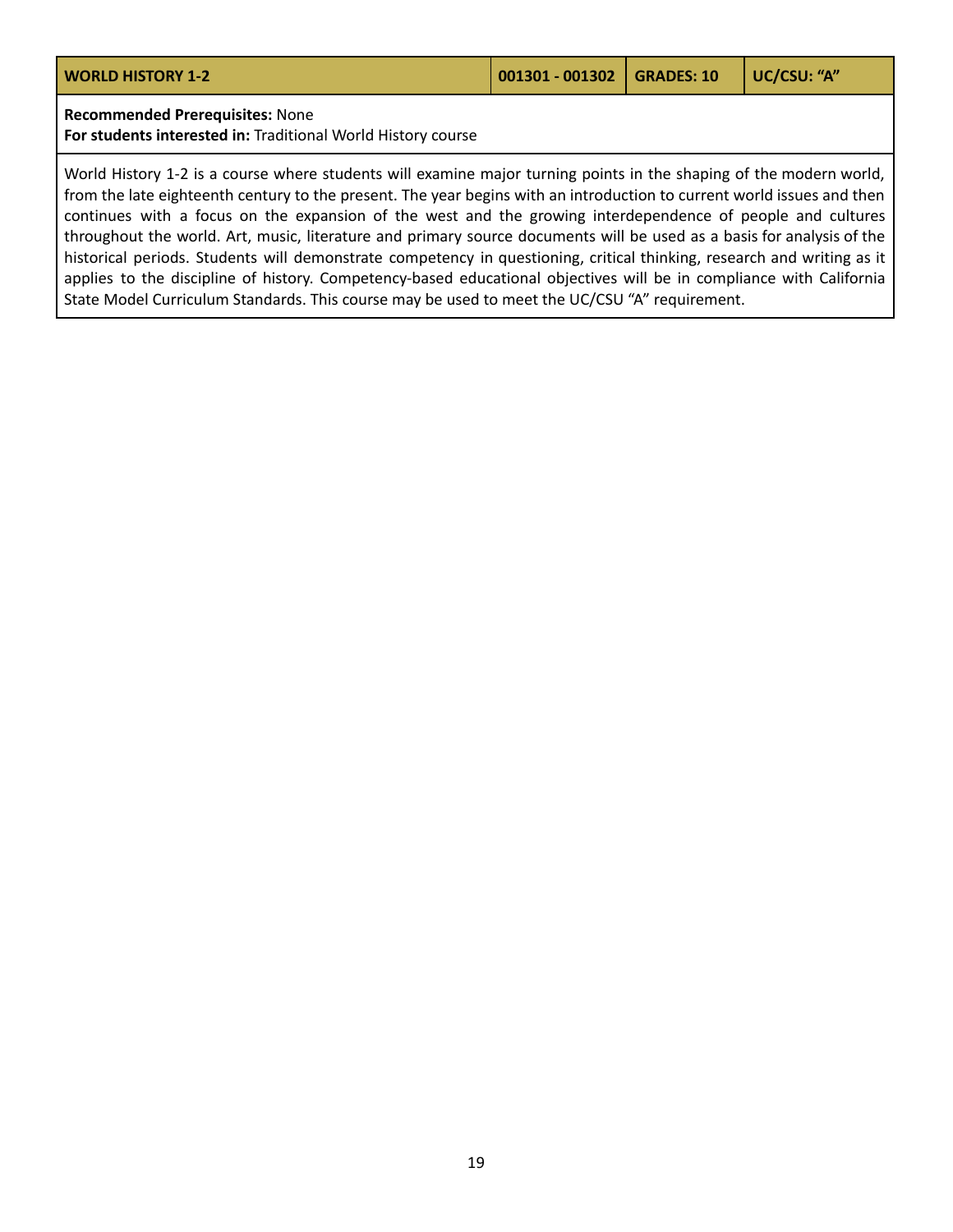## <span id="page-19-0"></span>**English**

### **UC/CSU "B"**

| <b>AMERICAN LITERATURE 1-2</b>                                          | 000387 - 000388   GRADES: 11   UC/CSU: "B" |  |
|-------------------------------------------------------------------------|--------------------------------------------|--|
| Recommended Prerequisites: High School English 3-4 or Honors Humanities |                                            |  |

**For students interested in:** Traditional 11 th grade English course

American Literature 1-2 includes the study of the historical, cultural, and philosophical significance of famous American works from various literary movements. Examples of authors studied include Emerson, Hawthorn, Douglas, Twain, Fitzgerald, Hughes, Steinbeck, Salinger, Plath, Miller and Angelou. Students read and respond to numerous non-fiction texts as well, including literary criticism, essays, and articles. Student writing includes a narrative piece, the Defend/Challenge/Qualify on-demand essay, rhetorical précis, and continued practice of the literary analysis essay format. Speaking and listening skills are addressed through oral responses to texts and multimedia presentations. Students continue vocabulary development through the SAT vocabulary unit. This course may be used to meet the UC/CSU "B" requirement.

| AP ENGLISH LANGUAGE 1-2                                                                                                                                                                                                                                                                                                                                                                                                                                                                                                                                                                                                                                                                                                | 000372 - 000373   GRADES: 11-12 |  | UC/CSU: "B" |  |  |  |  |
|------------------------------------------------------------------------------------------------------------------------------------------------------------------------------------------------------------------------------------------------------------------------------------------------------------------------------------------------------------------------------------------------------------------------------------------------------------------------------------------------------------------------------------------------------------------------------------------------------------------------------------------------------------------------------------------------------------------------|---------------------------------|--|-------------|--|--|--|--|
| Recommended Prerequisites: Honors Humanities 1-2 or High School English 3-4<br>For students interested in: Advanced reading and composition                                                                                                                                                                                                                                                                                                                                                                                                                                                                                                                                                                            |                                 |  |             |  |  |  |  |
| In this class students will read, discuss, and write about non-fiction texts, focusing on text analysis, rhetorical<br>strategies, and vocabulary development to prepare them for the AP Language Exam. As an advanced reading and<br>composition course, students should be interested in advancing their skills in writing and rhetoric. Students will study<br>the techniques that writers and speakers use to achieve their purpose, and they will incorporate those same<br>techniques into their own writing and thinking. Students will focus on academic writing and the research process. This<br>course may be used to meet the UC/CSU "B" requirement. UC approved for extra honors credit (A=5, B=4, C=3). |                                 |  |             |  |  |  |  |

<span id="page-19-1"></span>

| <b>AP ENGLISH LITERATURE 1-2</b>                                                                                                                                                                                                                                                                                                                                                                                                                                            | $000370 - 000371$ | <b>GRADES: 12</b> | UC/CSU: "B" |  |  |  |  |
|-----------------------------------------------------------------------------------------------------------------------------------------------------------------------------------------------------------------------------------------------------------------------------------------------------------------------------------------------------------------------------------------------------------------------------------------------------------------------------|-------------------|-------------------|-------------|--|--|--|--|
| Recommended Prerequisites: American Literature, Honors Survey of American Literature<br>For students interested in: College level in-depth exploration of Western literacy development<br>Length of Course: Year-Long, linked w/British Literature 1-2                                                                                                                                                                                                                      |                   |                   |             |  |  |  |  |
| Advanced Placement English Literature 1-2 (combined with British Literature 1-2) is a year-long college-level course<br>designed to prepare students to take the Advanced Placement English Literature examination and possibly to earn<br>college credits. The course presents examples of literature from the Ancient Greeks through the 21st century,<br>acquainting students with various genres and styles. Emphasis will be placed on a close reading and analysis of |                   |                   |             |  |  |  |  |

acquainting students with various genres and styles. Emphasis will be placed on a close reading and analysis of individual literary works in prose, poetry, novel and play formats. This course may be used to meet the UC/CSU "B" requirement. UC approved for extra honors credit (A=5, B=4, C=3).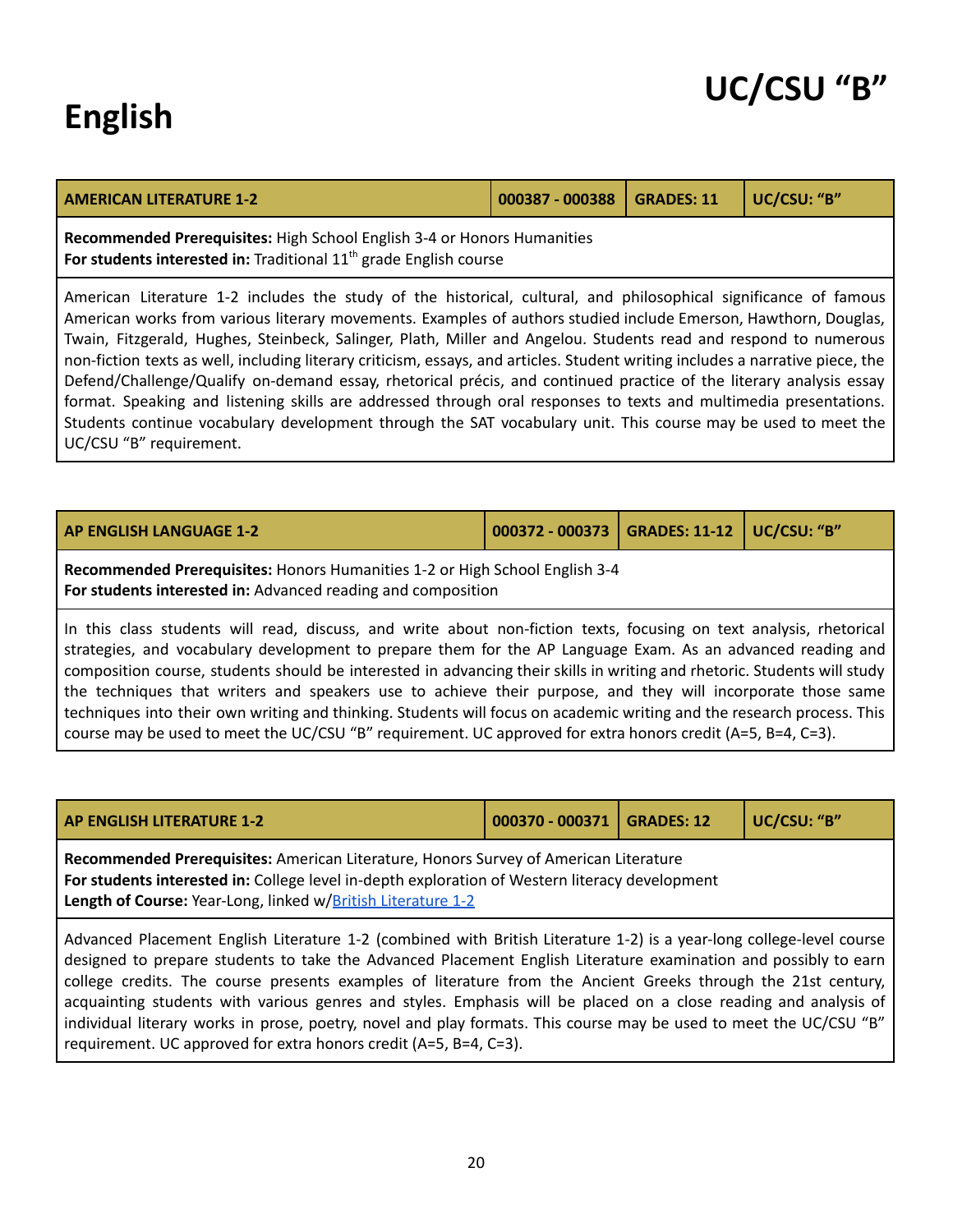<span id="page-20-0"></span>

| <b>BRITISH LITERATURE 1-2</b>                                                                                                                                                                                              | 000384 - 000385   GRADES: 12 | UC/CSU: "B" |
|----------------------------------------------------------------------------------------------------------------------------------------------------------------------------------------------------------------------------|------------------------------|-------------|
| Recommended Prerequisites: American Literature, Honors Survey of American Literature<br>For students interested in: Seek exposure to British Literature<br>Length of Course: Year-Long, linked w/AP English Literature 1-2 |                              |             |

British Literature 1-2 is a course that acquaints students with various genres and themes of literature produced by Irish, English, and Scottish writers. The course will develop students' techniques in reading, writing, speaking, and presenting. While individual courses may vary, students will generally be expected to read 20-30 pages per night and be able to discuss each night's reading the following day. This course may be used to meet the UC/CSU "B" requirement.

| <b>ETHNIC LITERATURE 1-2</b> | 000365 - 000366   GRADES: 12 | UC/CSU: "B" |
|------------------------------|------------------------------|-------------|
|                              |                              |             |

#### **Recommended Prerequisites:** None

This course will focus on the foundational disciplines of ethnic studies: African American Studies, Asian American Studies, Chicano Latino Studies, and Native American and Indigenous Studies. This course will promote cultural understanding and empathy through a deep analysis and examination of how systems of power in the United States have affected these groups. The course will also examine the intersectionality of gender and sexual orientation. This senior level course aligns with the California State Standards for English Language Arts. Teaching Tolerance's Anti-Bias Framework along with culturally responsive strategies, such as Dr. Gholdy Muhammad's historically responsive teaching, will be part of the instructional design of the class. Students will engage in discussions, conduct research, synthesize different mediums from poetry to film, and craft analytical essays in order to understand the social and political systems that have shaped different marginalized groups in America. Students will deepen their understanding of self and others through exploring their own implicit biases. Students will have the option to take this course or existing English courses available. This course will earn PUSD English credit for 12<sup>th</sup> grade students. This course may be used to meet the UC/CSU "B" requirement.

| <b>LEXPOSITORY READING AND WRITING 1-2</b> |  |
|--------------------------------------------|--|
|--------------------------------------------|--|

**EXPOSITORY READING AND WRITING 1-2 000315 - 000316 GRADES: 12 UC/CSU: "B"**

#### **Recommended Prerequisites:** None

**For students interested in:** Interest in more advanced and in depth creative writing

Expository Reading and Writing prepares college-bound seniors for the literacy demands of higher education. Students in this rhetoric-based course will become more proficient in expository, analytical, and argumentative reading and writing, increasing their awareness of the rhetorical strategies employed by authors and applying those same strategies to their own writing. This course may be used to meet the UC/CSU "B" requirement.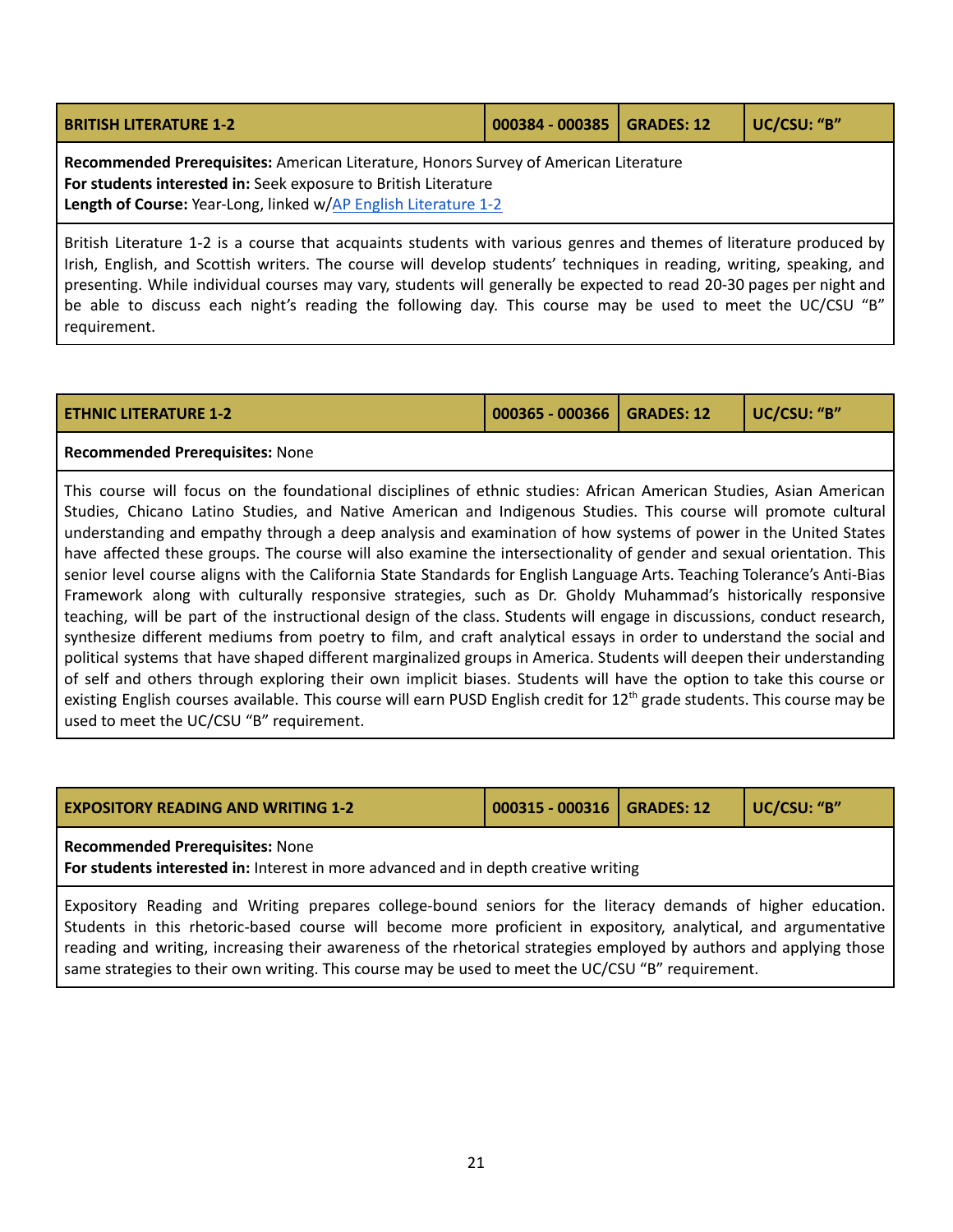| <b>HIGH SCHOOL ENGLISH 1-2</b> | $ 000301 - 000302 $ GRADES: 9 | UC/CSU: "B" |
|--------------------------------|-------------------------------|-------------|
|                                |                               |             |

**Recommended Prerequisites:** None

**For students interested in:** Traditional 9 th grade English course

HS English 1-2 builds on knowledge and skills developed in middle school. Students will continue to develop their thinking-in-writing by practicing a variety of writing modes including description, narration, and literary analysis. Students will learn the basics of the academic essay, developing their understanding of appropriate paragraph structure. Concurrently, they will acquire and use specific skills to read and respond to different genres of literature, including the short story, myths and legends, the novel, and assorted non-fiction. Students will continue to practice descriptive, narrative and analytical writing, while also acquainting themselves with reflective writing and formal academic research. They will develop more sophisticated responses to literature, learning to create and support inferences about characters, moods, themes, etc. They will read literary works of greater complexity and scope, and thereby prepare themselves for more advanced English courses. This course may be used to meet the UC/CSU "B" requirement.

| <b>HIGH SCHOOL ENGLISH 3-4</b>                                                                                                                                                                                                                       | 000310 - 000311 | GRADES: 10 | UC/CSU: "B" |  |
|------------------------------------------------------------------------------------------------------------------------------------------------------------------------------------------------------------------------------------------------------|-----------------|------------|-------------|--|
| <b>Recommended Prerequisites: None</b><br>For students interested in: Traditional $10th$ grade English course                                                                                                                                        |                 |            |             |  |
| Through a thematic approach to the study of literature and written composition, students in High School English 3-4<br>will broaden their knowledge of literature and its cultural elements. They will improve their ability to understand their $ $ |                 |            |             |  |

connection to literature, develop writing and thinking skills, master punctuation and grammar skills, and further improve listening and speaking skills. Writing modes addressed will include: reflective, interpretive, and evaluative. Also, a research-based controversial issue essay will be required. This course may be used to meet the UC/CSU "B" requirement.

<span id="page-21-0"></span>

| <b>HONORS AMERICAN LITERATURE</b>                                              | 000382 - 000383   GRADES: 11   UC/CSU: "B" |  |  |  |
|--------------------------------------------------------------------------------|--------------------------------------------|--|--|--|
| <b>Recommended Prerequisites:</b> High School English 3-4 or Honors Humanities |                                            |  |  |  |

**For students interested in:** Seek a more rigorous Language Arts experience and is a good preparation for AP English **Length of Course:** Offered as both a single-term course or linked with AP U.S. [History](#page-16-2) 1-2

Honors Survey of American Literature 1-2 is taught at a faster pace and in greater depth than the regular American Literature 1-2 course. Honors American Literature includes the study of the historical, cultural, philosophical, and psychological significance of famous works from all American literary movements--Puritanism through Postmodernism. Examples of authors studied include Edwards, Bradstreet, Henry, Thoreau, Poe, Hawthorn, Twain, Dickinson, Fitzgerald, Hughes, Hurston, Steinbeck, Salinger, Plath, Miller, and Wilder. Students read and respond to numerous non-fiction texts as well, including literary criticism, essays, and articles. Student writing includes a narrative piece, the Defend/Challenge/Qualify on-demand essay, short text analysis, rhetorical précis, poetry explication, and continued practice of the literary analysis essay format. Speaking and listening skills are addressed through oral responses to texts, Socratic Seminar, and multimedia presentations. Students continue vocabulary development through the SAT vocabulary unit. This course may be used to meet the UC/CSU "B" requirement. UC approved for extra honors credit (A=5, B=4, C=3).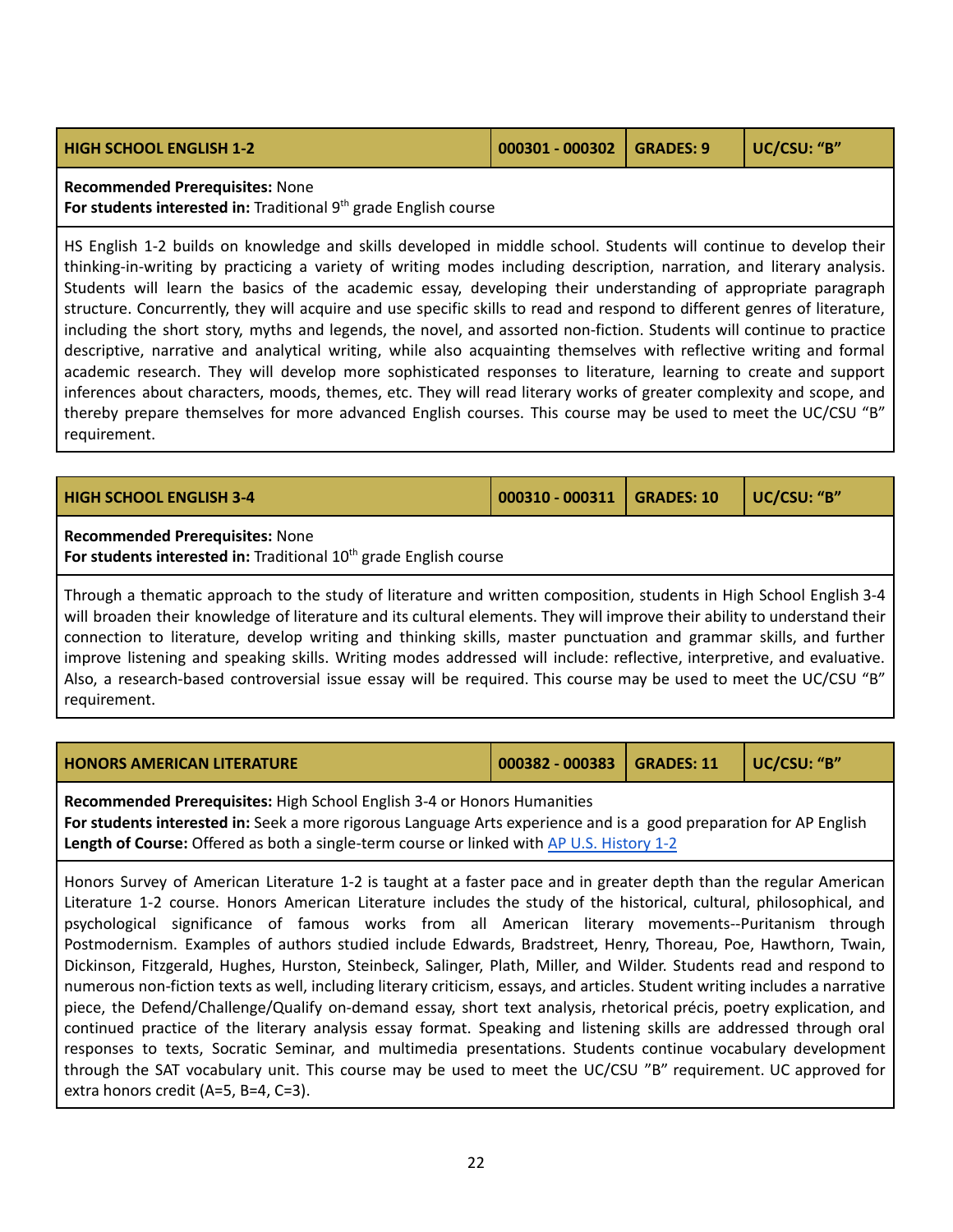| <b>HONORS HIGH SCHOOL ENGLISH 1-2</b>  | 000303 - 000304   GRADES: 9 | UC/CSU: "B" |
|----------------------------------------|-----------------------------|-------------|
| <b>Recommended Prerequisites: None</b> |                             |             |

**For students interested in:** Students who enjoy and are successful in Language Arts.

Students will read novels, short stories, drama, poetry, and an array of short non-fiction texts. They will write argument, narrative, and informative/explanatory essays. In addition to analyzing literature, they will also apply critical thinking to study art and the media. This course may be used to meet the UC/CSU "B" requirement.

| <b>HONORS HUMANITIES 1-2</b> | $\vert$ 000313 - 000314 $\vert$ GRADES: 10 $\vert$ UC/CSU: "B" |  |  |
|------------------------------|----------------------------------------------------------------|--|--|
|------------------------------|----------------------------------------------------------------|--|--|

**Recommended Prerequisites:** High School English 1-2 or Honors High School English 1-2 **For students interested in:** Preparing for more rigorous Language Arts

Honors Humanities is an academically challenging and rigorous study of the arts and literature throughout history. The course studies man's relationship with society, nature and himself. Students write in a variety of essay modes including: informative/explanatory, argumentative, narrative, and research. The course involves library research, outside reading, peer cooperation and formal public speaking. Students study Western culture and the arts beginning with the Renaissance continuing to our current era in order to understand how the historical context in which a piece of writing, music, or art is created gives added meaning, as does the political or social milieu. This course may be used to meet the UC/CSU "B" requirement.

| WORLD LITERATURE | 000393 - 000394   GRADES: 12   UC/CSU: "B" |  |  |
|------------------|--------------------------------------------|--|--|
|------------------|--------------------------------------------|--|--|

**Recommended Prerequisites:** American Literature or Honors Survey of American Literature **For students interested in:** Seek exposure to World Literature and cultures

Students will develop their own voices and values on a journey of self-discovery through classic and contemporary World Literature. The course will expose them to literary works from a variety of cultures where they can experience the works of writers who view the world from perspectives different from their own. By visiting distant places and times, students will discover not only the riches of human experience and the universality of the human condition; they will also examine worldly and spiritual themes, all the while coming closer to becoming citizens of the world we live in and thinkers considerate of other peoples and their cultures. This course may be used to meet the UC/CSU "B" requirement.

|--|

#### **Recommended Prerequisites:** None

**For students interested in:** For students with an interest in exploring creative writing

Writing Seminar 1-2 is a creative writing course for 11<sup>th</sup> or 12<sup>th</sup> graders that emphasizes poetry, prose, personal narrative and creative non-fiction. Students will explore published works in those genres and will work on developing their own voices as writers. Students will study the craft of writers and incorporate their learnings into their own works. This course may be used to meet the UC/CSU "G" requirement. Though this course does count toward the PUSD graduation requirement for English it does NOT meet the UC/CSU "B" requirement.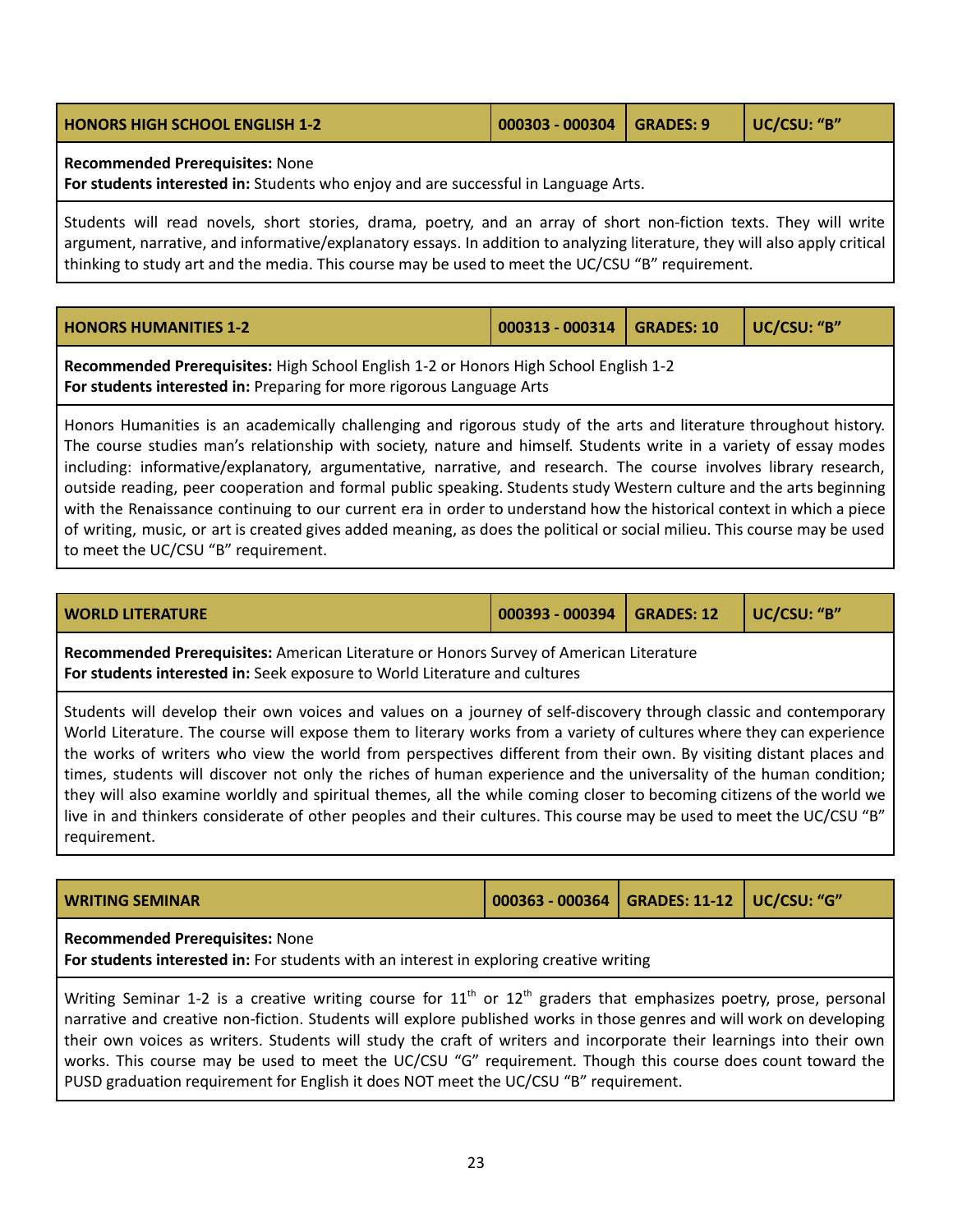### <span id="page-23-0"></span>**Mathematics**

| <b>ADVANCED FUNCTIONS ANALYSIS 1-2</b>         | 001048 - 001049   GRADES: 9-12   UC/CSU: "C" |  |
|------------------------------------------------|----------------------------------------------|--|
| Recommended Prerequisites: Integrated Math III |                                              |  |

**For students interested in:** Pursue a rigorous exploration of math applications in science and business

This course is designed for the advanced math student who is preparing to take Honors Pre-Calculus or college mathematics. Second year algebra topics will be reviewed and extended to include pre-calculus concepts. Students will leave this course with a strong analytical foundation that will allow them to be successful in a calculus or statistics course in either high school or college. This course may be used to meet the UC/CSU "C" requirement.

<span id="page-23-1"></span>

| <b>AP CALCULUS AB 1-2</b>                                                                                                                                                                                                                                                                                                                                                                                                                                                                                                                                     | 001060 - 001061 | <b>GRADES: 9-12</b> | UC/CSU: "C" |  |
|---------------------------------------------------------------------------------------------------------------------------------------------------------------------------------------------------------------------------------------------------------------------------------------------------------------------------------------------------------------------------------------------------------------------------------------------------------------------------------------------------------------------------------------------------------------|-----------------|---------------------|-------------|--|
| Recommended Prerequisites: Advanced Functions Analysis or Integrated Math III<br>For students interested in: Pursue a rigorous exploration of math applications in science and business<br>Length of Course: Year-Long, linked w/Honors Pre-Calculus 1-2                                                                                                                                                                                                                                                                                                      |                 |                     |             |  |
| This course is a college-level class for students who have completed the equivalent of four years of college preparatory<br>mathematics. Topics include derivatives, differentials, integrations, and applications. Many problems are atypical and<br>require students to synthesize new solutions. A graphing calculator is required. The course is designed to prepare<br>students to take the Advanced Placement Exam for Calculus AB. This course may be used to meet the UC/CSU "C"<br>requirement. UC approved for extra honors credit (A=5, B=4, C=3). |                 |                     |             |  |

| <b>AP CALCULUS BC 1-2</b>                                                                                                              | 001062 - 001063   GRADES: 9-12   UC/CSU: "C" |  |  |  |
|----------------------------------------------------------------------------------------------------------------------------------------|----------------------------------------------|--|--|--|
| Recommended Prerequisites: AP Calculus AB<br>For students interested in: Pursue a rigorous exploration of math theory and applications |                                              |  |  |  |
| This course is for students who have completed four years of college preparatory math including Calculus AB. Students                  |                                              |  |  |  |

will receive little or no review of Calculus AB material. Students are strongly encouraged to take "Calculus BC Review 4.5" for review of Calculus AB content. New topics covered include parametric equations, vector functions, indeterminate forms of limits, polar curves, advanced integration techniques, infinite series, and Taylor polynomials. This course prepares the student to take the Advanced Placement Exam for Calculus BC. This course may be used to meet the UC/CSU "C" requirement. UC approved for extra honors credit (A=5, B=4, C=3).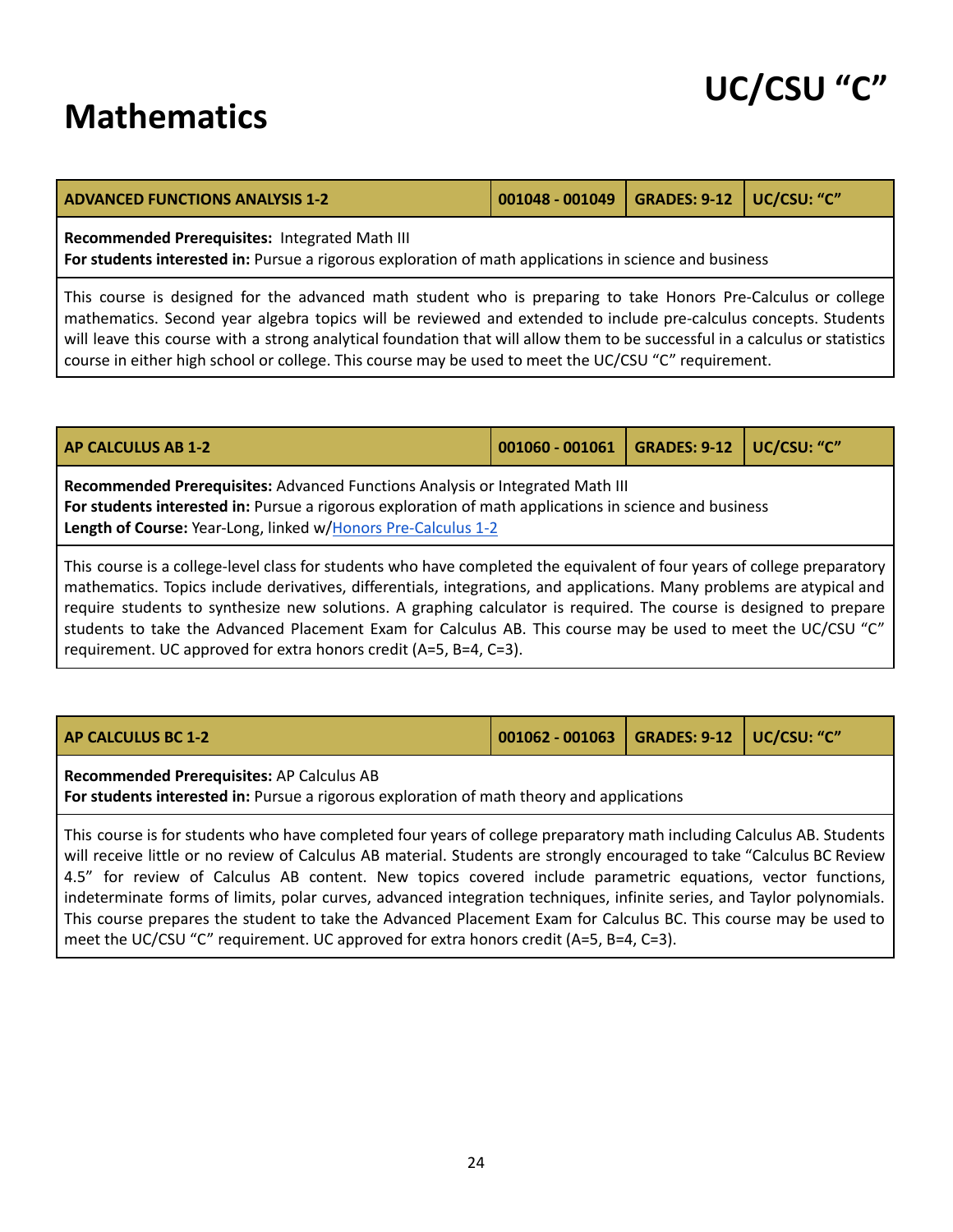<span id="page-24-1"></span>

| <b>AP STATISTICS 1-2</b> | 001064 - 001065   GRADES: 9-12   UC/CSU: "C" |  |  |  |
|--------------------------|----------------------------------------------|--|--|--|
|--------------------------|----------------------------------------------|--|--|--|

**Recommended Prerequisites:** Advanced Functions Analysis or Integrated Math III

**For students interested in:** Pursue a rigorous exploration of math applications in science, business, psychology, and sociology

**Length of Course:** Year-Long, linked w/[Statistics](#page-26-0) and AP [Statistics](#page-24-0) Seminar

The multidisciplinary aspects and applications of statistics make it one of the most rewarding classes to take. The study blends the rigor, calculations, and deductive thinking of mathematics, the real-world examples and problems of social science, the decision-making needs of business and medicine, and the laboratory methods and experimental procedures of the natural sciences. This course is designed to prepare students to take the Advanced Placement Exam for Statistics. This course may be used to meet the UC/CSU "C" requirement. UC approved for extra honors credit  $(A=5, B=4, C=3)$ .

<span id="page-24-0"></span>

| <b>AP STATISTICS SEMINAR</b> | 001706 | GRADES: 9-12   UC/CSU: N/A |  |
|------------------------------|--------|----------------------------|--|
|                              |        |                            |  |

**Recommended Prerequisites:** Advanced Functions Analysis or Integrated Math III **For students interested in:** Deepening understanding of and background to statistics in preparation of the Advanced Placement (AP) Exam

**Length of Course:** Year-Long, linked w/[Statistics](#page-26-0) and AP [Statistics](#page-24-1) 1-2

This serves as the culminating portion of the AP Statistics course sequence. It is based on the four major credits of exploring data, sampling, and experimentation, anticipating patterns and special inference. There is a review and extension of AP Statistics 1-2 and further preparation for college-level math. During this course, students will study Credits on statistical inference over Chi Square and Linear Regression and prepare extensively for probability and statistics content. There will be emphasis on problem-based learning. Students will use real life situations to describe, analyze, and evaluate situations with statistics; use a variety of connections to the curriculum such as questioning for higher-level understanding, scaffolding from previous mathematical concepts, and the applications of concepts from within the course; combine technology with mathematical theory; make connections throughout the course by practicing design, analysis and conclusion; demonstrate the use of simulation as well as experimentation; and decide how to best represent data graphically, explain relationships among variables and describe trends, nuances and distributions of data. **NOTE: This course earns elective credit.**

| <b>CALCULUS BC REVIEW 4.5</b>                                                                                                                                                                                                                       | 091062 | GRADES: $9-12$ UC/CSU: N/A |  |  |  |
|-----------------------------------------------------------------------------------------------------------------------------------------------------------------------------------------------------------------------------------------------------|--------|----------------------------|--|--|--|
| Recommended Prerequisites: AP Calculus AB and concurrent enrollment in AP Calculus BC<br>For students interested in: Deepening understanding of and background in calculus in preparation of the Advanced<br>Placement exam                         |        |                            |  |  |  |
| This course is offered in the fall semester, outside of the regular 4 period day for 2.5 elective credits. It is designed to<br>help students review Calculus AB topics in preparation for the AP Calculus BC course which is offered in the Spring |        |                            |  |  |  |

semester only.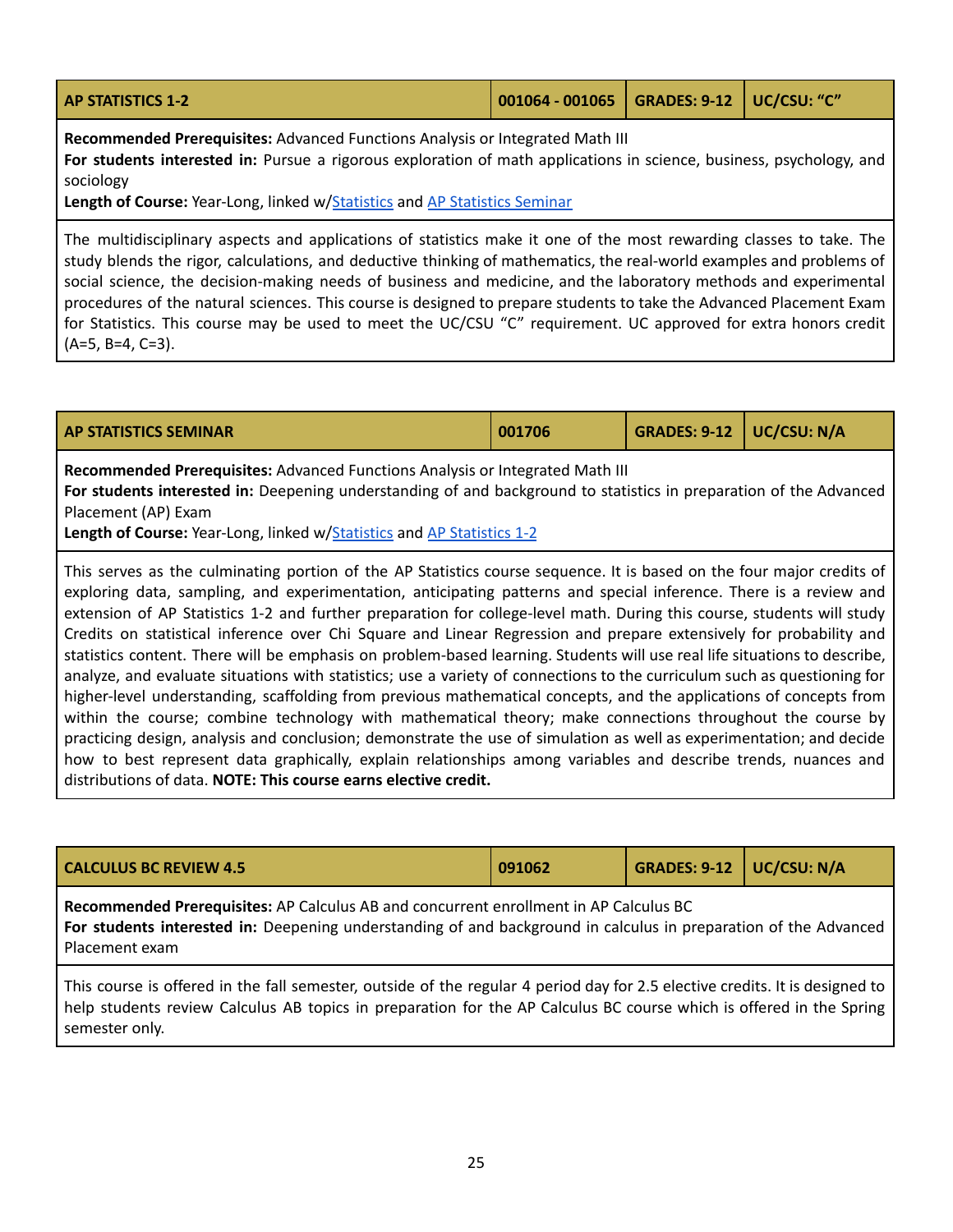| <b>INTRODUCTION TO DATA SCIENCE 1-2</b>                                                                                                                                                                                                                                                                                                                                                                                                                                                                                                                                                                                                                                 | 001080 - 001081 | <b>GRADES: 9-12</b> | <b>UC/CSU: Pending</b> |  |
|-------------------------------------------------------------------------------------------------------------------------------------------------------------------------------------------------------------------------------------------------------------------------------------------------------------------------------------------------------------------------------------------------------------------------------------------------------------------------------------------------------------------------------------------------------------------------------------------------------------------------------------------------------------------------|-----------------|---------------------|------------------------|--|
| Recommended Prerequisites: Integrated Math III                                                                                                                                                                                                                                                                                                                                                                                                                                                                                                                                                                                                                          |                 |                     |                        |  |
| In this course students will learn to understand, ask questions of, and represent data through project-based units. The<br>units will give students opportunities to be data explorers through active engagement, developing their understanding<br>of data analysis, sampling, correlation/causation, bias and uncertainty, modeling with data, making and evaluating<br>data-based arguments, and the importance of data in society. At the end of the course, students will have a portfolio<br>of their data science work to showcase their newly developed knowledge and understanding. This course will be<br>submitted to UC/CSU to earn "C" Mathematics credit. |                 |                     |                        |  |

<span id="page-25-0"></span>

| <b>HONORS PRE-CALCULUS 1-2</b> | $\vert$ 001050 - 001051 $\vert$ GRADES: 9-12 $\vert$ UC/CSU: "C" |  |
|--------------------------------|------------------------------------------------------------------|--|

**Recommended Prerequisites:** Advanced Functions Analysis or Integrated Math III **For students interested in:** Pursue a rigorous exploration of math applications in science and business **Length of Course:** Year-Long, linked w/AP [Calculus](#page-23-1) AB

This course provides the foundation for students to proceed on to Calculus. Reviews are done of algebra, geometry, trigonometry and exponential & logarithmic functions. The study of polynomials including synthetic division, graphing theory, limits, and derivatives are introduced. This course may be used to meet the UC/CSU "C" requirement.

| <b>INTEGRATED MATHEMATICS Ia-Ib</b> | $\vert$ 001012 - 001013 $\vert$ GRADES: 9-12 $\vert$ UC/CSU: "C" |  |
|-------------------------------------|------------------------------------------------------------------|--|

#### **Recommended Prerequisites:** None

The fundamental purpose of Integrated Mathematics I is to formalize and extend the mathematics that students learned in the middle grades. The critical areas, organized into units, deepen and extend understanding of linear relationships, in part by contrasting them with exponential phenomena, and in part by applying linear models to data that exhibit a linear trend. Integrated Mathematics 1 uses properties and theorems involving congruent figures to deepen and extend understanding of geometric knowledge from prior grades. The final unit in the course ties together the algebraic and geometric ideas studied. The Mathematical Practice Standards apply throughout each course and, together with the content standards, prescribe that students experience mathematics as a coherent, useful, and logical subject that makes use of their ability to make sense of problem situations. Completion of Integrated Mathematics Ia-Ib is a high school graduation requirement. This course may be used to meet the UC/CSU "C" requirement.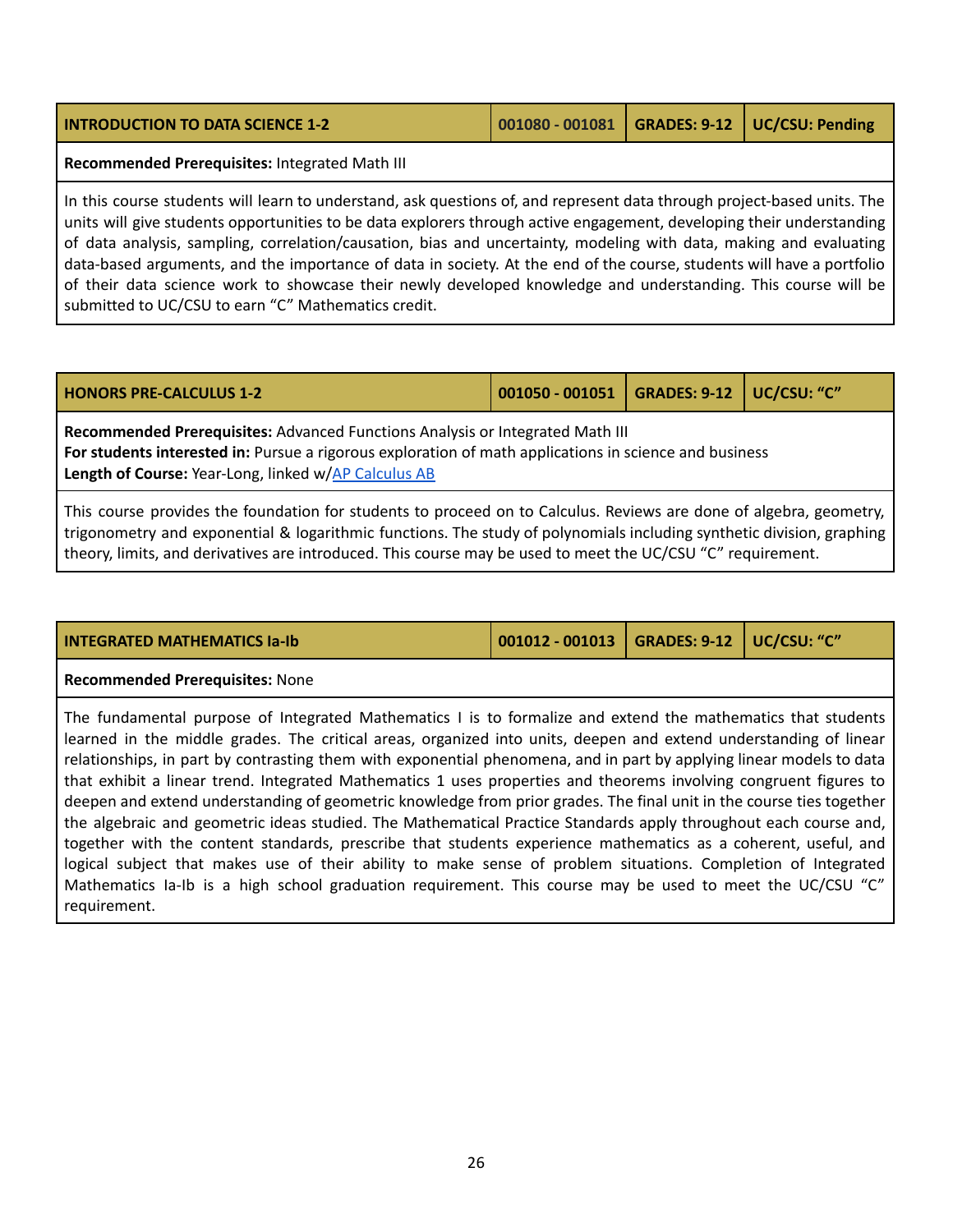#### **INTEGRATED MATHEMATICS IIa-IIb 001016 - 001017 GRADES: 9-12 UC/CSU: "C"**

**Recommended Prerequisites:** Integrated Mathematics Ia-Ib

The focus of Integrated Mathematics II is on quadratic expressions, equations, and functions; comparing their characteristics and behavior to those of linear and exponential relationships from Integrated Mathematics I as organized into 6 critical areas, or units. The need for extending the set of rational numbers arises and real and complex numbers are introduced so that all quadratic equations can be solved. The link between probability and data is explored through conditional probability and counting methods, including their use in making and evaluating decisions. The study of similarity leads to an understanding of right triangle trigonometry and connects to quadratics through Pythagorean relationships. Circles, with their quadratic algebraic representations, round out the course. The Mathematical Practice Standards apply throughout each course and, together with the content standards, prescribe that students experience mathematics as a coherent, useful, and logical subject that makes use of their ability to make sense of problem situations. This course may be used to meet the UC/CSU "C" requirement.

| <b>INTEGRATED MATHEMATICS IIIa-IIIb</b>                                                                                                                                                                                                                                                                                                                                                                                                                                                                                                                                                                                                                                                                                                                                                                                                                     | 001018 - 001019 | <b>GRADES: 9-12</b> | UC/CSU: "C" |  |
|-------------------------------------------------------------------------------------------------------------------------------------------------------------------------------------------------------------------------------------------------------------------------------------------------------------------------------------------------------------------------------------------------------------------------------------------------------------------------------------------------------------------------------------------------------------------------------------------------------------------------------------------------------------------------------------------------------------------------------------------------------------------------------------------------------------------------------------------------------------|-----------------|---------------------|-------------|--|
| Recommended Prerequisites: Integrated Mathematics IIa-IIb                                                                                                                                                                                                                                                                                                                                                                                                                                                                                                                                                                                                                                                                                                                                                                                                   |                 |                     |             |  |
| In Integrated Mathematics III students apply the accumulation of learning from previous courses, with content<br>grouped into four critical areas. They apply methods from probability and statistics to draw inferences and conclusions<br>from data. Students expand their repertoire of functions to include polynomial, rational, and radical functions. They<br>expand their study of right triangle trigonometry to include general triangles. Students bring together all of their<br>experience with functions and geometry to create models and solve contextual problems. The Mathematical Practice<br>Standards together with the content standards prescribe that students experience mathematics as a coherent, useful,<br>and logical subject that makes use of their ability to make sense of problem situations. This course may be used to |                 |                     |             |  |

meet the UC/CSU "C" requirement.

<span id="page-26-0"></span>

| <b>STATISTICS</b>                                                                                                                                                                                                                                                                 | 001039 | GRADES: 9-12   UC/CSU: "C" |  |  |
|-----------------------------------------------------------------------------------------------------------------------------------------------------------------------------------------------------------------------------------------------------------------------------------|--------|----------------------------|--|--|
| Recommended Prerequisites: Advanced Functions Analysis or Integrated Math III<br>For students interested in: Exposure to and application of statistical analysis and trigonometric functions<br>Length of Course: Year-Long, linked w/AP Statistics 1-2 and AP Statistics Seminar |        |                            |  |  |
| Statistics is a college preparatory course which will introduce students to the major concepts and tools for collecting,<br>analyzing, and drawing conclusions from data. Probability and counting methods are included. Students will apply                                      |        |                            |  |  |

descriptive statistics to a wide range of disciplines. This course may be used to meet the UC/CSU "C" requirement.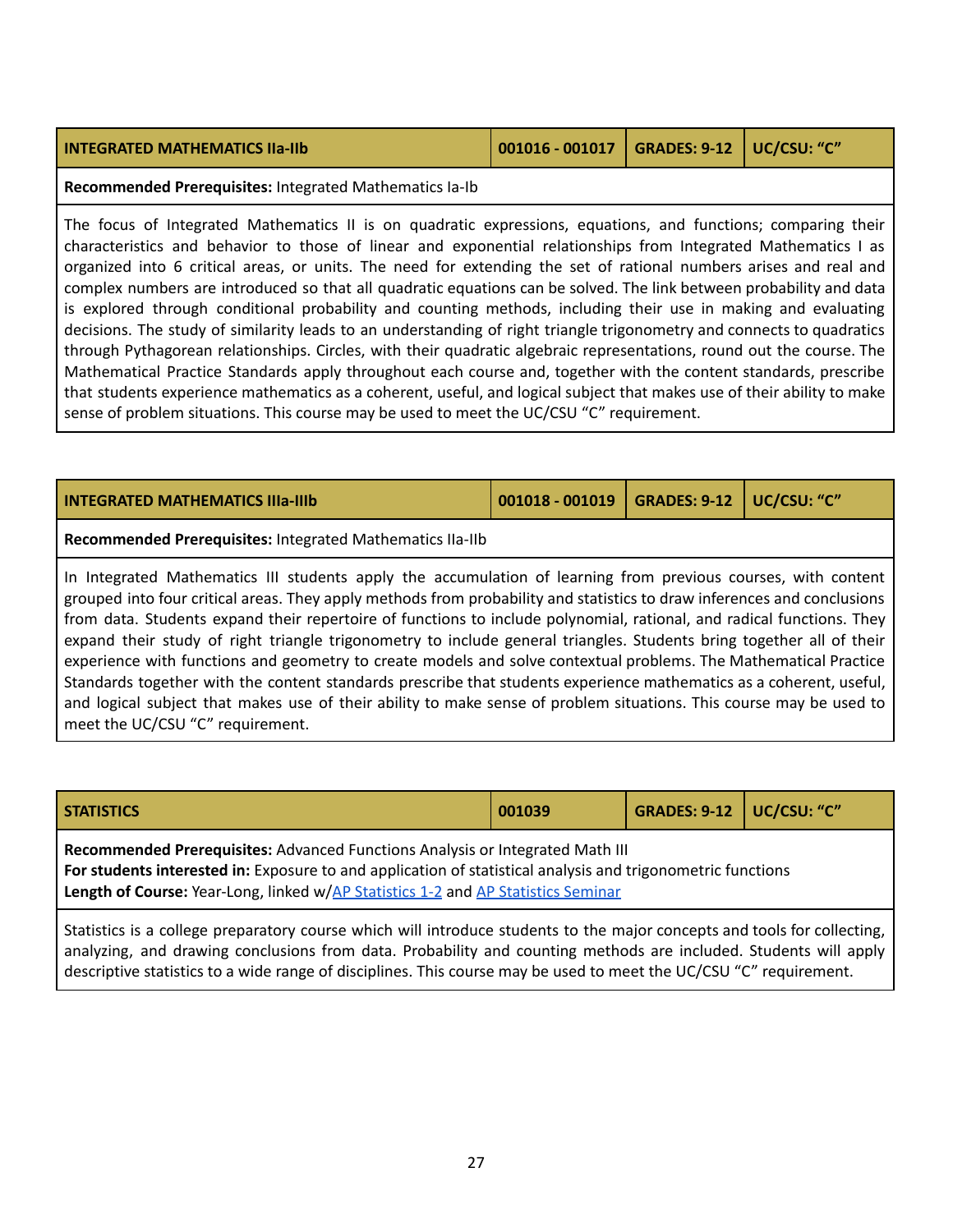### <span id="page-27-0"></span>**Science - Biological**

<span id="page-27-2"></span>

| <b>AP BIOLOGY 3-4</b> | 001232 - 001233   GRADES: 9-12   UC/CSU: "D" |  |  |  |
|-----------------------|----------------------------------------------|--|--|--|
|-----------------------|----------------------------------------------|--|--|--|

**Recommended Prerequisites:** Chemistry and Integrated Math II or higher

**For students interested in:** Pursue a rigorous exploration of the biological sciences and their applications to real world examples

**Length of Course:** Year-Long, linked w/Honors [Biology](#page-27-1)

Advanced Placement Biology 3-4 is planned to meet the objectives of a general biology course on the college level. Topics covered include the chemical basis of biology, cells, their specialization and reproduction, energy transformation, heredity and genetics, the origin of life, the structure and function in higher plants and in animals, behavior and its basis in heredity and biochemistry, evolution, and ecology. This course may be used to meet the UC/CSU "D" requirement. UC approved for extra honors credit (A=5, B=4, C=3).

| <b>BIOLOGY OF THE LIVING EARTH 1-2</b> | 001236 - 001237   GRADES: 9-12   UC/CSU: "D" |  |
|----------------------------------------|----------------------------------------------|--|
|                                        |                                              |  |

**Recommended Prerequisites:** Concurrent enrollment in Integrated Math I

Biology: The Living Earth 1-2 is a laboratory based college preparatory course that integrates the high school Life Science (LS), Earth and Space Science (ESS), and Engineering, Technology, and Applications of Science (ETS) Performance Expectations (PE) from the California Next Generation Science Standards (NGSS). The fundamental concepts necessary to understand Biology have been selected from the Disciplinary Core Ideas (DCIs) of NGSS. These core ideas form the basic biological content for investigating complex real world ideas and problems. Students employ two general tools in their investigation activities: Cross Cutting Concepts (CCCs), and Science and Engineering Practices (SEPs). Students will use CCCs to make connections across seemingly disparate biological disciplines, and to connect new learning to prior experiences. SEPs guide the investigative approach to biological phenomena all the way from; a student's introduction to the exploration and the formative and summative student assessments. The course is broken down into four learning segments, spanning content from Biology to Earth Science. Students encounter Biology through real world phenomena to heighten relevance and to emphasize that biological laws are used to describe, explain, and make predictions about all living things. Throughout the course, students will investigate with activities, experiments, demonstrations, discussions, and observations of real-world phenomena and the evaluation and analysis of published materials. Students will clearly and persuasively communicate their claims as they obtain and evaluate evidence derived from these investigations. This course may be used to meet the UC/CSU "D" requirement.

<span id="page-27-1"></span>

| <b>HONORS BIOLOGY 1-2</b>                                                                                                                                                                                      | 001228 - 001229   GRADES: 9-12   UC/CSU: "D" |  |
|----------------------------------------------------------------------------------------------------------------------------------------------------------------------------------------------------------------|----------------------------------------------|--|
| Recommended Prerequisites: Chemistry and Integrated Math II or higher<br>For students interested in: Pursue a rigorous exploration of the biological sciences and their applications to real world<br>examples |                                              |  |

**Length of Course:** Year-Long, linked w/AP [Biology](#page-27-2)

Honors Biology 1-2 is a rigorous, accelerated laboratory science course which focuses on investigating major biological concepts. In addition, emphasis will be placed on the study of chemistry, physics, and statistical analysis as applied to biological systems, genetics, evolution, ecology, and physiological processes in organisms. This course may be used to meet the UC/CSU "D" requirement.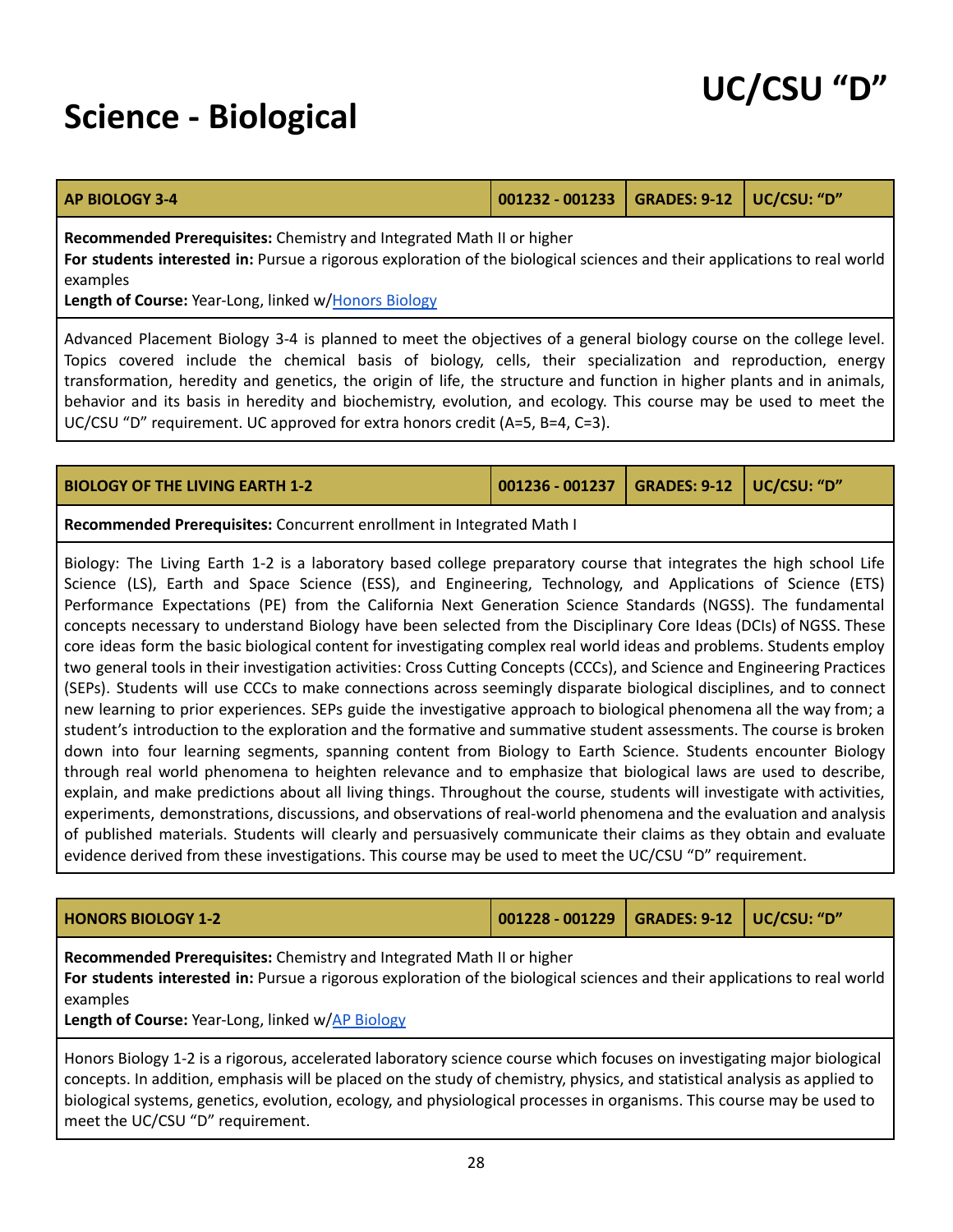| <b>HONORS MEDICAL INTERVENTIONS 1-2 (PLTW)</b> | 001275 - 001276   GRADES: 10-12   UC/CSU: "D" |  |
|------------------------------------------------|-----------------------------------------------|--|
|                                                |                                               |  |

**Recommended Prerequisites:** Biology of the Living Earth 1-2

Medical Interventions is the third course in a four-year sequence of courses comprising the Project Lead the Way (PLTW) Biomedical Sciences Program. Students in this course are introduced to a wide range of medical interventions related to immunology, genetics, pharmacology, surgery, medical devices and diagnostics. Interventions range from simple diagnostic tests to the treatment of complex diseases and disorders aimed at extending and improving quality of life. Lifestyle choices and preventive measures are emphasized throughout the course. This course may be used to meet the UC/CSU "D" requirement. UC approved for extra honors credit (A=5, B=4, C=3).

| <b>HUMAN BODY SYSTEMS 1-2 (PLTW)</b> | $\vert$ 001273 - 001274 $\vert$ GRADES: 9-12 $\vert$ UC/CSU: "D" |  |
|--------------------------------------|------------------------------------------------------------------|--|
|--------------------------------------|------------------------------------------------------------------|--|

**Recommended Prerequisites:** Biology of the Living Earth 1-2

This course will offer students the opportunity to examine the interactions of body systems as they explore identity, communication, power, movement, protection, and homeostasis. Students design experiments, investigate the structures and functions of the human body, and use data acquisition software to monitor body functions such as muscle movement, reflex and voluntary action, and respiration. Exploring science in action, students build organs and tissues on a skeletal Manikin®, and work through real world cases. This course may be used to meet the UC/CSU "D" requirement.

| <b>ZOOLOGY 1-2</b>                                                                                                                                                                                                                                                                                                                                                                                                                                      | 001260 - 001261   GRADES: 9-12   UC/CSU: "D" |  |  |  |
|---------------------------------------------------------------------------------------------------------------------------------------------------------------------------------------------------------------------------------------------------------------------------------------------------------------------------------------------------------------------------------------------------------------------------------------------------------|----------------------------------------------|--|--|--|
| Recommended Prerequisites: Concurrent enrollment in Integrated Math I                                                                                                                                                                                                                                                                                                                                                                                   |                                              |  |  |  |
| Zoology 1-2 is a more in-depth study of the animal kingdom than is possible in Biology 1-2. Major animal groups will<br>be studied emphasizing many aspects of their anatomy/physiology, evolution, distribution, animal diversity, and<br>ecology. The course includes facilitated discussions, weekly laboratory activities, field studies, projects, field trips, and<br>guest speakers. This course may be used to meet the UC/CSU "D" requirement. |                                              |  |  |  |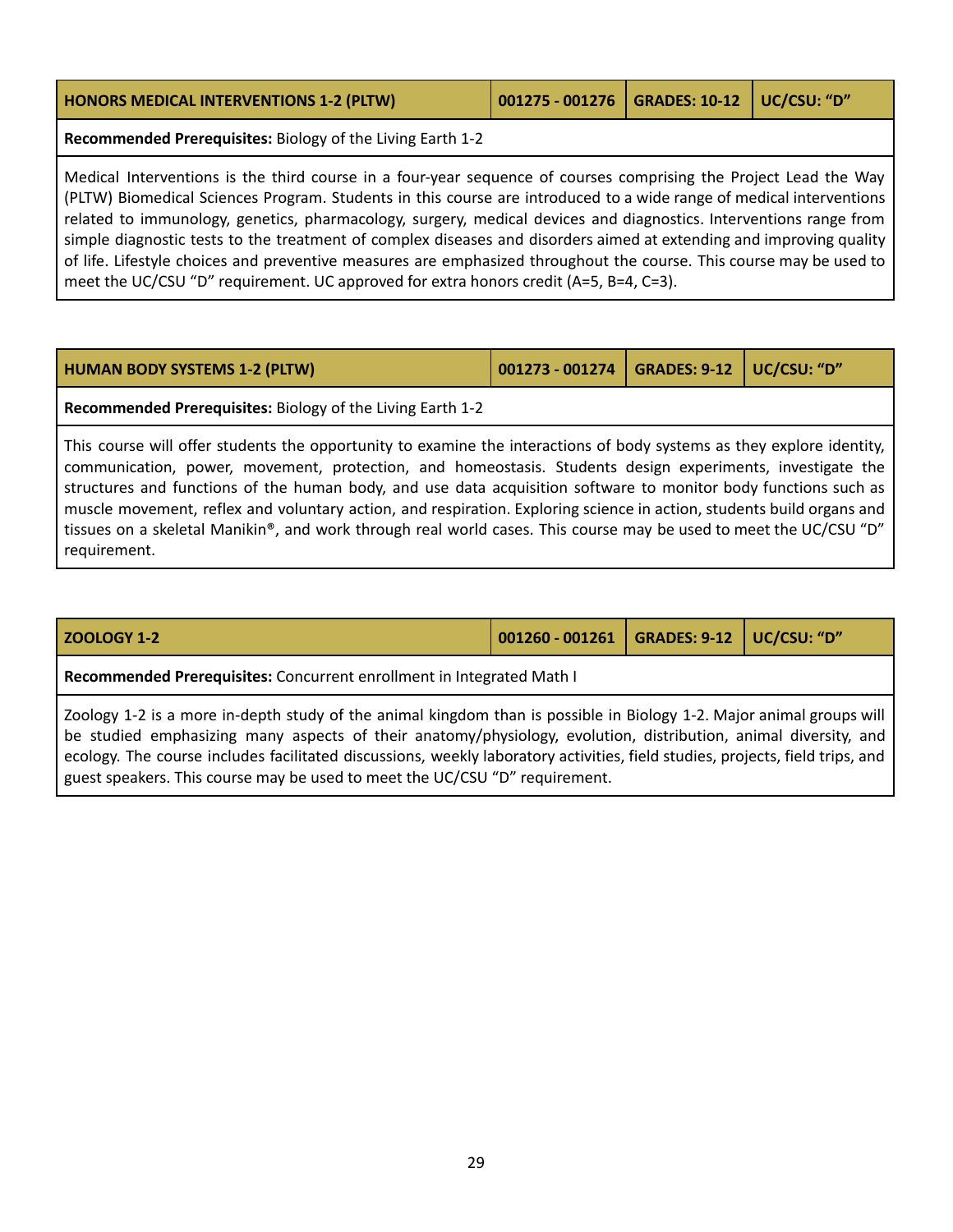### <span id="page-29-0"></span>**Science - Physical**

<span id="page-29-1"></span>

| <b>AP CHEMISTRY 3-4</b> | 001242 - 001243   GRADES: 9-12   UC/CSU: "D" / |  |  |  |
|-------------------------|------------------------------------------------|--|--|--|
|-------------------------|------------------------------------------------|--|--|--|

**Recommended Prerequisites:** Physics 1-2 and Integrated Math II or higher

**For students interested in:** Pursue a rigorous, quantitative exploration of the atomic world and its application to many branches of science

**Length of Course:** Year-Long, linked w/Honors [Chemistry](#page-31-0)

The course is a rigorous investigation of the principles of chemistry. Emphasis is placed on qualitative and quantitative understanding of thermodynamics, stoichiometry, kinetics and equilibrium. The laboratory component stresses a hands-on approach using contemporary scientific equipment. The curriculum parallels general chemistry courses at the university level. This course may be used to meet the UC/CSU "D" requirement. UC approved for extra honors credit (A=5, B=4, C=3).

| <b>AP ENVIRONMENTAL SCIENCE</b> | 001244 - 001245   GRADES: 9-12   UC/CSU: "D" |  |
|---------------------------------|----------------------------------------------|--|
|                                 |                                              |  |

**Recommended Prerequisites:** Biology 1-2 and Integrated Math II or higher **For students interested in:** How their livelihood is sustained and concerned about the future of the planet

Advanced Placement Environmental Science is a rigorous, college-level course covering the full range of curriculum required as preparation for the AP Exam. With sustainability as a theme, selected topics include Ecosystems, Biodiversity, Human Ecology, Pollution, Resource Management and Energy Use. A 4.5 review class is suggested for Quarter 3 as continued prep for the May exam. This course may be used to meet the UC/CSU "D" requirement. UC approved for extra honors credit (A=5, B=4, C=3).

| <b>AP PHYSICS 1A-1B</b> | 001216 - 001217   GRADES: 9-12   UC/CSU: "D" |  |
|-------------------------|----------------------------------------------|--|
|                         |                                              |  |

**Recommended Prerequisites:** Concurrent enrollment in Honors Pre-Calculus or Advanced Functions Analysis **For students interested in:** Further study of physics **Length of Course:** Year-Long, linked w/Physics of the [Universe](#page-31-1) 1-2

AP Physics 1 is an algebra-based, introductory college-level physics course. Students cultivate their understanding of Physics through inquiry-based investigations as they explore topics such as Newtonian mechanics (including rotational motion); work, energy, and power; mechanical waves and sound; and introductory, simple circuits. Twenty-five percent of instructional time is devoted to hands-on laboratory work with an emphasis on inquiry-based investigations. Investigations will require students to ask questions, make observations and predictions, design experiments, analyze data, and construct arguments in a collaborative setting, where they direct and monitor their progress. This course may be used to meet the UC/CSU "D" requirement. UC approved for extra honors credit (A=5, B=4, C=3).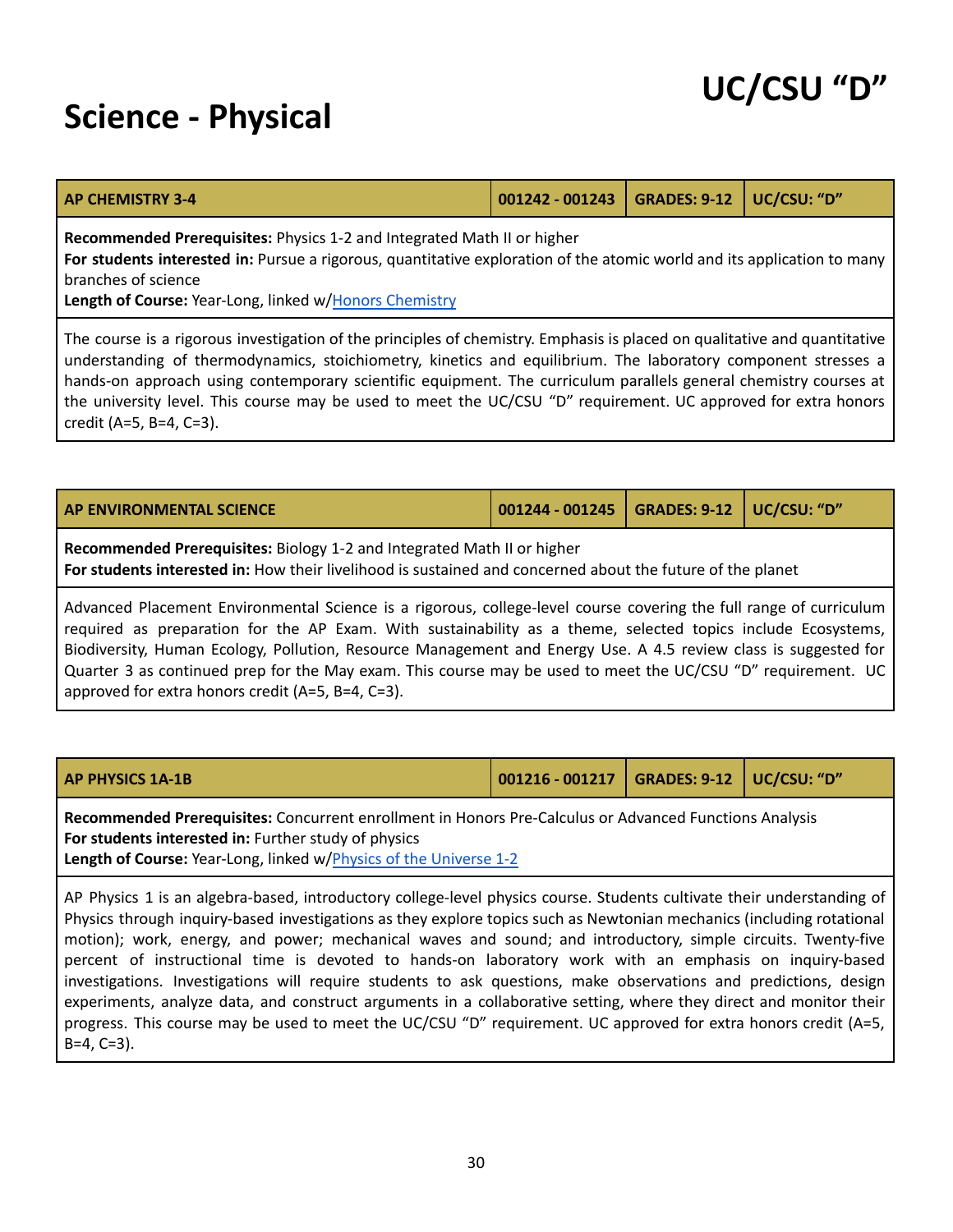<span id="page-30-1"></span>

| AP PHYSICS C: ELECTRICITY/MAGNETISM 1-2 | 001264 - 001265   GRADES: 9-12   UC/CSU: "D" |  |
|-----------------------------------------|----------------------------------------------|--|
|                                         |                                              |  |

**Recommended Prerequisites:** Completion of AP Physics C: Mechanics **For students interested in:** A rigorous calculus based course that studies the laws of electricity and magnetism Length of Course: Year-Long, linked w/AP Physics C: [Mechanics](#page-30-0)

The Advanced Placement Physics C 2A-2B course forms the second part of the college sequence that serves as the foundation in physics for college physics students. The topics of electricity and magnetism will be the emphasis of the course; however, other related topics may be covered. Methods of calculus will be taught and used in conjunction with the course work. Strong emphases are placed on laboratory experience and problem solving. This course may be used to meet the UC/CSU "D" requirement. UC approved for extra honors credit (A=5, B=4, C=3).

<span id="page-30-0"></span>

| <b>AP PHYSICS C: MECHANICS 1-2</b>                                                                                                                                                                                                                                                                                                                               | 001262 - 001263   GRADES: 9-12   UC/CSU: "D" |  |  |  |  |
|------------------------------------------------------------------------------------------------------------------------------------------------------------------------------------------------------------------------------------------------------------------------------------------------------------------------------------------------------------------|----------------------------------------------|--|--|--|--|
| Recommended Prerequisites: Completion of Calculus AB, and AP Physics 1A-1B or Physics 1-2<br>For students interested in: A rigorous calculus based course that studies the laws of motion<br>Length of Course: Year-Long, linked w/AP Physics C: Electricity & Magnetism                                                                                         |                                              |  |  |  |  |
| Advanced Placement Physics C 1A-1B course forms the first part of the college sequence that serves as the foundation<br>in physics for college physics students. The topic of mechanics will be the emphasis of the course; however, other<br>related topics may be covered. Strong emphasis is placed on laboratory experience and problem solving. This course |                                              |  |  |  |  |

| _________ |  |  |
|-----------|--|--|

| <b>CHEMISTRY IN THE EARTH SYSTEM 1-2</b> | 001246 - 001247   GRADES: 9-12   UC/CSU: "D" / |  |
|------------------------------------------|------------------------------------------------|--|
|                                          |                                                |  |

**Recommended Prerequisites:** Concurrent enrollment in Integrated Math II **For students interested in:** An exploration of the atomic world and its application to many branches of science

may be used to meet the UC/CSU "D" requirement. UC approved for extra honors credit (A=5, B=4, C=3).

Chemistry in the Earth System 1-2 is a laboratory-based college preparatory science course, which will focus on major principles and concepts of chemistry. This course integrates the High School Physical Science (PS), Earth and Space Science (ESS), and Engineering, Technology, and Applications of Science (ETS) Performance Expectations (PE) from the California Next Generation Science Standards (NGSS). The fundamental concepts necessary to understand chemistry have been selected from the Disciplinary Core Ideas (DCIs) of NGSS. These core ideas form the basic chemistry content for investigating complex real-world ideas and problems. Students employ two general tools in their investigation activities: Cross-Cutting Concepts (CCCs), and Science and Engineering Practices (SEPs). Students encounter chemistry through real-world phenomena to heighten relevance and to emphasize that chemical theories and laws are used to describe, explain, and make predictions about all matter and that chemistry explains processes on earth and in space. Throughout the course, students will investigate with activities, experiments, demonstrations, discussions, and observations of real-world phenomena. Students will clearly and persuasively communicate their claims as they obtain and evaluate evidence derived from these investigations. This course has been approved to meet the UC "D" requirement.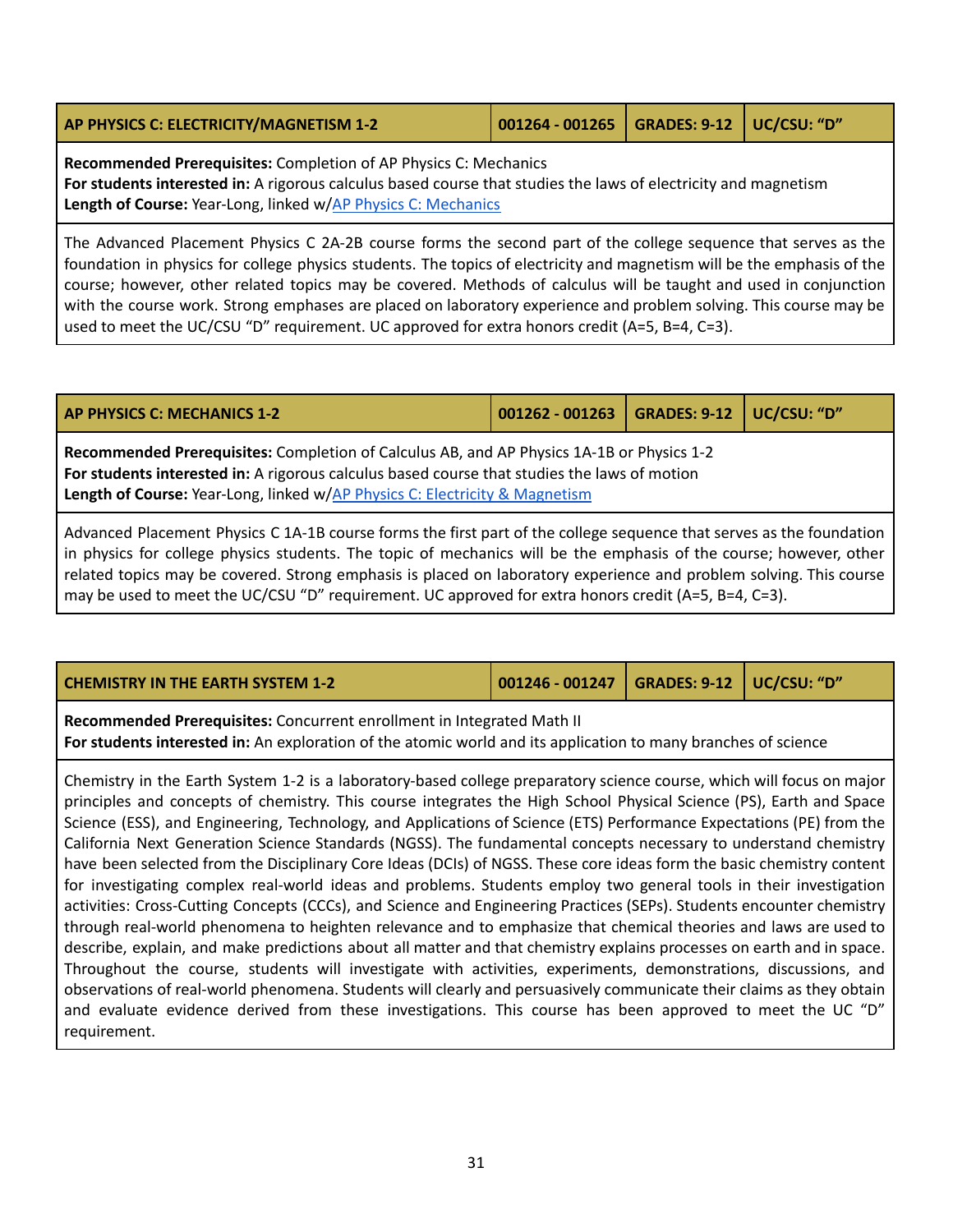<span id="page-31-0"></span>

| <b>HONORS CHEMISTRY 1-2</b> | $\vert$ 001238 - 001239 GRADES: 9-12 UC/CSU: "D" |  |
|-----------------------------|--------------------------------------------------|--|
|                             |                                                  |  |

**Recommended Prerequisites:** Physics 1-2 and Integrated Math II or higher

**For students interested in:** Pursue a rigorous, quantitative exploration of the atomic world and its application to many branches of science

**Length of Course:** Year-Long, linked w/AP [Chemistry](#page-29-1)

Honors Chemistry 1-2 is a rigorous, accelerated laboratory science course which will focus on major principles and concepts of chemistry. In addition, emphasis will be placed on the study of physical chemistry, thermodynamics, equilibrium, stoichiometry, kinetics, atomic structure and chemical bonding, redox, and acid base. This course may be used to meet the UC/CSU "D" requirement.

| <b>MARINE SCIENCE 1-2</b> |  |
|---------------------------|--|
|---------------------------|--|

**MARINE SCIENCE 1-2 001256 - 001257 GRADES: 9-12 UC/CSU: "D"**

**Recommended Prerequisites:** Concurrent enrollment in Integrated Math I **For students interested in:** An exploration of the ocean both its physical features and organisms that live in it

Marine Science 1-2 will cover the basic physical, geological and chemical aspects of Marine Science. The major topics will include oceanographic history, geomorphology of the ocean floor, marine sediments, oceanographic instrumentation, chemistry of seawater, the heat balance of the ocean, sea level changes, surface currents, deep water circulation, waves, tides, beach and coastal processes, the Polar oceans, meteorology, military oceanography, oceanographic law and navigation. At-sea acoustics, light, electricity and magnetism, and marine biology will be studied with the emphasis on their relationship to physical oceanography. Alternate energy sources will be explored throughout this course. This course may be used to meet the PUSD Physical Science requirement and the CSU and various UC "D" requirement. Not all UC's accept this course as a lab science. Many colleges regard this as an interdisciplinary science and therefore it may count as a Biological or Physical Science depending on the school.

<span id="page-31-1"></span>

|  | <b>PHYSICS OF THE UNIVERSE 1-2</b> | 001248 - 001249   GRADES: 9-12   UC/CSU: "D" |  |  |
|--|------------------------------------|----------------------------------------------|--|--|
|--|------------------------------------|----------------------------------------------|--|--|

**Recommended Prerequisites:** Completion of Integrated Math I

**For students interested in:** Pursue a rigorous, quantitative exploration of the physical world

Physics 1-2 is a laboratory-based college preparatory course that integrates the high school Physical Science (PS), Earth and Space Science (ESS), and Engineering, Technology, and Applications of Science (ETS) Performance Expectations (PE) from the California Next Generation Science Standards (NGSS). The fundamental concepts necessary to understand physics have been selected from the Disciplinary Core Ideas (DCIs) of NGSS. These core ideas form the basic physics content for investigating complex real world ideas and problems. Students employ two general tools in their investigation activities: Cross Cutting Concepts (CCCs), and Science and Engineering Practices (SEPs). Students will use CCCs to make connections across seemingly disparate physics disciplines, and to connect new learning to prior experiences. SEPs guide the investigative approach to physics phenomena all the way from a student's introduction, to the exploration, and the formative and culminating student assessments. The course is broken down into five learning segments, spanning content from Physics to Earth Science and Astronomy. Students encounter physics through real world phenomena to heighten relevance and to emphasize that physical laws are used to describe, explain, and make predictions about the physical universe. This course may be used to meet the UC/CSU "D" requirement.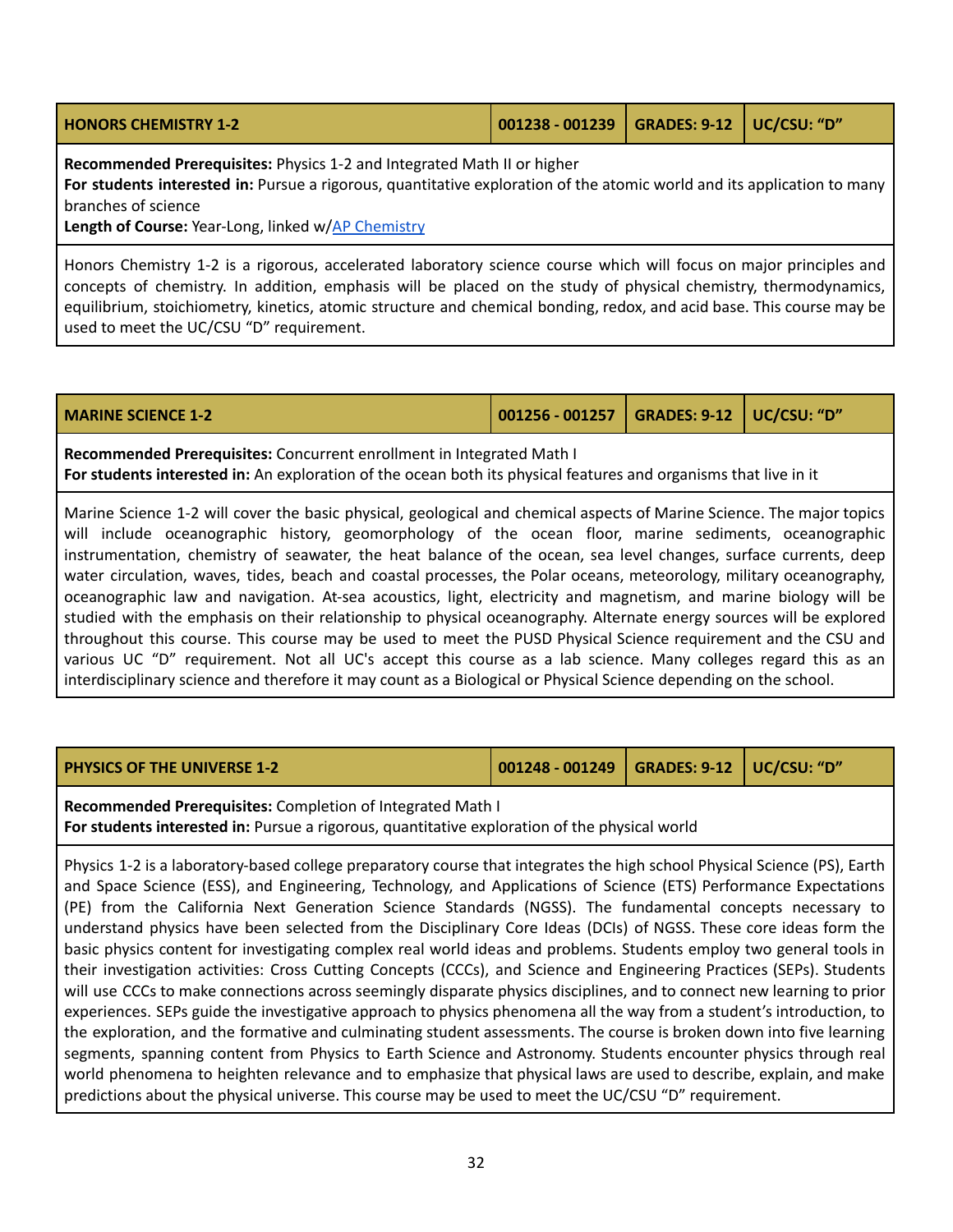### <span id="page-32-0"></span>**World Language**

| UC/CSU "E" |  |
|------------|--|
|------------|--|

| <b>AP FRENCH LANGUAGE 7-8</b>                                                                                                                        | 000411 - 000412   GRADES: 9-12   UC/CSU: "E" |  |  |  |  |
|------------------------------------------------------------------------------------------------------------------------------------------------------|----------------------------------------------|--|--|--|--|
| <b>Recommended Prerequisites: Honors French 7-8</b><br>For students interested in: Continuing development and mastery of French language and culture |                                              |  |  |  |  |
|                                                                                                                                                      |                                              |  |  |  |  |

AP French Language is a course in which the skills developed in French 1-8 are refined through extensive reading, writing, and speaking. The goal should be to prepare to take the AP French Language Examination. This course has been approved to meet the UC/CSU "E" requirement. UC approved for extra honors credit (A=5, B=4, C=3).

<span id="page-32-1"></span>

| <b>AP SPANISH LANGUAGE 1-2</b>                                                                                                                                                                                                                                                                                                                                | $000484 - 000485$ | GRADES: 9-12   UC/CSU: "E" |  |
|---------------------------------------------------------------------------------------------------------------------------------------------------------------------------------------------------------------------------------------------------------------------------------------------------------------------------------------------------------------|-------------------|----------------------------|--|
| Recommended Prerequisites: Spanish 7-8 or Honors Spanish 7-8<br>For students interested in: Rigorous college level Spanish course that serves to prepare for the AP test<br>Length of Course: Year-Long, linked w/Honors Spanish 7-8                                                                                                                          |                   |                            |  |
| Advanced Placement Spanish Language refines the skills required for advanced work equivalent to a third year college<br>level course and for the AP Language examination. Extensive reading, writing and speaking practice increases the<br>competency level to that required on the AP examination. Selected literary works are analyzed. This course may be |                   |                            |  |

|  | <b>FILIPINO 1-2</b> | 000430 - 000431   GRADES: 9-12   UC/CSU: "E" |  |  |
|--|---------------------|----------------------------------------------|--|--|
|--|---------------------|----------------------------------------------|--|--|

used to meet the UC/CSU "E" requirement. UC approved for extra honors credit (A=5, B=4, C=3).

**Recommended Prerequisites:** Basic reading and writing skills

**For students interested in:** The exploration of the Tagalog language and its culture rich heritage. Applies toward fulfilling the UC requirement in foreign language.

Filipino 1-2 introduces students to the Filipino language. The course will help students develop the skills required to conduct basic conversations such as common greetings, naming objects, places and people, and identifying persons and occupations. Conversational skills will be enhanced with lessons on giving and following directions, expressing and inquiring likes and dislikes, describing ownership and possessions, and telling time. Filipino language cannot be separated from the culture and history that gives it life; therefore, culture and history must be integrated as the student learns the language. This course may be used to meet the UC/CSU "E" requirement.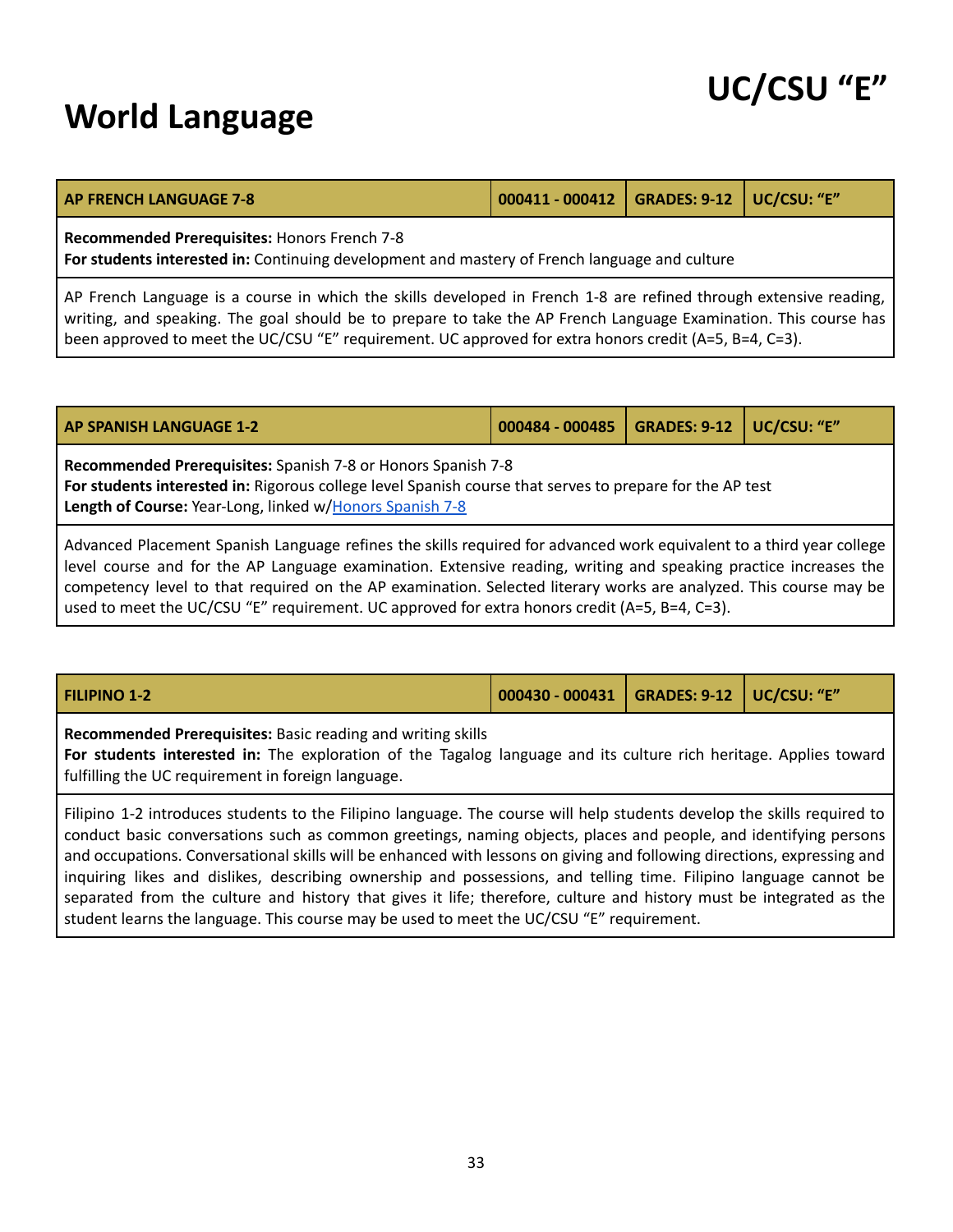| $\vert$ 000432 - 000433 $\vert$ GRADES: 9-12 $\vert$ UC/CSU: "E"<br><b>FILIPINO 3-4</b> |  |  |
|-----------------------------------------------------------------------------------------|--|--|
|-----------------------------------------------------------------------------------------|--|--|

**Recommended Prerequisites:** Filipino 1-2

**For students interested in:** The deeper exploration into the Tagalog language, culture, and rich heritage. Completes minimum UC requirement in foreign language.

Filipino 3-4 enhances the four communication skills of listening, speaking, reading and writing learned from Filipino 1-2. Students will progressively use more vocabulary words and construct longer and complicated sentences by combining learned phrases, previous grammatical skills, new vocabulary words and grammatical skills. In addition, students will continue to develop cultural awareness by integrating lessons with the social, economic, and political background of the Philippines, comparing them to the learner's own social, economic, and political background. This course may be used to meet the UC/CSU "E" requirement.

| <b>FILIPINO 5-6</b> | $\vert$ 000434 - 000435 $\vert$ GRADES: 9-12 $\vert$ UC/CSU: "E" |  |
|---------------------|------------------------------------------------------------------|--|
|                     |                                                                  |  |

**Recommended Prerequisites:** Filipino 3-4

**For students interested in:** Continuing development and mastery of Tagalog language and culture

Filipino 5-6 enhances the four communication skills of listening, speaking, reading, and writing learned from Filipino 3-4. Students will progressively use more vocabulary words and construct longer and more complicated sentences by combining learned phrases, previous grammatical skills, new vocabulary words and grammatical skills. In addition, students will continue to develop cultural awareness by integrating lessons with the social, economic, and political background of the Philippines, comparing them to the learner's own social, economic, and political background. This course may be used to meet the UC/CSU "E" requirement.

| <b>FILIPINO 7-8</b>                     | 000436 - 000437   GRADES: 9-12   UC/CSU: "E" |  |
|-----------------------------------------|----------------------------------------------|--|
| Recommended Prerequisites: Filipino 5-6 |                                              |  |

**For students interested in:** Continuing development and mastery of Tagalog language and culture

Filipino 7-8 will further develop and refine knowledge, skills, and attitudes related to specific themes, including, but not limited to, traveler's survival, Filipinos in the United States, and history-geography. Within this context, appropriate emphasis will be placed on student competency in the areas of reading, writing, listening, and speaking. This course may be used to meet the UC/CSU "E" requirement.

|  | <b>FRENCH 1-2</b> | 000405 - 000406   GRADES: 9-12   UC/CSU: "E" / |  |  |
|--|-------------------|------------------------------------------------|--|--|
|--|-------------------|------------------------------------------------|--|--|

#### **Recommended Prerequisites:** None

**For students interested in:** The exploration of the French language and its culture rich heritage. Applies toward fulfilling the UC requirement in foreign language.

French 1-2 is a beginning course which develops the four communication skills of listening, speaking, reading and writing with basic vocabulary, grammar and idiomatic expressions. Oral and written exercises, both individually and in groups, provide practice to develop these skills. This course may be used to meet the UC/CSU "E" requirement.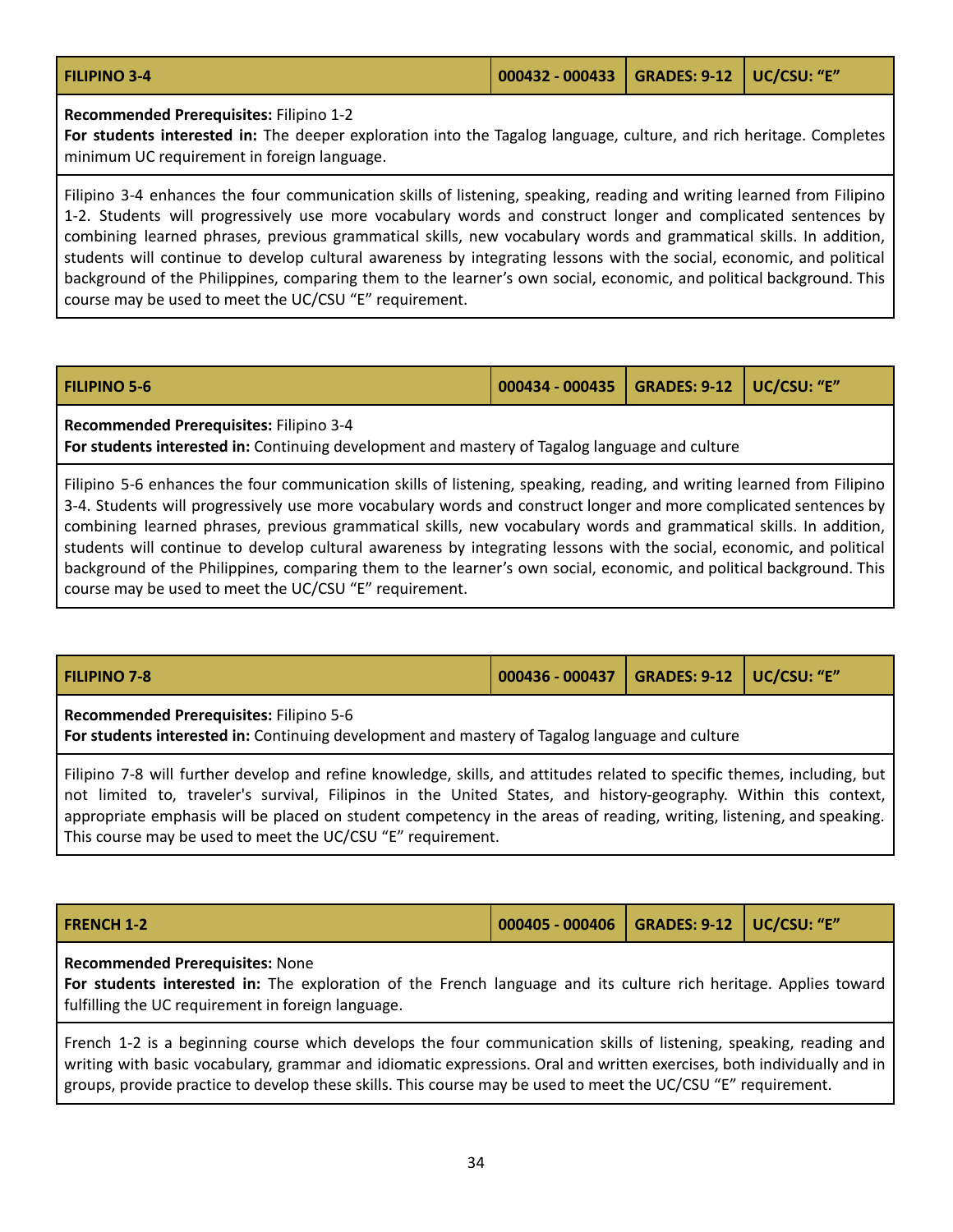| <b>FRENCH 3-4</b> | 000407 - 000408   GRADES: 9-12   UC/CSU: "E" |  |  |  |
|-------------------|----------------------------------------------|--|--|--|
|-------------------|----------------------------------------------|--|--|--|

**Recommended Prerequisites:** French 1-2

**For students interested in:** The deeper exploration into the French language, culture, and rich heritage. Applies toward fulfilling the UC requirement in foreign language.

French 3-4 is an intermediate course designed to further develop the four communication skills of listening, speaking, reading and writing with an increased vocabulary, more complicated grammatical structures and idiomatic expressions. This course may be used to meet the UC/CSU "E" requirement.

| <b>FRENCH 5-6</b>                                                                                                                      | 000409 - 000410   GRADES: 9-12   UC/CSU: "E" |  |  |  |
|----------------------------------------------------------------------------------------------------------------------------------------|----------------------------------------------|--|--|--|
| Recommended Prerequisites: French 3-4<br>For students interested in: Continuing development and mastery of French language and culture |                                              |  |  |  |

French 5-6 prepares the student for the more advanced structures and communication activities required at the college level. Reading and writing practice is more extensive. The creative ability to use the language orally and in writing is stressed. This course may be used to meet the UC/CSU "E" requirement.

| <b>HONORS FILIPINO 7-8</b> |  | $\vert$ 000490 - 000491 $\vert$ GRADES: 9-12 $\vert$ UC/CSU: Pending |
|----------------------------|--|----------------------------------------------------------------------|
|                            |  |                                                                      |

**Recommended Prerequisites:** Filipino 5-6

**For students interested in:** Continuing development and mastery of Filipino language and culture

Filipino 7-8 Honors is designed for students who have successfully completed Filipino 5-6 and for students who are heritage speakers of the Filipino Language. It is a rigorous course that focuses on the continued development of communicative competence in the target language and understanding of the culture(s) of the people who speak the language. Students will increase reading, writing, listening, and speaking skills to achieve intermediate high and advanced low proficiency. This course will be submitted to meet the UC/CSU "E" requirement.

| 000415 - 000416   GRADES: 9-12   UC/CSU: "E"<br><b>HONORS FRENCH 7-8</b>                                                               |  |  |  |  |  |
|----------------------------------------------------------------------------------------------------------------------------------------|--|--|--|--|--|
| Recommended Prerequisites: French 5-6<br>For students interested in: Continuing development and mastery of French language and culture |  |  |  |  |  |

Honors French 7-8 continues developing and refining oral and written communication skills. Activities are divided among listening, speaking, reading, and writing. Students will work in small groups, whole class and individual settings as appropriate. Vocabulary development continues in a thematic context as students expand the range of expression. Students also continue mastery of increasingly complex verb and grammatical forms. This course has been approved to meet the UC/CSU "E" requirement.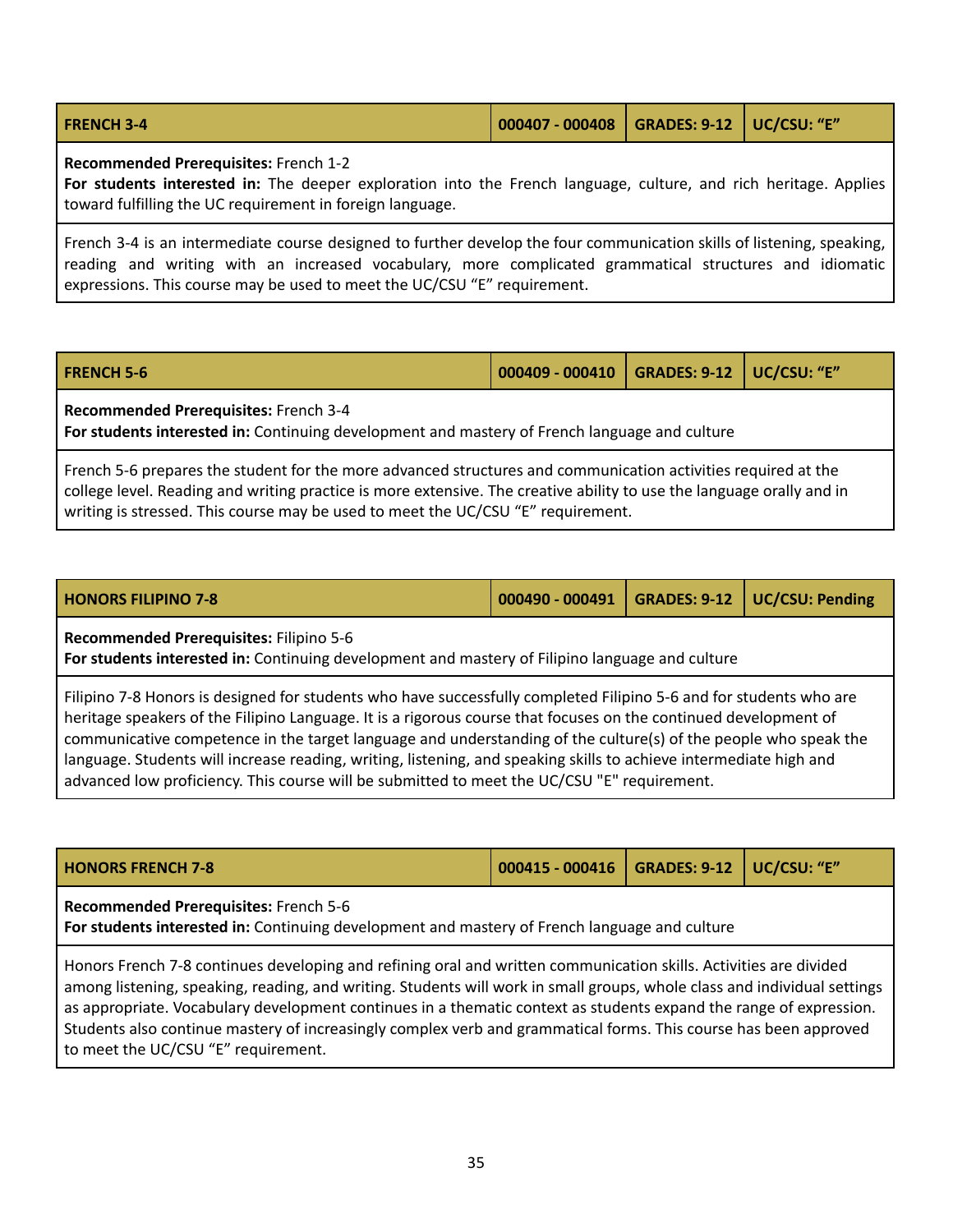<span id="page-35-0"></span>

| <b>HONORS SPANISH 7-8</b> | $\vert$ 000496 - 000497 $\vert$ GRADES: 9-12 $\vert$ UC/CSU: "E" |  |  |
|---------------------------|------------------------------------------------------------------|--|--|
|---------------------------|------------------------------------------------------------------|--|--|

**Recommended Prerequisites:** Spanish 5-6

**For students interested in:** Ongoing mastery of language as well as beginning exposure to Spanish literature **Length of Course:** Year-Long, linked w/AP Spanish [Language](#page-32-1) 1-2

Honors Spanish 7-8 will further develop and refine knowledge, skills, and attitudes related to specific themes. Grammar instruction will be in-depth with sufficient preparation to continue on to Advanced Placement Spanish. Within this context, appropriate emphasis will be placed on student competency in the areas of reading, writing, listening, and speaking. This course has been approved to meet the UC "E" requirement.

| <b>SPANISH 1-2</b> | 000470 - 000471   GRADES: 9-12   UC/CSU: "E" |  |  |
|--------------------|----------------------------------------------|--|--|
|--------------------|----------------------------------------------|--|--|

#### **Recommended Prerequisites:** None

**For students interested in:** The exploration of the Spanish language and its culture rich heritage. Applies toward fulfilling the UC requirement in foreign language.

Spanish 1-2 is a beginning course which develops the four communication skills of listening, speaking, reading and writing with basic vocabulary, grammar, and idiomatic expressions. Oral and written activities, both individually and in groups, provide practice to develop these skills. Some of the vocabulary themes include personality and physical characteristics, family, school, clothing, food, community places, typical student activities, weather, days, months, numbers, and time. The essential learnings in grammar are the conjugation of present tense verbs, the "to be" verbs (ser & estar), common idiomatic expressions like "to have to do something (tener + que + infinitive) and "to be going to do something" (ir + a + infinitive), and noun/adjective agreement. This course may be used to meet the UC/CSU "E" requirement.

| SPANISH 3-4 | 000472 - 000473   GRADES: 9-12   UC/CSU: "E" |  |
|-------------|----------------------------------------------|--|
|             |                                              |  |

**Recommended Prerequisites:** Spanish 1-2

**For students interested in:** The deeper exploration of the Spanish language, culture, and rich heritage. Applies toward fulfilling the UC requirement in foreign language.

Spanish 3-4 is designed to further develop the four communication skills of listening, speaking, reading, and writing with basic vocabulary, grammar, and idiomatic expressions. Students will increase their vocabulary and ability to use it in progressively more complicated structures, reinforcing their ability to use previously learned material. Individual group oral and written activities help increase the creative ability to use the language. Some of the vocabulary themes include types of stores and shopping, personal care and sundries, household items and chores, and typical student activities before and after school. The essential learnings in grammar are stem-changing verbs, reflexive verbs, verbs in the present subjunctive, and introduction to the use of the two past tenses - the imperfect and preterit. This course may be used to meet the UC/CSU "E" requirement.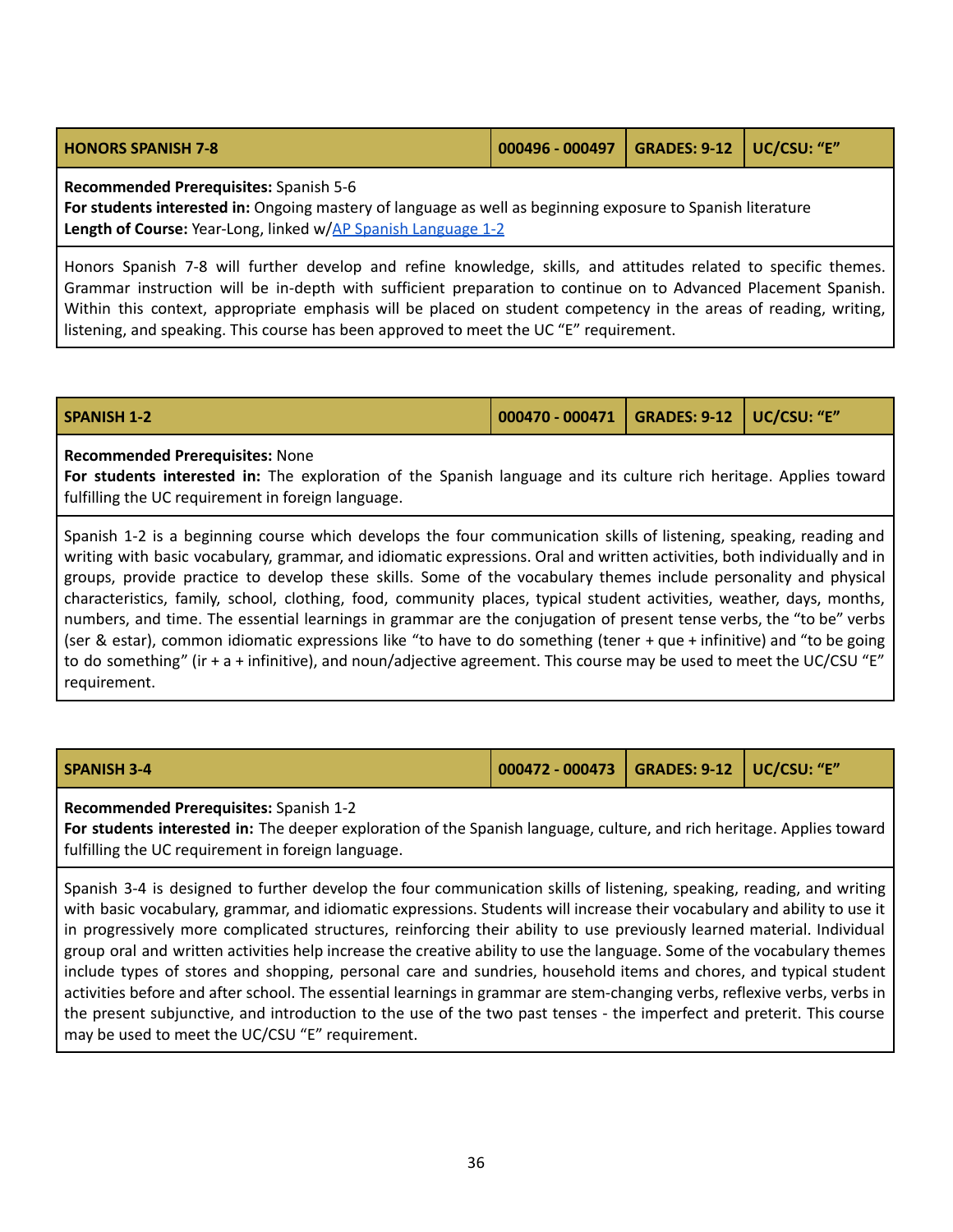| <b>SPANISH 5-6</b> | 000474 - 000475   GRADES: 9-12   UC/CSU: "E" |  |  |
|--------------------|----------------------------------------------|--|--|
|                    |                                              |  |  |

**Recommended Prerequisites:** Spanish 3-4

**For students interested in:** Continuing development and mastery of the Spanish language and culture

Spanish 5-6 prepares the student for the more advanced structures and communication activities required at the college level. Reading and writing is more extensive, and the emphasis is on activities that encourage creative use of the language orally and in writing. The essential learnings of grammar focus on narration in the past with refinement of the use of the preterit and imperfect tenses. The subjunctive mood is expanded to include the imperfect (past) subjunctive. Other grammar topics include object pronouns, hypothetical if clauses, and knowledge of other verbs that are used like gustar. Vocabulary themes include the news and media, food and restaurant, health and nutrition, travel and hotels, the environment and the rainforest. Culture focuses on Puerto Rico, Costa Rica, Mexico, and Spain. This course may be used to meet the UC/CSU "E" requirement.

| <b>SPANISH 7-8</b> | $\vert$ 000476 - 000477 $\vert$ GRADES: 9-12 $\vert$ UC/CSU: "E" |  |
|--------------------|------------------------------------------------------------------|--|
|                    |                                                                  |  |

**Recommended Prerequisites:** Spanish 5-6

**For students interested in:** Ongoing mastery of language as well as beginning exposure to Spanish literature.

Spanish 7-8 continues to expand the creative ability to use the language orally and in writing. Emphasis is on improving competency in listening, speaking, reading and writing. Listening comprehension exercises and tests focus on unrestricted language, that is, language not tailored specifically to the textbook. Particularly in Spanish 7, new conventions to be learned focus on compound tenses (e.g. I have gone, I had gone, I will have gone), Conditional and Conditional Perfect (I would go, I would have gone), and new Subjunctive forms to include Present Perfect, Imperfect, and Past Perfect. Readings will be from textbook and outside readings consisting of selected short stories in Spanish. Students are expected to use the language in all classroom activities, including general discussions and discussions of readings. This course may be used to meet the UC/CSU "E" requirement.

| SPANISH 9-10                                                                                                                               | 000482 - 000483   GRADES: 9-12   UC/CSU: "E" |  |  |
|--------------------------------------------------------------------------------------------------------------------------------------------|----------------------------------------------|--|--|
| Recommended Prerequisites: Honors Spanish 7-8/AP Spanish Language 1-2<br>For students interested in: Rigorous college level Spanish course |                                              |  |  |
| $\frac{1}{2}$ Connich 0.10 will refine the knowledge, ckills and attitudes toward the Connish speaking world. Consking listening           |                                              |  |  |

Spanish 9-10 will refine the knowledge, skills and attitudes toward the Spanish-speaking world. Speaking, listening, reading, and writing practice will be conducted in the target language. Selected literary works will be analyzed through student discussion and theme-based writing. Topics will include: politics, current events, entertainment, sports, environment, ecology, history, geography, the arts, love/marriage, social roles, myths, legends and cultural diversity of the Spanish speaking worlds. This course may be used to meet the UC "E" requirement.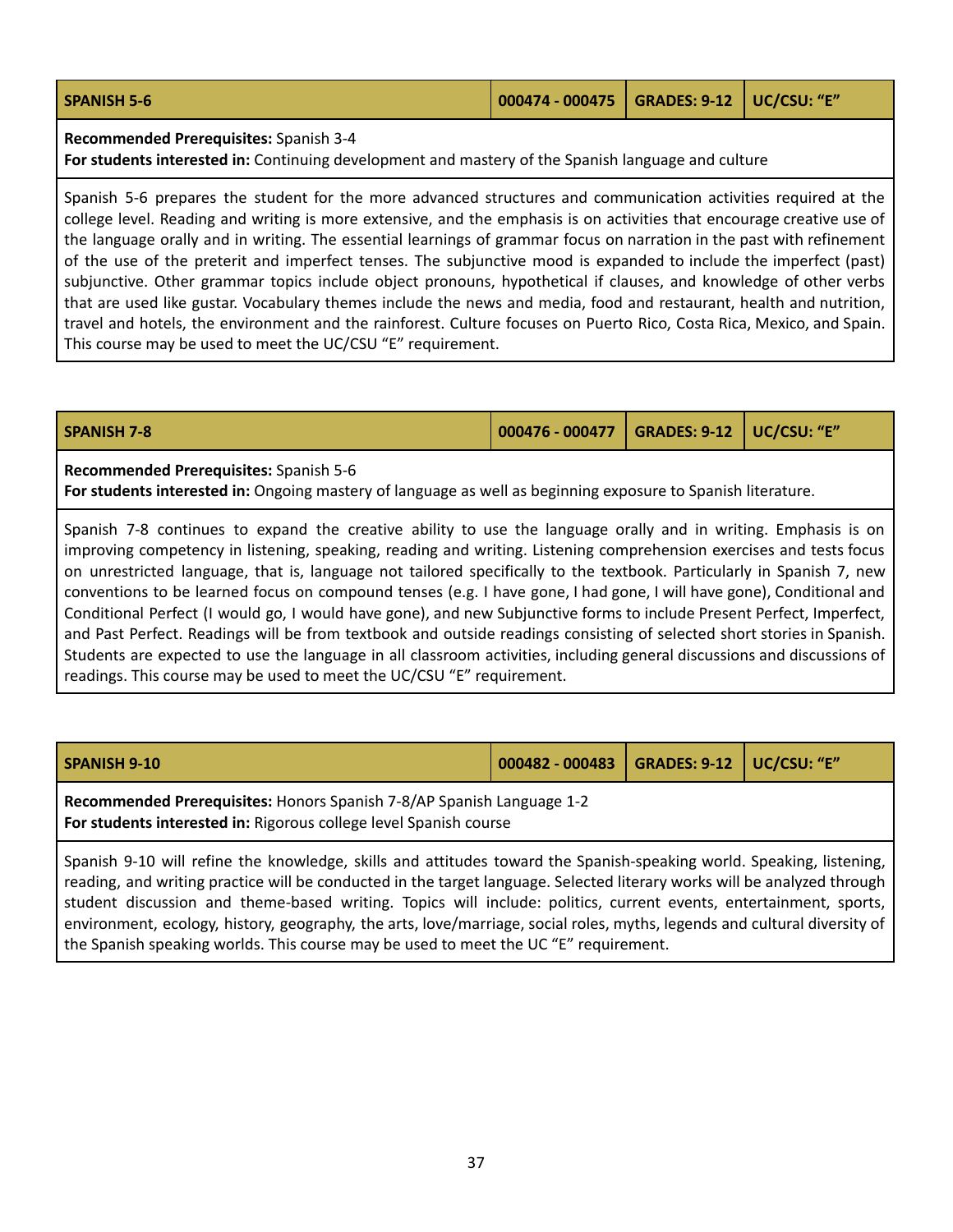### **Fine Arts - Performing**

|--|

#### **Recommended Prerequisites:** Teacher approval

Advanced Placement Music Theory is a course designed for the study of Musical Structure. The ultimate goal is to develop a student's ability to recognize and understand the basic materials and processes of music that is heard or read in the score. The course will provide a solid foundation in intervals, scales, metric/rhythmic patterns, and the terms used to describe these elements of music. This course will serve to prepare the student for the Advanced Placement Music Theory exam. This course may be used to meet the UC "F" requirement and the PUSD Fine Arts requirement. UC approved for extra honors credit (A=5, B=4, C=3).

| <b>BAND WITH COMPETITIVE MARCHING</b>                                                                                                                                                                                                                                                                                                                                                                                                                                                                                                                                                                                                                                                                                                                                                                                                                                                                                                  | 001175 - 001176 & 091198 - 091175 | <b>GRADES: 9-12</b> | UC/CSU: "F" |  |  |
|----------------------------------------------------------------------------------------------------------------------------------------------------------------------------------------------------------------------------------------------------------------------------------------------------------------------------------------------------------------------------------------------------------------------------------------------------------------------------------------------------------------------------------------------------------------------------------------------------------------------------------------------------------------------------------------------------------------------------------------------------------------------------------------------------------------------------------------------------------------------------------------------------------------------------------------|-----------------------------------|---------------------|-------------|--|--|
| Recommended Prerequisites: Ability to read and perform music is a requirement. Limited to standard band<br>instruments (no guitar).<br>For students interested in: Marching band activities through November and then development of a high level of<br>musicianship, including participating in concerts as well as solo and ensemble festivals.                                                                                                                                                                                                                                                                                                                                                                                                                                                                                                                                                                                      |                                   |                     |             |  |  |
| Band with Competitive Marching is a yearlong performance class, and students are required to participate in all band<br>activities. Marching Band activities begin with band camp (before school starts) and conclude in November. Once<br>Marching Band season is over, students are placed into one of three band groups (Freshman Band, Concert Band,<br>Wind Ensemble) based upon ability and instrumentation needs. Concert activities are concerts, festivals, as well as<br>solo and ensemble festivals. Please see the syllabus for information on the attendance policy. The competitive<br>marching band depends on all of its members to be at all rehearsal and performances.<br>The purpose of this course is to enable students to develop basic technical skills on wind or percussion instruments<br>through the refinement and performance of high school band literature. Emphasis will be placed on the development |                                   |                     |             |  |  |

of skills in interpretation of notation and expressive markings, individual and ensemble performance, and critical listening. Students receive 5 credits of PE and 15 credits of Fine Arts. This course may be used to meet the UC/CSU "F" requirement and PUSD Fine Arts requirement.

## **UC/CSU "F"**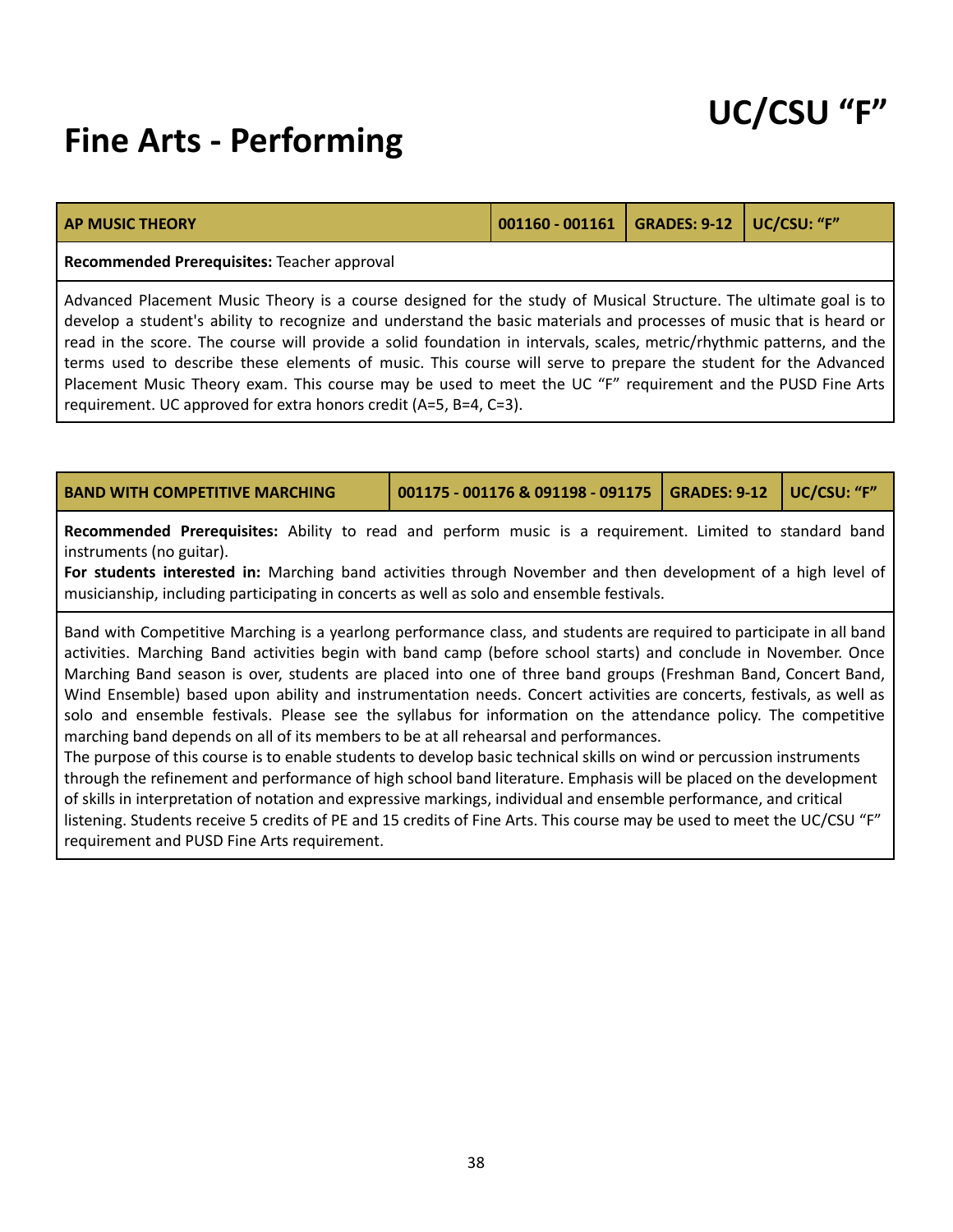**Recommended Prerequisites:** Ability to read and perform music is a requirement. Limited to standard band instruments (no guitar).

**For students interested in:** Development of musical skills, activities limited to ensemble performances. Marching Band not included.

Band with Non-Competitive Marching is a yearlong performance class, and students are required to participate in all band activities. During the Marching Band season, students enrolled in this class are required to march at all home football games and Poway Days Parade (one Saturday). Once the Marching Band season is over, all students are placed into one of three band groups (Freshman Band, Concert Band, Wind Ensemble) based upon ability and instrumentation needs. Concert activities are concerts, festivals, as well as solo and ensemble festivals.

The purpose of this course is to enable students to develop basic technical skills on wind or percussion instruments through the refinement and performance of high school band literature. Emphasis will be placed on the development of skills in interpretation of notation and expressive markings, individual and ensemble performance, and critical listening. Students receive 5 credits of PE and 15 credits of Fine Arts. This course may be used to meet the UC/CSU "F" requirement and PUSD Fine Arts requirement.

| CLASSICAL VOCAL ENSEMBLE 1-2 (Bella Voce) | 001110 - 001111   GRADES: 9-12   UC/CSU: "F" |  |  |  |
|-------------------------------------------|----------------------------------------------|--|--|--|
|-------------------------------------------|----------------------------------------------|--|--|--|

**Recommended Prerequisites:** Concert Choir and/or audition

**For students interested in:** To continue advanced study of choral concepts, music theory, and performance of more complex choral literature. Most rigorous course study of choral literature to achieve highest level of performance.

Concert Choir may be composed of women, men or mixed voices and is the second choir in the choral program sequence. Knowledge of music theory is necessary. Students will continue to develop as choral musicians and learn the skills necessary to audition for either Women's Ensemble or Classical Vocal Ensemble. This is a performance class and students will participate in all concerts and festivals. Full year enrollment is encouraged. This course may be used to meet the UC/CSU "F" requirement and PUSD Fine Arts requirement.

| <b>CONCERT CHOIR 1-2</b> | 001120 - 001121   GRADES: 9-12   UC/CSU: "F" |  |
|--------------------------|----------------------------------------------|--|
|                          |                                              |  |

### **Recommended Prerequisites:** None

**For students interested in:** Continuing the exploration of choral concepts as they relate to ensemble performance. Increased study of music theory, aesthetic perception, and performance evaluation.

Concert Choir may be composed of women, men or mixed voices and is the second choir in the choral program sequence. Knowledge of music theory is necessary. Students will continue to develop as choral musicians and learn the skills necessary to audition for either Women's Ensemble or Classical Vocal Ensemble. This is a performance class and students will participate in all concerts and festivals. Full year enrollment is encouraged. This course may be used to meet the UC/CSU "F" requirement and PUSD Fine Arts requirement.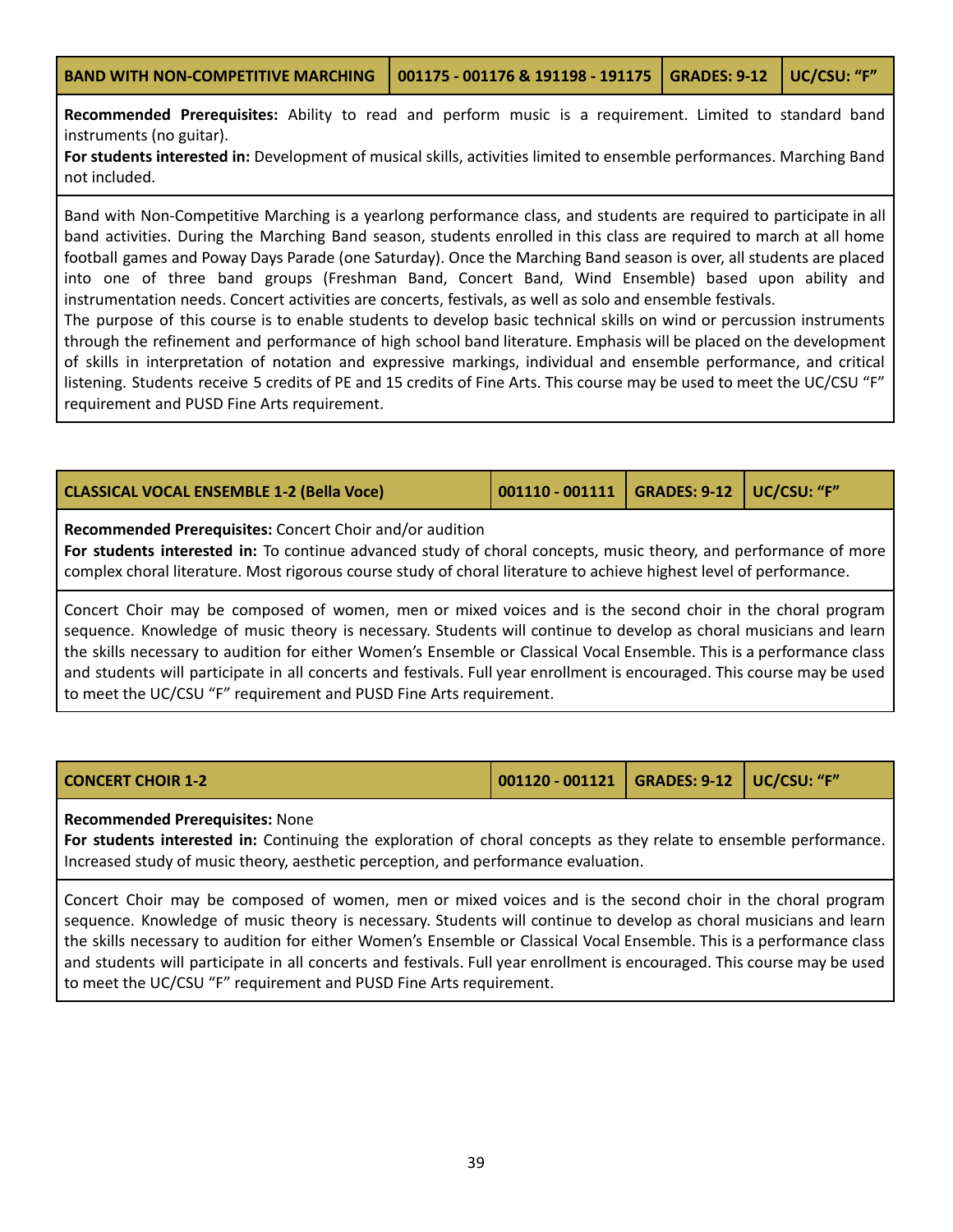<span id="page-39-0"></span>

| <b>DANCE PROP (TALL FLAGS)</b> | 001193 - 001194   GRADES: 9-12   UC/CSU: "F" |  |  |
|--------------------------------|----------------------------------------------|--|--|
|                                |                                              |  |  |

**Recommended Prerequisites:** Audition. Students auditioning must demonstrate technical dance skills at a minimum of an intermediate dance level and an ability to choreograph and learn quickly **For students interested in:** Marching band and field performances/competition **Length of Course:** Year-Long, linked [w/Marching](#page-52-0) Tall Flags (Dance Prop)

The course provides a means to develop an awareness and understanding of the styles, idioms, performance medium, and purposes of music and dance that are part of our multicultural heritage and to provide a sound basis of musical and dance experience promoting good judgment of musical and dance value. The course is also designed to develop sensitivity to the qualities of music and to prepare students to participate in all aspects of public performance. This course may be used to meet the UC/CSU "F" requirement and the PUSD Fine Arts requirement.

| <b>DRAMA 1-2</b> | 000345 - 000346   GRADES: 9-12   UC/CSU: "F" |  |
|------------------|----------------------------------------------|--|
|                  |                                              |  |

**Recommended Prerequisites:** None

**For students interested in:** Understanding of and background to theater.

This course is a beginning study of theater with an in-depth look at the structure of theater and plays. Included are basic storytelling, voice and diction, reader's theater, play analysis, and improvisational exercises. Students will be requested to attend performances of school, community or professional plays and movies and then write a critique of them. At least one basic scene and/or series of pantomimes will be presented. Also studied are the function of the playwright, the actor, the director and the technicians. This course may be used to meet the UC/CSU "F" requirement and PUSD Fine Arts requirement.

**DRAMA 3-4 000347 - 000348 GRADES: 9-12 UC/CSU: "F"**

### **Recommended Prerequisites:** Drama 1-2

**For students interested in:** Deepening understanding of and background to acting styles as well as technical aspects of production.

This course includes a study of the history of acting styles. Students are expected to perform scenes or plays from classical literature. Students will study the technical side of theater including costume and set design, makeup, directing and production. This course may be used to meet the UC/CSU "F" requirement and PUSD Fine Arts requirement.

| <b>DRAMA 5-6</b> | 000349 - 000350   GRADES: 9-12   UC/CSU: "F" / |  |  |  |
|------------------|------------------------------------------------|--|--|--|
|------------------|------------------------------------------------|--|--|--|

#### **Recommended Prerequisites:** Drama 3-4

**For students interested in:** Participating in all the areas and techniques involved in putting on a full play production.

Drama 5-6 continues the application of the play direction techniques introduced in Drama 4. Students are expected to select a term project and carry it to culmination in presentation and evaluation by an audience. In addition, students are expected to perform in scenes from classic, modern British, and modern American dramatic literature, as well as to research a selected topic. Students are also expected to develop a prompt book which demonstrates an increased attention to detail, steady improvement in basic techniques, and heightened creativity. Also elements of theater management will be covered. Drama may be applied to the Fine Arts requirement but not the English requirement. This course may be used to meet the UC/CSU "F" requirement and the PUSD Fine Arts requirement.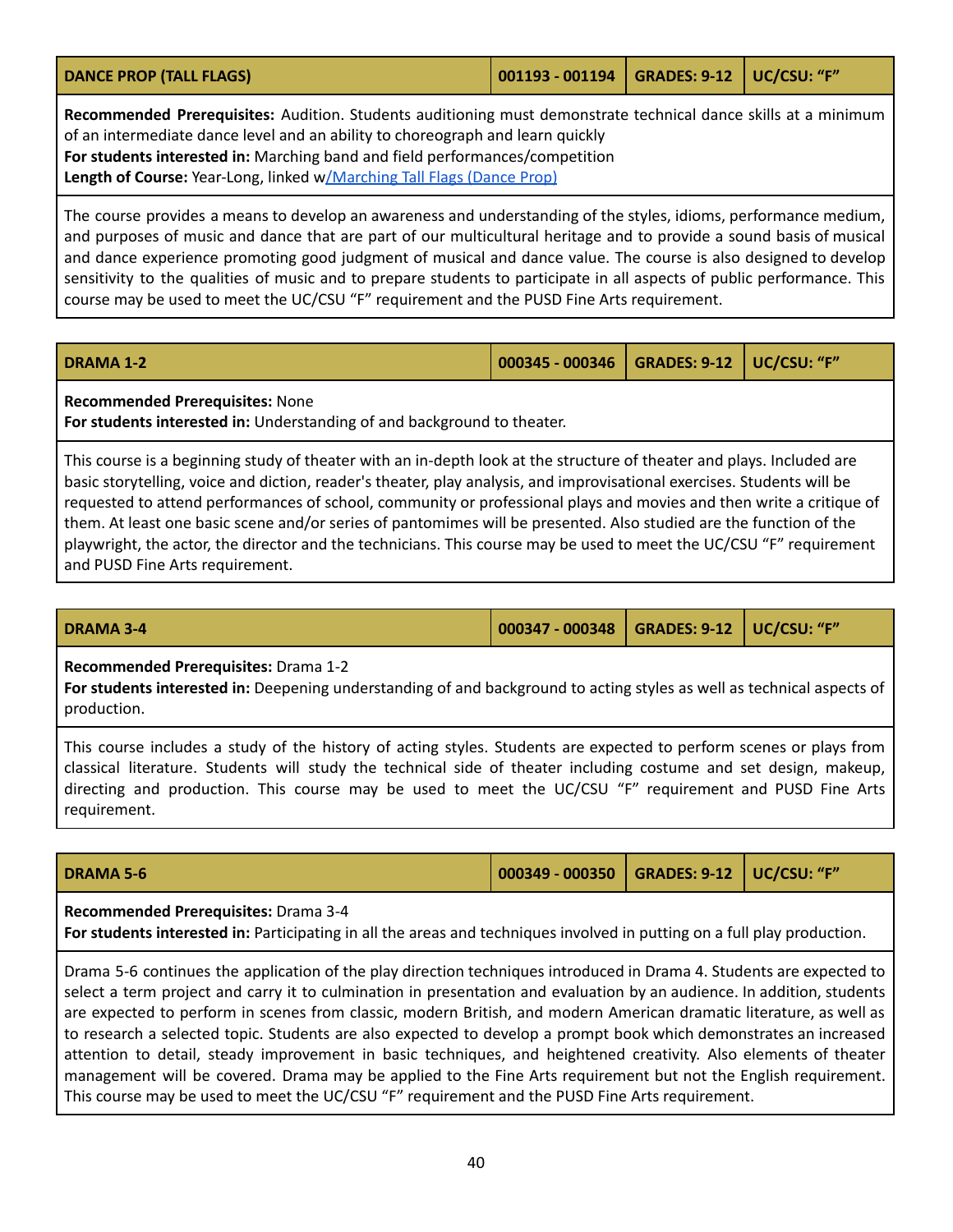| <b>ORCHESTRA 1-2</b> | $\vert$ 001183 - 001184 $\vert$ GRADES: 9-12 $\vert$ UC/CSU: "F" |  |  |  |
|----------------------|------------------------------------------------------------------|--|--|--|
|----------------------|------------------------------------------------------------------|--|--|--|

**Recommended Prerequisites:** The ability to read and perform music. Instruments limited to violin, viola, cello and string bass.

**For students interested in:** For the stringed-instrument student who wants to develop their musical skills and participate in concerts as well as solo and ensemble festivals.

Orchestra is a yearlong performance class and is designed for the stringed-instrument student who wants to perform in an orchestral music organization. The group will play a variety of string orchestra music and perform at school concerts and festivals. Students who perform at a more advanced level will be able to participate in the chamber string ensemble which will have additional music literature to the full orchestra literature.

The purpose of this course is to enable students to develop basic technical skills on string instruments through the refinement and performance of high school orchestra literature. Emphasis will be placed on the development of skills in interpretation of notation and expressive markings, individual and ensemble performance, and critical listening.

Students receive 20 credits of Fine Arts. This course may be used to meet the UC/CSU "F" requirement and PUSD Fine Arts requirement.

| <b>TECHNICAL PRODUCTION FOR THEATER 1-2</b> | 000340 - 000341   GRADES: 9-12   UC/CSU: "F" |  |
|---------------------------------------------|----------------------------------------------|--|
|                                             |                                              |  |

### **Recommended Prerequisites:** None

**For students interested in:** Exploring and participating in all the technical areas involved in putting on a full play production.

Technical Production for Theater 1-2 is a course which covers the basics of set design and construction, lighting, costuming, sound, makeup and stage management. Specifically, students will be expected to design, construct, and paint flats, to plan and draw a lighting plot for a play, to operate a lighting board and to choose costume designs and colors for characters in a play. In addition, students will be expected to operate the equipment used in sound effects and musical background for a play, to plan and apply makeup for play characters and to act as stage manager. This course may be used to meet the UC/CSU "F" requirement and the PUSD Fine Arts requirement.

| <b>TECHNICAL PRODUCTION FOR THEATER 3-4</b> | 000342 - 000343   GRADES: 9-12   UC/CSU: "F" |  |
|---------------------------------------------|----------------------------------------------|--|
|                                             |                                              |  |

**Recommended Prerequisites:** Technical Production for Theater 1-2

**For students interested in:** Exploring and participating in all the technical areas involved in putting on a full play production.

Technical Production for the Theater 3-4 is a practical theater class which continues to build on knowledge, experience and interest acquired in 1-2. Students will be able to perform the varied "behind the scenes" tasks at a level of expertness which would make them eligible for theater employment. This course may be used to meet the UC/CSU "F" requirement and the PUSD Fine Art requirement.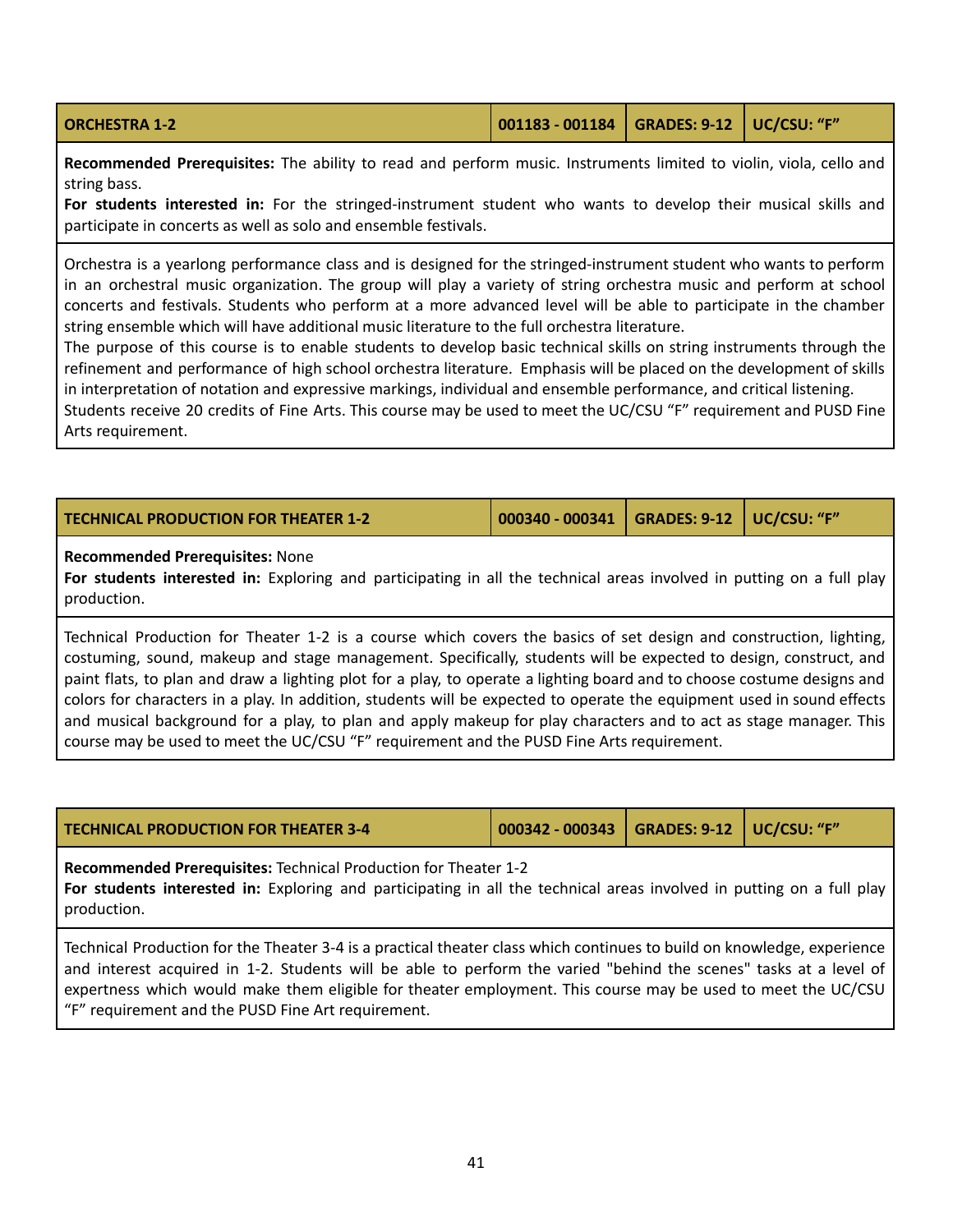|  | <b>THEATRE STUDY AND PERFORMANCE 7-8</b> |  |
|--|------------------------------------------|--|
|  |                                          |  |

**THEATRE STUDY AND PERFORMANCE 7-8 000351 - 000352 GRADES: 9-12 UC/CSU: "F"**

**Recommended Prerequisites:** Teacher approval

**For students interested in:** Participating in all the areas and techniques involved in putting on a full play production.

This course is intended for those students who are ready to make an in depth commitment to the study and performance of theatre. Students will continue to hone and expand their skills in performance, design, stagecraft and theatre management through the process of selecting and producing plays from a variety of theatre genres for public performance. This course may be used to meet the UC "F" requirement and the PUSD Fine Arts requirement.

| 001118 - 001119   GRADES: 9-12   UC/CSU: "F"<br><b>WOMEN'S ENSEMBLE 1-2</b> |
|-----------------------------------------------------------------------------|
|-----------------------------------------------------------------------------|

**Recommended Prerequisites:** Concert Choir or audition

**For students interested in:** To continue advanced study of choral concepts, music theory, and performance of more complex choral literature.

Women's Ensemble 1-2 is a course for advanced choral musicians. Advanced choral and vocal techniques will be taught. Classical and traditional repertoire will be studied and performed. Music theory and vocal technique are further explored. This is a performance class, and students are expected to participate in all choral activities. Outside time is required. Activities will include school and community performances. The Women's Ensemble will represent the school at district and state levels in adjudicated festivals. This course may be used to meet the UC/CSU "F" requirement and PUSD Fine Arts requirement.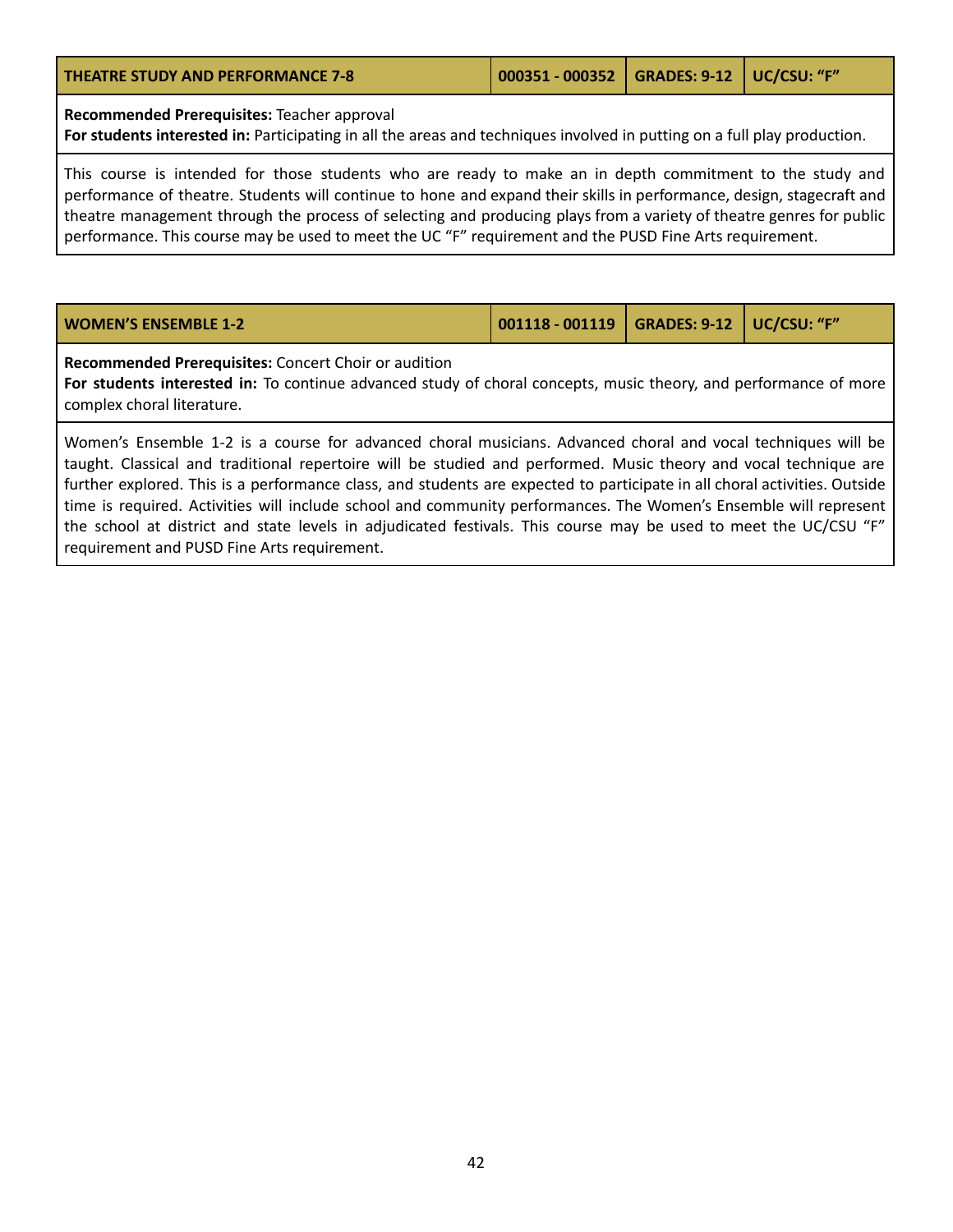### **Fine Arts - Visual**

| UC/CSU "F" |  |
|------------|--|
|------------|--|

| <b>AP ART HISTORY 1-2</b>                                                                                                                                                                                                                                                                                                                                                                                                                                                                                                                                                                                                                                                                                                                                                                                  | 000155 - 000156 | <b>GRADES: 9-12</b> | UC/CSU: "F" |
|------------------------------------------------------------------------------------------------------------------------------------------------------------------------------------------------------------------------------------------------------------------------------------------------------------------------------------------------------------------------------------------------------------------------------------------------------------------------------------------------------------------------------------------------------------------------------------------------------------------------------------------------------------------------------------------------------------------------------------------------------------------------------------------------------------|-----------------|---------------------|-------------|
| <b>Recommended Prerequisites: Honors Humanities</b>                                                                                                                                                                                                                                                                                                                                                                                                                                                                                                                                                                                                                                                                                                                                                        |                 |                     |             |
| This course is offered to provide the same benefits to secondary students as those provided by the introductory<br>college course in art history: an understanding and appreciation of architecture, sculpture, painting, and other art<br>forms within historical and cultural contexts. Students who pass the Advanced Placement Exam in Art History may<br>receive advanced placement and/or credit at many colleges and universities. This course is designed to meet college<br>standards and requires a high degree of commitment to academic work. Due to mature content, this course is<br>recommended for students in 11th and 12th grade. This course may be used to meet the UC/CSU "F" requirement<br>and the PUSD Fine Arts requirement. UC approved for extra honors credit (A=5, B=4, C=3). |                 |                     |             |

<span id="page-42-0"></span>

| AP STUDIO ART 1-2: 2D DESIGN (Photography)                                                                                                                                                                                                                                                                                                                                                                                                                                                                                                                                                                                                                                                                                                                                                                                                                                                                                                                       | 000157 - 000158 | <b>GRADES: 9-12</b> | UC/CSU: "F" |
|------------------------------------------------------------------------------------------------------------------------------------------------------------------------------------------------------------------------------------------------------------------------------------------------------------------------------------------------------------------------------------------------------------------------------------------------------------------------------------------------------------------------------------------------------------------------------------------------------------------------------------------------------------------------------------------------------------------------------------------------------------------------------------------------------------------------------------------------------------------------------------------------------------------------------------------------------------------|-----------------|---------------------|-------------|
| Recommended Prerequisites: Studio Art<br>For students interested in: An assembly of art projects completed previously into a portfolio and submission for<br>evaluation on rigorous standards<br>Length of Course: Year-Long, linked w/Studio Art                                                                                                                                                                                                                                                                                                                                                                                                                                                                                                                                                                                                                                                                                                                |                 |                     |             |
| Advanced Placement Studio Art: 2D Design provides instruction for the highly skilled exceptional students in<br>two-dimensional design. The course assists these students in the preparation of a 2D Portfolio. It is designed to<br>address a very broad interpretation of two-dimensional design issues. This type of design involves purposeful<br>decision-making about how to use the elements and principles of art in an integrative way. The elements of design<br>(line, shape, space, form, texture, value and color) are like a palette of possibilities that artists use to express<br>themselves. The principles of design help guide artists in making decisions about how to organize the elements on a<br>picture plane in order to communicate content. These principles include contrast, emphasis, balance, pattern, rhythm,<br>movement and unity. The 2D portfolio also requires students to develop a "concentration" (i.e. a body of work |                 |                     |             |

investigating a strong underlying visual idea); this constitutes a significant portion of the artwork they will create in the class. Portfolio preparation involves a significant time commitment and is, therefore, intended for motivated students with advanced skills who are seriously dedicated to studying art. This course may be used to meet the UC/CSU "F" requirement and the PUSD Fine Arts requirement. UC approved for extra honors credit (A=5, B=4, C=3).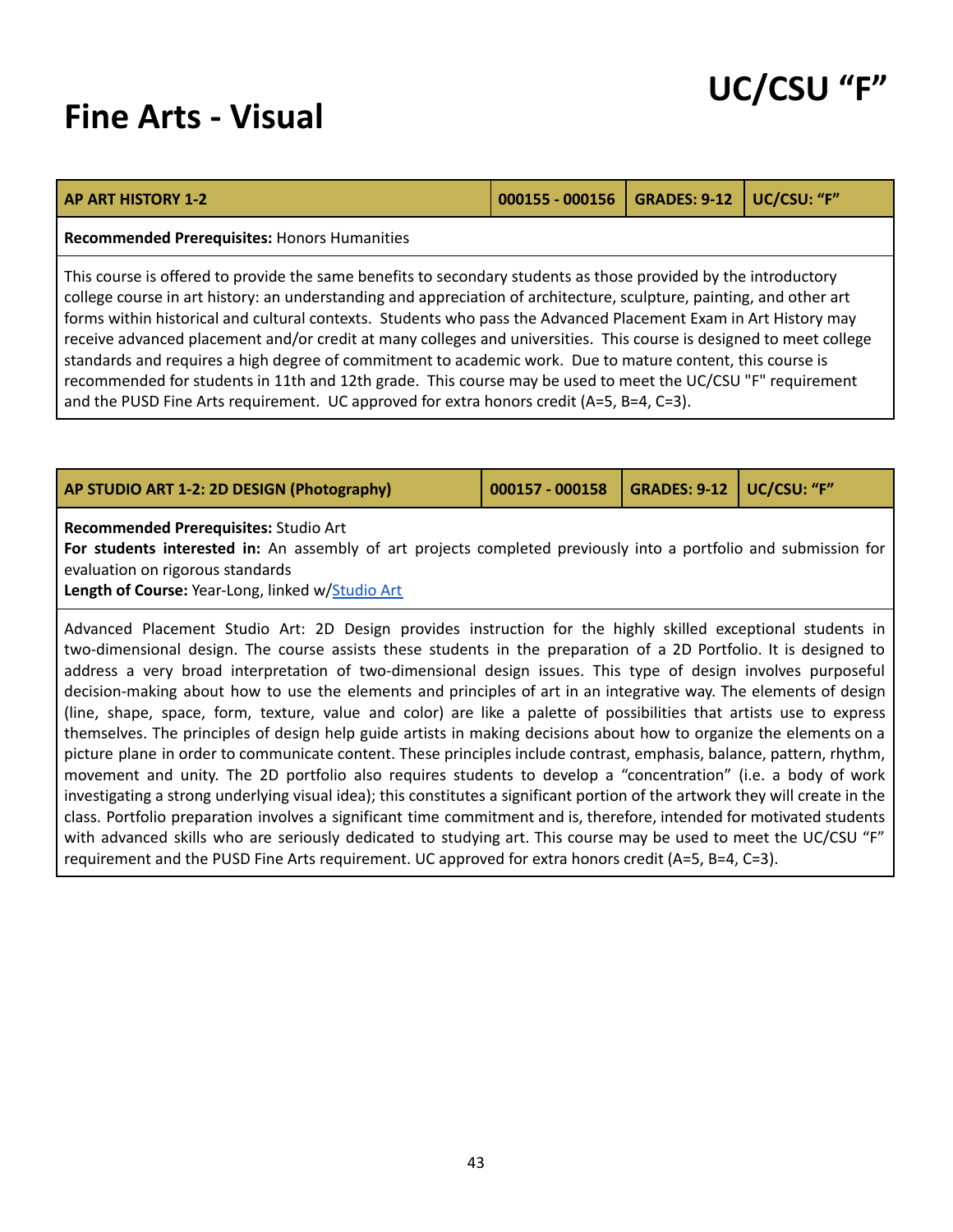<span id="page-43-0"></span>

| AP STUDIO ART 1-2: 3D DESIGN (Ceramics) | $\vert$ 000159 - 000160 $\vert$ GRADES: 9-12 $\vert$ UC/CSU: "F" |  |
|-----------------------------------------|------------------------------------------------------------------|--|
| Recommended Prerequisites: Studio Art   |                                                                  |  |

**For students interested in:** Assembly of art projects completed previously into a portfolio and submission for evaluation on rigorous standards

**Length of Course:** Year-Long, linked w/[Studio](#page-48-0) Art

Advanced Placement Studio Art: 3D Design provides instruction for the highly skilled exceptional students in 3D Design. The course assists these students in the preparation of a Three-Dimensional Design Portfolio. It is designed to address a very broad interpretation of sculpture issues in depth and space. These may include mass, volume, form, plane, light, and texture. Such elements and concepts can be articulated through additive, subtractive, and/or fabrication processes. Portfolio preparation involves a significant time commitment and is, therefore, intended for motivated students with advanced skills who are seriously dedicated to studying art. This course may be used to meet the UC/CSU "F" requirement and the PUSD Fine Arts requirement. UC approved for extra honors credit (A=5, B=4,  $C = 3$ ).

<span id="page-43-1"></span>

| AP STUDIO ART 1-2: 3D DESIGN (Design and Mixed Media)                                                                                                                                                                                                                                                                                                                                                                                                                                                                                                                                                                                                                                                                                                                                                                                                         | 000159 - 000160 | <b>GRADES: 9-12</b> | UC/CSU: "F" |
|---------------------------------------------------------------------------------------------------------------------------------------------------------------------------------------------------------------------------------------------------------------------------------------------------------------------------------------------------------------------------------------------------------------------------------------------------------------------------------------------------------------------------------------------------------------------------------------------------------------------------------------------------------------------------------------------------------------------------------------------------------------------------------------------------------------------------------------------------------------|-----------------|---------------------|-------------|
| Recommended Prerequisites: Studio Art<br>For students interested in: Assembly of art projects completed previously into a portfolio and submission for<br>evaluation on rigorous standards<br>Length of Course: Year-Long, linked w/Studio Art                                                                                                                                                                                                                                                                                                                                                                                                                                                                                                                                                                                                                |                 |                     |             |
| Advanced Placement Studio Art: 3D Design provides instruction for the highly skilled exceptional students in 3D<br>Design. The course assists these students in the preparation of a Three-Dimensional Design Portfolio. It is designed to<br>address a very broad interpretation of sculpture issues in depth and space. These may include mass, volume, form,<br>plane, light, and texture. Such elements and concepts can be articulated through additive, subtractive, and/or<br>fabrication processes. Portfolio preparation involves a significant time commitment and is, therefore, intended for<br>motivated students with advanced skills who are seriously dedicated to studying art. This course may be used to meet<br>the UC/CSU "F" requirement and the PUSD Fine Arts requirement. UC approved for extra honors credit (A=5, B=4,<br>$C=3$ ). |                 |                     |             |

<span id="page-43-2"></span>

| AP STUDIO ART 1-2: DRAWING & PAINTING | 000151 - 000152   GRADES: 9-12   UC/CSU: "F" |  |
|---------------------------------------|----------------------------------------------|--|
|                                       |                                              |  |

**Recommended Prerequisites:** Studio Art

**For students interested in:** An assembly of art projects completed previously into a portfolio and submission for evaluation on rigorous standards

Length of Course: Year-Long, linked w/[Studio](#page-49-1) Art

Advanced Placement Studio Art: Drawing provides instruction for the highly skilled exceptional students in drawing, painting, and three dimensional design. The course assists these students in the preparation of a portfolio for the Advanced Placement program in Studio Art. Portfolio preparation involves a significant time commitment and is, therefore, intended for motivated students with advanced skills who are seriously dedicated to studying art. It may be repeated for credit. This course may be used to meet the UC/CSU "F" requirement and the PUSD Fine Arts requirement. UC approved for extra honors credit (A=5, B=4, C=3).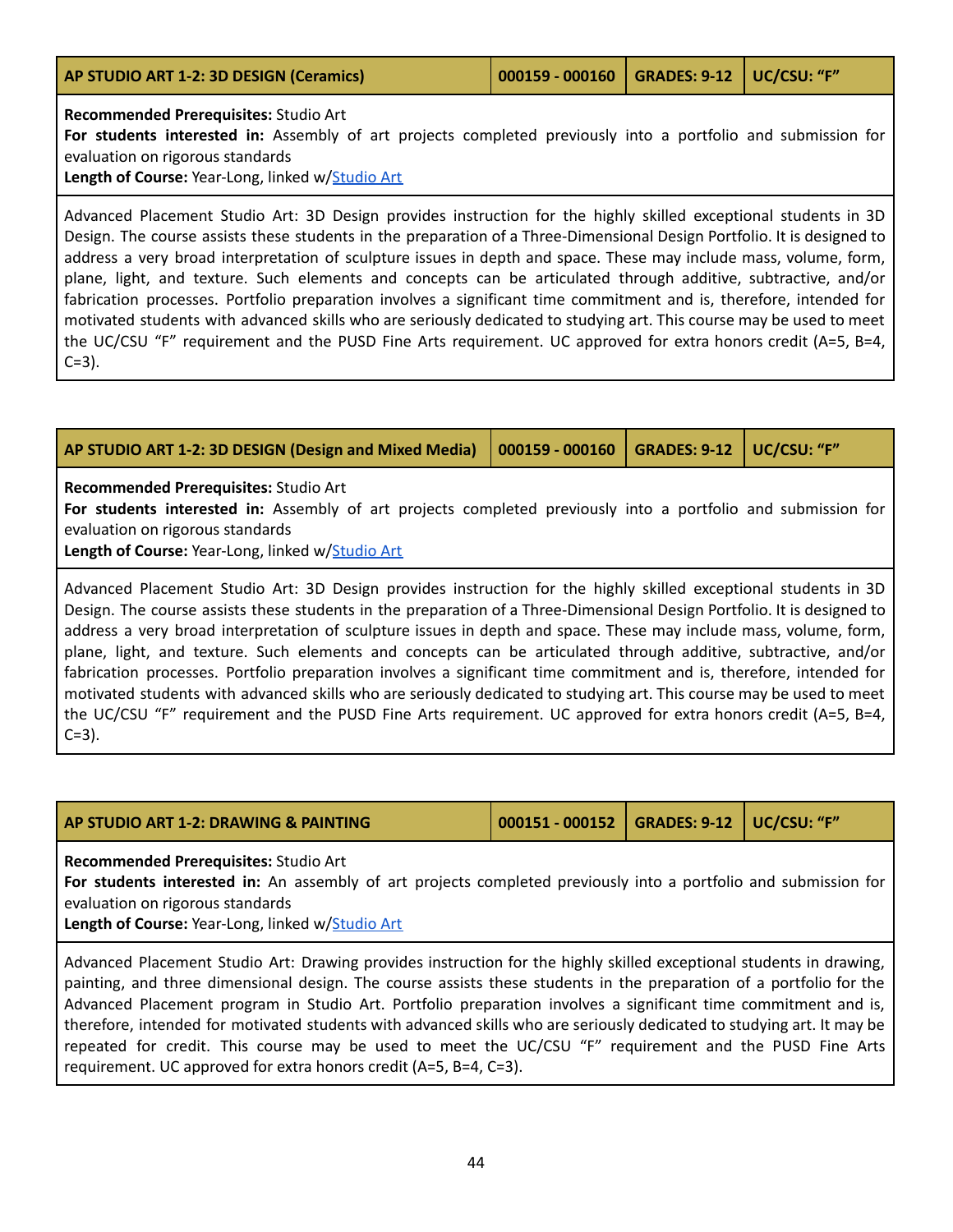| <b>BROADCAST JOURNALISM/TV PRODUCTION 3-4</b> | 001097 - 001098 GRADES: 10-12 UC/CSU: "F" |  |
|-----------------------------------------------|-------------------------------------------|--|
|                                               |                                           |  |

**Recommended Prerequisites:** Broadcast Journalism/TV Production 1-2

Broadcast Journalism 3-4 follows Broadcast Journalism & Television 1-2 in the sequence of courses in the Poway Unified School District's Digital Media Production program. Broadcast Journalism 3-4 builds on all of the techniques, artistic skills, journalistic skills, and academic understanding learned in Broadcast Journalism & Television Production 1-2 to create complex and meaningful works of art and journalism. Students will continue to develop and hone the journalistic and technical skills they learned in Broadcast Journalism & Television Production 1-2 by working on solo video journalism stories. Working as video journalists, students will develop and research stories, shoot and edit interviews and b-roll footage, transcribe interviews, write two-column A/V scripts, and deliver completed segment packages to be aired during a weekly news program. As video journalists, students will work solo, without a full team. This follows current trends in the television news industry, and will prepare students to work on a freelance basis. Students will also work on live broadcast news and events production where they learn to juggle myriad competing and changing interests and resources while putting together a compelling news show or live event broadcast on time. Students also study and analyze the historical development of live broadcasting and studio-type shows and the impact of changing technology and societal norms and expectations on the content and presentation of news and shows. This course may be used to meet the UC/CSU "F" requirement and the PUSD Fine Arts requirement.

| <b>BROADCAST JOURNALISM ADVANCED 1-2</b> | $\vert$ 001099 - 001100 $\vert$ GRADES: 11-12 $\vert$ UC/CSU: "G" |  |  |
|------------------------------------------|-------------------------------------------------------------------|--|--|
|------------------------------------------|-------------------------------------------------------------------|--|--|

**Recommended Prerequisites:** Broadcast Journalism 1-2, Broadcast Journalism 3-4

Broadcast Journalism Advanced is a Capstone model broadcast journalism course for advanced students who have successfully completed Broadcast Journalism 1-2 and Broadcast Journalism 3-4. Students will continue to develop advanced writing and reporting skills while working on high-profile assignments for national distribution within the PBS NewsHour Student Reporting Labs program. Students in Broadcast Journalism Advanced are developing leadership skills, learning the business economics of television news, exploring college and career pathways within the industry, and developing ethics and best practice policies for scholastic journalism programs. In the leadership program, students are providing mentorship for less-experienced students enrolled in the Broadcast Journalism Pathway. Students will extend their experiences outside of the classroom with PBS NewsHour Student Reporting Labs where they will create digital content while working alongside industry professionals. As a Capstone experience, students will take leadership roles in Westview Newscast's broadcast program. This course may be used to meet the UC/CSU "G" requirement and PUSD Fine Arts requirement.

| <b>CERAMICS 1-2</b> | 000115 - 000116   GRADES: 9-12   UC/CSU: "F" |  |
|---------------------|----------------------------------------------|--|
|                     |                                              |  |

### **Recommended Prerequisites:** None

**For students interested in:** Understanding of and background to ceramics and clay techniques both free hand and the wheel.

In Ceramics 1-2 a variety of projects will be completed using clay. Students will be introduced to art theory concepts and will construct projects using the methods of pinch, coil, slab, with an introduction to the wheel. Students will develop their ability to communicate visually with an emphasis on craftsmanship. This course may be used to meet the UC/CSU "F" requirement and PUSD Fine Art requirement.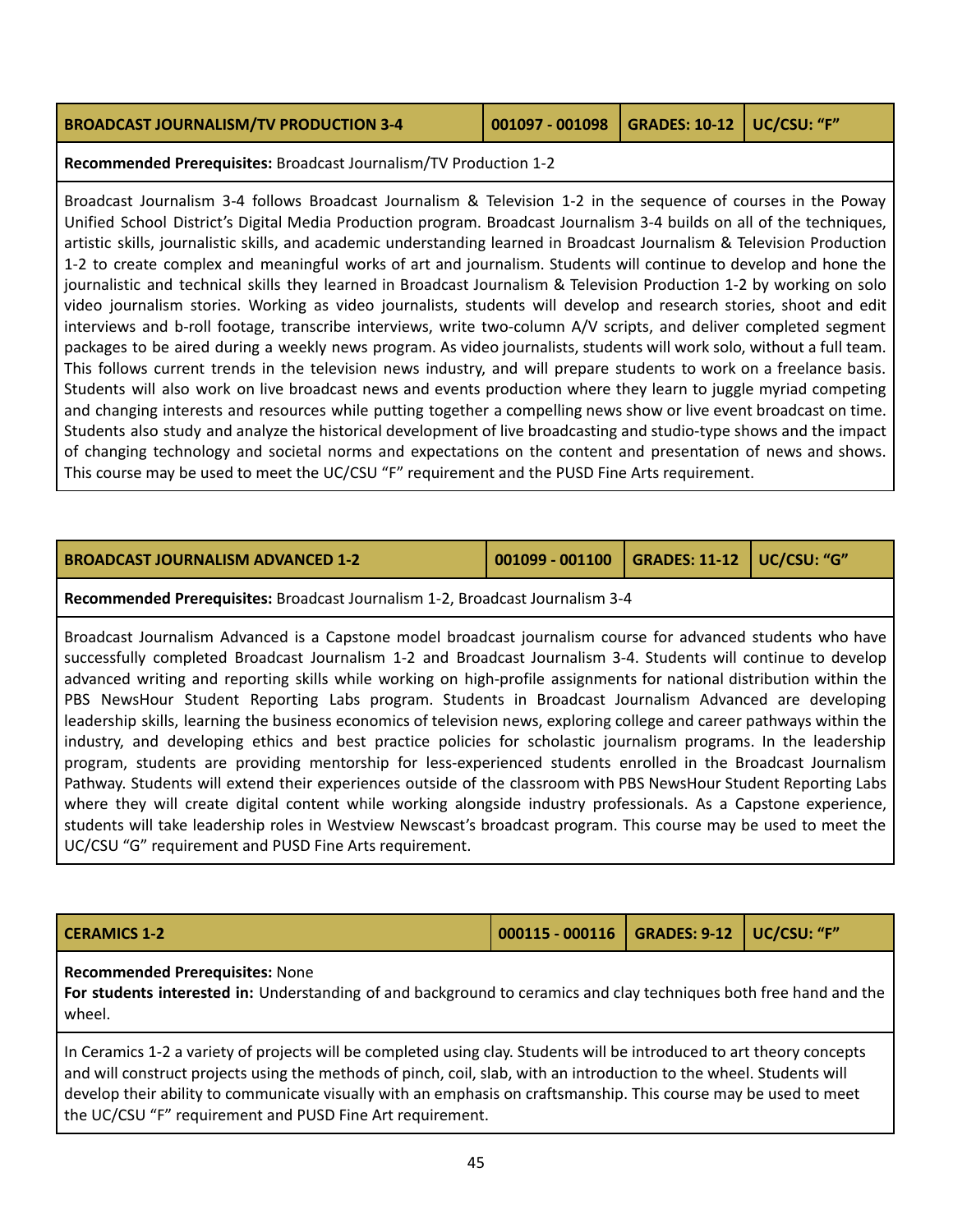| <b>CERAMICS 3-4</b>                            | 000117 - 000118   GRADES: 9-12   UC/CSU: "F" |  |
|------------------------------------------------|----------------------------------------------|--|
| <b>Recommended Prerequisites: Ceramics 1-2</b> |                                              |  |

**For students interested in:** Deepening understanding of and background ceramic techniques.

Ceramics 3-4 is designed for students who have mastered basic hand building and decorative techniques. This course will stress design, craftsmanship, and evaluation of ceramic art at an increased level of difficulty. Studio projects will involve construction in hand-built and wheel-thrown methods. This course may be used to meet the UC/CSU "F" requirement and the PUSD Fine Arts requirement.

| DESIGN AND MIXED MEDIA 1-2 (Sculpture & Design) | 000125 - 000126   GRADES: 9-12   UC/CSU: "F" |  |
|-------------------------------------------------|----------------------------------------------|--|
| <b>Recommended Prerequisites: None</b>          |                                              |  |

Students enrolled in Design and Mixed Media 1-2 (Sculpture & Design) will be introduced to the elements of art and principles of design through exploration in various 2-Dimensional and 3-Dimensional art materials, including sculpture, printmaking, drawing, painting, and mixed media. This course will provide opportunities for the student through art production, discussion, and explorations that emphasize art criticism, art history and art philosophy. This course may be used to meet the UC/CSU "F" requirement and PUSD Fine Arts requirement.

| <b>DESIGN AND MIXED MEDIA 3-4 (Sculpture &amp; Design)</b>                                                                                                                                                                                                                                                                                                                                                                                                                                                                                                                        | 000127 - 000128 | <b>GRADES: 9-12</b> | UC/CSU: "F" |  |  |
|-----------------------------------------------------------------------------------------------------------------------------------------------------------------------------------------------------------------------------------------------------------------------------------------------------------------------------------------------------------------------------------------------------------------------------------------------------------------------------------------------------------------------------------------------------------------------------------|-----------------|---------------------|-------------|--|--|
| Recommended Prerequisites: Design and Mixed Media 1-2                                                                                                                                                                                                                                                                                                                                                                                                                                                                                                                             |                 |                     |             |  |  |
| Students enrolled in Design and Mixed Media 3-4 (Sculpture & Design) will further their exploration of the elements of<br>art and principles of design through various art media, including sculpture, printmaking, drawing, painting, and mixed<br>media. This course will provide more advanced activities for the student through guided experiences in art production,<br>classroom discussions and explorations that emphasize art criticism, art history, and art philosophy. This course may<br>be used to meet the UC/CSU "F" requirement and PUSD Fine Arts requirement. |                 |                     |             |  |  |

| <b>DIGITAL MEDIA PRODUCTION 1-2</b>                                                                                                                    | 000998 - 000999   GRADES: 9-12   UC/CSU: "F" |  |  |  |
|--------------------------------------------------------------------------------------------------------------------------------------------------------|----------------------------------------------|--|--|--|
| <b>Recommended Prerequisites: None</b><br>For students interested in: Introduction to video editing and learning the basics of iMovie and Final CutPro |                                              |  |  |  |
| The course concentrates on developing competency across the breadth of film and video production positions, from                                       |                                              |  |  |  |

The course concentrates on developing competency across the breadth of film and video production positions, from script creation to presentation of the finished product. Students will focus on: writing, directing, acting, producing, storyboarding, scheduling, cinematography, audio engineering, and editing. Students will be challenged with group assignments that will give them hands-on-experience with all elements of the production process. This course may be used to meet the UC/CSU "F" requirement and the PUSD Fine Arts requirement.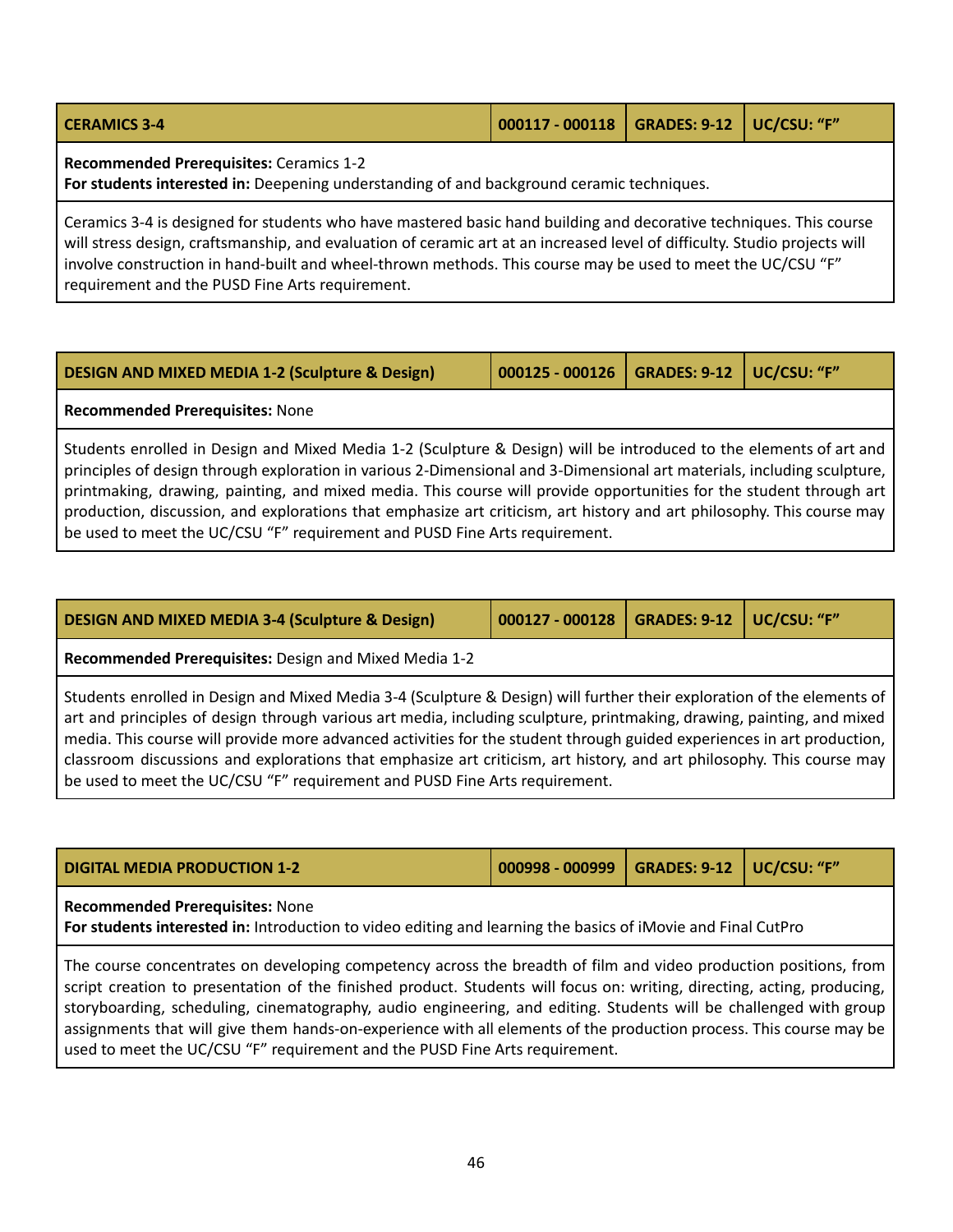| <b>DIGITAL MEDIA PRODUCTION 3-4</b> | 000996 - 000997   GRADES: 9-12   UC/CSU: "F" |  |
|-------------------------------------|----------------------------------------------|--|
|                                     |                                              |  |

**Recommended Prerequisites:** Digital Media Production 1-2 **For students interested in:** Develop advanced skills in pre and post production

Advanced Digital Media Production will provide students an opportunity to continue developing their pre & post productions skills in film and video. Students will be challenged with advanced group assignments that will give them an opportunity to explore and showcase their ideas. Students will also study the impact of film and television on society from its social, economic, and political viewpoint. This course may be eligible for college credit if the student enrolls at the appropriate college while attending the Westview class and receives a grade of A or B both quarters. This course may be used to meet the UC/CSU "F" requirement and the PUSD Fine Arts requirement.

| <b>DIGITAL MEDIA PRODUCTION ADVANCED</b> | 001000 |  | GRADES: 9-12   UC/CSU: Pending |
|------------------------------------------|--------|--|--------------------------------|
|------------------------------------------|--------|--|--------------------------------|

**Recommended Prerequisites:** Digital Media Production 3-4 **For students interested in:** Develop advanced skills in pre and post production

This course concentrates on developing competencies across the breadth of film and video production, from script creation to presentation of the finished product. The course, a continuation from Digital Media Production 3-4, will continue to develop students' skills in writing, directing, acting, producing, storyboarding, scheduling, cinematography, lighting design, audio engineering, and editing. Students will facilitate and mentor students from lower-level courses and manage projects throughout the production process. Students will be exposed to industry-standard professional tools, and will be expected to manage large-scale projects such as school-wide broadcasts, campus film projects, and to enter their work into local and national media contests. This course is repeatable. This course may be used to meet the PUSD Fine Arts requirement and will be submitted to meet the UC/CSU "F" requirement.

| <b>DRAWING &amp; PAINTING 1-2</b> | 000130 - 000131   GRADES: 9-12   UC/CSU: "F" |  |  |
|-----------------------------------|----------------------------------------------|--|--|
|-----------------------------------|----------------------------------------------|--|--|

### **Recommended Prerequisites:** None

**For students interested in:** An introduction to drawing and painting which can lead to 2-D, 3-D and electronic visual arts.

This course is designed for students to develop their drawing and painting skills. Students will have an opportunity to create and evaluate a wide variety of artworks in drawing and painting media. The class will explore design elements including line, color, form, space, and texture. Composition and technical skills will also be covered. This course may be used to meet the UC/CSU "F" requirement and the PUSD Fine Arts requirement.

| <b>DRAWING &amp; PAINTING 3-4</b>                        | 000132 - 000133   GRADES: 9-12   UC/CSU: "F" |  |
|----------------------------------------------------------|----------------------------------------------|--|
| <b>Recommended Prerequisites:</b> Drawing & Painting 1-2 |                                              |  |

**For students interested in:** Deepening understanding of and background to drawing and painting techniques.

This course is designed for students who have both the interest and talent to further develop their drawing and painting skills. Students will produce, view, discuss, and analyze a wide variety of drawings and paintings. These classes will be conducted in a studio environment which combines communication of ideas, symbols, moods, or feelings with originality. This course may be used to meet the UC/CSU "F" requirement and the PUSD Fine Arts requirement.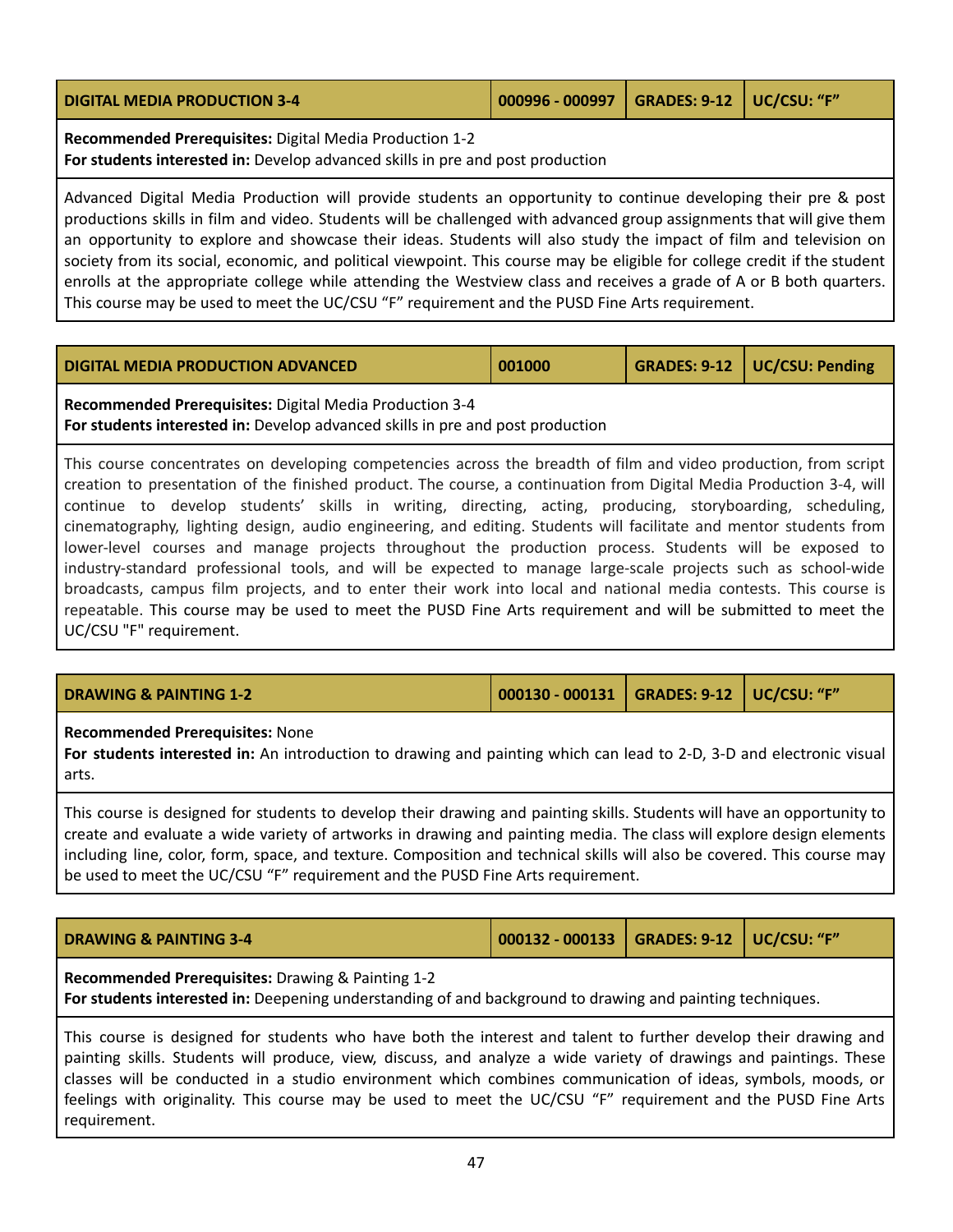| <b>GRAPHIC DESIGN 1-2</b> | 000119 - 000120   GRADES: 9-12   UC/CSU: "F" |  |
|---------------------------|----------------------------------------------|--|
|                           |                                              |  |

**Recommended Prerequisites:** Drawing & Painting 1-2, Photography 1-2 **For students interested in:** Introduction to Graphic Design and learning the basics of Adobe Illustrator and Photoshop

Graphic Design 1-2 prepares students for a wide range of professional options in Graphic Design. Utilizing top industry software, such as Adobe Illustrator & Photoshop, the class will focus on a variety of print media projects such as personal logos, product packaging, typography, & t-shirt design. By engaging in these individual & group projects students will not only gain software knowledge, but they will also gain valuable communication and intrapersonal skills needed to express their ideas in the work environment. This course may be eligible for college credit if the student enrolls at the appropriate college while attending the Westview class and receives a grade of A or B both quarters. This course may be used to meet the UC/CSU "F" requirement and the PUSD Fine Art requirement.

| <b>GRAPHIC DESIGN 3-4</b> | 000121 - 000122   GRADES: 9-12   UC/CSU: "F" |  |  |  |
|---------------------------|----------------------------------------------|--|--|--|
|---------------------------|----------------------------------------------|--|--|--|

**Recommended Prerequisites:** Graphic Design 1-2 **For students interested in:** Advanced skills in Graphic Design and knowledge of Adobe Illustrator and Photoshop

Graphic Design 3-4 is designed to provide students with opportunities to proceed into a more thorough development and understanding of graphic design. Creativity and experimentation to communicate ideas graphically are encouraged. Projects involving movie posters, web design, mini magazines, and digital illustration are utilized to illustrate the role of the commercial artist. The class will further explore the elements of art and principles of design. The program of study emphasizes both hand and computer generated graphic design products. This course may be eligible for college credit if the student enrolls at the appropriate college while attending the Westview class and receives a grade of A or B both quarters. This course may be used to meet the UC/CSU "F" requirement and the PUSD Fine Art requirement.

**GRAPHIC DESIGN 5-6 000123 - 000124 GRADES: 9-12 UC/CSU: "F"**

**Recommended Prerequisites:** Graphic Design 3-4

**For students interested in:** Advanced skills in Graphic Design and knowledge of Adobe Illustrator and Photoshop

This course is for students who wish to pursue further study in graphic design. It is designed to give students the opportunity to learn the business side of graphic design, while continuing to develop their own personal artistic style. Working individually or with a partner, students will utilize the entire term to create their own brand and products. Studio Art: Graphic Design 5-6 will provide students the necessary tools and knowledge to start their own business. Using the California State Board of Education's "Arts, Media, and Entertainment Pathway Standards", this course will continue to emphasize project-based learning, while giving students more freedom to develop their goals and establish deadlines. Students will help determine the specific activities of the course by developing a written contract with the instructor. This course may be used to meet the UC/CSU "F" requirement and the PUSD Fine Art requirement.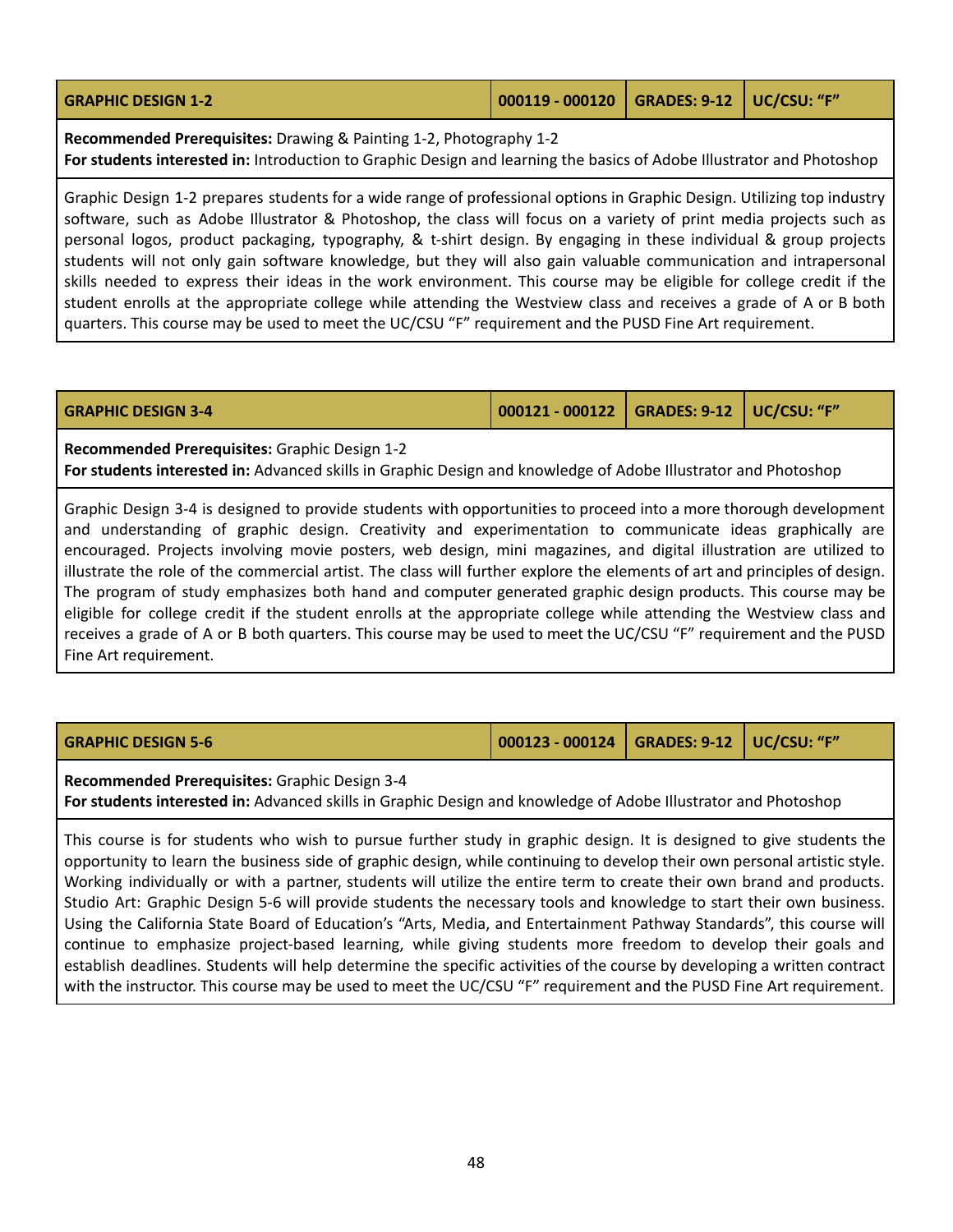| <b>PHOTOGRAPHY 1-2</b> | 000872 - 000873   GRADES: 9-12   UC/CSU: "F" |  |
|------------------------|----------------------------------------------|--|
|                        |                                              |  |

### **Recommended Prerequisites:** None

**For students interested in:** Understanding of and background to photography

An introductory art course in which students learn the basics of both black and white and digital photography. This includes learning composition and design elements, operating manual cameras, traditional darkroom skills, and digital editing techniques. There is also an introduction to vocational possibilities in the field of photography. Students may receive Fine Arts graduation credit for this class. This course may be eligible for college credit if the student enrolls at the appropriate college while attending the Westview class and receives a grade of A or B both quarters. This course may be used to meet the UC/CSU "F" requirement.

| <b>PHOTOGRAPHY 3-4</b> | 000874 - 000875   GRADES: 9-12   UC/CSU: "F" |  |
|------------------------|----------------------------------------------|--|
| - '                    |                                              |  |

**Recommended Prerequisites:** Photography 1-2

**For students interested in:** Deepening understanding of and background to photography

Photography 3-4 will continue fine tuning the skills learned in Photography 1-2 and will introduce advanced digital and darkroom skills to students. Students will learn to use photography as a way of communication and creative expression, imagination, emotion, and aesthetic perception, and will begin to develop their personal photographic style or direction. Students will be given the artistic freedom to choose between the mediums of digital or traditional black and white photography on many assignments. The critical evaluation of photographs through class critiques will also be emphasized throughout the course. This course may be used to meet the UC/CSU "F" requirement and the PUSD Fine Art requirement.

<span id="page-48-0"></span>

| l STUDIO ART 1-2: CERAMICS I | 000150 | GRADES: 9-12   UC/CSU: "F" |  |
|------------------------------|--------|----------------------------|--|
|                              |        |                            |  |

**Recommended Prerequisites:** Ceramics 3-4

**For students interested in:** An assembly of art projects completed previously into a portfolio. **Length of Course:** Year-Long, linked w/AP [Studio](#page-43-0) Art

Studio Art is for those students who have advanced skills. The course is for students who have completed all other courses in one of the following areas or wish to pursue further study in that area: Drawing and Painting, Design and Mixed Media, Photography or Ceramics. Students will help determine the specific activities of the course by developing a written contract with the instructor. It may be repeated for credit. This course may be used to meet the UC/CSU "F" requirement and the PUSD Fine Arts requirement.

<span id="page-48-1"></span>

| STUDIO ART 1-2: DESIGN AND MIXED MEDIA                                                                                                                                                                         | 000150 | <b>GRADES: 9-12   UC/CSU: "F"</b> |  |
|----------------------------------------------------------------------------------------------------------------------------------------------------------------------------------------------------------------|--------|-----------------------------------|--|
| Recommended Prerequisites: Design and Mixed Media 3-4<br>For students interested in: An assembly of art projects completed previously into a portfolio.<br>Length of Course: Year-Long, linked w/AP Studio Art |        |                                   |  |

Studio Art is for those students who have advanced skills. The course is for students who have completed all other courses in one of the following areas or wish to pursue further study in that area: Drawing and Painting, Design and Mixed Media, Photography or Ceramics. Students will help determine the specific activities of the course by developing a written contract with the instructor. It may be repeated for credit. This course may be used to meet the UC/CSU "F" requirement and the PUSD Fine Arts requirement.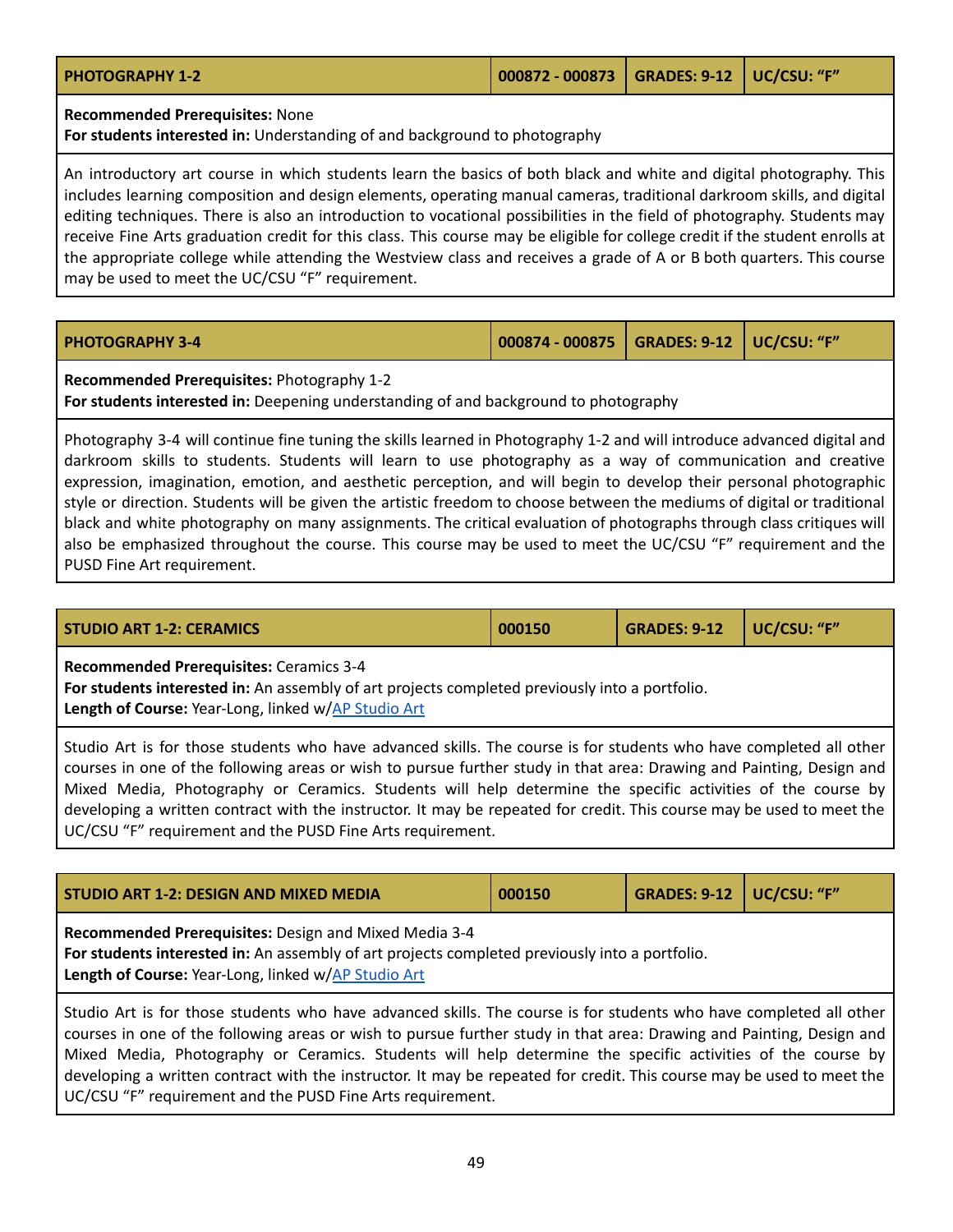<span id="page-49-1"></span>

| <b>STUDIO ART 1-2: DRAWING &amp; PAINTING</b>                                                                                                                                                              | 000150 | GRADES: 9-12   UC/CSU: "F" |  |
|------------------------------------------------------------------------------------------------------------------------------------------------------------------------------------------------------------|--------|----------------------------|--|
| Recommended Prerequisites: Drawing & Painting 3-4<br>For students interested in: An assembly of art projects completed previously into a portfolio.<br>Length of Course: Year-Long, linked w/AP Studio Art |        |                            |  |

Studio Art is for those students who have advanced skills. The course is for students who have completed all other courses in one of the following areas or wish to pursue further study in that area: Drawing and Painting, Design and Mixed Media, Photography or Ceramics. Students will help determine the specific activities of the course by developing a written contract with the instructor. It may be repeated for credit. This course may be used to meet the UC/CSU "F" requirement and the PUSD Fine Arts requirement.

<span id="page-49-2"></span>

| <b>STUDIO ART 1-2: GRAPHIC DESIGN</b>                                                          | 000150 | <b>GRADES: 9-12   UC/CSU: "F"</b> |  |  |
|------------------------------------------------------------------------------------------------|--------|-----------------------------------|--|--|
| <b>Recommended Prerequisites: Graphic Design 5-6</b>                                           |        |                                   |  |  |
| For students interested in: An assembly of art projects completed previously into a portfolio. |        |                                   |  |  |
| Length of Course: Year-Long, linked w/AP Studio Art                                            |        |                                   |  |  |

Studio Art is for those students who have advanced skills. The course is for students who have completed all other courses in one of the following areas or wish to pursue further study in that area: Drawing and Painting, Design and Mixed Media, Photography or Ceramics. Students will help determine the specific activities of the course by developing a written contract with the instructor. It may be repeated for credit. This course may be used to meet the UC/CSU "F" requirement and the PUSD Fine Arts requirement.

<span id="page-49-0"></span>

| <b>STUDIO ART 1-2: PHOTOGRAPHY</b>                                                                                                                                                                  | 000150 | <b>GRADES: 9-12   UC/CSU: "F"</b> |  |  |  |
|-----------------------------------------------------------------------------------------------------------------------------------------------------------------------------------------------------|--------|-----------------------------------|--|--|--|
| Recommended Prerequisites: Photography 3-4<br>For students interested in: An assembly of art projects completed previously into a portfolio.<br>Length of Course: Year-Long, linked w/AP Studio Art |        |                                   |  |  |  |
| Ctudio Art is for those students who have advanced skills. The course is for students who have completed all other                                                                                  |        |                                   |  |  |  |

vanced skills. The co courses in one of the following areas or wish to pursue further study in that area: Drawing and Painting, Design and Mixed Media, Photography or Ceramics. Students will help determine the specific activities of the course by developing a written contract with the instructor. It may be repeated for credit. This course may be used to meet the UC/CSU "F" requirement and the PUSD Fine Arts requirement.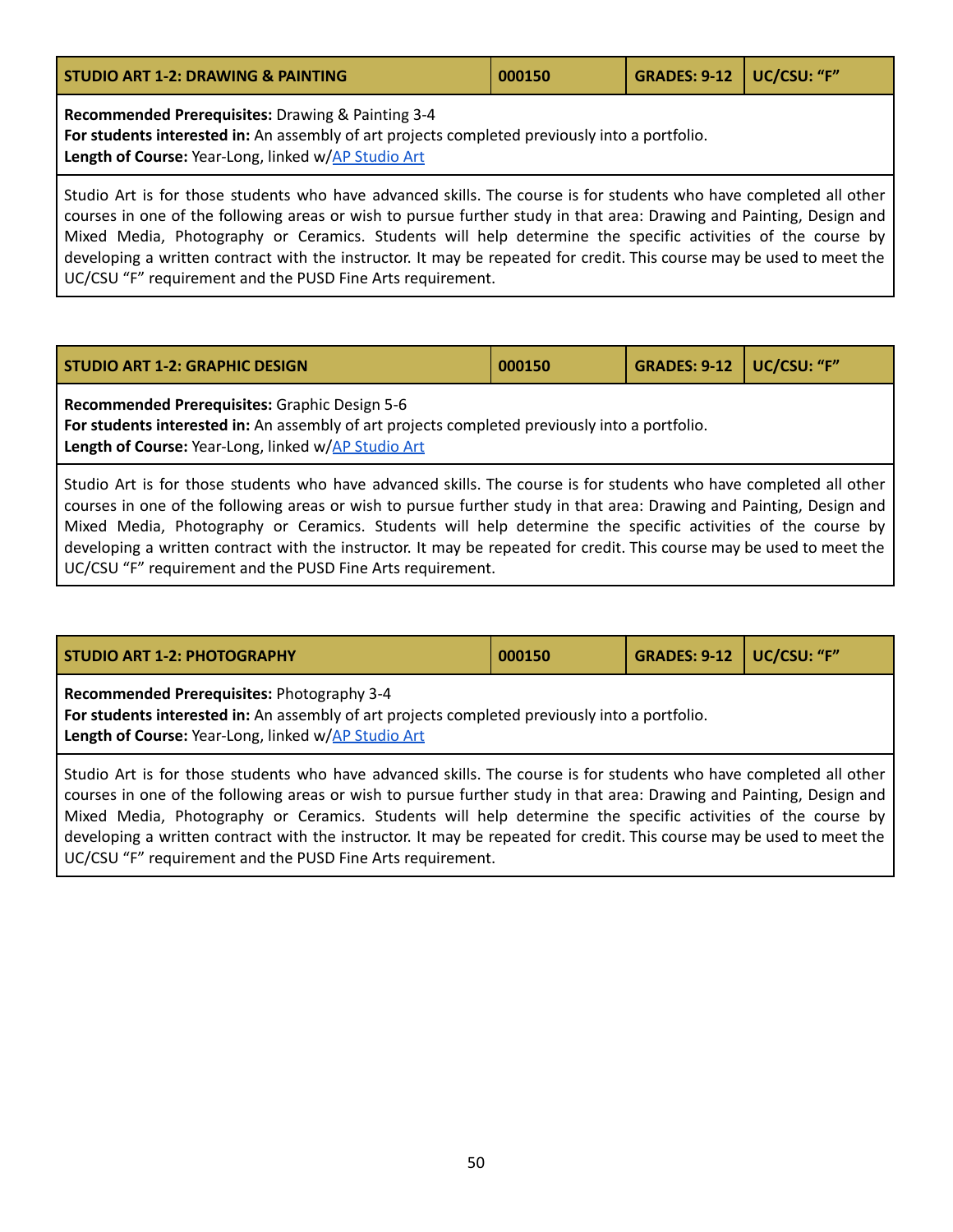### **Physical Education/Health**

| <b>AEROBICS/WEIGHTS</b> | 001427 & 091427 GRADES: 10-12 UC/CSU: N/A |  |
|-------------------------|-------------------------------------------|--|
|                         |                                           |  |

**Recommended Prerequisites:** ENS 3-4

**For students interested in:** Experiencing the world of aerobics while developing increased cardiovascular fitness

Aerobics/Weights is a course in which students are taught basic exercise movements and rhythmic fundamentals to enhance all body parts. This course emphasizes developing and improving, cardiovascular fitness, toning muscles, and improving flexibility. Activities include weight training, yoga, pilates, step aerobics, and Zumba. Students will also participate in choreography development and goal setting. Satisfies 10 credits of the PUSD Physical Education requirement.

| <b>COURT SPORTS 1-2</b>            | $001416 - 001417$ | $\vert$ GRADES: 10-12 $\vert$ UC/CSU: N/A |  |
|------------------------------------|-------------------|-------------------------------------------|--|
| Recommended Prerequisites: ENS 3-4 |                   |                                           |  |

Students will understand, participate and teach the advanced principles of training and competition for Court Sports that include basketball, volleyball and badminton. Areas of study will include: understanding and execution of advanced offensive and defensive strategies, development of appropriate training practices, and application of dynamic scientific principles, sports psychology, optimal nutritional habits, application and modification of rules of the game, officiating, tournament facilitation and coaching. Satisfies 10 credits of the PUSD Physical Education requirement.

| <b>ENS 1-2</b>                                                                                                                                                                                                                                  | 001404 - 001405 | <b>GRADES: 9</b> | UC/CSU: N/A |  |
|-------------------------------------------------------------------------------------------------------------------------------------------------------------------------------------------------------------------------------------------------|-----------------|------------------|-------------|--|
| <b>Recommended Prerequisites: None</b><br>For students interested in: Required Course                                                                                                                                                           |                 |                  |             |  |
| ENS 1-2 provides students the opportunity to learn and apply core concepts of Health Science and Physical Education.<br>ENS is designed to provide students with the knowledge and ability to attain and maintain an active, healthy lifestyle. |                 |                  |             |  |

There is a strong emphasis on individual fitness, exercise physiology, biomechanics, motor learning and anatomy/physiology. Satisfies the 5 unit Health Science requirement and 5 credits of the Physical Education requirement.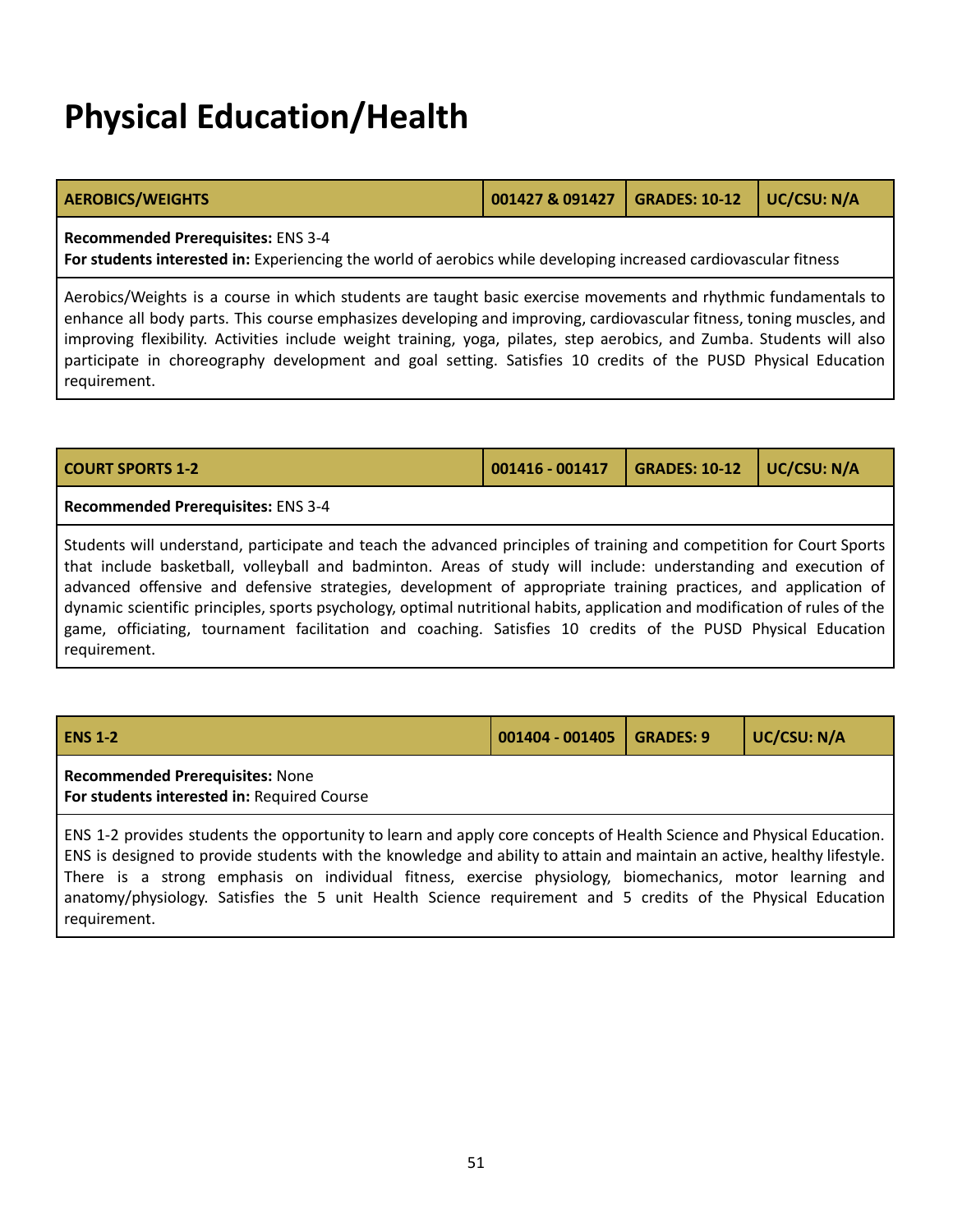| <b>ENS 1-2 ONLINE</b> | 091404 - 091405   GRADES: 9-12   UC/CSU: N/A |  |  |  |
|-----------------------|----------------------------------------------|--|--|--|
|-----------------------|----------------------------------------------|--|--|--|

#### **Recommended Prerequisites:** None

**For students interested in:** Students who have an impacted schedule, participate in athletics, or need flexibility in their schedule.

This course is designed in coordination with the ENS 1/2 course. Students will receive the same credit and complete the same standards as the ENS 1/2 classes (5 PE credits and 5 Health credits). Please read the ENS 1-2 course description for more curriculum details. This course is open to all students and might be suitable for those with an impacted schedule, participate in athletics, or need flexibility in their schedule. The course is offered 4<sup>th</sup> period only and will meet two days per week, with an optional third day if necessary for completion of curriculum; the remaining required hours will be completed online. The Health only portion of this course does not have face to face meetings unless otherwise scheduled.

| <b>ENS 3-4</b>                                                                                                                                                                                                                                                                                                                                                                                                                                                                           | 001406 - 001407 | <b>GRADES: 9</b> | UC/CSU: N/A |  |
|------------------------------------------------------------------------------------------------------------------------------------------------------------------------------------------------------------------------------------------------------------------------------------------------------------------------------------------------------------------------------------------------------------------------------------------------------------------------------------------|-----------------|------------------|-------------|--|
| <b>Recommended Prerequisites: None</b><br>For students interested in: Required Course                                                                                                                                                                                                                                                                                                                                                                                                    |                 |                  |             |  |
| ENS 3-4 is designed to provide students with the knowledge and ability necessary to attain and maintain a healthy<br>lifestyle. The emphasis of this class revolves around five key curricular components: Exercise Science, Cardiovascular<br>Fitness, Rhythm and Movement, Lifetime Activities and Strength and Fitness Building. The objective of this class is to<br>give students a hands-on exposure to key health and fitness concents that will empower them to pursue a healthy |                 |                  |             |  |

s a hands-on exposure to key health and fitness concepts that will empower them to pursue a he lifestyle. Satisfies 10 credits of the PUSD Physical Education requirement.

| <b>FIELD SPORTS 1-2</b> | $\vert$ 001418 - 001419 $\vert$ GRADES: 10-12 $\vert$ UC/CSU: N/A |  |
|-------------------------|-------------------------------------------------------------------|--|
|                         |                                                                   |  |

**Recommended Prerequisites:** ENS 3-4

Students will understand, participate and teach the advanced principles of training and competition for Field Sports that include football, soccer, lacrosse, and speedball. Areas of study will include: understanding and execution of advanced offensive and defensive strategies, development of appropriate training practices, and application of dynamic scientific principles, sports psychology, optimal nutritional habits, application and modification of rules of the game, officiating, tournament facilitation and coaching. Satisfies 10 credits of the PUSD Physical Education requirement.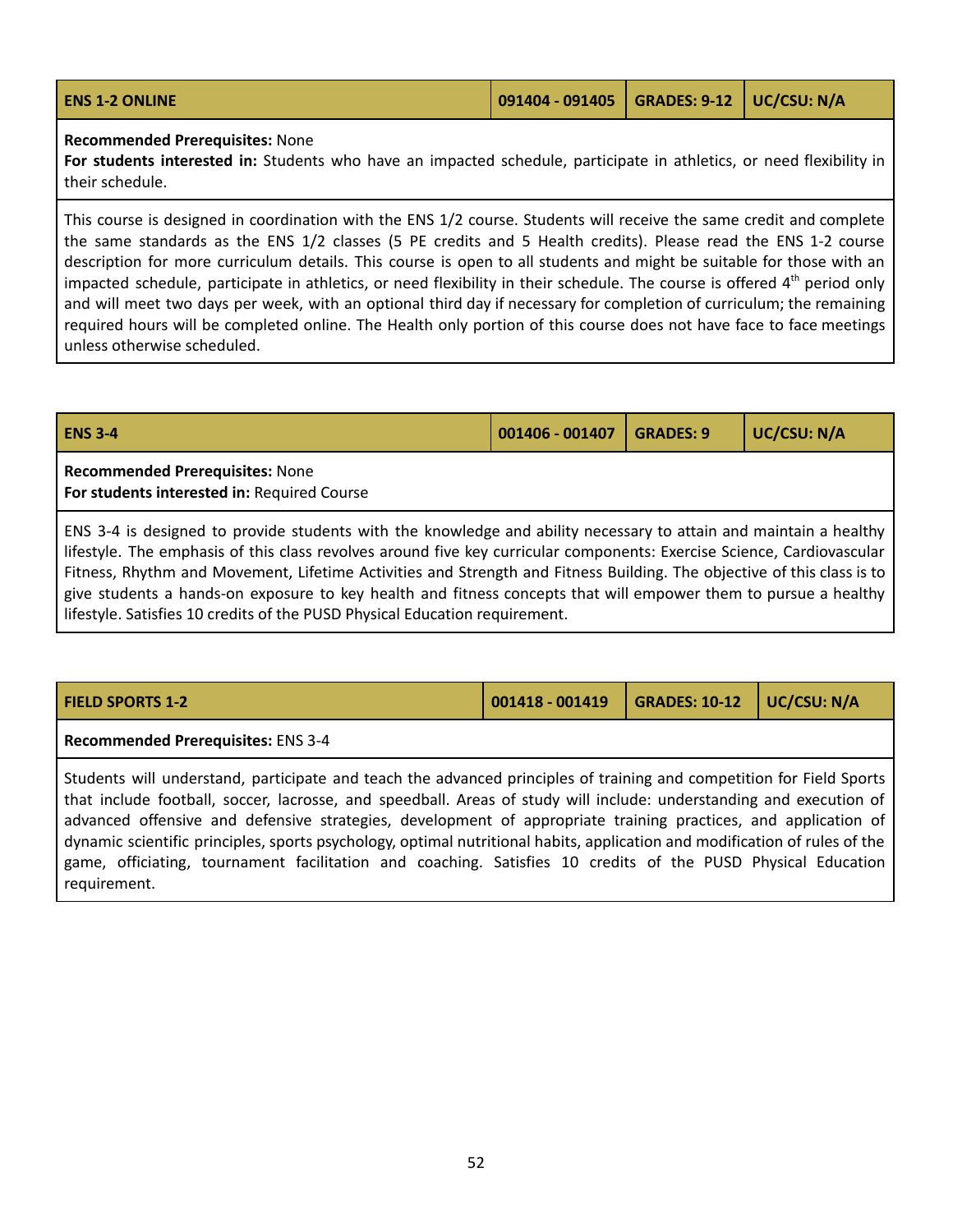<span id="page-52-0"></span>

| <b>MARCHING PE FLAGS/TALL FLAGS (DANCE PROP)</b> |  |  | 001199 - 001193   GRADES: 9-12   UC/CSU: N/A & "F" |
|--------------------------------------------------|--|--|----------------------------------------------------|
|--------------------------------------------------|--|--|----------------------------------------------------|

**Recommended Prerequisites:** Audition. Students auditioning must demonstrate technical dance skills at a minimum of an intermediate dance level and an ability to choreograph and learn quickly **For students interested in:** Marching band and field performances/competition **Length of Course:** Year-Long, linked w/[\(Dance](#page-39-0) Prop)

The Marching PE Flags/Tall Flags (Dance Prop) class is a yearlong performance class and provides students with the opportunity to develop musical/visual concepts, skills, and interpretations. These concepts will be used in conjunction with the marching program. Evaluation will be provided by the Southern California School Band and Orchestra Association and the California Tall Flag Association, in addition to teacher observation. Enrollment is limited to those students who will be participating in the Winter Guard program and who will perform at the Winter Guard performances (this is an all year course). Students earn 5 credits of Physical Education credit for the Marching PE portion of the class. The Dance Prop portion of the course may be used to meet the UC/CSU "F" requirement and the PUSD Fine Arts requirement.

| O.C.I.S./P.E.                                                                                                           |  | 001498 |  | $\vert$ GRADES: 9-12 $\vert$ UC/CSU: N/A |  |  |
|-------------------------------------------------------------------------------------------------------------------------|--|--------|--|------------------------------------------|--|--|
| Recommended Prerequisites: Application and administrative approval required: district established timelines<br>enforced |  |        |  |                                          |  |  |

**For students interested in:** Fulfills P.E. requirement

Off Campus Independent Study/Physical Education is available to students who are participating in an approved preparation program for national amateur competition in swimming, ice skating, gymnastics, tennis or dance. Students must be training at least 15 hours a week under the direct supervision of a certified coach and must be participating in regional, state, or national competition during the semester of enrollment. Hours of participation in Westview's athletic program cannot be used toward the O.C.I.S. P.E. program. NOTE: Admission to the program is made through an extensive written application process. Admission and other program deadlines must be adhered to.

| <b>POSITIVE PSYCHOLOGY AND WELLNESS</b> | 001844 | $\bigcup$ GRADES: 9-12 $\bigcup$ UC/CSU: N/A |  |
|-----------------------------------------|--------|----------------------------------------------|--|
|                                         |        |                                              |  |

### **Recommended Prerequisites:** None

**For students interested in:** Self-reflection, personal growth and wellness

Positive Psychology and Wellness is designed to provide students with tools for positive, personal change through the understanding of basic brain function and positive perspective. As mental health issues among teens are rapidly increasing due to daily stressors (home life issues, peer pressure, feelings of unworthiness, etc.), students must find ways to cope. Through exploring healthy coping mechanisms and metacognitive habits of self-reflection, students will gain an understanding of how to better love themselves and become more adept at handling personal challenges. Upon successful completion of this course, students will earn elective credit. This class is offered as a single quarter class.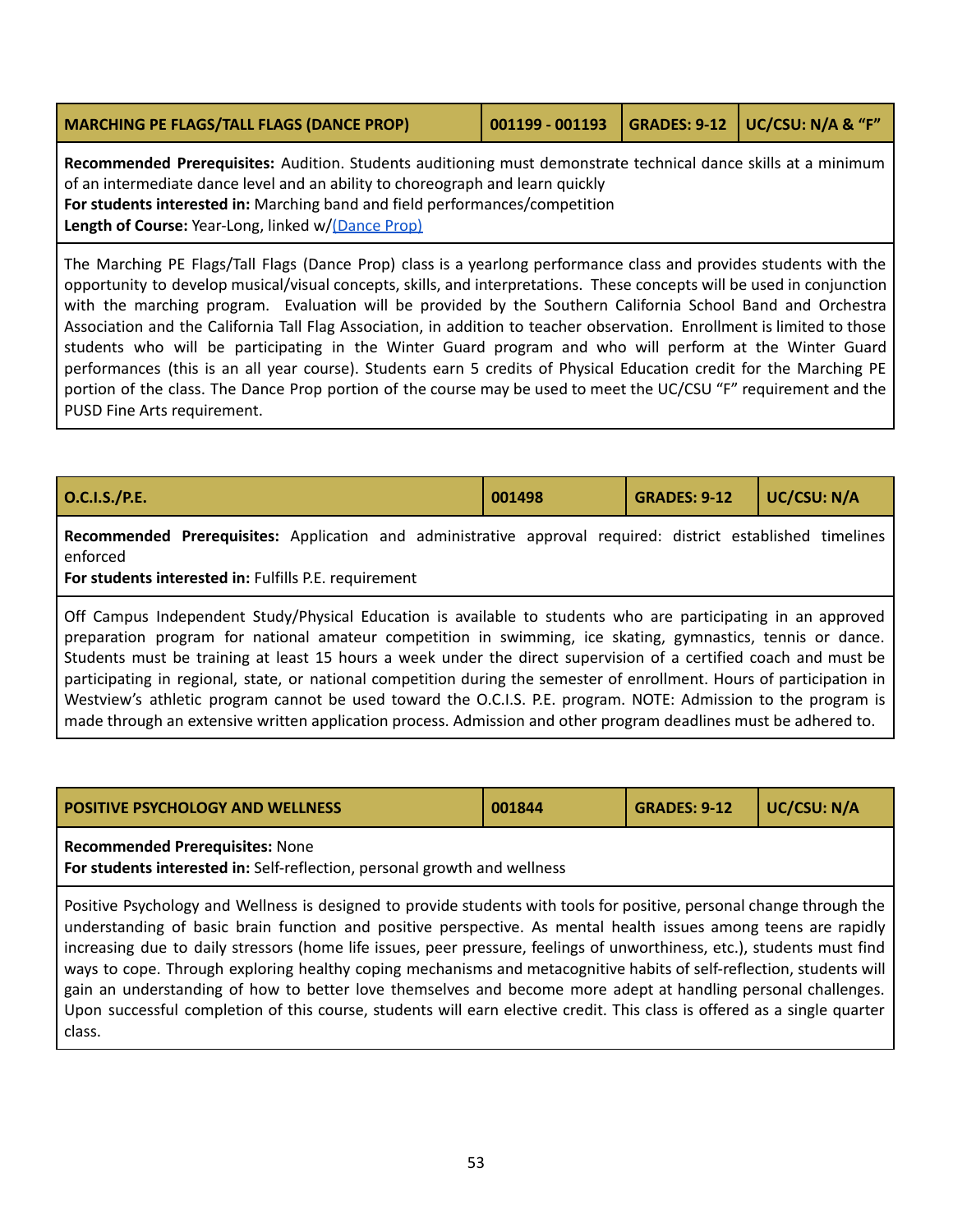| GRADES: 10-12   UC/CSU: N/A<br>$001420 - 001421$<br><b>RACQUET SPORTS 1-2</b>                                                                                                                                                         |  |  |  |  |  |  |
|---------------------------------------------------------------------------------------------------------------------------------------------------------------------------------------------------------------------------------------|--|--|--|--|--|--|
| Recommended Prerequisites: ENS 3-4                                                                                                                                                                                                    |  |  |  |  |  |  |
| Students will understand, participate and teach the advanced principles of training and competition for Racquet<br>Sports that include tennis, racquethall and hadminton. Areas of study will include: understanding and evecution of |  |  |  |  |  |  |

de tennis, racquetball and badminton. Areas of study will include: understanding and execution of advanced offensive and defensive strategies, development of appropriate training practices, and application of dynamic scientific principles, sports psychology, optimal nutritional habits, application and modification of rules of the game, officiating, tournament facilitation and coaching. Satisfies 10 credits of the PUSD Physical Education requirement.

| <b>TEAM ATHLETICS/WEIGHTS</b> | 891493 & 991493   GRADES: 10-12   UC/CSU: N/A |  |
|-------------------------------|-----------------------------------------------|--|
|                               |                                               |  |

#### **Recommended Prerequisites:** Teacher approval

Athletic Weights is designed to help prepare students with sports specific strength and conditioning practices to help them succeed at a competitive level. Students will be involved in advanced isotonic weight lifting exercises, speed training drills, competitive exercises, and cardiovascular endurance training. Satisfies 10 credits of PUSD Physical Education requirement.

| <b>WEIGHT TRAINING</b> |  |
|------------------------|--|
|                        |  |

**WEIGHT TRAINING 001493 & 191493 GRADES: 10-12 UC/CSU: N/A**

### **Recommended Prerequisites:** ENS 3-4

**For students interested in:** Experiencing world of weight training while developing increased strength and muscle tone

Weight Training is a course in which students are involved in the isotonic type of weight training, running, plyometrics, stretching and cross training. The isotonic weight lifting will be performed both on the universal weight machine and free weights. Students will participate in fitness activities, testing and a variety of fun activities. Satisfies 10 credits of the PUSD Physical Education requirement.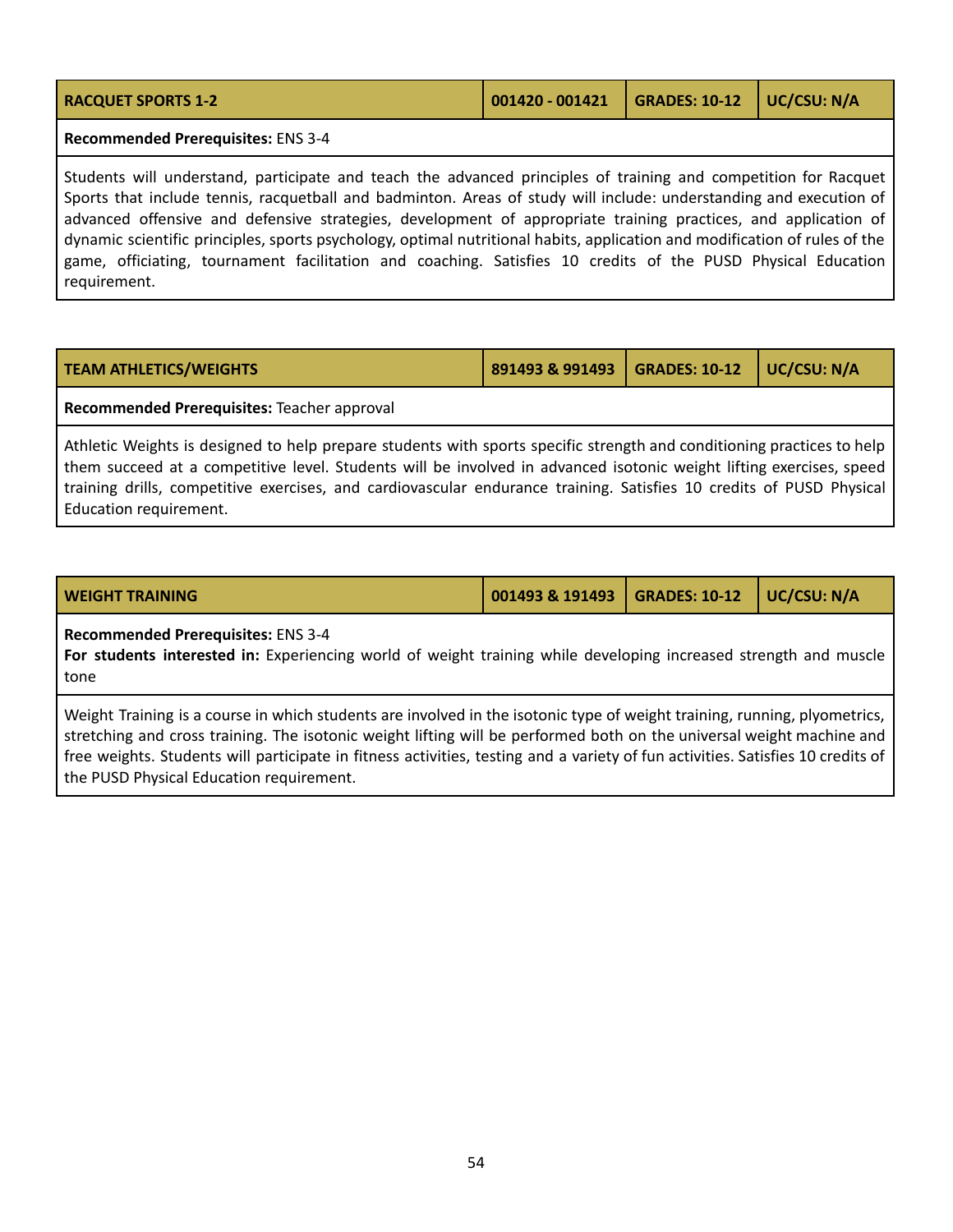### **Junior Reserve Officers' Training Corps**

| <b>NAVAL SCIENCE 1A, B, C, D</b> | 001670 - 001673   GRADES: 9-12   UC/CSU: N/A |  |
|----------------------------------|----------------------------------------------|--|
|                                  |                                              |  |

#### **Recommended Prerequisites:** None

The NJROTC curriculum emphasizes teamwork, leadership development, citizenship, self-discipline and a sense of belonging to a unit/team. Academics consist of a basic introduction to the Navy - its customs, traditions and way of life. This is augmented throughout the year by community service activities, military drill competitions, physical fitness training, academic competitions, marksmanship and visits to military installations. These elements are pursued at a fundamental level.\*\*

|  | NAVAL SCIENCE 2A, B, C, D |  |  |  |
|--|---------------------------|--|--|--|
|--|---------------------------|--|--|--|

**Recommended Prerequisites:** Naval Science 1A-D

This course builds on the general introduction provided in Naval Science 1 and further develops the traits of citizenship and leadership/followership in cadets. Academics include the role of the US Navy from the Revolutionary War to present day. Other topics include maritime geography, meteorology, astronomy and physical sciences. Classroom instruction is augmented throughout the year by community service activities, military drill competitions, physical fitness training, academic competitions, marksmanship and visits to military installations.\*\*

| NAVAL SCIENCE 3A, B, C, D                                                                                            | 001678 - 001681 | <b>GRADES: 9-12</b> | UC/CSU: N/A |  |  |  |
|----------------------------------------------------------------------------------------------------------------------|-----------------|---------------------|-------------|--|--|--|
| Recommended Prerequisites: Naval Science 2A-D                                                                        |                 |                     |             |  |  |  |
| This course broadens the understanding of cadets in the operative principles of everyday leadership, the concept and |                 |                     |             |  |  |  |
| significance of teamwork, the intrinsic value of good order and discipline in the accomplishment of objectives, the  |                 |                     |             |  |  |  |
| fundamentals of American democracy and expands their understanding of naval academic subjects. Cadets are            |                 |                     |             |  |  |  |

expected to fulfill leadership roles as Platoon Commanders, Platoon Chief Petty Officers and/or Drill Team Captains.\*\*

| UC/CSU: N/A<br><b>GRADES: 9-12</b><br><b>NAVAL SCIENCE 4A, B, C, D</b><br>001682 - 001685                                                                                                                                                                                                                                                                                                                                                                                                                                                           |  |  |  |  |  |  |  |  |
|-----------------------------------------------------------------------------------------------------------------------------------------------------------------------------------------------------------------------------------------------------------------------------------------------------------------------------------------------------------------------------------------------------------------------------------------------------------------------------------------------------------------------------------------------------|--|--|--|--|--|--|--|--|
| Recommended Prerequisites: Naval Science 3A-D                                                                                                                                                                                                                                                                                                                                                                                                                                                                                                       |  |  |  |  |  |  |  |  |
| This course focuses on practical leadership. The intent is to assist senior students in understanding leadership and<br>improving their leadership skills by putting them in positions of unit leadership (under supervision), then helping them<br>analyze the reasons for their varying degrees of success through the year. Cadets are expected to take charge of<br>planning unit activities including the unit weekly schedule, community service, field meets, marksmanship events,<br>physical fitness training and academic competitions.** |  |  |  |  |  |  |  |  |

\*\*Completion of 4 quarters of Naval Science during an academic year will earn 10 elective and 10 physical education credits, until all physical education credit requirements are met.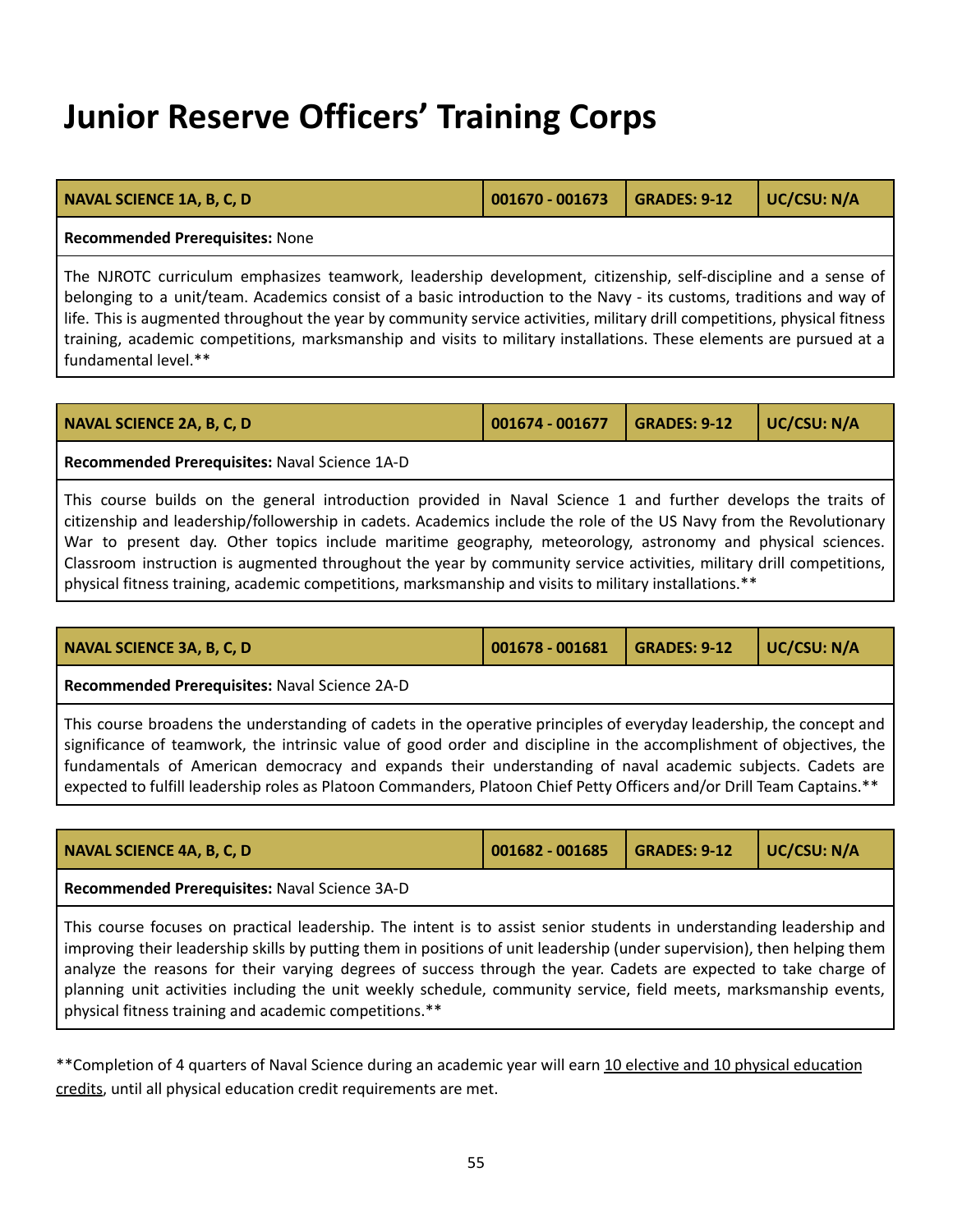### **Electives - Academic Support**

| <b>ACADEMIC SUCCESS</b>                                                                                                                   | 057999 - 058011   GRADES: 9-12   UC/CSU: N/A |  |
|-------------------------------------------------------------------------------------------------------------------------------------------|----------------------------------------------|--|
| Recommended Prerequisites: Permission of Instructor<br>For students interested in: Focus on organization, study skills, and self-advocacy |                                              |  |

The mission of the class is to effectively reconnect our kids to the student experience. We hope to do so through building trust, setting expectations and continually providing them with the support they need. Students in Academic Success will learn the basic skills of organization and effective decision making as well as work on basic literacy skills. Completing coursework and studying for current classes are among the students responsibilities. Through these measures we expect our students will achieve success.

| <b>GRADES: 9-12</b><br><b>ACADEMIC SUCCESS - MATH SUPPORT</b><br>038008 - 058008 or 25808<br>$\vert$ UC/CSU: N/A                                                                                                                                                                                                                                                                                                                                                                                                                                                       |  |  |  |  |  |  |
|------------------------------------------------------------------------------------------------------------------------------------------------------------------------------------------------------------------------------------------------------------------------------------------------------------------------------------------------------------------------------------------------------------------------------------------------------------------------------------------------------------------------------------------------------------------------|--|--|--|--|--|--|
| <b>Recommended Prerequisites: None</b>                                                                                                                                                                                                                                                                                                                                                                                                                                                                                                                                 |  |  |  |  |  |  |
| The mission of the class is to support study and organizational skills. Completing coursework and studying for current<br>classes are among the students responsibilities. Focus will be on course planning, 4-year planning and the use of<br>resources on campus. This class is intended to be taken concurrently with Integrated Ia-Ib, Integrated IIa -IIb or<br>Integrated IIIa-IIIb so that the math teacher in Academic Success can introduce vocabulary and refresh skills in order to<br>support the students in their math class happening later in the day. |  |  |  |  |  |  |

| <b>ENGLISH PREP 1-2</b>                                                                                                                                                         | 000318 - 000319 | <b>GRADES: 9</b> | UC/CSU: N/A |
|---------------------------------------------------------------------------------------------------------------------------------------------------------------------------------|-----------------|------------------|-------------|
| <b>Recommended Prerequisites: None</b><br>For students interested in: Focus on developing basic writing skills<br>Length of Course: Year-Long, linked w/High School English 1-2 |                 |                  |             |

English Prep is a ninth grade course designed to help students to gain skills necessary for success in High School English 1-2. The course will focus on the identification and strengthening of specific reading, writing, listening and speaking skills which will enable students to meet ninth grade standards. Students will be taught a variety of strategies, using both narrative and expository works, to become more effective readers and writers. **NOTE:** Students receive elective credit only.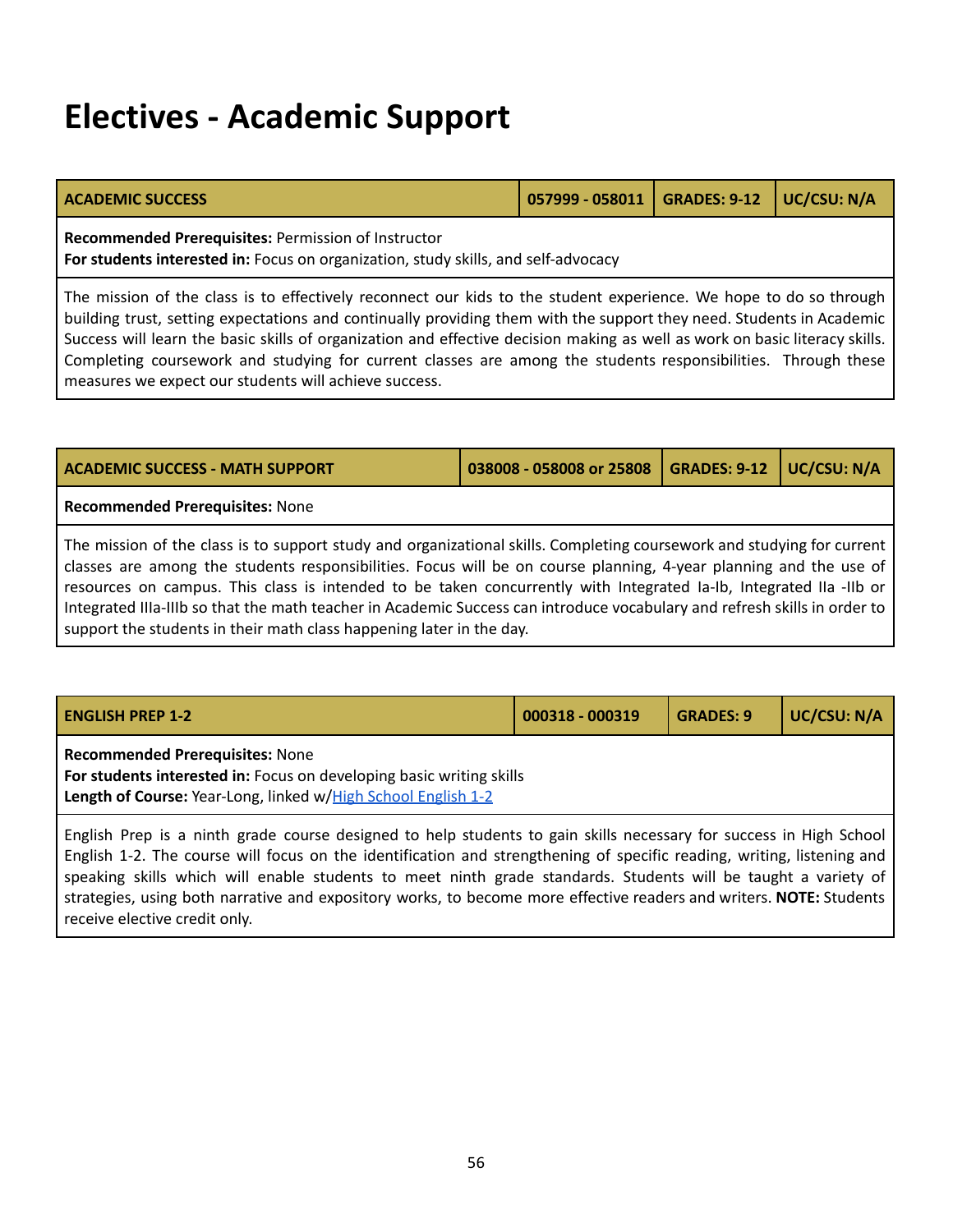### **Electives - AVID**

| <b>AVID 1-2</b>                                                                                                                                                                                                                                                                                                                                                                                                                                                                                                                                                                                                                                                                                                                                                                                                                                                                                                                                                                                                                | 001595 - 001596 | <b>GRADES: 9</b> | UC/CSU: "G" |  |  |
|--------------------------------------------------------------------------------------------------------------------------------------------------------------------------------------------------------------------------------------------------------------------------------------------------------------------------------------------------------------------------------------------------------------------------------------------------------------------------------------------------------------------------------------------------------------------------------------------------------------------------------------------------------------------------------------------------------------------------------------------------------------------------------------------------------------------------------------------------------------------------------------------------------------------------------------------------------------------------------------------------------------------------------|-----------------|------------------|-------------|--|--|
| Recommended Prerequisites: Pass interview process<br>Length of Course: Year-Long, linked w/High School English 1-2                                                                                                                                                                                                                                                                                                                                                                                                                                                                                                                                                                                                                                                                                                                                                                                                                                                                                                             |                 |                  |             |  |  |
| AVID is a program designed to aid students who have college potential and strong work ethic by providing additional<br>support. Students commit to completing the University of California "A"-"G" requirements, repeating in summer<br>school any class in which they earn a "D" or an "F", and taking an AVID class each term in combination with a core<br>class. The elective class has college tutors who assist students in other classes, teaches note-taking, organization skills,<br>time management, test-taking strategies, writing across the curriculum and the inquiry method. Additionally, students<br>have guest speakers, research projects and take field trips to colleges. This course may be used to meet the UC/CSU<br>"G" requirement. NOTE: The AVID coordinator considers placement based on application and interview. Students<br>should have a GPA between $2.0 - 4.0$ , and average or above average standardized test scores. Math achievement and<br>a writing sample will also be considered. |                 |                  |             |  |  |

| <b>AVID 3-4</b>                                                                                                                                                 | 001597 - 001598 | GRADES: 10 | UC/CSU: "G" |  |  |
|-----------------------------------------------------------------------------------------------------------------------------------------------------------------|-----------------|------------|-------------|--|--|
| <b>Recommended Prerequisites: AVID 1-2</b><br>Length of Course: Year-Long, linked w/High School English 3-4 or World History 1-2                                |                 |            |             |  |  |
| AVID 3-4 is a continuation of the AVID program for promotion of students with college potential. This course may be<br>used to meet the UC/CSU "G" requirement. |                 |            |             |  |  |

| <b>AVID 5-6</b>                                                                                                                            | 001599 - 001600   GRADES: 11 |  | UC/CSU: "G" |
|--------------------------------------------------------------------------------------------------------------------------------------------|------------------------------|--|-------------|
| Recommended Prerequisites: AVID 3-4<br>Length of Course: Year-Long, linked w/US History 1-2                                                |                              |  |             |
| $\pm$ The 11 <sup>th</sup> grade. WID course is an elective close for students who are sellege hound. To ensure continued systems in $\pm$ |                              |  |             |

The 11<sup>th</sup> grade AVID course is an elective class for students who are college bound. To ensure continued success in college-prep course work, students work individually, as well as in tutor-led collaborative groups, to develop stronger academic skills in a variety of content areas. Note taking, outlining, writing, speaking, reading and test taking strategies are stressed. In addition, the course includes college motivational and career exploration activities. This course may be used to meet the UC/CSU "G" requirement.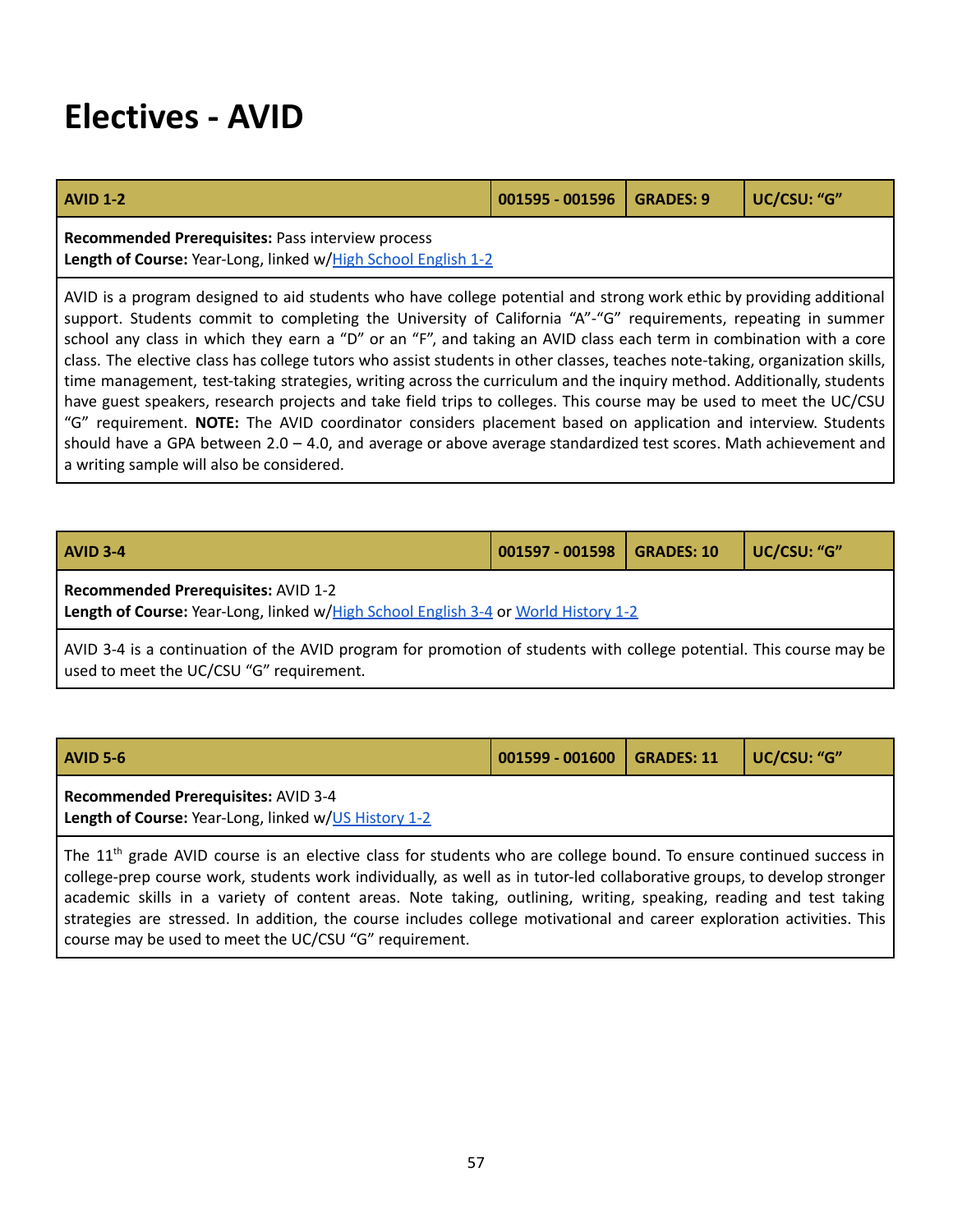| <b>AVID SENIOR SEMINAR</b>                                                                                                                                                                                                                                                                                                                                                                                                                                                                                                                                                                                                                                                                                                                                                                                                                                                                                                                                                  | 001609 - 001610 | <b>GRADES: 12</b> | UC/CSU: "G" |
|-----------------------------------------------------------------------------------------------------------------------------------------------------------------------------------------------------------------------------------------------------------------------------------------------------------------------------------------------------------------------------------------------------------------------------------------------------------------------------------------------------------------------------------------------------------------------------------------------------------------------------------------------------------------------------------------------------------------------------------------------------------------------------------------------------------------------------------------------------------------------------------------------------------------------------------------------------------------------------|-----------------|-------------------|-------------|
| Recommended Prerequisites: AVID 5-6                                                                                                                                                                                                                                                                                                                                                                                                                                                                                                                                                                                                                                                                                                                                                                                                                                                                                                                                         |                 |                   |             |
| The AVID Senior Seminar 1-2 follows the weekly structure of all AVID classes, with two days of teacher-led curriculum<br>per week, two days of tutorials, and a day allocated for guest speakers, mini-courses taught by college instructors, and<br>visits to colleges, museums, art galleries, or drama productions. The course involves substantial critical reading and<br>writing, preparation for external exams such as the Advanced Placement and Subject A examinations, and Socratic<br>seminars. Students enrolled in the course are required to complete timed writings and analytical discourses in<br>subjects across the curriculum. In addition, students are required to make oral presentations to the class on topics<br>related to college entrance, contemporary issues, and social concerns. This course may be used to meet the UC/CSU<br>"G" requirement. AVID Senior Seminar will be offered Term 1 with a 4.5 class offered online during Term 2. |                 |                   |             |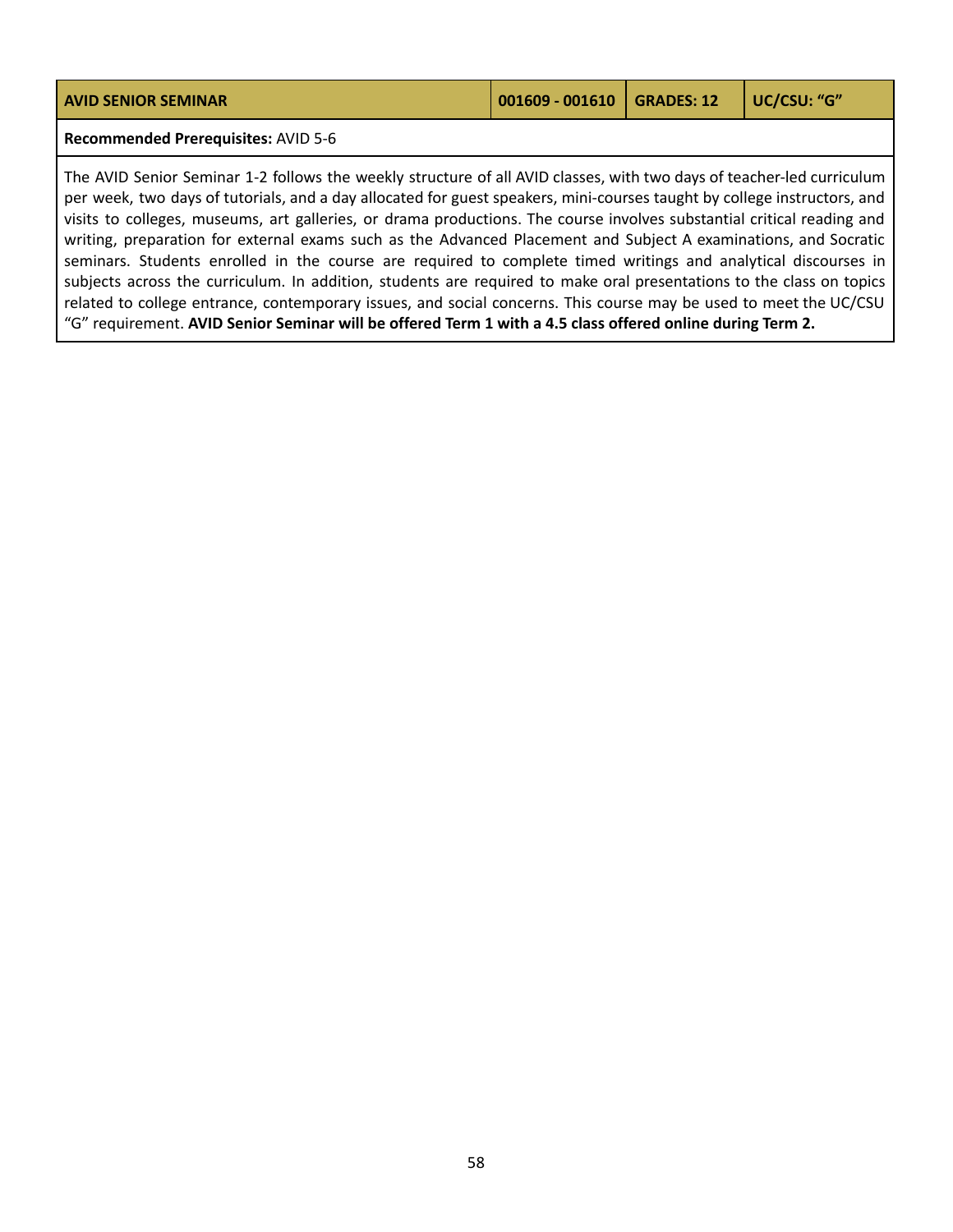# **Electives - Business, Finance & Marketing**

| <b>ACCOUNTING 1-2</b>                                                                                                                                                                                                                                                                                                                                                                                                                                                                                  | $000205 - 000206$ GRADES: 9-12 |  | UC/CSU: "G" |  |
|--------------------------------------------------------------------------------------------------------------------------------------------------------------------------------------------------------------------------------------------------------------------------------------------------------------------------------------------------------------------------------------------------------------------------------------------------------------------------------------------------------|--------------------------------|--|-------------|--|
| Recommended Prerequisites: None; Computer Information Systems and CIS ADV. preferred<br>For students interested in: Exposure to and exploring the business world                                                                                                                                                                                                                                                                                                                                       |                                |  |             |  |
| The Accounting Curriculum is the foundation course for all post-secondary business instruction. Concepts and<br>practices are presented in the context of a sole proprietorship, partnership, and small corporate environment. The<br>content presented is identical to that of a college accounting foundations course. Strategies are made relevant<br>through modeling and verbal analysis of all transaction procedures presented.<br>• Gain skills for high level \$\$\$\$\$ Part-time employment |                                |  |             |  |

- Receive excellent success preparation for advanced college coursework
- Understand how to produce business income and forecast profit
- Earn business level 150 college credit for successful program completion
- Receive UC/CSU "G" elective credit

This course may be eligible for up to 3 units of college credit if the student enrolls at the appropriate college while attending the Westview class and receives a grade of A or B both quarters. This course may be used to meet the UC/CSU "G" requirement.

| <b>ECONOMICS OF BUSINESS OWNERSHIP 1-2</b>                                                                                                                                                                                                                                                                                                                                                                                                                                               | 000214 - 00215 | <b>GRADES: 9-12</b> | UC/CSU: "G" |  |  |
|------------------------------------------------------------------------------------------------------------------------------------------------------------------------------------------------------------------------------------------------------------------------------------------------------------------------------------------------------------------------------------------------------------------------------------------------------------------------------------------|----------------|---------------------|-------------|--|--|
| Recommended Prerequisites: None; Computer Information Systems and CIS ADV. preferred<br>For students interested in: Exposure to and exploring the business world                                                                                                                                                                                                                                                                                                                         |                |                     |             |  |  |
| Small Business Management is designed to encourage and develop the skills and knowledge required for business<br>initiation and operation as well as develop an understanding of the entrepreneur's critical role in our global economy.<br>Determine your potential as an entrepreneur<br>$\bullet$<br>Develop a successful business plan<br>$\bullet$<br>Role play effective management strategy<br>$\bullet$<br>Learn ideas and success attributes from business leaders<br>$\bullet$ |                |                     |             |  |  |
| This course may be used to meet the UC/CSU "G" requirement.                                                                                                                                                                                                                                                                                                                                                                                                                              |                |                     |             |  |  |

| <b>INTERNSHIP</b>                                                                                                                      | 001650 | <b>GRADES: 9-12   UC/CSU: N/A</b> |  |  |  |
|----------------------------------------------------------------------------------------------------------------------------------------|--------|-----------------------------------|--|--|--|
| Recommended Prerequisites: Teacher recommendation required<br>For students interested in: Exposure to and exploring the business world |        |                                   |  |  |  |
| A structured off-campus learning experience that offers college-bound students an eppertunity to work with l                           |        |                                   |  |  |  |

A structured off-campus learning experience that offers college-bound students an opportunity to work with professionals in various business, industry, and civic organizations. CE 110 college credit.

● Students may receive up to 2-3 college credits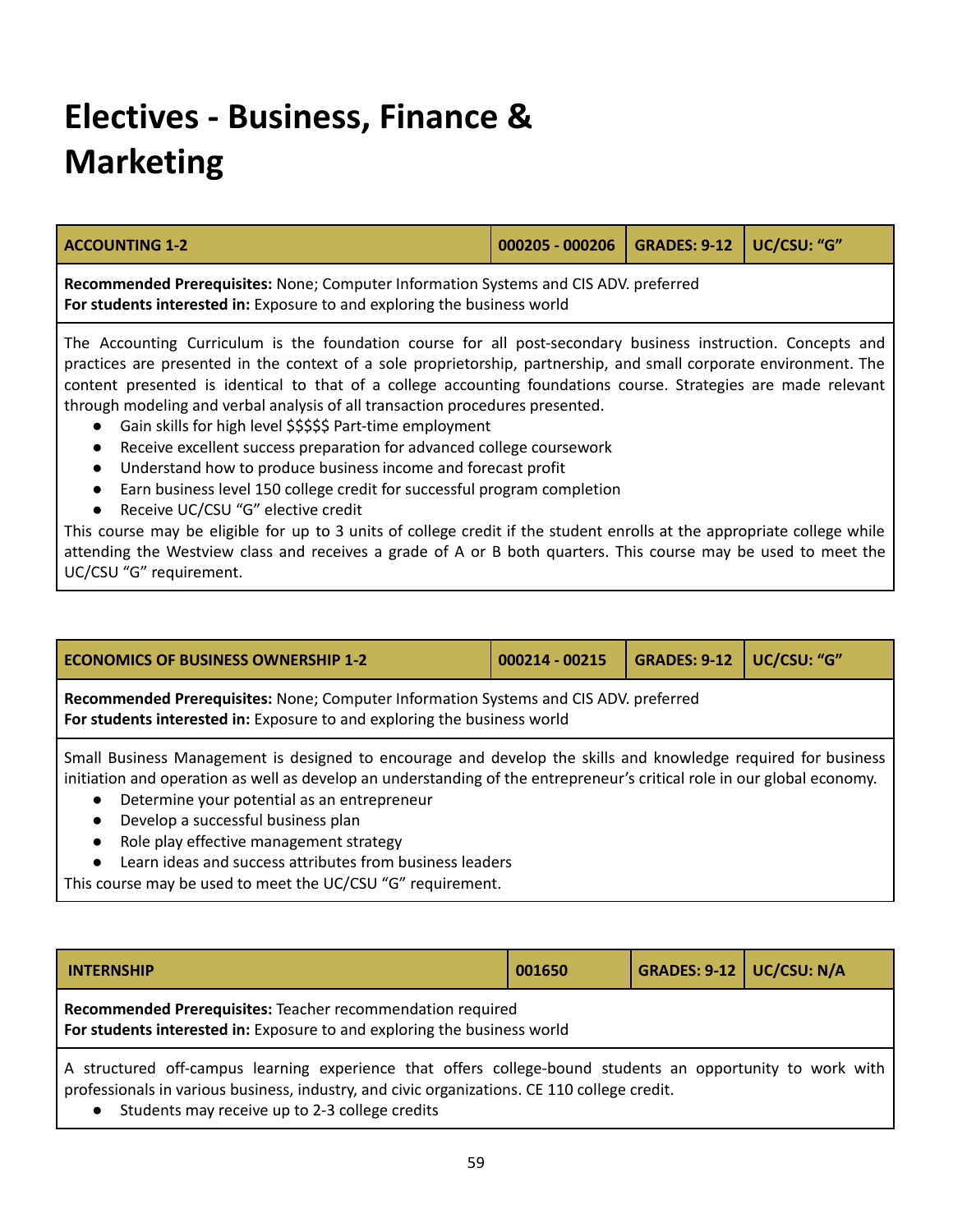| <b>INTRODUCTION TO FINANCE 1-2</b> | 000217 - 000218   GRADES: 9-12   UC/CSU: "G" |  |
|------------------------------------|----------------------------------------------|--|
|                                    |                                              |  |

### **Recommended Prerequisites:** Integrated Math III **For students interested in:** Exposure to and understanding finances

Students will develop the skills needed to make sound financial decisions. Topics will include: payroll and taxes, banking, credit, budgeting, purchasing, economics, an introduction to stats and business ethics. All of these topics will be taught through a lens of fiscal and ethical responsibility. While enhancing real world skills and business knowledge for the future, students will be responsible to monitor the current market and current affairs as they pertain to the financial world. The course will take a look at the nation's current economic standing and business ethic work practices as they apply to the financial market and current affairs. Students will analyze the physiological, psychological, and sociological effect on financial decisions they make. Students will solve and apply financial equations, including interest rates, basic accounting principles and statistical questions. This course may be eligible for college credit if the student enrolls at the appropriate college while attending the Westview class and receives a grade of A or B both quarters. This course may be used to meet the UC/CSU "G" requirement.

### **MARKETING ECONOMICS 1-2 000985 - 000986 GRADES: 9-12 UC/CSU: "G"**

**Recommended Prerequisites:** None; Computer Information Systems and CIS ADV. preferred **For students interested in:** Exposure to and exploring the business world

Marketing Economics 1-2 provides students an excellent starting point to the advanced programs that are offered through the business department. Marketing Economics presents commonplace functions of business that everyone will experience. Units of study include Career/Academic Planning, Leadership Skills, Business Communications, Personal Finance Management, Investments, and Consumer Rights. Students will get an introduction to economics, marketing, management, and accounting.

Marketing is a people-oriented field that provides students training in directing ideas, products, and services to meet the needs of consumers. It is designed for students desiring to major in marketing, management, or business, or for those who have aspirations of service-oriented employment or business ownership.

- $\bullet$  Examine the outlook for the 21<sup>st</sup> century and develop college and career entry materials
- Understand strategies for investing and financial security, labor laws, equitable pay, benefits, income tax, budgeting, financial records, checking/saving accounts, credit purchases, vehicle and home ownership
- Research and preliminary steps of business development
- Develop ideas for product/service design, and promotion, sales and presentations
- Participate in business and industry sponsored projects

This course may be used to meet the UC/CSU "G" requirement.

| <b>WORK EXPERIENCE</b>                                                                                                                                                             | 001817 - 001818 | GRADES: $9-12$ UC/CSU: N/A |  |  |
|------------------------------------------------------------------------------------------------------------------------------------------------------------------------------------|-----------------|----------------------------|--|--|
| Recommended Prerequisites: Teacher recommendation required<br>For students interested in: Exposure to and exploring the business world                                             |                 |                            |  |  |
| An opportunity for career-minded seniors to receive credit for paid career/technical training provided through local<br>business and industry partnerships. CE 110 college credit. |                 |                            |  |  |

Students may receive up to 2-3 college credits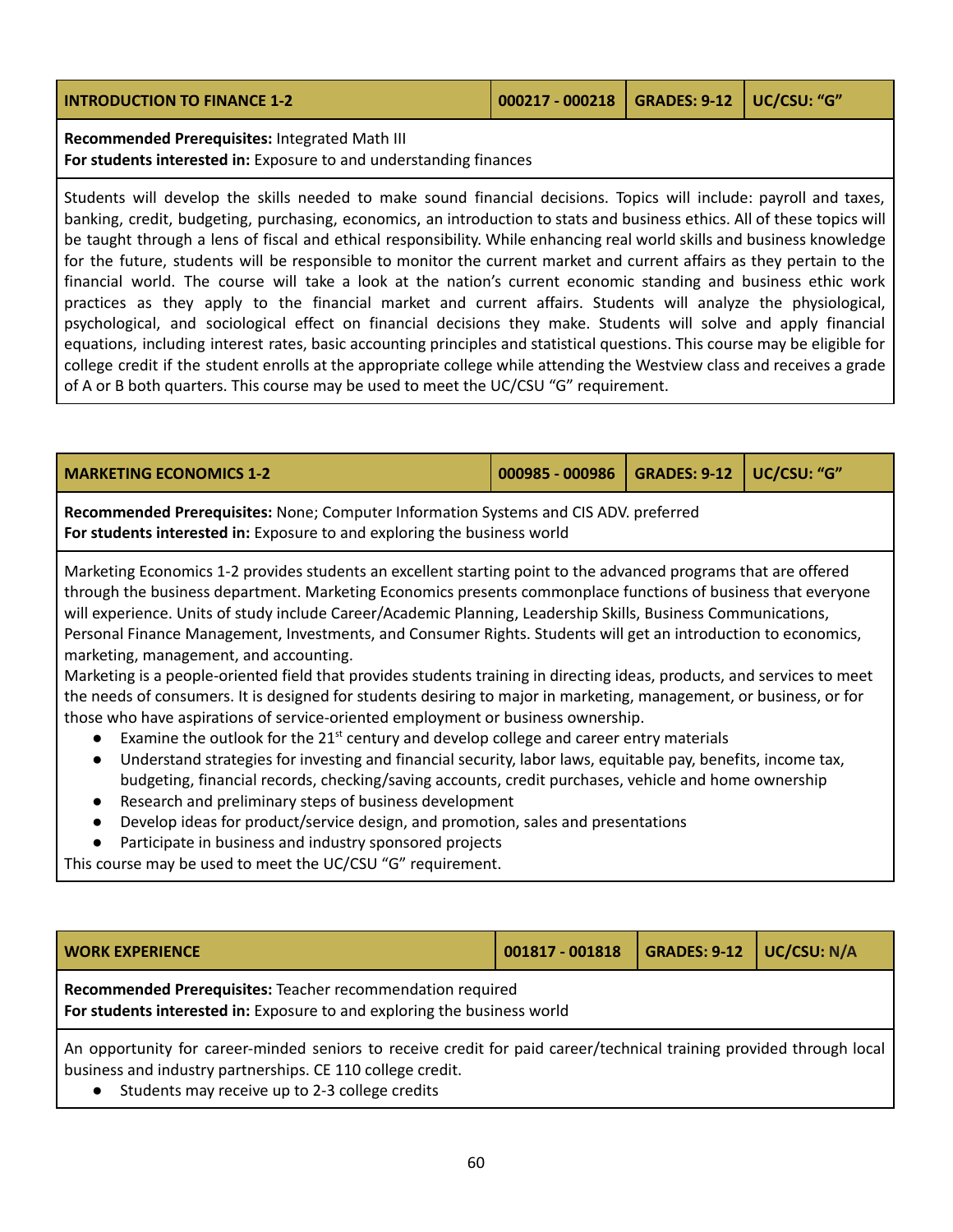### **Electives - Engineering & Architecture**

#### **DIGITAL ELECTRONICS 1-2 (PLTW) 001690 - 001691 GRADES: 9-12 UC/CSU: "D"**

**Recommended Prerequisites:** Completion of Integrated Math II and completion of Principles of Engineering or AP Computer Science Principles

Digital Electronics (DE) Digital electronics is the study of electronic circuits that are used to process and control digital signals. In contrast to analog electronics, where information is represented by a continuously varying voltage, digital signals are represented by two discrete voltages or logic levels. This distinction allows for greater signal speed and storage capabilities and has revolutionized the world of electronics. The major focus of the DE course is to expose students to the design process of combinational and sequential logic design, teamwork, communication methods and engineering standards. Through project-based learning, students analyze, design, and build digital electronic circuits. While implementing these designs, students will continually hone their professional skills, creative abilities, and understanding of the circuit design process. 4 units are covered in this course: 1) Foundations in Electronics 2) Combinational Logic 3) Sequential Logic 4) Controlling Real World Systems. While many students may have been exposed to basic circuits and electricity in a science course, Digital Electronics is typically a unique experience for students because of its focus on understanding and implementing circuit design skills which include analyzing a problem, developing a logic expression, designing a solution using logic gates and integrated circuits in a computer simulation, then building a physical solution on a breadboard and using a field programmable gate array (FPGA). This course may be used to meet the UC/CSU "D" requirement to fulfill the recommended third year of science.

| HONORS PRINCIPLES OF ENGINEERING 1-2 (PLTW)                                                                                                                                                                                                                                                                                                                                                                                                                                                                                                                                                                                                                                                                                                                                                                                                                                                                                                                                                                                                                                                                                                                                                                                                                                                                                                                                                     | 000840 - 000841 | <b>GRADES: 9-12</b> | UC/CSU: "D" |  |
|-------------------------------------------------------------------------------------------------------------------------------------------------------------------------------------------------------------------------------------------------------------------------------------------------------------------------------------------------------------------------------------------------------------------------------------------------------------------------------------------------------------------------------------------------------------------------------------------------------------------------------------------------------------------------------------------------------------------------------------------------------------------------------------------------------------------------------------------------------------------------------------------------------------------------------------------------------------------------------------------------------------------------------------------------------------------------------------------------------------------------------------------------------------------------------------------------------------------------------------------------------------------------------------------------------------------------------------------------------------------------------------------------|-----------------|---------------------|-------------|--|
| Recommended Prerequisites: Concurrent enrollment in Integrated Math II                                                                                                                                                                                                                                                                                                                                                                                                                                                                                                                                                                                                                                                                                                                                                                                                                                                                                                                                                                                                                                                                                                                                                                                                                                                                                                                          |                 |                     |             |  |
| Honors Principles of Engineering (POE) 1-2 is a high school-level survey course of engineering and physics topics<br>exposing students to many core concepts encountered in a postsecondary engineering program, including kinematics,<br>energy, power, materials, structures, control systems, and statistics. Projects include a solar and fuel cell powered car,<br>an autonomous sorting machine, a projectile launcher and much more. Students develop skills and gain an<br>understanding of engineering concepts through laboratory activities, projects, and problem-based learning using a Vex<br>Robotics platform, Logger Pro data collection and analysis software, Autodesk CAD software and ROBOTC<br>programming language to work through the project based curriculum. Students build and design projects with VEX<br>equipment, 3D printers and more, developing skills in problem solving, research, and design while learning strategies<br>for design process documentation, collaboration, and presentation. This course may be eligible for college credit if the<br>student enrolls at the appropriate college while attending the Westview class and receives a grade of A or B both<br>quarters. This course may be used to meet the UC/CSU "D" requirement to fulfill the recommended third year of<br>science. UC approval for extra honors credit (A=5, B=4, C=3). |                 |                     |             |  |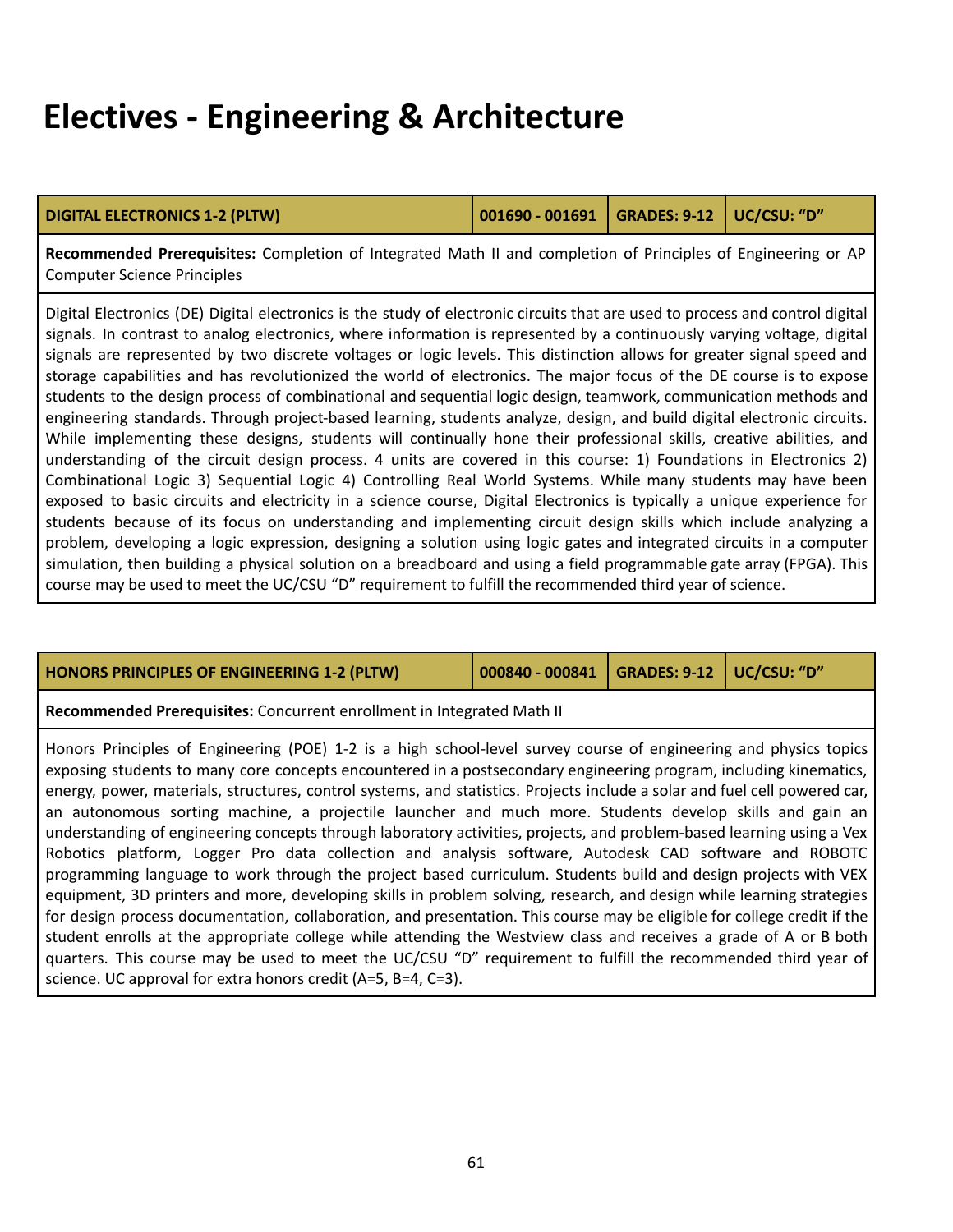#### **Recommended Prerequisites:** None

Students dig deep into the engineering design process, applying math, science, and engineering standards to hands-on projects. They work both individually and in teams to design solutions to a variety of problems. This project-based course concentrates on industrial design/technology and is divided into four units: 1) Design and problem solving 2) assembly design 3) thoughtful product design and 4) making things move. Students learn how to use 3-D modeling software (CAD) and 3D printing to bring their projects to life while documenting their work in an engineering notebook. Part of the Project Lead the Way Engineering pathway curricula, this course will give students the opportunity to use technology to learn about engineering and Industrial Design. This course may be eligible for college credit if the student enrolls at the appropriate college while attending the Westview class and receives a grade of A or B both quarters. This course is pending UC/CSU approval.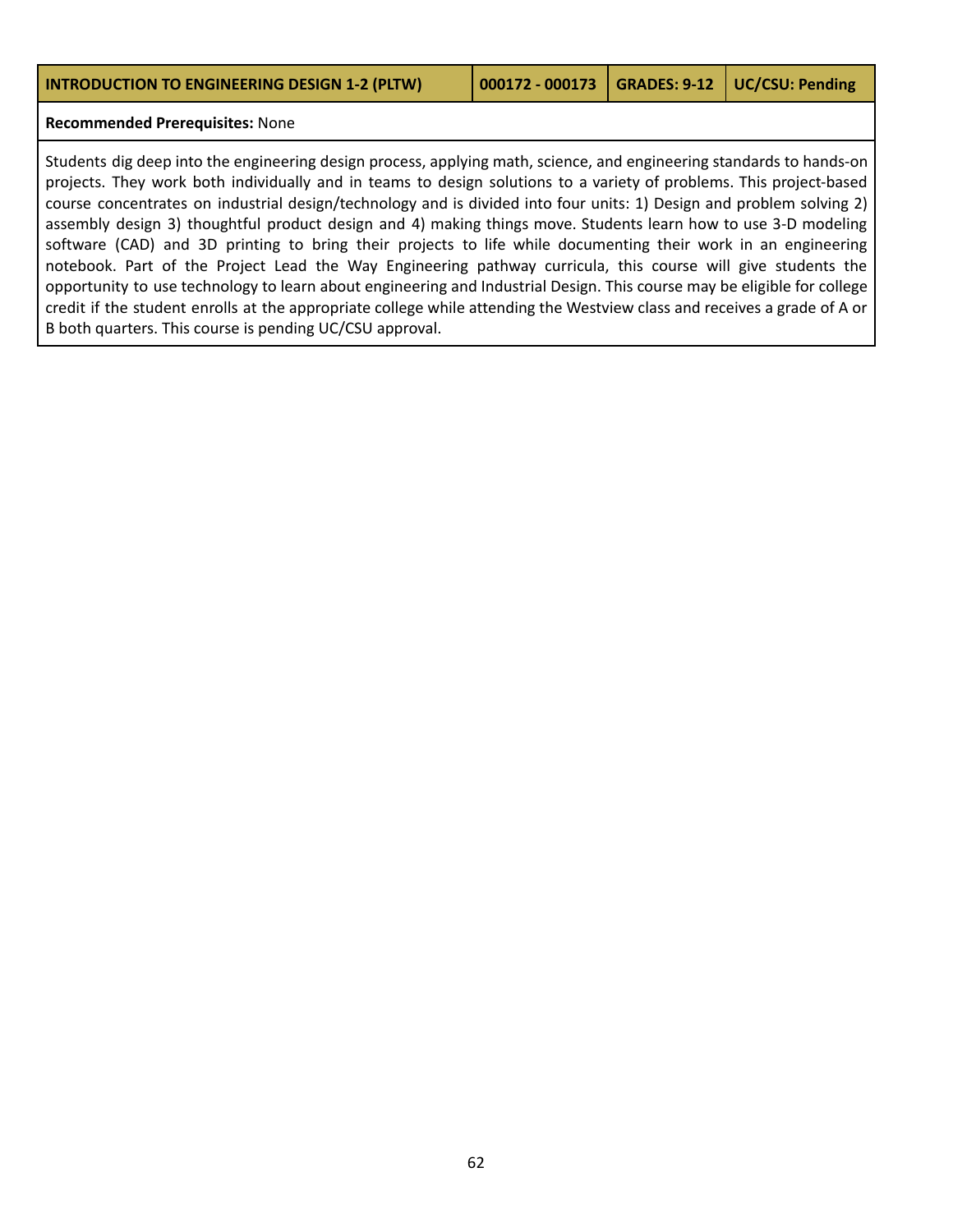### **Electives - Healthcare Operational Support**

| SPORTS MEDICINE/ATHLETIC TRAINING 1-2                                                        | 000882 - 000883   GRADES: 10-12   UC/CSU: "G" |  |  |  |  |
|----------------------------------------------------------------------------------------------|-----------------------------------------------|--|--|--|--|
| <b>Recommended Prerequisites: Biology 1-2</b>                                                |                                               |  |  |  |  |
| For students interested in: The practice of medicine, sports medicine and emergency medicine |                                               |  |  |  |  |

The activities and projects introduce students to the roles and responsibilities of an athletic trainer and of the sports medicine team. This course is designed to provide an overview of all the courses in the Sports Medicine/Athletic Training program and lay the scientific foundation for subsequent courses. This course may be used to meet the UC/CSU "G" requirement.

| <b>SPORTS MEDICINE/ATHLETIC TRAINING 3-4</b>                                                                                                                     | 001686 - 001687 | GRADES: 10-12   UC/CSU: "G" |  |  |  |
|------------------------------------------------------------------------------------------------------------------------------------------------------------------|-----------------|-----------------------------|--|--|--|
| Recommended Prerequisites: Sports Medicine/Athletic Training 1-2<br>For students interested in: The practice of medicine, sports medicine and emergency medicine |                 |                             |  |  |  |
| The activities and projects in this course expand on the knowledge gained in Sports Medicine 1-2. The course explores                                            |                 |                             |  |  |  |

the roles and responsibilities of an athletic trainer and other healthcare professionals who are part of the sports medicine team. This course is designed to provide advanced learning of all the concepts from Sports Medicine 1-2 course. This course may be used to meet the UC/CSU "G" requirement.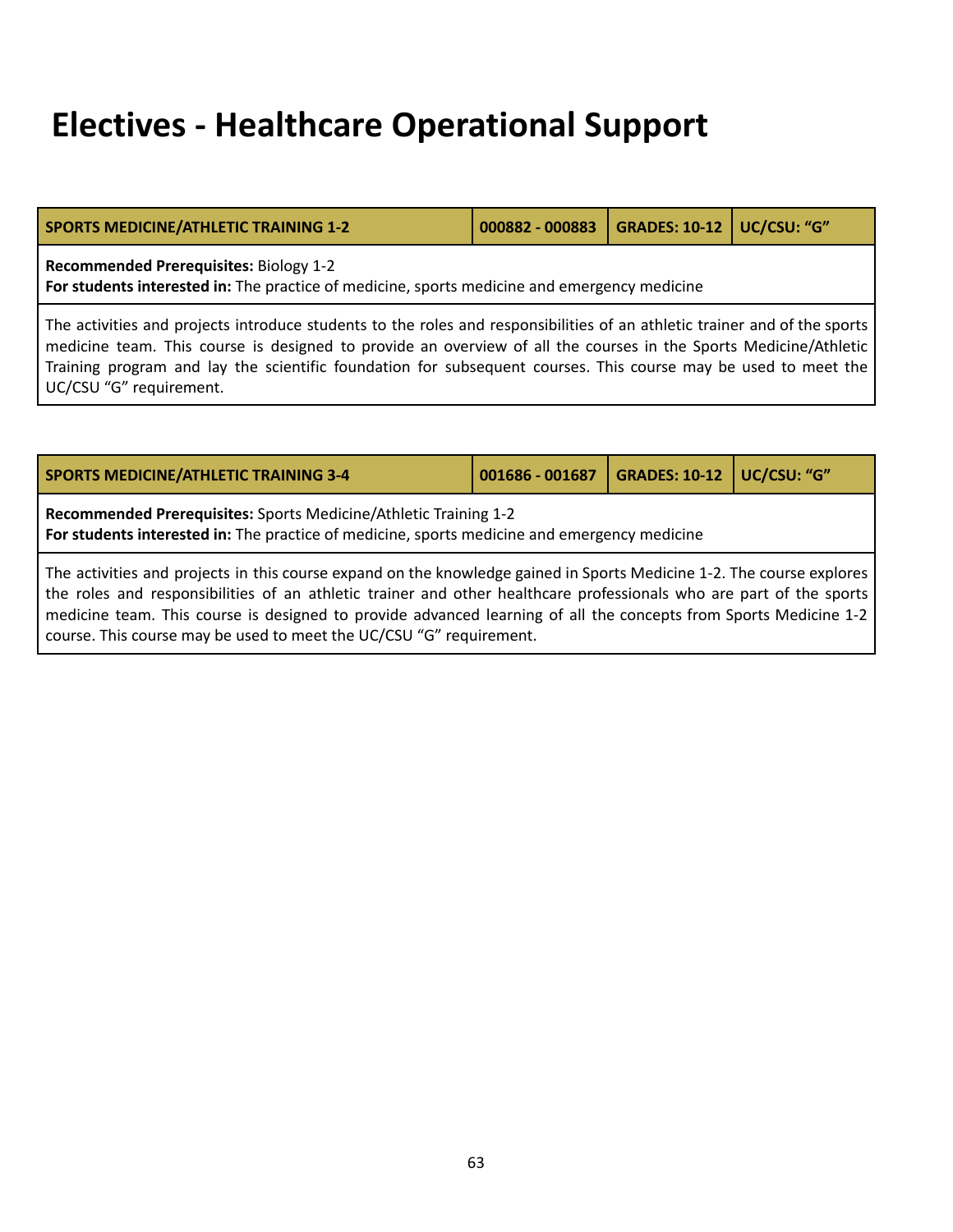# **Electives - Information & Communication Technology/Computer Science**

<span id="page-63-0"></span>

| <b>AP COMPUTER SCIENCE A 1-2</b>                                                                                                                                                                                                                                                                                                                                                                  | 001056 - 001057 | <b>GRADES: 9-12</b> | UC/CSU: "C" |  |  |
|---------------------------------------------------------------------------------------------------------------------------------------------------------------------------------------------------------------------------------------------------------------------------------------------------------------------------------------------------------------------------------------------------|-----------------|---------------------|-------------|--|--|
| Recommended Prerequisites: Completion of Integrated Math I or II (or Algebra 1-2 and Geometry with "C" or better;<br>concurrently enrolled in or completed Integrated III or Algebra 3-4)<br>For students interested in: Computer technology and software<br>Length of Course: Year-Long, linked w/Data Structures 1-2 or Intro to Computer Programming                                           |                 |                     |             |  |  |
| This course is designed to build upon the fundamentals of computer programming. The emphasis is on object-oriented<br>programming methodology, problem solving and algorithm development, and is equivalent to a first-semester college<br>course in Computer Science. Topics include arrays, recursion, inheritance, sorting and searching algorithms, and a case<br>study of a complex program. |                 |                     |             |  |  |

This course may be used to meet the PUSD Math requirement and the UC/CSU "C" requirement. UC approved for extra honors credit (A=5, B=4, C=3).

|  |  | <b>AP COMPUTER SCIENCE PRINCIPLES 1-2</b> |  |  |
|--|--|-------------------------------------------|--|--|
|  |  |                                           |  |  |

**AP COMPUTER SCIENCE PRINCIPLES 1-2 001258 - 001259 GRADES: 9-12 UC/CSU: "D"**

**Recommended Prerequisites:** Integrated Math I (or Algebra 1-2) **For students interested in:** Computer science

Computer Science Principles is designed as a college-level introduction to a computer science course for non-computer science majors. The course focuses on computational thinking and fluency. In order to gain a basic understanding of computers and computation, students will: learn about the impacts of computing; identify abstractions and learn how to use them in computing; be given solutions to computer programs to analyze for correctness and to engage in discussions about the solutions; and create computational artifacts, working individually and in teams. The course may be used to meet the PUSD Physical Science requirement and the UC/CSU "D" requirement. UC approval for extra honors credit (A=5, B=4, C=3).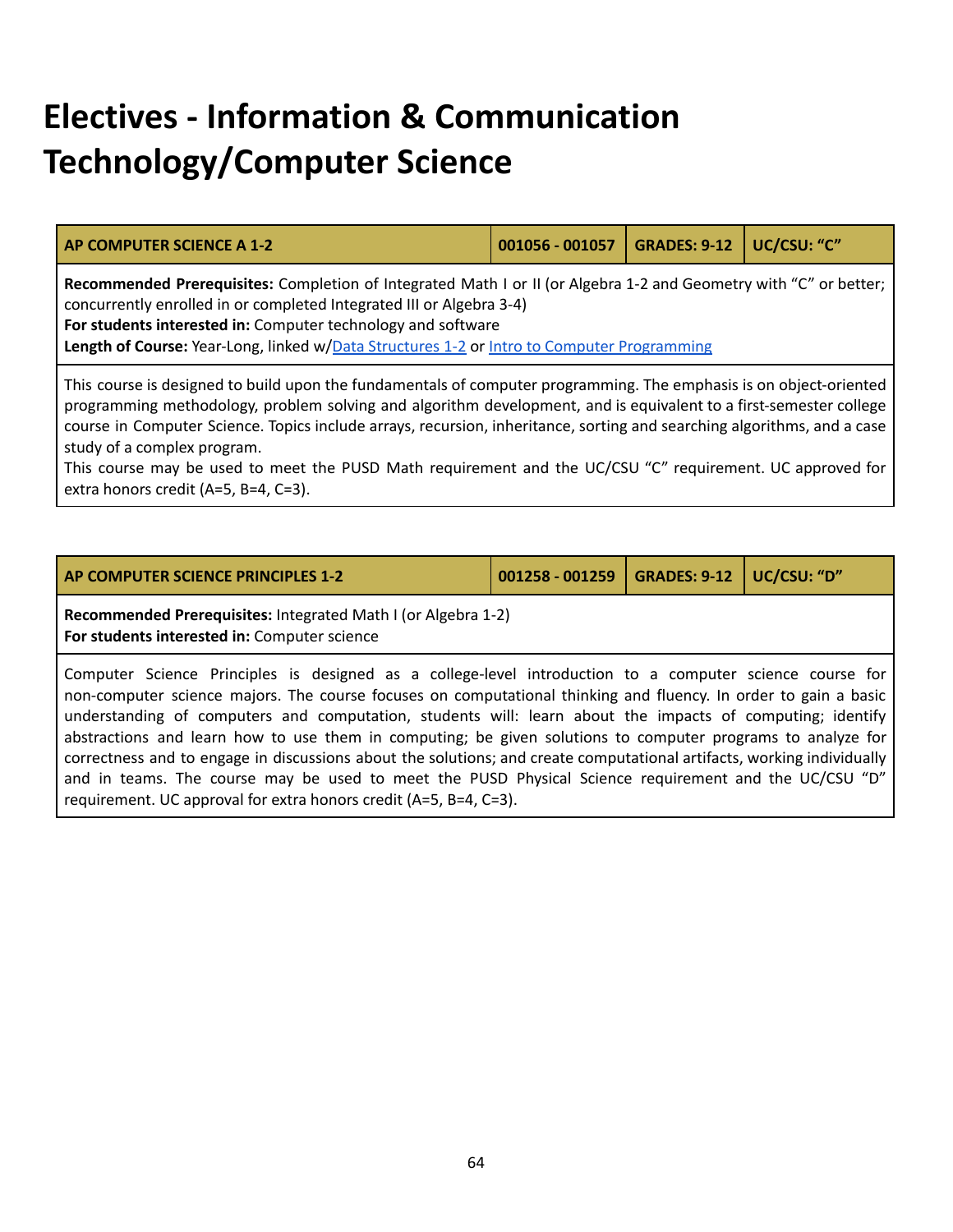### **Recommended Prerequisites:** None

**For students interested in:** Obtaining basic computer skills required by colleges and industry

Computer Information Systems and Advanced CIS are designed to provide students with up-to-date computer skills required by colleges as well as business/industry in order to compete in today's technological environment. Instruction implements the latest software and incorporates curriculum that supports a high level of technical competency. Units of study focus on Word Processing (Word), Spreadsheets (Excel), Database Management (Access), Presentation Software (PowerPoint), Desktop Publishing (Publisher), Photography (Photoshop), Web Design (Dreamweaver), Google Apps, Multimedia, Email, Netiquette, Internet, Career Opportunities, and Job Acquisition Skills. *Additional Benefits*:

- Become competent in the most up-to-date applied software and advanced technical skills
- Produce a variety of projects with Adobe Creative Cloud (Adobe CS6 Design & Web Premium Edition Included)
- Develop school, work-ready, and soft skills that college and business & industry require for future employment in any post-secondary career
- Enhance technical reading and writing skills as well as design thinking
- Demonstrate knowledge of multimedia and cloud computing
- Focus on project-based curriculum emphasizing real world connections
- Gain vital career ideas from business & industry guest speakers and mentors
- Earn CTE certification and articulated transferable college credit to CSU/UC/Out of State (3 Units) after successful program completion (pending approval)

| <b>COMPUTER SCIENCE AND SOFTWARE ENGINEERING</b> | 000971 - 000972   GRADES: 9-12   UC/CSU: Pending |  |
|--------------------------------------------------|--------------------------------------------------|--|

### **Recommended Prerequisites:** None

**For students interested in:** Computer science

Computer Science & Software Engineering 1-2 aims to develop computational thinking, to introduce computational tools that foster creativity, and to gain exposure to program code and design. Additionally, the course aims to build students' awareness of the tremendous workplace demand for computer specialists and for professionals in all fields who have computational skills. Each unit focuses on one or more computationally intensive career path. Finally, the course also aims to engage students to consider issues raised by the present and future societal impact of computing. Students completing this course will also be eligible to take the College Board's AP Computer Science Principles exam beginning in May of 2016. This course will serve as a concentrator course in the information and Communication Technologies pathway. This course will be submitted to meet the UC/CSU "G" requirement.

<span id="page-64-0"></span>

| I DATA STRUCTURES 1-2                                                                                          | 001072 - 001073   GRADES: 9-12   UC/CSU: "G" |  |  |  |  |
|----------------------------------------------------------------------------------------------------------------|----------------------------------------------|--|--|--|--|
| Recommended Prerequisites: Concurrently enrolled in or completed AP Calculus or AFA; or teacher recommendation |                                              |  |  |  |  |

**For students interested in:** Computer technology and software development **Length of Course:** Year-Long, linked w/AP [Computer](#page-63-0) Science A 1-2

This course follows AP Computer Science A. It covers a more formal and in-depth study of algorithms, data structures, design and abstraction. The topics include Big-O analysis, exceptions, and advanced data structures (such as linked lists, stacks, queues, trees, heaps, sets and maps). It is equivalent to a second semester college course in Computer Science. Students who enroll in this course need to also enroll in AP Computer Science A 1-2. This course may be used to meet the UC/CSU "G" requirement.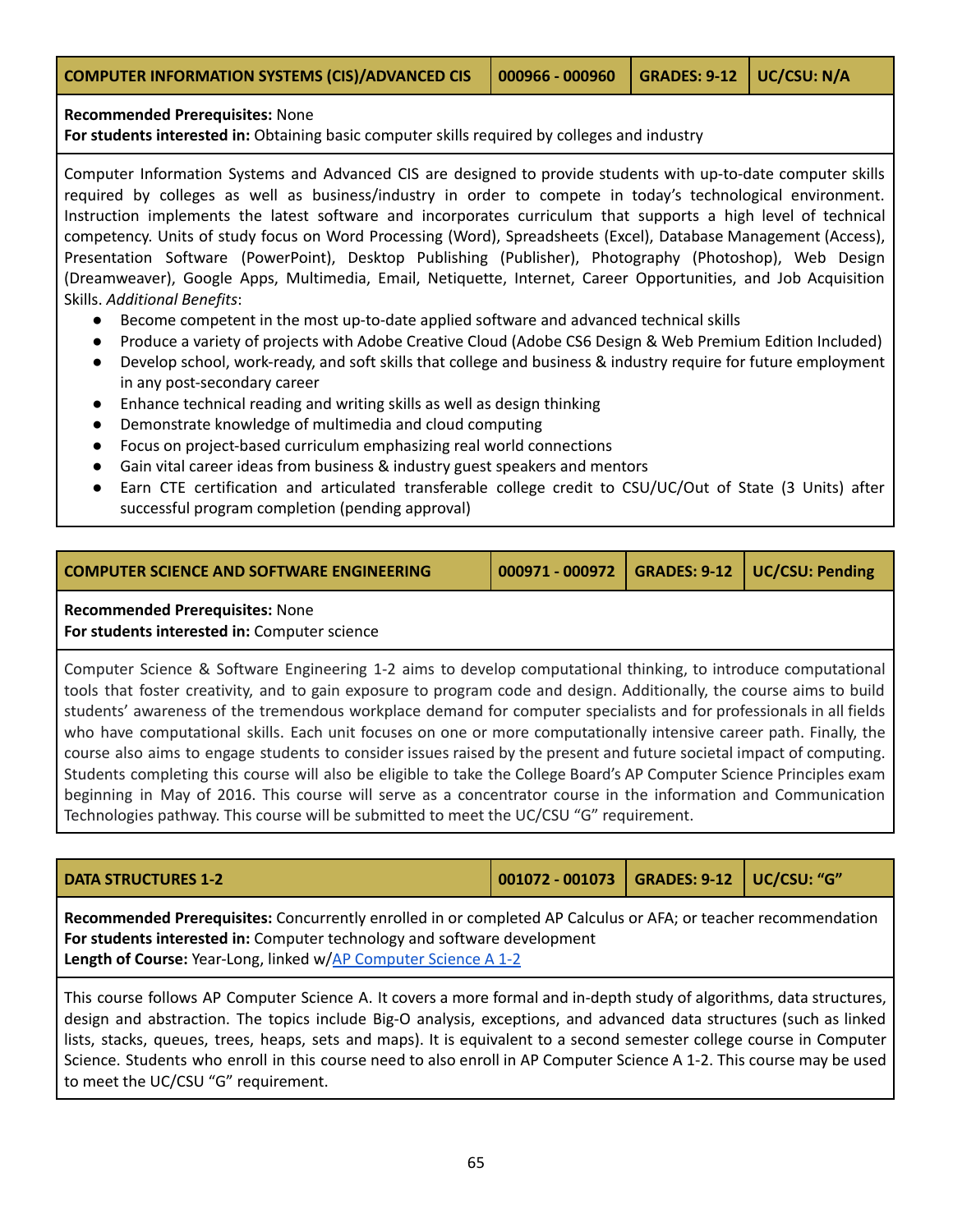<span id="page-65-0"></span>

| <b>INTRODUCTION TO COMPUTER PROGRAMMING 1-2</b>                                                                                                                                                                                                                                                                                      | 001058 - 001059 GRADES: 9-12 UC/CSU: "G" |  |
|--------------------------------------------------------------------------------------------------------------------------------------------------------------------------------------------------------------------------------------------------------------------------------------------------------------------------------------|------------------------------------------|--|
| Recommended Prerequisites: Completion of Integrated Math I and II (or Algebra 1-2 and Geometry with "C" or<br>better; concurrently enrolled in or completed Integrated III or Algebra 3-4)<br>For students interested in: Computer technology and software<br><b>Length of Course:</b> Year-Long, linked w/AP Computer Science A 1-2 |                                          |  |

This course is designed to teach students the fundamentals of computer programming. Topics covered include variables and data types, methods, decision structures and loops. The emphasis is on structured and object-oriented programming methodology. This course is linked with AP Computer Science A 1-2. This course may be used to meet the PUSD Math requirement and the UC/CSU "G" requirement.

| $\vert$ 001076 - 001077 $\vert$ GRADES: 9-12 $\vert$ UC/CSU: "F"<br><b>WEB DESIGN 1-2</b> |
|-------------------------------------------------------------------------------------------|
|-------------------------------------------------------------------------------------------|

**Recommended Prerequisites:** Computer Information Systems/Advanced CIS **For students interested in:** Acquiring design and technical skills needed for writing, editing, producing websites, and graphic design.

Web Design 1-2 provides students with an exploration of the history and current trends in the area of design for the web. With up-to-date web design skills focused on using industry software standards, the students will experience a smooth transition into the competitive workplace. Instruction implements the latest software and incorporates curriculum that supports a high level of technical competencies. Units of study emphasized include HTML, JavaScript, CSS, Photoshop, Dreamweaver, WordPress, cloud computing, FTP/File Management, web design techniques, multimedia, presentation software, email, internet, Netiquette, career opportunities, and job acquisition skills. *Additional Benefits*:

- Construct professional websites using HTML & JavaScript
- Implement ideas with Adobe Creative Cloud (Adobe CS6 Design & Web Premium Edition included)
- Apply Adobe Photoshop to create original images, graphic designs, animations, movies, as well as interactive web pages
- Use Adobe Dreamweaver to layout, organize, produce, and manage websites
- Understand and use WordPress to build online websites
- Incorporate photography, multimedia, and marketing skills
- Demonstrate knowledge of CCS, color theory, storyboards, and cloud computing
- Develop project management skills with creative individual and team projects
- Focus on project-based curriculum emphasizing real world connections
- Analyze and create professional marketing proposals & business community partnerships
- Gain vital career ideas from business & industry guest speakers and mentors
- Earn CTE Certification and articulated transferable college credit to CSU/UC/Out of State (4 units) after successful program completion (pending approval)
- UC/CSU "F" Visual & Performing Art credit and PUSD Elective credit

This course may be used to meet the PUSD Elective requirement and the UC/CSU "F" requirement.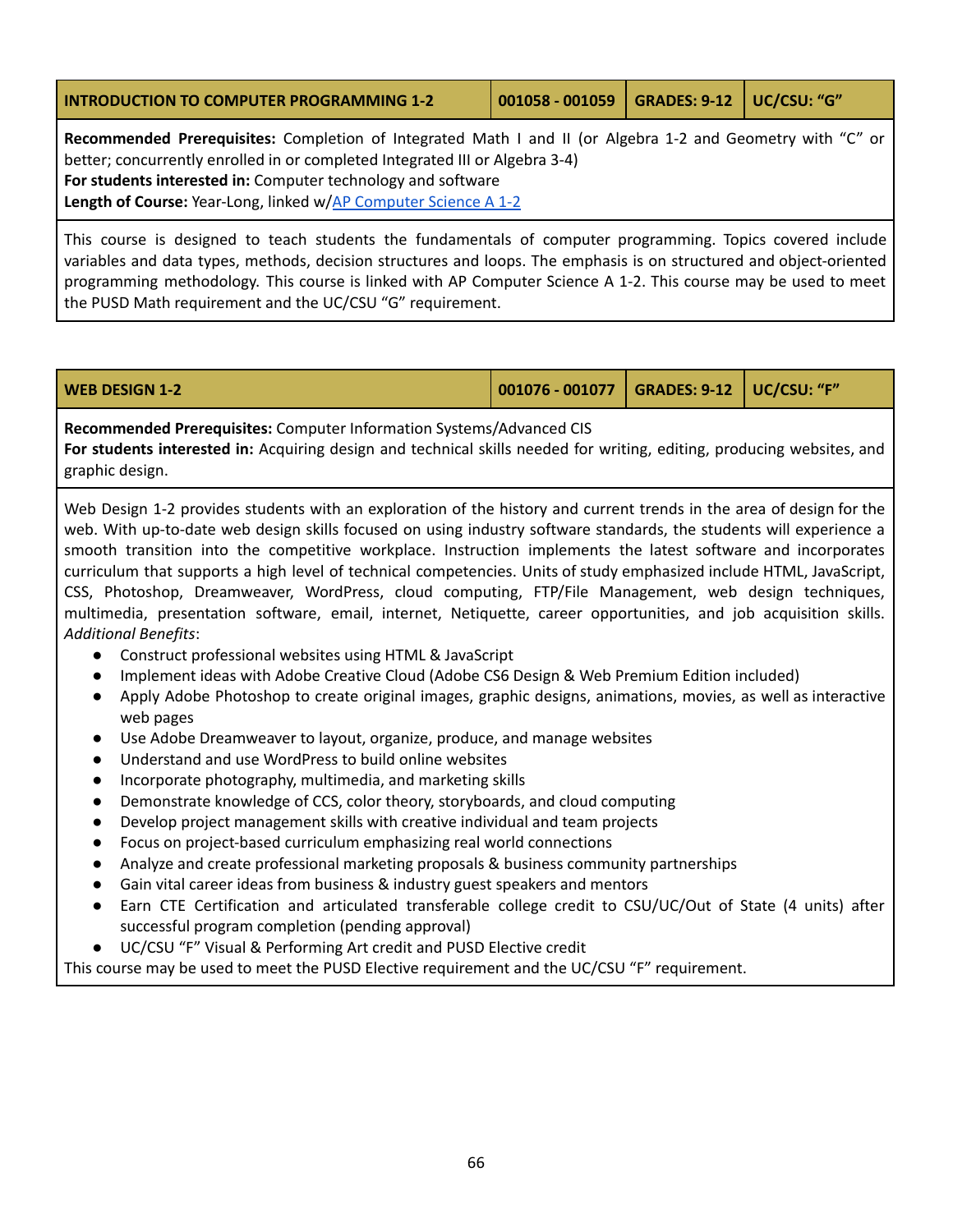### **Electives - Journalism**

| <b>BROADCAST JOURNALISM/TV PRODUCTION 1-2</b> | 000987 - 000988   GRADES: 9-12   UC/CSU: "G" |  |
|-----------------------------------------------|----------------------------------------------|--|

**Recommended Prerequisites:** Digital Media Production 1-2

Broadcast Journalism/Television Production is an advanced level course in a coordinated sequence of courses in the Arts, Media and Entertainment pathway of courses in the Poway Unified School District. The course provides instruction in news reporting and editing for both on-air video broadcast and print media. Students refine their analytical reading, expository writing and oral communication skills and are provided with experiences that may form the basis for a future college major in communications. Students prepare and present newscasts and enterprise reports in a broadcast environment. Reporting, writing news copy, sound, and digital video editing and presentation design are among the topics covered. In addition, the historical and contemporary practices of broadcast journalism in society, with emphasis on methods, writing, announcing and ethics are studied. The importance of researching information and fact-finding are stressed throughout the course. Much of the course is project-based, as students apply their knowledge producing regular news segments to be broadcast for the school and to outside audiences. This course may be used to meet the UC/CSU "G" requirement. This course is repeatable; however, only two terms (1-2) will apply toward meeting the UC/CSU "G" requirement.

| JOURNALISM 1/CRITICAL STUDY OF MASS MEDIA | 000397 & 000358   GRADES: 9-12   UC/CSU: "G" |  |
|-------------------------------------------|----------------------------------------------|--|
|                                           |                                              |  |

**Recommended Prerequisites:** None

**For students interested in:** Developing writing skills and understanding the news media

This course teaches all aspects of newspaper production. Students learn to write news, editorial, feature, and sports articles. They also learn layout design, press law, and interviewing skills. In studying the news media, students gain insight into real news vs fake news, advertising techniques, media bias, and consolidation. This course may be used to meet the UC/CSU "G" requirement.

| JOURNALISM 2 (School Newspaper) | 000398                                                                                                                                             | <b>GRADES: 9-12   UC/CSU: "G"</b> |  |  |  |
|---------------------------------|----------------------------------------------------------------------------------------------------------------------------------------------------|-----------------------------------|--|--|--|
|                                 | Recommended Prerequisites: Journalism 1 or Teacher Approval<br><b>For students interested in:</b> Writing, editing, producing the school newspaper |                                   |  |  |  |

In the year-long Journalism 2 course, students design and produce the school newspaper. They develop their news, feature, review, editorial and sports writing skills. They choose all content and design the pages. Students also familiarize themselves with the business aspects of newspaper production by handling advertising accounts. Students in this course will officially meet as a class three days a week, with additional time required on-line and after school. Flexibility is a must, as additional mandatory class meetings will be called as needed. Students are off-roll during the class period on non-meeting days. This course may be used to meet the UC/CSU "G" requirement.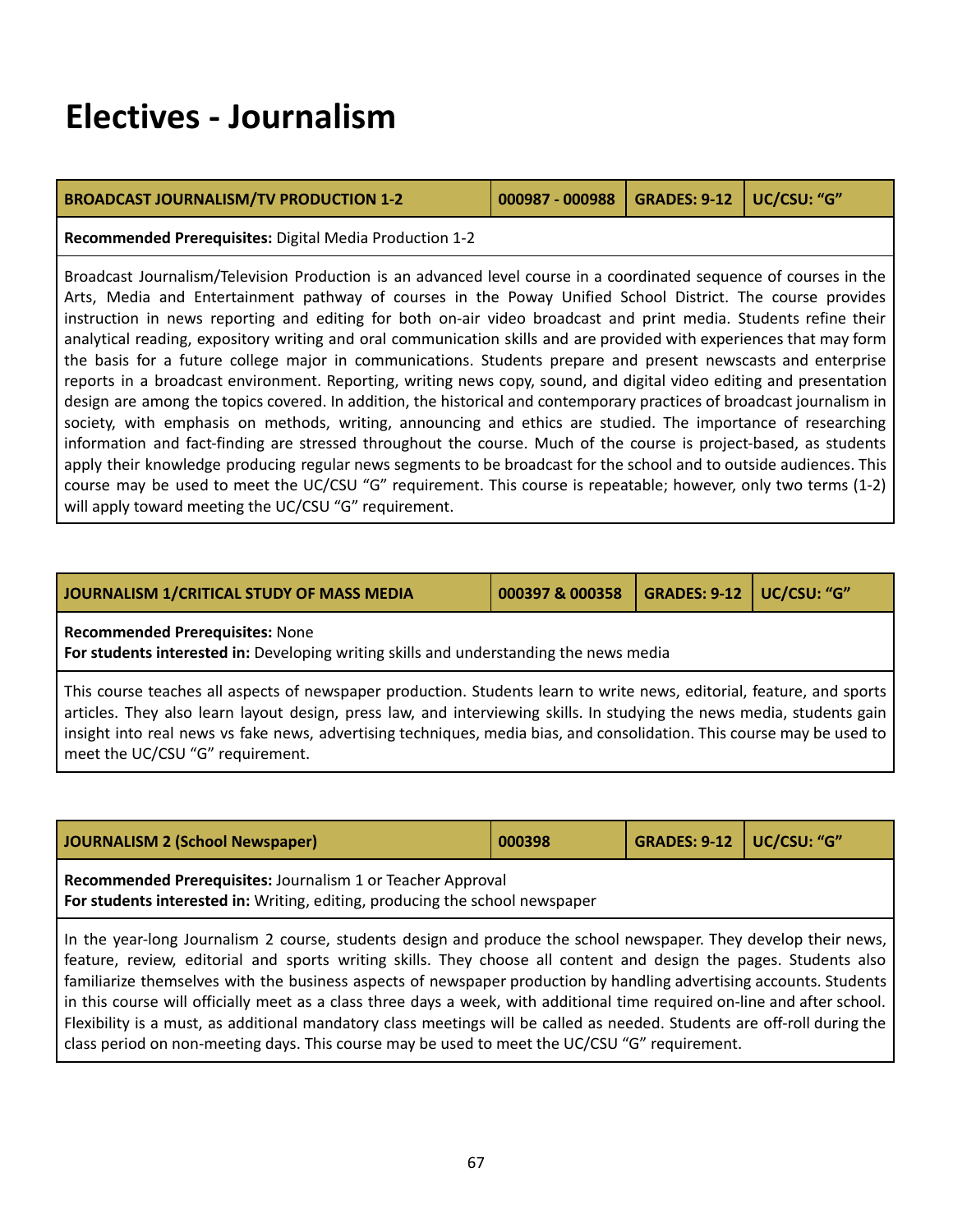| YEARBOOK                               | 001632 - 001633   GRADES: 9-12   UC/CSU: "G" |  |
|----------------------------------------|----------------------------------------------|--|
| <b>Recommended Prerequisites: None</b> |                                              |  |

**For students interested in:** Designing, editing, producing the school yearbook

Students in the Yearbook class create the school yearbook. They learn copywriting, interviewing, photography, layout and design skills. The Yearbook welcomes responsible students who take the initiative to tackle long-term assignments that ultimately comprise the award-winning yearbook. Students are asked to commit to a full year of the course. This course may be used to meet the UC/CSU "G" requirement.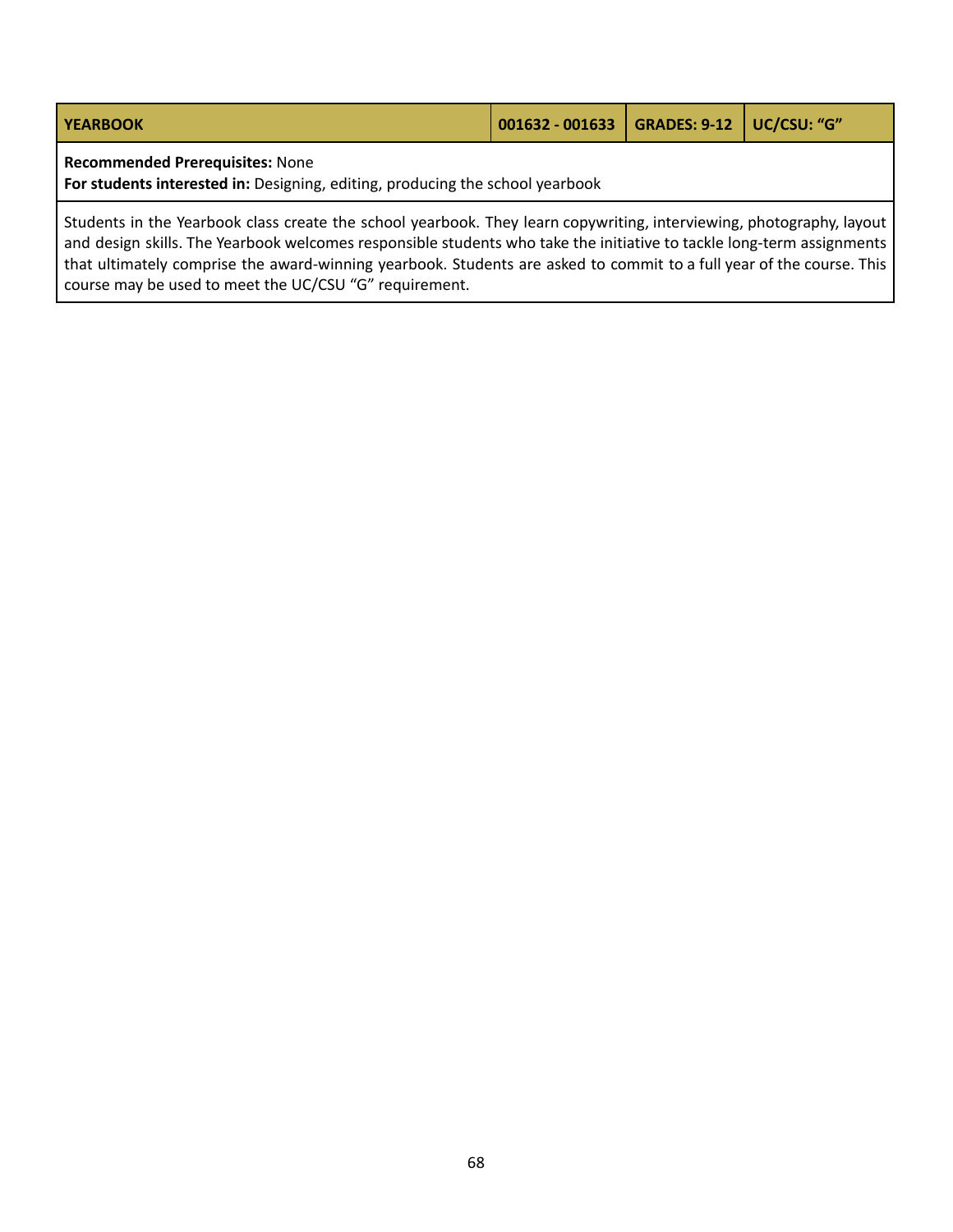### **Electives - School Service & Leadership**

| <b>ACADEMIC TUTOR (All Subjects)</b>                                                                                                                                                                                                                                                                                                                                                                                                                                                                                                                                                                                                                                                                                                                                                                                                                                                                                                                                                                                                               | 001860 - 001861 | <b>GRADES: 9-12</b> | UC/CSU: N/A |  |  |
|----------------------------------------------------------------------------------------------------------------------------------------------------------------------------------------------------------------------------------------------------------------------------------------------------------------------------------------------------------------------------------------------------------------------------------------------------------------------------------------------------------------------------------------------------------------------------------------------------------------------------------------------------------------------------------------------------------------------------------------------------------------------------------------------------------------------------------------------------------------------------------------------------------------------------------------------------------------------------------------------------------------------------------------------------|-----------------|---------------------|-------------|--|--|
| Recommended Prerequisites: Teacher approval                                                                                                                                                                                                                                                                                                                                                                                                                                                                                                                                                                                                                                                                                                                                                                                                                                                                                                                                                                                                        |                 |                     |             |  |  |
| This course will provide students with improved communication and organizational skills in addition to increased<br>mastery of academic content area skills. Under the supervision of a classroom teacher, tutors will provide individual or<br>small group facilitation designed to increase students' ability to think, read, write and communicate critically. The<br>design of the course provides tutors with necessary tools and processes to work most effectively with students in a<br>one on one or group study environment. Students will receive instruction from their supervising teacher within the<br>context of the class. Successful completion of this course will earn elective credit. NOTE: A maximum of ten (10)<br>credits may be earned from Academic Tutor or Library & Info Science Teacher's Assistant. Students may be enrolled<br>in only one school service class in a quarter. (Library & Info Science TA, Academic Tutor, ASB, Work Experience.)                                                                  |                 |                     |             |  |  |
|                                                                                                                                                                                                                                                                                                                                                                                                                                                                                                                                                                                                                                                                                                                                                                                                                                                                                                                                                                                                                                                    |                 |                     |             |  |  |
| <b>ACADEMIC TUTOR (Science)</b>                                                                                                                                                                                                                                                                                                                                                                                                                                                                                                                                                                                                                                                                                                                                                                                                                                                                                                                                                                                                                    | 001859          | <b>GRADES: 9-12</b> | UC/CSU: N/A |  |  |
| Recommended Prerequisites: Teacher approval                                                                                                                                                                                                                                                                                                                                                                                                                                                                                                                                                                                                                                                                                                                                                                                                                                                                                                                                                                                                        |                 |                     |             |  |  |
| Academic Tutor/Science is designed for students seeking to further their knowledge in a science course while serving<br>in a leadership position to assist in the daily activities of a science classroom. Responsibilities in the classroom will<br>prepare the student for career pathways such as lab tech, science educator, and research scientist. This course<br>reinforces many of the NGSS Science and Engineering Practices (SEPs). Students will be involved with the planning,<br>administering and instruction of lessons. Students will serve as a mentor for their peers enrolled in the science course<br>by tutoring students, teaching proper safety protocol and use of lab equipment. Successful completion of this course<br>will earn elective credit. NOTE: A maximum of ten (10) credits may be earned from Academic Tutor or Library & Info<br>Science Teacher's Assistant. Students may be enrolled in only one school service class in a Quarter. (Library & Info<br>Science TA, Academic Tutor, ASB, Work Experience.) |                 |                     |             |  |  |
|                                                                                                                                                                                                                                                                                                                                                                                                                                                                                                                                                                                                                                                                                                                                                                                                                                                                                                                                                                                                                                                    |                 |                     |             |  |  |
| <b>ASB - PLANNING &amp; LEADERSHIP 1-2</b><br><b>GRADES: 9-12</b><br>UC/CSU: N/A<br>001879 - 001880                                                                                                                                                                                                                                                                                                                                                                                                                                                                                                                                                                                                                                                                                                                                                                                                                                                                                                                                                |                 |                     |             |  |  |
| Recommended Prerequisites: Teacher recommendation required<br>For students interested in: Student government                                                                                                                                                                                                                                                                                                                                                                                                                                                                                                                                                                                                                                                                                                                                                                                                                                                                                                                                       |                 |                     |             |  |  |
| ASB is a planning and leadership class in which students experience and gain skills in leadership, parliamentary<br>procedures, group processes, event planning, organization, goal setting, communication strategies, community<br>service, and school-wide involvement through the planning of events and activities on campus. ASB oversees school<br>clubs, budgets, staff and student recognition, publicity, public relations, student store, fundraising, dances, pep rallies,                                                                                                                                                                                                                                                                                                                                                                                                                                                                                                                                                              |                 |                     |             |  |  |

spirit days, cultural events, elections, and all class councils. The students are placed in period 1 ASB by teacher

approval based upon the ASB election process.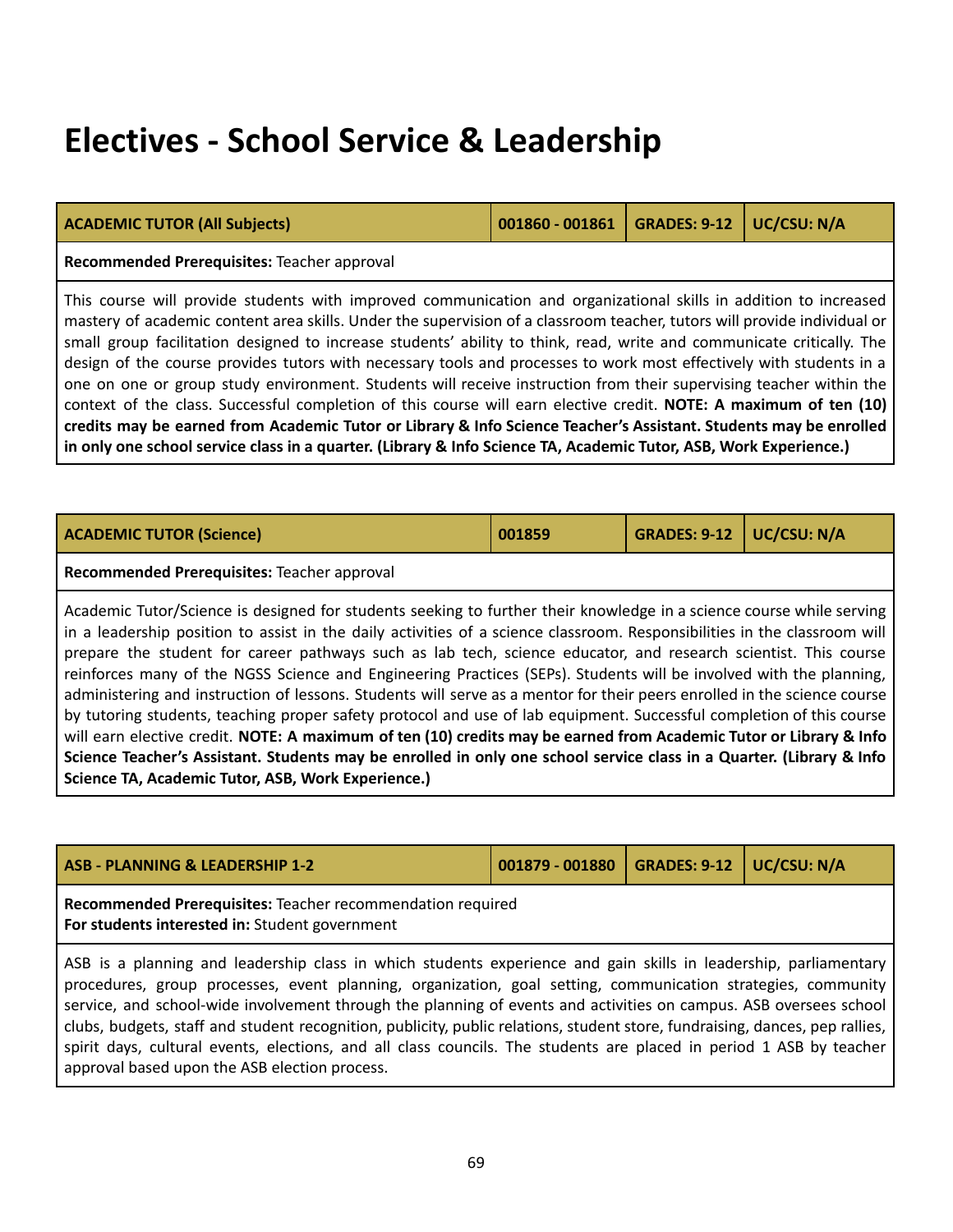| LIBRARY & INFORMATION SCIENCE TEACHING ASSISTANT 1-2 001842 - 001843 GRADES: 9-12 UC/CSU: N/A |  |  |
|-----------------------------------------------------------------------------------------------|--|--|
|                                                                                               |  |  |

**Recommended Prerequisites:** Teacher approval

This course is designed to create independent learners who can thrive in an information based society and who will enter adulthood with the abilities to fulfill their academic, personal and professional needs. Using both the standards for the American Association of School Librarians and the California Literacy Standards, our students will be prepared for any postsecondary education or training experience. The focus of the course will be on developing students' research, digital competency, organizational and management skills. Students will refine their use of various electronic sources, online databases, general and specialized reference books, and use specific organizational tools and retrieval skills while researching specific topics. Successful completion of this course will earn elective credit. **NOTE: A** maximum of ten (10) credits may be earned from Academic Tutor or Library & Info Science Teacher's Assistant. Students may be enrolled in only one school service class in a Quarter. (Library & Info Science TA, Academic Tutor, **ASB, Work Experience.)**

| <b>PEER COUNSELING</b>                                                                                                                                                                                                                                                                                                                                                                                                                                                                                                                                                                                       | 097333 | <b>GRADES: 9-12</b> | UC/CSU: N/A |
|--------------------------------------------------------------------------------------------------------------------------------------------------------------------------------------------------------------------------------------------------------------------------------------------------------------------------------------------------------------------------------------------------------------------------------------------------------------------------------------------------------------------------------------------------------------------------------------------------------------|--------|---------------------|-------------|
| Recommended Prerequisites: Instructor approval                                                                                                                                                                                                                                                                                                                                                                                                                                                                                                                                                               |        |                     |             |
| Peer Counselors are trained students who work with Counseling & Student Support Services to extend counseling<br>services to the entire student body. Peer Counselors help peers in need of help and support. Duties include tutoring,<br>mentoring, mediation, facilitating, providing awareness events, and informing Westview's campus on important issues<br>that affect students. Peer Counselors must attend weekly meetings, actively take part in peer counseling events and<br>must reflect characteristics of a leader. Applications are available once a year. Students with strong communication |        |                     |             |

skills and an interest in helping others are encouraged to apply.

| <b>VOCATIONAL LEARNING ASSISTANT</b>                                                                             | 001830 | GRADES: 9-12   UC/CSU: N/A |  |  |  |  |  |
|------------------------------------------------------------------------------------------------------------------|--------|----------------------------|--|--|--|--|--|
| Recommended Prerequisites: Teacher approval                                                                      |        |                            |  |  |  |  |  |
| Vocational Learning Assistant is a course that functions much like cross-age tutoring. It is a vocational course |        |                            |  |  |  |  |  |

concerned with developing employable skills and concepts for students interested in working with handicapped and learning-disabled children, preschool through grade 12. Students select or are assigned a workstation such as LHM, RSP, aphasic, or other learning-disability group, where they can work on a tutorial basis with students. Students may be assigned at the secondary school site, a nursery school, a foster home, service station, food service, or other job-training site.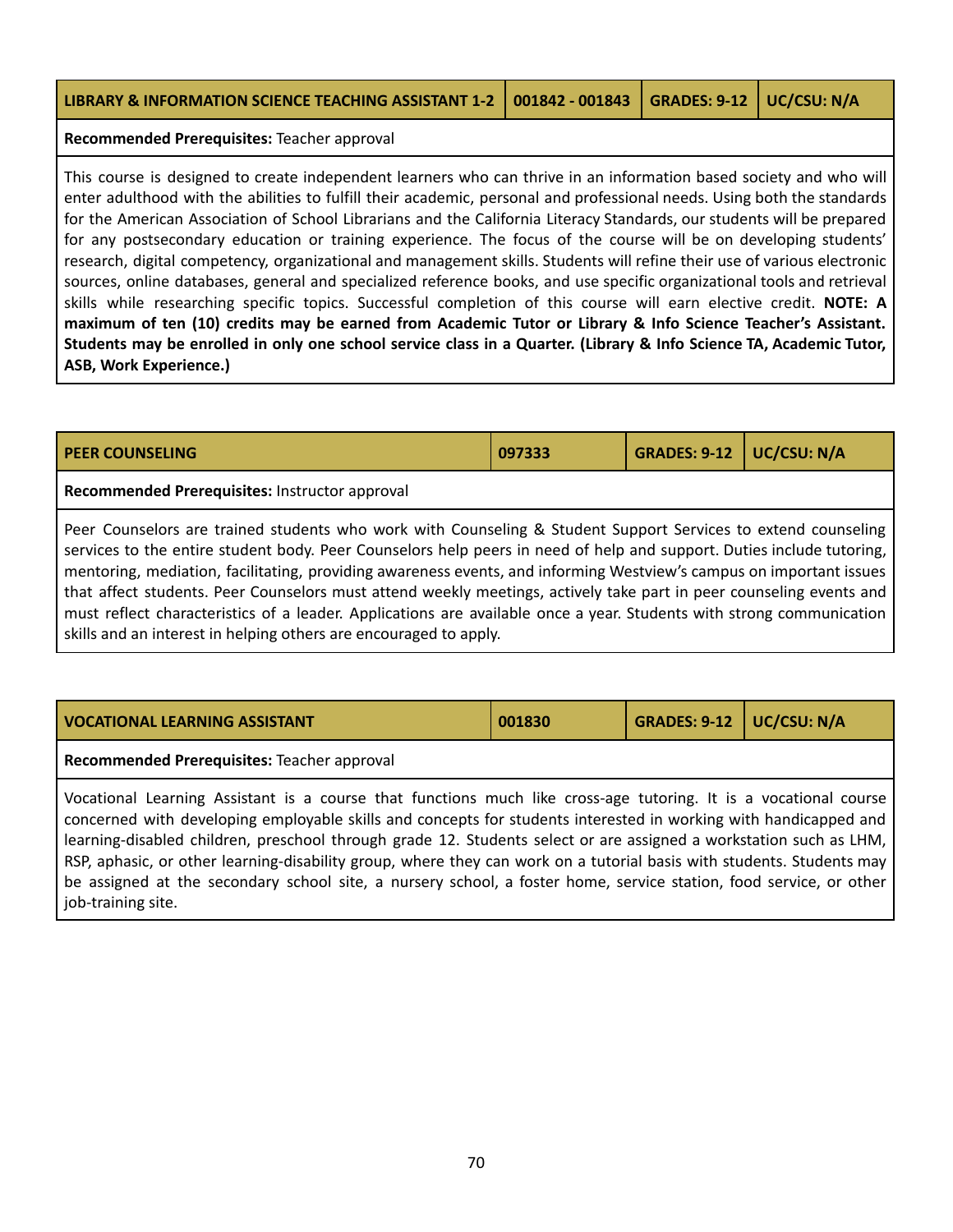## **Electives - Social Science/English**

| AP HUMAN GEOGRAPHY 1-2                 | 001312 - 001313   GRADES: 9-12   UC/CSU: "A" |  |  |
|----------------------------------------|----------------------------------------------|--|--|
| <b>Recommended Prerequisites: None</b> |                                              |  |  |

**For students interested in:** College level in depth exploration of European Civilization **Length of Course:** One Term

This course is designed to be a one term course that will be completed in 18 weeks. The AP Human Geography course introduces students to the systematic study of patterns and processes that have shaped human understanding, use, and alteration of the Earth's surface. Students learn to employ spatial concepts and landscape analysis to examine human socioeconomic organization and its environmental consequences. They also learn about the methods and tools geographers use in their research and applications. Students will learn how to write short answers and long essay formats that clearly articulate summaries, analyses, interpretations and evaluations of evidence. This course may be used to meet the UC/CSU "A" requirement. UC approved for extra honors credit (A=5, B=4, C=3).

| <b>AP PSYCHOLOGY 1-2</b>                                                                                                                                                                                                                                                                                                                                      | UC/CSU: "G"<br>001327 - 001328   GRADES: 9-12 |  |  |  |  |  |  |
|---------------------------------------------------------------------------------------------------------------------------------------------------------------------------------------------------------------------------------------------------------------------------------------------------------------------------------------------------------------|-----------------------------------------------|--|--|--|--|--|--|
| <b>Recommended Prerequisites: None</b><br>For students interested in: Further study of the human mind and human behavior in a social setting                                                                                                                                                                                                                  |                                               |  |  |  |  |  |  |
| The AP Psychology course is designed to introduce students to the systematic and scientific study of the behavior and<br>mental process of human beings and other animals. Students are exposed to the psychological facts, principles, and<br>nhenomena associated with each of the major subfields within psychology They also learn about the ethics and l |                                               |  |  |  |  |  |  |

| THEIRG DIVELSS OF HUMINI DEMES UND VEREI UMMUUS. SEUULNES UNE EXPOSEU EO ENE DSYCHOLOGICUM NUES, DIMODICS, UNU |
|----------------------------------------------------------------------------------------------------------------|
| phenomena associated with each of the major subfields within psychology. They also learn about the ethics and  |
| methods psychologists use in their science and practice. This course may be used to meet the UC/CSU "G"        |
| requirement. UC approved for extra honors credit (A=5, B=4, C=3).                                              |

| <b>ETHNIC STUDIES 1-2</b> | 001348 - 001349   GRADES: 9-12   UC/CSU: "G" |  |  |
|---------------------------|----------------------------------------------|--|--|
|---------------------------|----------------------------------------------|--|--|

### **Recommended Prerequisites:** None

This course is designed to further students' development and understanding of how values and perceptions placed on race, ethnicity, nationality, and culture have shaped and continue to influence individuals and society in the United States. The course will be rooted in the four foundational disciplines of ethnic studies: African American Studies, Asian American Studies, Chicano Latino Studies, and Native American and Indigenous Studies. It will also examine other racialized peoples in the United States. The purpose of this course is to learn about the perspectives of these groups while allowing students from all backgrounds to better understand and appreciate how race, culture, ethnicity, and identity effect and impact their experiences. The course aims to build self-awareness, and foster active social engagement while encouraging students to be socially and politically conscious. By examining the constructs of race, ethnicity, nationality, and culture, students will develop respect, empathy and value for individuals and groups of people locally, nationally, and globally. This course may be used to meet the UC/CSU "G" requirement.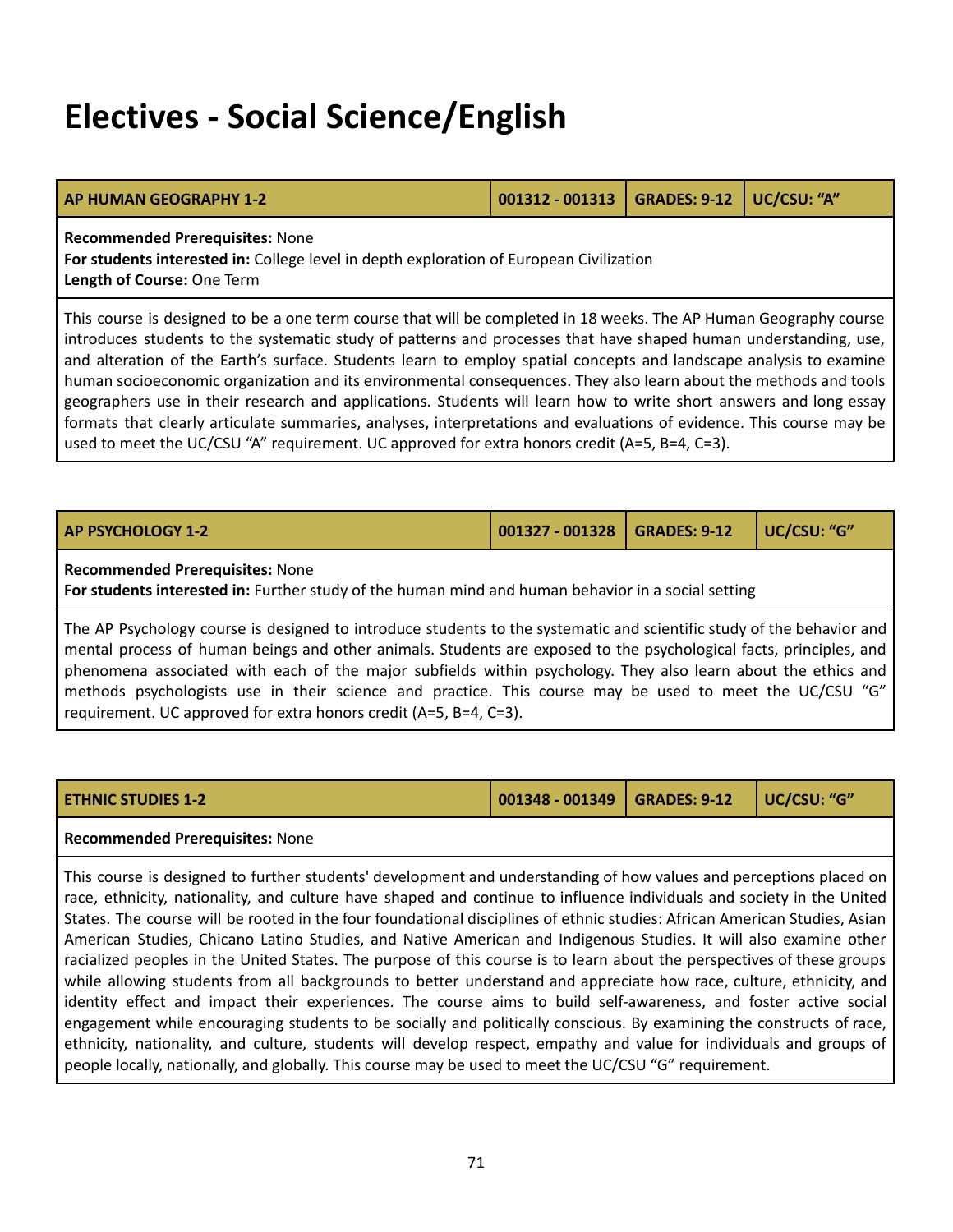| <b>FILM STUDIES 1-2</b> | 000808 - 000809   GRADES: 10-12   UC/CSU: "G" |  |  |  |
|-------------------------|-----------------------------------------------|--|--|--|
|-------------------------|-----------------------------------------------|--|--|--|

**Recommended Prerequisites:** Successful completion of High School English 1-2 and 3-4

Film Studies is designed to provide students with a foundation of knowledge and understanding of film, and an appreciation for film—its history, composition, structure, and relationship to literature. This course will emphasize the film experience as a critical discipline that promotes serious reflection on movies and the role of film in culture, as students explore their physical, emotional, and intellectual responses to film. Using the CA Common Core State Standards for reading, writing, language acquisition, and speaking and listening, Film Studies will continue to develop student's critical thinking skills and prepare them for further study of film in their post-secondary education. This course may be used to meet the UC/CSU "G" requirement.

| <b>PSYCHOLOGY 1-2</b> |  |  |  |  |  |  |
|-----------------------|--|--|--|--|--|--|

**PSYCHOLOGY 1-2 001325 - 001326 GRADES: 9-12 UC/CSU: "G"**

#### **Recommended Prerequisites:** None

Psychology 1-2 is a course which deals with the factors which help to shape an individual's personality and behavior. Topics include biological bases of behavior, physical maturation, the psychological development of the individual through various stages from infancy to adulthood, and perception. Other topics included are motivation, intelligence and behavior disorders. Various strategies are discussed which can help people attain healthy, normal relationships and solutions to frustrations and conflicts. This course may be used to meet the UC/CSU "G" requirement.

| SOCIOLOGY/LAW IN ACTION | 001360 & 001350   GRADES: 9-12   UC/CSU: "G" |  |
|-------------------------|----------------------------------------------|--|
|                         |                                              |  |

#### **Recommended Prerequisites:** None

**For students interested in:** Study of human relationships, structures, dynamics and functions of groups. The practical application of law as it relates to survival in our society.

This course is a student centered interactive class involving resource persons from the community. Lawyers, judges, consumer advocates, law students, police officers and detectives, and government officials will be guests to enrich the student's experience. Curriculum will include the study of human relationships, types of structures, dynamics and function of groups. It will focus on how groups are organized and their function in our society. Topics discussed will provide problem solving opportunities that develop in students the knowledge and skills necessary for survival in our law-saturated society. This course may be used to meet the UC/CSU "G" requirement. Course content will also include:

- Law and terrorism
- The legal system
- Criminal law
- Juvenile justice
- Contracts & Warranties
- Liability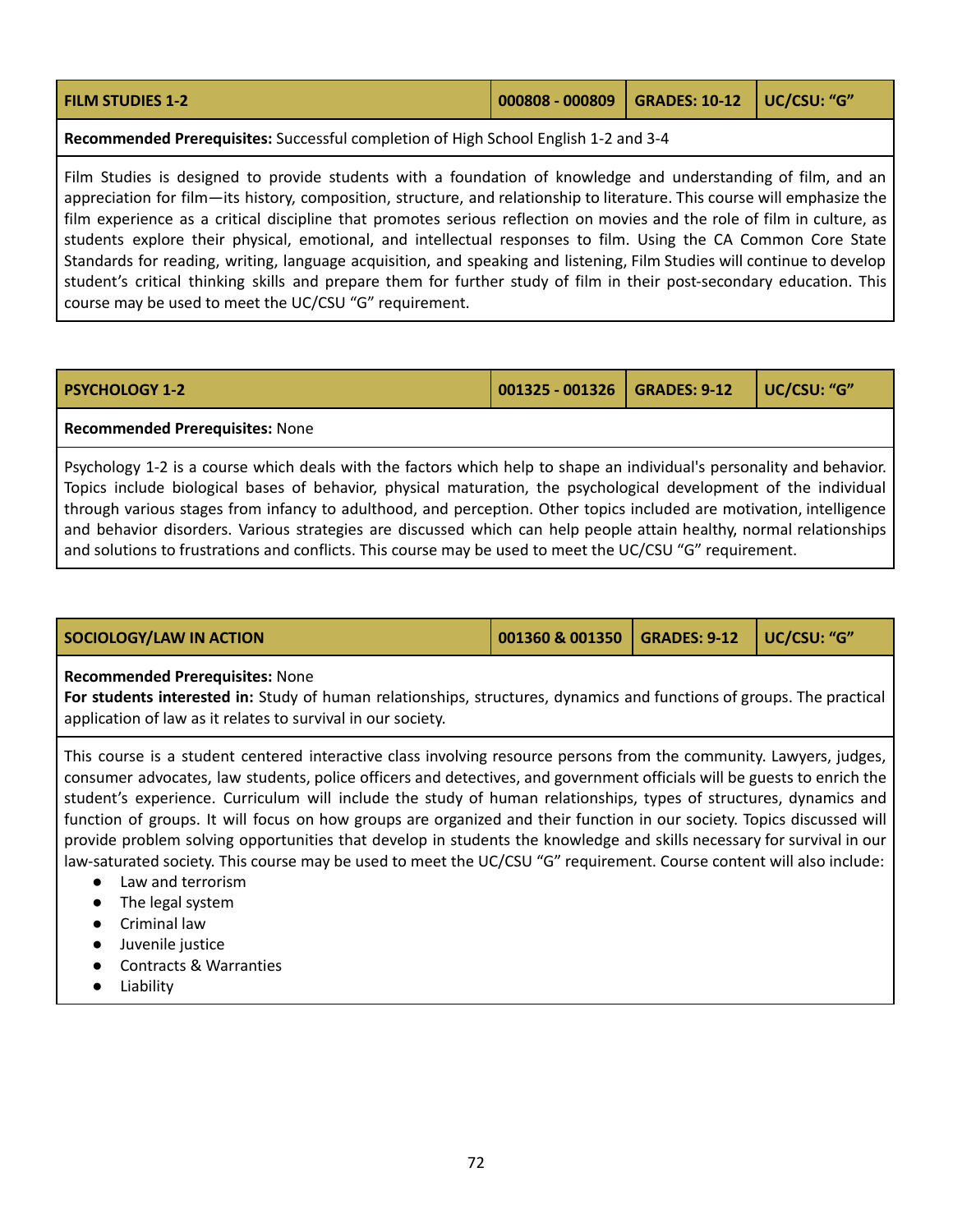## **English Language Development**

| <b>ACADEMIC LITERACY 1-2</b> | $\mid$ 001857 - 001858 | GRADES: 9-12   UC/CSU: N/A |  |
|------------------------------|------------------------|----------------------------|--|

**Recommended Prerequisites:** Placement based on testing

Through the use of consistent instructional routines, explicit academic vocabulary instruction, structured peer interactions, verbal and written models of academic English, and consistent feedback on language production, students will gain increased confidence and skill with the academic language needed to succeed in school and careers. The curriculum uses nonfiction articles on high interest topics to help improve students' comprehension of complex texts as they move towards proficiency with grade-level texts. At the end of each unit students present their own opinion through writing and speaking opportunities using evidence from the text and appropriate academic vocabulary. Students who successfully complete this course will earn elective credit.

| <b>ACADEMIC LITERACY 3-4</b>                                                                                                                                                                                                            | $001866 - 001867$ | GRADES: 9-12   UC/CSU: "B" |  |
|-----------------------------------------------------------------------------------------------------------------------------------------------------------------------------------------------------------------------------------------|-------------------|----------------------------|--|
| <b>Recommended Prerequisites: Placement based on testing</b>                                                                                                                                                                            |                   |                            |  |
| Academic Literacy 3-4 strengthens high school English learners' ability to read deeply and analytically, write lengthy,                                                                                                                 |                   |                            |  |
| well-supported arguments, and deliver substantial oral arguments that are driven by research in order to prepare<br>l students for advanced high school work and higher education. Because this course is designed to advance students' |                   |                            |  |

students for advanced high school work and higher education. Because this course is designed to advance students' academic literacy, a heavy emphasis is placed on verbal communication as it relates to academic discourse. Academic Literacy 3-4 will be repeatable up to 40 credits. This course may be used to meet the UC/CSU "B" requirement.

| <b>ELD EXPLORATIONS A/B &amp; C/D</b>                                                                                                                                                                                                                                                                                                                                                                                                                                                                                                                                                     | 000335 - 000336 & 000309 - 000309 | <b>GRADES: 9-12 UC/CSU: N/A</b> |  |  |
|-------------------------------------------------------------------------------------------------------------------------------------------------------------------------------------------------------------------------------------------------------------------------------------------------------------------------------------------------------------------------------------------------------------------------------------------------------------------------------------------------------------------------------------------------------------------------------------------|-----------------------------------|---------------------------------|--|--|
| Recommended Prerequisites: Placement based on testing                                                                                                                                                                                                                                                                                                                                                                                                                                                                                                                                     |                                   |                                 |  |  |
| ELD Explorations A/B and C/D is a course designed to support English learner students at an Expanding to Bridging<br>level of English fluency who are concurrently enrolled in ELD 3-4. The purpose of this course is to allow the students<br>extra time each day to develop their proficiency in English and to practice the skills learned in ELD 3-4. The curriculum<br>is based on the ELD standards and focuses on developing students' listening, speaking, reading, and writing skills. This<br>course does not meet UC/CSU English requirements and is for elective credit only. |                                   |                                 |  |  |

**Recommended Prerequisites:** Placement based on testing

ELD Reading/Writing 3-4 is an optional course designed for English learners who are almost proficient in English but who need an extra year of ELD support before taking the Sheltered High School English 1-2 class. The focus of the course is developing students' competency in reading narrative, expository, and functional texts, as well as developing their writing skills in the various CAHSEE genres. The course is taken for English credit.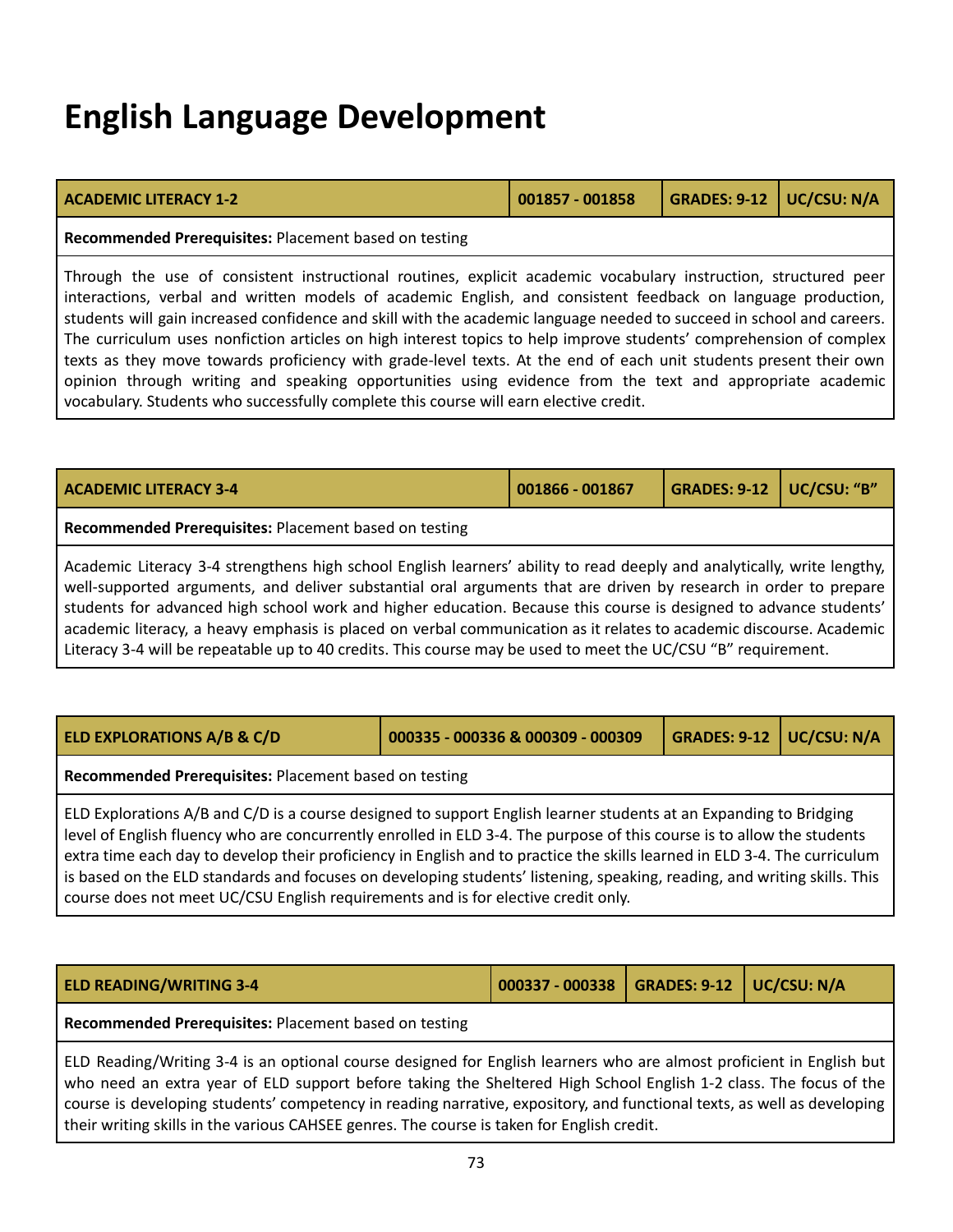| <b>ELL 1-2</b> | 000326 - 000327   GRADES: 9-12   UC/CSU: N/A |  |
|----------------|----------------------------------------------|--|
|                |                                              |  |

**Recommended Prerequisites:** Placement based on testing

English Language Learner (ELL) 1-2 is a comprehensive course which takes students who are Emerging to Expanding English speakers and develops a foundation in basic English language skills needed to survive in the school community, both socially and academically. Based on language acquisition theory, instruction focuses initially on listening and speaking and builds reading and writing skills. The underlying goal of the course is to develop a strong foundation of knowledge, skills and attitudes needed to succeed in ELL 3-4.

| <b>ELL 3-4</b> | 000328 - 000329   GRADES: 9-12   UC/CSU: "B" |  |
|----------------|----------------------------------------------|--|
|                |                                              |  |

**Recommended Prerequisites:** Placement based on testing

English Language Learner (ELL) 3-4 is a comprehensive course which takes students with Expanding English proficiency or literacy and develops their functional literacy and language arts skills to a level of proficiency which enables them to be successful in regular academic classes. Based on language acquisition theory, instruction utilizes an integrated approach which blends listening, speaking, reading, and writing. Ultimately, the course develops the English/language arts knowledge, skills, and attitudes and helps students to become productive members of society. This course may be used to meet the UC/CSU "B" requirement.

| <b>ELL READING/WRITING 1-2</b>                                                                                                                                                                                                                                                                                                                                                                                                                                                                                                                                        | 000322 - 000323   GRADES: 9-12   UC/CSU: N/A |  |
|-----------------------------------------------------------------------------------------------------------------------------------------------------------------------------------------------------------------------------------------------------------------------------------------------------------------------------------------------------------------------------------------------------------------------------------------------------------------------------------------------------------------------------------------------------------------------|----------------------------------------------|--|
| Recommended Prerequisites: Placement based on testing                                                                                                                                                                                                                                                                                                                                                                                                                                                                                                                 |                                              |  |
| English Language Learner Reading/Writing 1-2 is a supplementary English course designed to provide Expanding to<br>Bridging English language learners with additional support in English language development. Students who score in<br>the Expanding to Bridging level as determined by the ELPAC test (English Language Proficiency Assessments for<br>California) can enroll concurrently in ELL 3/4 and ELL Reading and Writing to develop their language arts skills. This<br>course does not meet UC/CSU English requirements but is taken for elective credit. |                                              |  |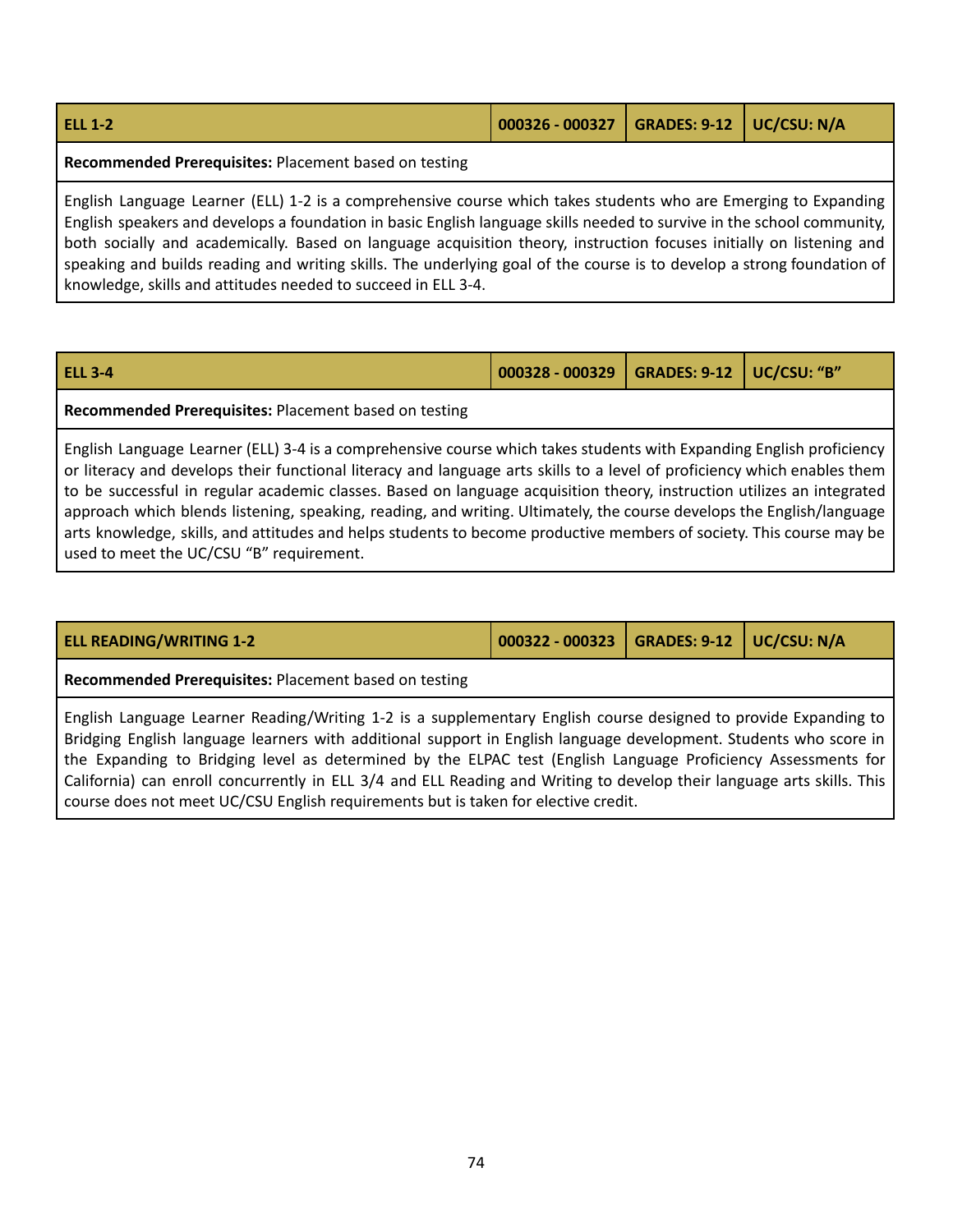| <b>HIGH SCHOOL ENGLISH 1-2 (Sheltered)</b>            | 090301 - 090302   GRADES: 9-12   UC/CSU: "B" |  |
|-------------------------------------------------------|----------------------------------------------|--|
| Recommended Prerequisites: Placement based on testing |                                              |  |

HS English 1-2 (Sheltered) builds on knowledge and skills developed in earlier ELD courses. Students will continue to develop their thinking-in-writing by practicing a variety of writing modes including description, narration, and literary analysis. Students will learn the basics of the academic essay, developing their understanding of appropriate paragraph structure. Concurrently, they will acquire and use specific skills to read and respond to different genres of literature, including the short story, the novel, and assorted non-fiction articles. Students will continue to practice descriptive, narrative and analytical writing, while also acquainting themselves with reflective writing and formal academic research. They will develop more sophisticated responses to literature, learning to create and support inferences about characters, moods, themes, etc. They will read literary works of greater complexity and scope, and thereby prepare themselves for more advanced English courses. This course may be used to meet the UC/CSU "B" requirement.

| <b>HIGH SCHOOL ENGLISH 3-4 (Sheltered)</b>                                                                                                                                                                                                                                                                                                                                                                                                                                                                                                                                                                                   | 060310 - 060311   GRADES: 9-12   UC/CSU: "B" |  |
|------------------------------------------------------------------------------------------------------------------------------------------------------------------------------------------------------------------------------------------------------------------------------------------------------------------------------------------------------------------------------------------------------------------------------------------------------------------------------------------------------------------------------------------------------------------------------------------------------------------------------|----------------------------------------------|--|
| Recommended Prerequisites: Placement based on testing                                                                                                                                                                                                                                                                                                                                                                                                                                                                                                                                                                        |                                              |  |
| Through a thematic approach to the study of literature and written composition, students in High School English 3-4<br>(Sheltered) will broaden their knowledge of literature and its cultural elements (e.g. art, music, dance, politics, etc.).<br>They will improve their ability to understand their connection to literature, develop writing and thinking skills, master<br>punctuation and grammar skills, and further improve listening and speaking skills. Writing modes addressed will<br>include: reflective, interpretive, persuasive, and evaluative. Also, a research-based controversial issue essay will be |                                              |  |

required. This course may be used to meet the UC/CSU "B" requirement.

| NEWCOMER CLASS 1-2                                                                                               | 000333 - 000334   GRADES: 9-12   UC/CSU: N/A |  |
|------------------------------------------------------------------------------------------------------------------|----------------------------------------------|--|
| Recommended Prerequisites: Placement based on testing                                                            |                                              |  |
| The Newcomer Class is designed to acquaint newly immigrated students to the culture of the United States and the |                                              |  |

Poway Unified School District. In addition, students are introduced to early American history, customs, holidays, as well as geography of the United States. The primary purpose of the class is to provide intensive practice in English and additionally teach basic academic skills, promote higher-order thinking skills, and further develop appropriate reading, writing, listening and speaking skills. **NOTE:** Students receive elective credit only.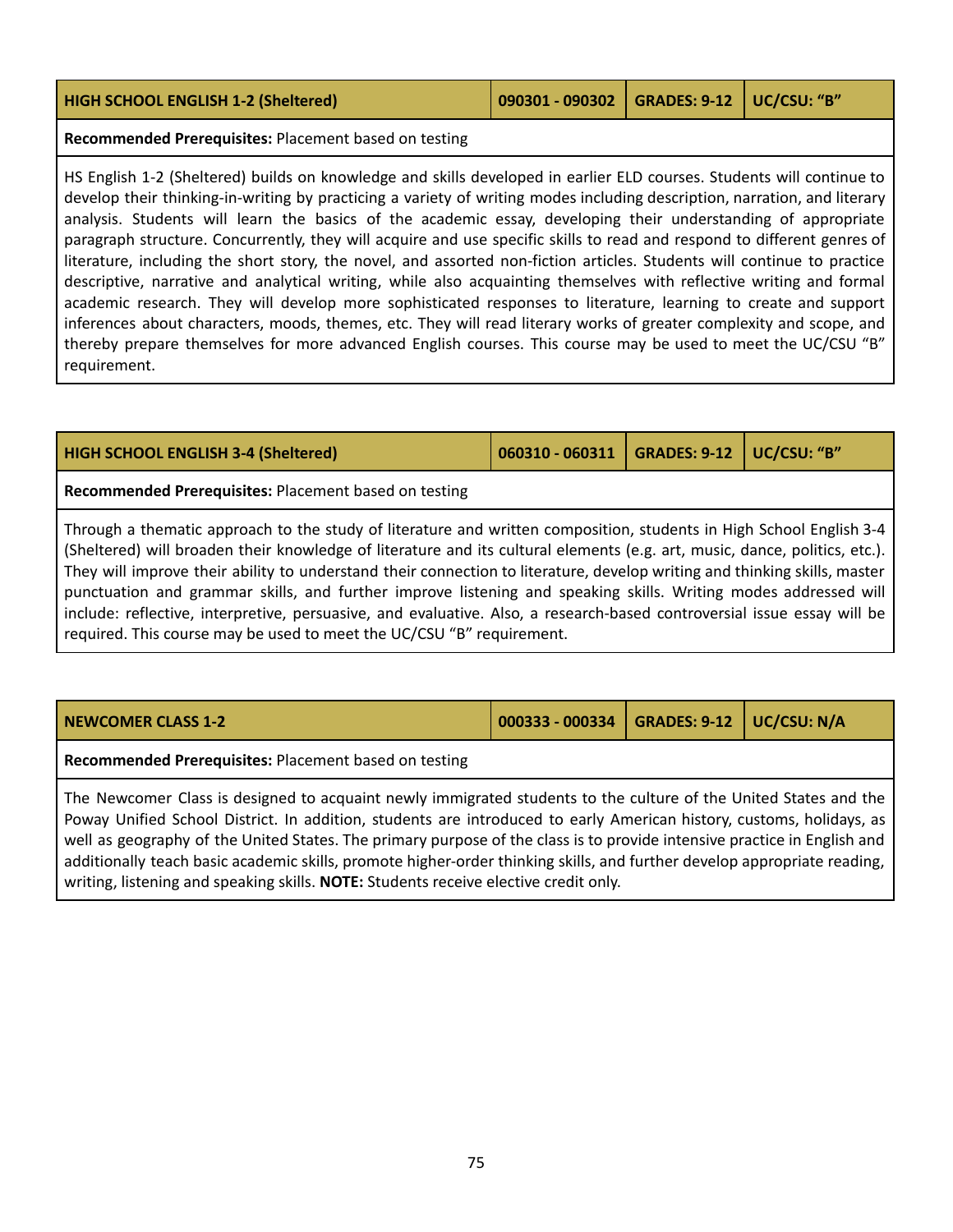## **Special Education**

|  | 002042 - 002043   GRADES: 9-12   UC/CSU: N/A<br>L/ALGEBRA 1-2 |  |
|--|---------------------------------------------------------------|--|
|--|---------------------------------------------------------------|--|

**Recommended Prerequisites:** Enrollment in special education; teacher recommendation

This course introduces the principles of algebra. Students will learn to solve linear equations and factor integers and algebraic expressions. Systems of linear equations, the relationship of algebra to geometry, and solving and graphing quadratic equations will be studied. This course does not meet the UC/CSU A-G requirement for college entrance.

| <b>L/BASIC MATH 1-8</b> | 002080 - 002087   GRADES: 9-12   UC/CSU: N/A |  |
|-------------------------|----------------------------------------------|--|
|                         |                                              |  |

**Recommended Prerequisites:** Enrollment in Critical Skills program; teacher recommendation

L/Basic Math 1-8 is designed to introduce students enrolled in Special Education courses to basic math skills. The focus of the course will be to study operations with whole numbers, fractions, decimals, and percents. In addition, measurement, graphs, and scale drawing will be addressed. This course is designed for students in the Critical Skills program.

| L/BIOLOGY 1-2 | 002072 - 002073   GRADES: 9-12   UC/CSU: N/A |  |
|---------------|----------------------------------------------|--|
|               |                                              |  |

**Recommended Prerequisites:** Enrollment in Critical Skills program; teacher recommendation

L/Biology 1-2 is a one-year laboratory science course designed to meet the needs of those students who are unable to achieve success in a mainstream course. Enrollment is recommended for those reading and writing below grade level. The focus is on the diversity and interdependence of organisms as applied to biological systems, genetics, evolution, ecology, and physiological processes. Lab skills will be emphasized and field activities will be included. The course is aligned to PUSD and State Standards for Science. This course does not meet the UC/CSU A-G requirement for college entrance.

|  | <b>L/CIVICS</b> | 002052 |  |  |
|--|-----------------|--------|--|--|
|--|-----------------|--------|--|--|

**Recommended Prerequisites:** Enrollment in special education; teacher recommendation

L/Civics is designed to help individual students become more aware of the benefits of citizen involvement in American politics. This course includes the factors affecting political behavior; the philosophical basis of a democratic society; a pragmatic view of the system's operation; the political, economic, and social factors and their impact on political behavior and decision making; the relationship of the branches of government; and the impact of political decision making on social, economic, and political issues. This course will place an emphasis on individual reading, writing, and oral communication skills within the social sciences. This course does not meet the UC/CSU A-G requirement for college entrance.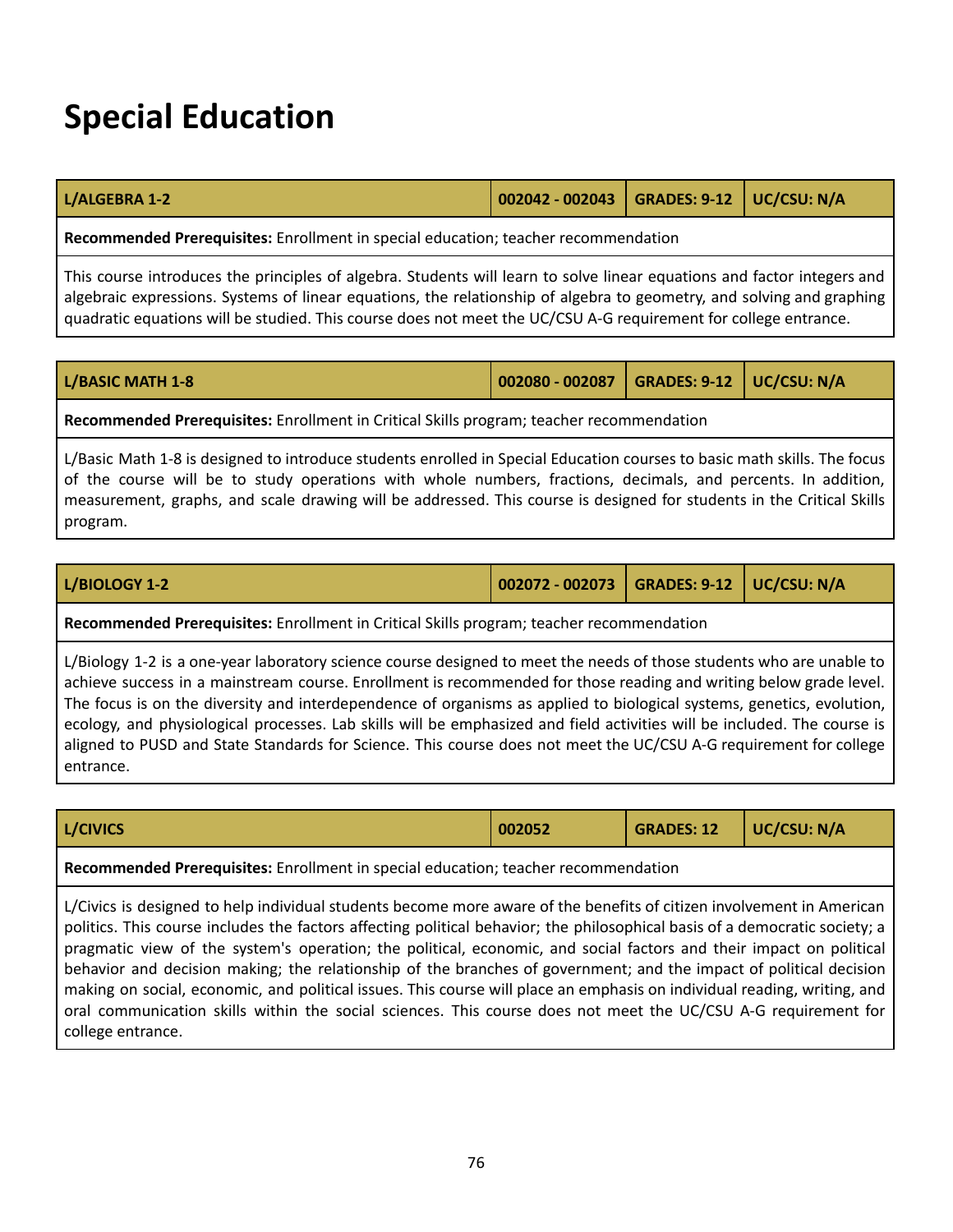**L/COMMUNITY DOMAIN SKILLS 1-8 001926 - 001933 GRADES: 9-12 UC/CSU: N/A**

**Recommended Prerequisites:** Enrollment in special education; teacher recommendation

Community Domain Skills 1-8 is a course that will provide Special Education students training in money management and community/civic responsibilities. Familiarization with community resources will be emphasized. Exploration of community transportation options will be covered.

## **L/DEV READING 1-2 002018 GRADES: 9-12 UC/CSU: N/A**

**Recommended Prerequisites:** Enrollment in Critical Skills program; teacher recommendation

L/ Dev Reading 1-2 is a course designed for Special Education students with significant learning disabilities. It provides guidance in the development of very basic reading and language skills. The program begins at the student's present reading level and works towards language growth in word attack, vocabulary, and comprehension skills. This course also focuses on functional reading skills. This course is designed for students in the Critical Skills program.

| L/DOMESTIC DOMAIN SKILLS 1-8                                                             | 001918 - 001925   GRADES: 9-12   UC/CSU: N/A |  |  |  |
|------------------------------------------------------------------------------------------|----------------------------------------------|--|--|--|
| Recommended Prerequisites: Enrollment in Critical Skills program; teacher recommendation |                                              |  |  |  |

Domestic Domain Skills 1-8 will provide training in daily living skills for Special Education students in accordance with their Individualized Education Program (IEP). This course will offer critical independent living experiences in managing a household, preparing meals, caring for personal needs, and social/emotional development.

| UC/CSU: N/A<br>L/ECONOMICS<br><b>GRADES: 12</b><br>002053 |  |
|-----------------------------------------------------------|--|
|-----------------------------------------------------------|--|

**Recommended Prerequisites:** Enrollment in special education; teacher recommendation

L/Economics is designed for Special Education students with lower academic skills and who are in need of extensive work on both reading and writing skills. The course will deal with the major concepts of economics with emphasis on their practical personal application. The content will include (1) fundamental economic concepts; (2) the role of government, labor, and business in the functioning of the economy; (3) a useable understanding of the United States economy as it relates to students as consumers, workers, and citizens; (4) practical money and financial management. This course does not meet the UC/CSU A-G requirement for college entrance.

| L/ENGLISH 1-2 | 002020 - 002021   GRADES: 9 | $\vert$ UC/CSU: N/A |
|---------------|-----------------------------|---------------------|
|               |                             |                     |

**Recommended Prerequisites:** Enrollment in special education; teacher recommendation

L/English 1-2 is a one-year English class for Special Education students. Enrollment is recommended for those students reading and writing significantly below grade level and require small group instruction. The focus includes development of skills: vocabulary, reading comprehension, lifelong reading habits, study and research, literary response and analysis, multi paragraph essays, proofreading and self-editing, basics of MLA, and speaking and listening strategies. This course does not meet the UC/CSU A-G requirement for college entrance.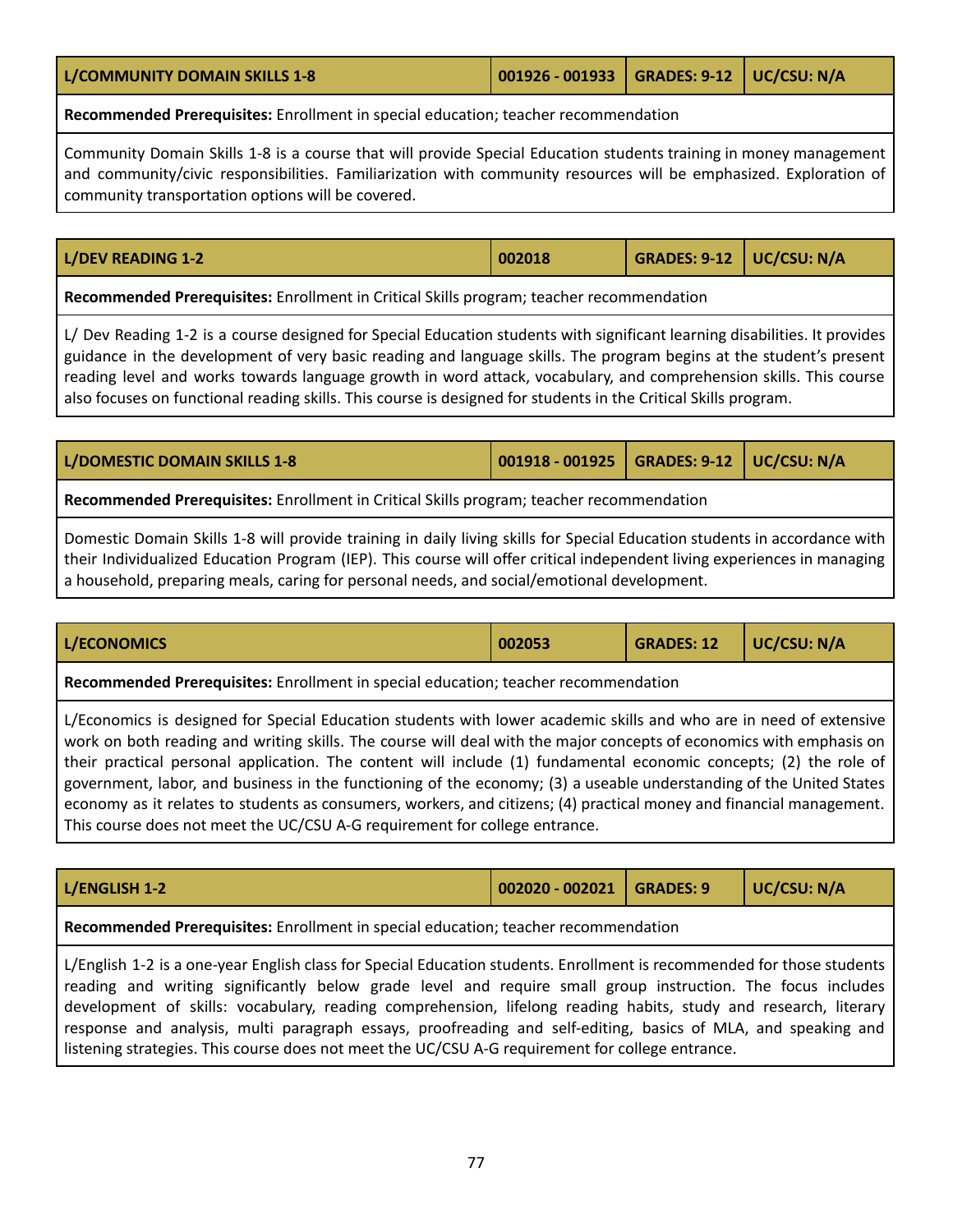| L/ENGLISH 3-4 | $\vert$ 002022 - 002023 $\vert$ GRADES: 10 $\vert$ UC/CSU: N/A |  |
|---------------|----------------------------------------------------------------|--|
|               |                                                                |  |

**Recommended Prerequisites:** Enrollment in special education; teacher recommendation

L/English 3-4 is a one-year English class for Special Education students. Enrollment is recommended for those students reading and writing significantly below grade level and require small group instruction. The focus includes development of skills: vocabulary, reading comprehension, lifelong reading habits, study and research, literary response and analysis, multi paragraph essays, proofreading and self-editing, basics of MLA, and speaking and listening strategies. This course does not meet the UC/CSU A-G requirement for college entrance.

| L/ENGLISH 5-6 | 002024 - 002025   GRADES: 11   UC/CSU: N/A |  |
|---------------|--------------------------------------------|--|
|               |                                            |  |

**Recommended Prerequisites:** Enrollment in special education; teacher recommendation

L/English 5-6 is a one-year English class for Special Education students. Enrollment is recommended for those students reading and writing significantly below grade level and require small group instruction. The focus includes development of skills to improve critical reading and writing through the use of fiction and nonfiction stories, novels, and drama by American authors. Multi-paragraph composition and research writing skills will be addressed. This course does not meet the UC/CSU A-G requirement for college entrance.

| L/ENGLISH 7-8 | 002026 - 002027   GRADES: 12   UC/CSU: N/A |  |
|---------------|--------------------------------------------|--|
|               |                                            |  |

**Recommended Prerequisites:** Enrollment in special education; teacher recommendation

L/English 7-8 is a one-year English class for Special Education students. Enrollment is recommended for those students reading and writing significantly below grade level and require small group instruction. The focus includes development of skills to improve critical reading skills and written language through the use of fiction and nonfiction stories, novels, and drama. Multi-paragraph composition and research writing skills will be addressed. This course does not meet the UC/CSU A-G requirement for college entrance.

| L/GEOMETRY 1-2 | 002066 - 002067   GRADES: 9-12   UC/CSU: N/A |  |  |
|----------------|----------------------------------------------|--|--|
|                |                                              |  |  |

**Recommended Prerequisites:** Enrollment in special education; teacher recommendation

This course is the study of how points, lines, and planes can be used to picture the space around us. First semester students study postulates, definitions, and theorems to use in formal proofs. Both semesters use algebraic skills to solve problems. Plane geometry and solid geometry will also be studied. This course does not meet the UC/CSU A-G requirement for college entrance.

| <b>L/HEALTH SKILLS</b>                                                             | 002058 - 072058   GRADES: 9-12   UC/CSU: N/A |  |  |  |
|------------------------------------------------------------------------------------|----------------------------------------------|--|--|--|
| Recommended Prerequisites: Enrollment in special education; teacher recommendation |                                              |  |  |  |

L/Health Skills presents a thorough study of contemporary health concerns and the means for their control and/or prevention. Topics include infectious and chronic diseases, CPR/first aid, sex education, nutrition/fitness, mental health and substance abuse. Students will also receive instruction in developing successful study skills. (This course is not offered every semester.)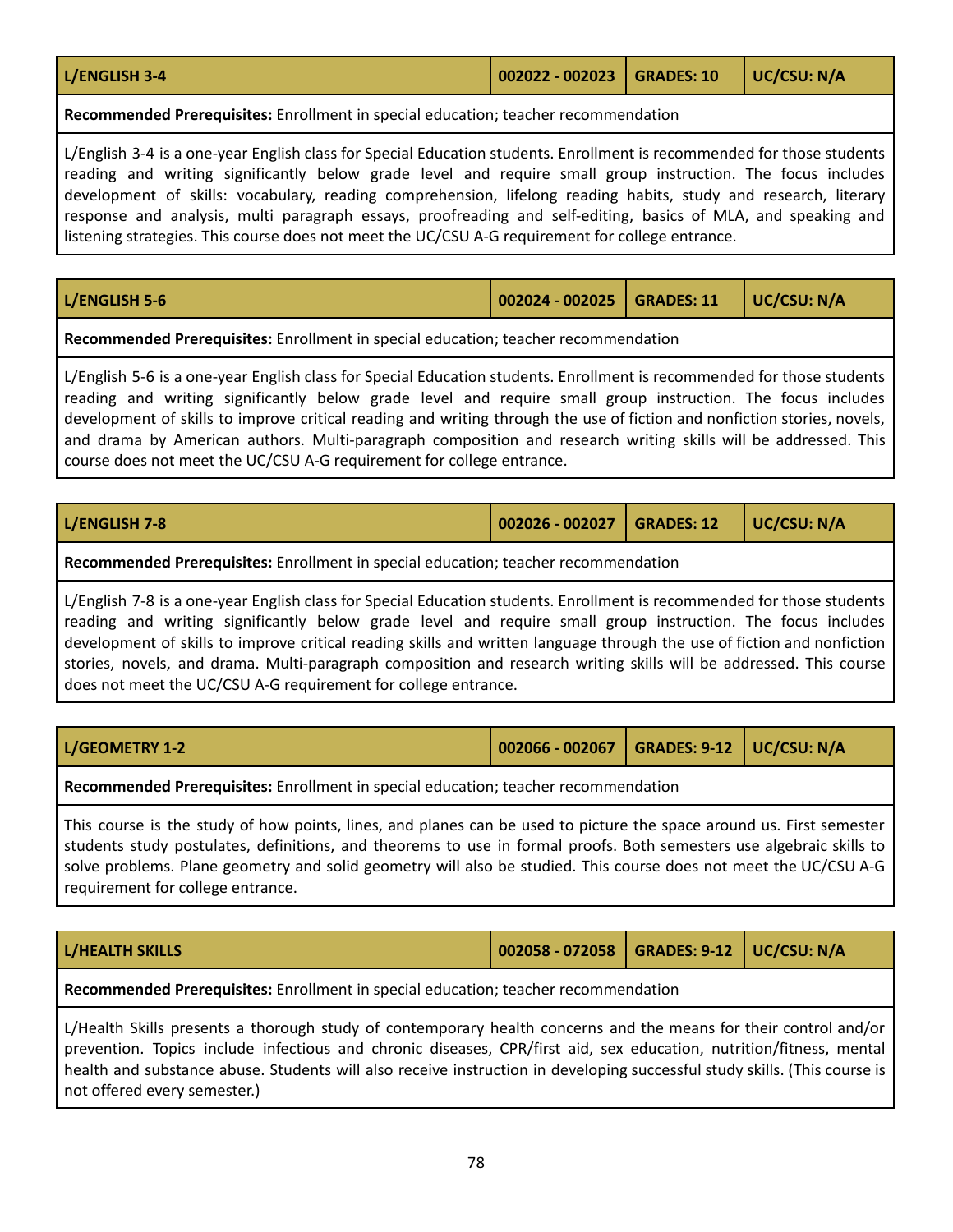| <b>L/JOB SKILLS</b> | 002054 | GRADES: 9-12   UC/CSU: N/A |  |
|---------------------|--------|----------------------------|--|
|                     |        |                            |  |

**Recommended Prerequisites:** Enrollment in special education; teacher recommendation

Job Skills is a course of study covering 13 core competencies needed to successfully search, obtain, and retain a job after graduation in an area of career interest. As a participant in the Transition Partnership Program the student will be exposed to work experiences, vocational assessment, job shadowing, and career guidance with an outcome oriented Individual Written Rehabilitation Plan prepared by the Department of Rehabilitation counselor.

**L/LEARNING STRATEGIES 1-2 002062 - 002063 GRADES: 9-12 UC/CSU: N/A**

**Recommended Prerequisites:** Must be an identified special education student who is concurrently enrolled in at least one regular content class.

Learning Strategies supports Special Education students in their general education classes by combining strategies interventions, daily independent reading and tutorial assistance. Learning Strategies includes reading textbooks, paraphrasing, note taking, listening skills, test taking, researching and writing papers, and assignment completion.

| L/MARINE SCIENCE 1-2 | $\vert$ 002068 - 002069 $\vert$ GRADES: 9-12 $\vert$ UC/CSU: N/A |  |
|----------------------|------------------------------------------------------------------|--|
|                      |                                                                  |  |

## **Recommended Prerequisites:** Enrollment in special education; teacher recommendation

This course is a special education course designed to follow the basic principles behind the current general education Marine Science class at Westview. The course will cover the basic physical, geological and chemical aspects of marine science. The major topics will include oceanography, geomorphology of the ocean flow, marine sediments, oceanographic instrumentation, chemistry of sea waters, heat balance of the ocean, sea level changes, surface currents, deepwater circulation, waves, tides, beach and coastal navigation. In addition to these aspects of marine science, an introduction to Marine Biology will be given, and the students will study the interconnectedness between the sciences and real life applications. The course focus will also include learning about careers associated with marine sciences. This course can be an elective for special education students, or can be used to meet the physical science requirement for special education students. This course does not meet the UC/CSU A-G requirement for college entrance.

| L/PRE-ALGEBRA 1-2                                                                                                                                                                                                                                                                                                                                                                  | 002028 - 002029   GRADES: 9-12   UC/CSU: N/A |  |  |  |
|------------------------------------------------------------------------------------------------------------------------------------------------------------------------------------------------------------------------------------------------------------------------------------------------------------------------------------------------------------------------------------|----------------------------------------------|--|--|--|
| Recommended Prerequisites: Enrollment in special education; teacher recommendation                                                                                                                                                                                                                                                                                                 |                                              |  |  |  |
| This course is designed to teach students to apply skills taught in preceding mathematics courses and to develop and<br>  strengthen new algebraic skills. Mathematical content includes the study of fractions, decimals, integers and rational<br>الموزومة وبإمصامهم الزبر ووسيوم وواح ومراواهمة والمواسطومومو وللمواسط ووالمساور والمستواد والمستقاس والموارد والمستور والمستور |                                              |  |  |  |

numbers, simple and multi-step equations, introduction to geometry and graphing. The course will emphasize major concepts of the CAHSEE Math examination. This course does not meet the UC/CSU A-G requirement for college entrance.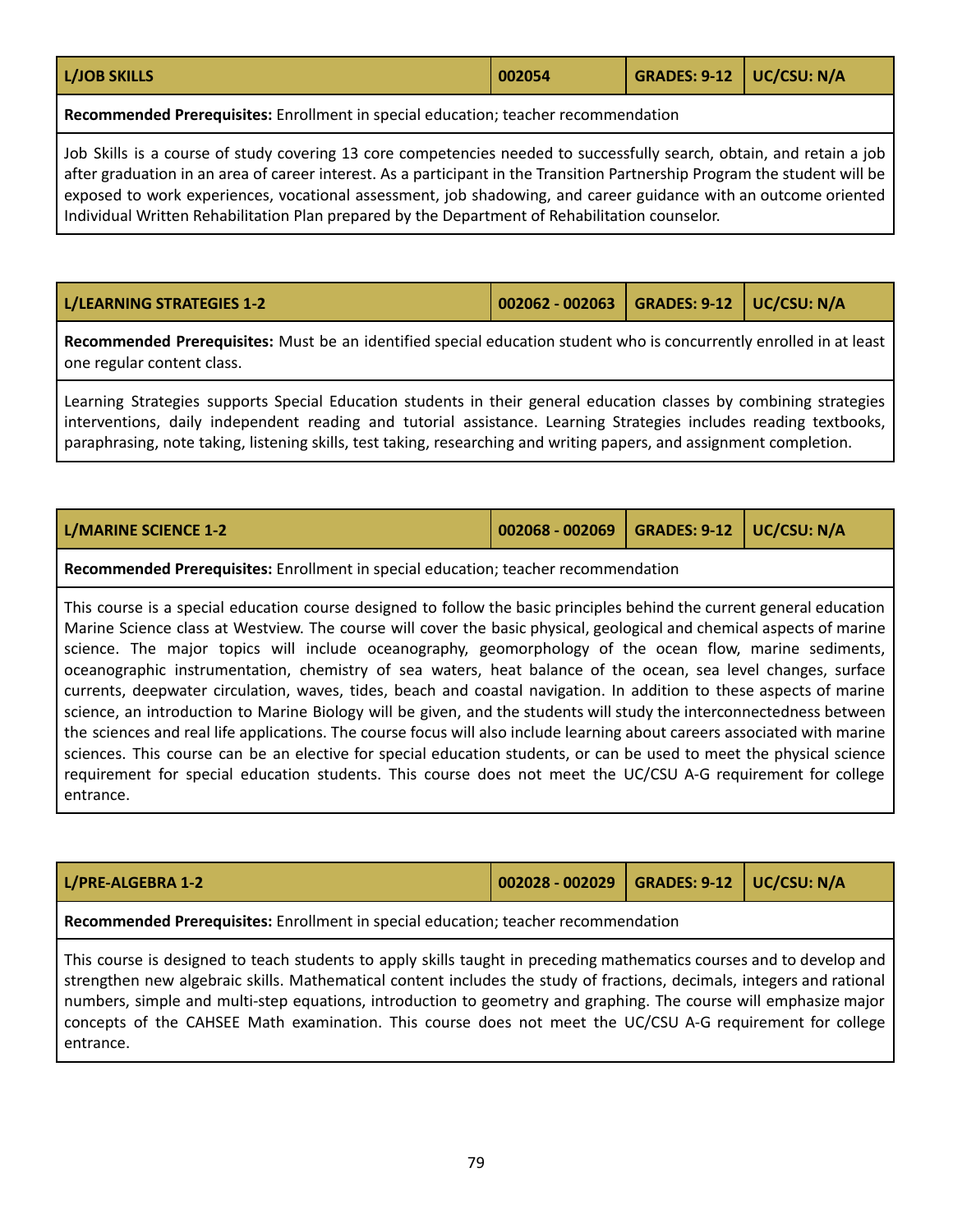| L/PRE-ALGEBRA 3-4 | $\vert$ 002060 - 002061 $\vert$ GRADES: 9-12 $\vert$ UC/CSU: N/A |  |  |
|-------------------|------------------------------------------------------------------|--|--|
|-------------------|------------------------------------------------------------------|--|--|

**Recommended Prerequisites:** Enrollment in special education; teacher recommendation

This course is designed to teach students to apply skills taught in preceding mathematics courses and to develop and strengthen new algebraic skills. Mathematical content includes the study of fractions, decimals, integers and rational numbers, simple and multi-step equations, introduction to geometry and graphing. The course will emphasize major concepts of the CAHSEE Math examination. This course does not meet the UC/CSU A-G requirement for college entrance.

| L/RECREATION/LEISURE DOMAIN SKILLS 1-6 | $\vert$ 001934 - 001939 $\vert$ GRADES: 9-12 $\vert$ UC/CSU: N/A |  |
|----------------------------------------|------------------------------------------------------------------|--|
|                                        |                                                                  |  |

**Recommended Prerequisites:** Enrollment in special education; teacher recommendation

It is recognized that handicapped adults may have more recreation/leisure time available than nonhandicapped adults due to limited employment options. Training and instruction in this domain are necessary as in other domains for full participation as adult members of society. This course will provide and participation in a variety of age-appropriate activities in their natural environments.

| L/U.S. HISTORY 1-2 | 002050 - 002051   GRADES: 11   UC/CSU: N/A |  |
|--------------------|--------------------------------------------|--|
|                    |                                            |  |

**Recommended Prerequisites:** Enrollment in special education; teacher recommendation

In this course students examine major turning points in American History in the twentieth century. This course is for students who are reading below grade level and are currently enrolled in special education. This course does not meet the UC/CSU A-G requirement for college entrance.

| L/VOCATIONAL DOMAIN SKILLS 1-11                                                                                                                                                                                                                                                                                                                                                                                                                                                         | 001910 - 001944   GRADES: 9-12   UC/CSU: N/A |  |  |  |
|-----------------------------------------------------------------------------------------------------------------------------------------------------------------------------------------------------------------------------------------------------------------------------------------------------------------------------------------------------------------------------------------------------------------------------------------------------------------------------------------|----------------------------------------------|--|--|--|
| Recommended Prerequisites: Enrollment in special education; teacher recommendation                                                                                                                                                                                                                                                                                                                                                                                                      |                                              |  |  |  |
| Vocational Domain Skills 1-2 will enable Special Education students to become more aware of themselves and their<br>relationship to the world of work. Students will gain insights into the effect of their behavior on interpersonal<br>relationships and job success. They will gain self-confidence and independence while learning basic reading, writing,<br>and mobility skills necessary for successful job performance. Skill acquisition will be mastered in natural settings. |                                              |  |  |  |

| L/WORLD HISTORY 1-2                                                                                                                                                                                                                                   | $002048 - 002049$ GRADES: 10 |  | $\vert$ UC/CSU: N/A |  |
|-------------------------------------------------------------------------------------------------------------------------------------------------------------------------------------------------------------------------------------------------------|------------------------------|--|---------------------|--|
| Recommended Prerequisites: Enrollment in special education; teacher recommendation                                                                                                                                                                    |                              |  |                     |  |
| L/World History 1-2 is a chronological survey of the modern world from the late 18 <sup>th</sup> century to the present. This<br>course is for special education students who are reading below grade level and who will benefit from extensive work. |                              |  |                     |  |

course is for special education students who are reading below grade level and who will benefit from extensive work on both reading and writing skills. This course does not meet the UC/CSU A-G requirement for college entrance.